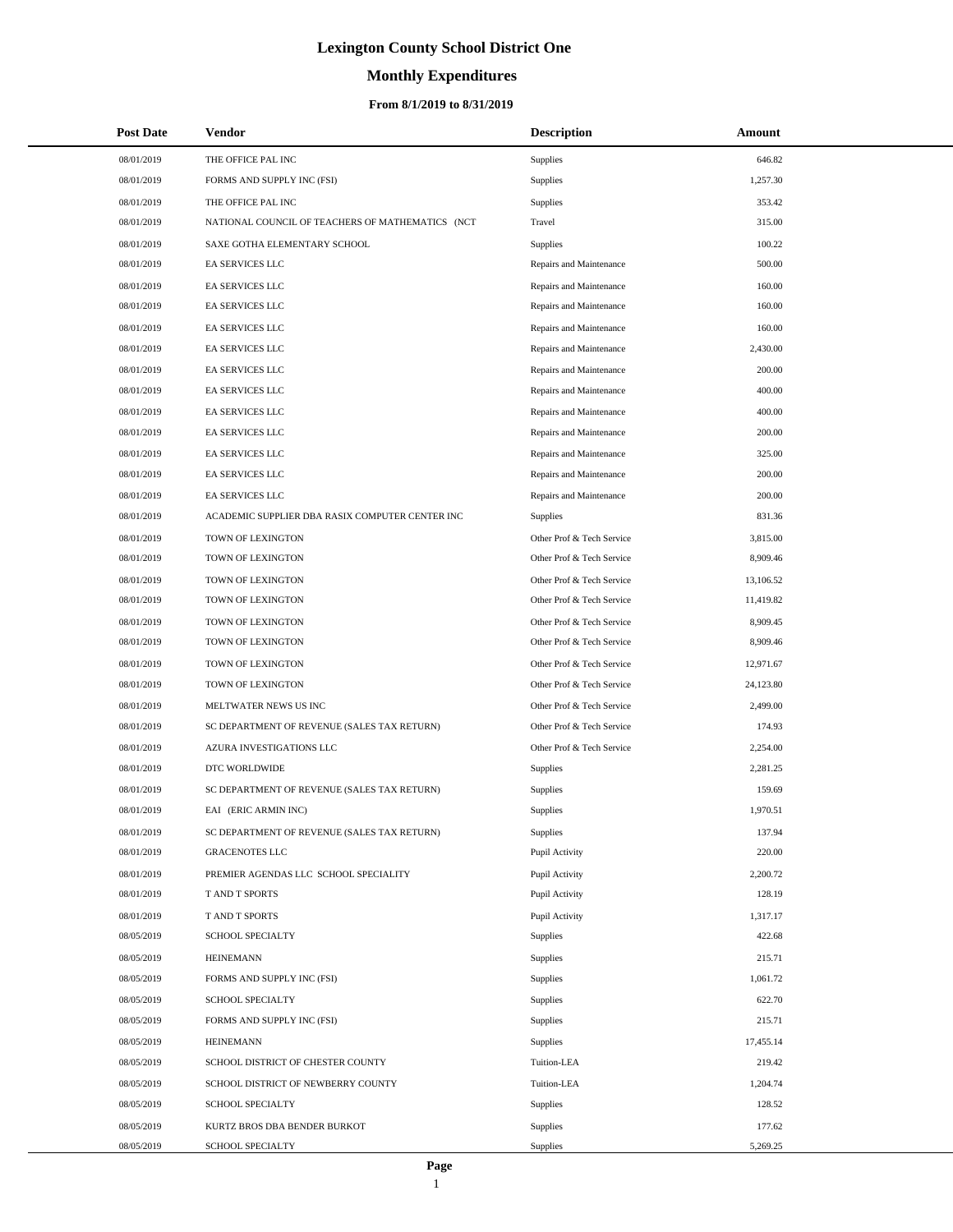# **Monthly Expenditures**

### **From 8/1/2019 to 8/31/2019**

| <b>Post Date</b> | <b>Vendor</b>                                      | <b>Description</b>         | Amount     |
|------------------|----------------------------------------------------|----------------------------|------------|
| 08/05/2019       | KURTZ BROS DBA BENDER BURKOT                       | Supplies                   | 566.00     |
| 08/05/2019       | HP INC                                             | <b>Technology Supplies</b> | 211.86     |
| 08/05/2019       | <b>SCHOOL SPECIALTY</b>                            | Supplies                   | 718.59     |
| 08/05/2019       | <b>SCHOOL SPECIALTY</b>                            | Supplies                   | 456.94     |
| 08/05/2019       | POLLOCK FINANCIAL SERVICES INC                     | Supplies                   | 321.00     |
| 08/05/2019       | SCHOOL SPECIALTY                                   | Supplies                   | 548.17     |
| 08/05/2019       | PROJECT LEAD THE WAY INC                           | Supplies-Instruction       | 918.00     |
| 08/05/2019       | ANTAI ASIAN GOURMET LEXINGTON                      | Other Objects              | 298.53     |
| 08/05/2019       | FORMS AND SUPPLY INC (FSI)                         | Supplies                   | 239.94     |
| 08/05/2019       | POWER SCHOOL GROUP LLC                             | Other Prof & Tech Service  | 4,215.00   |
| 08/05/2019       | DADE PAPER CO                                      | Supplies-Maintenace        | 283.44     |
| 08/05/2019       | <b>DOMINION ENERGY</b>                             | <b>Public Utilities</b>    | 15,601.74  |
| 08/05/2019       | <b>DOMINION ENERGY</b>                             | <b>Public Utilities</b>    | 51,461.81  |
| 08/05/2019       | A Z LAWN MOWER PARTS                               | Supplies-Maintenace        | 161.41     |
| 08/05/2019       | <b>DOMINION ENERGY</b>                             | <b>Public Utilities</b>    | 10,641.10  |
| 08/05/2019       | <b>ULINE</b>                                       | Supplies                   | 791.33     |
| 08/05/2019       | <b>DOMINION ENERGY</b>                             | <b>Public Utilities</b>    | 6,655.81   |
| 08/05/2019       | <b>DOMINION ENERGY</b>                             | <b>Public Utilities</b>    | 17,034.51  |
| 08/05/2019       | <b>DOMINION ENERGY</b>                             | <b>Public Utilities</b>    | 16,975.31  |
| 08/05/2019       | BLUE GRANITE WATER COMPANY                         | <b>Public Utilities</b>    | 766.87     |
| 08/05/2019       | ACE GLASS CO INC                                   | Repairs and Maintenance    | 125.00     |
| 08/05/2019       | CENTRAL POLY BAG CORPORATION                       | Supplies-Maintenace        | 262.15     |
| 08/05/2019       | DADE PAPER CO                                      | Supplies-Maintenace        | 566.89     |
| 08/05/2019       | SOUTHEASTERN PAPER GROUP                           | Supplies-Maintenace        | 1,173.93   |
| 08/05/2019       | <b>DOMINION ENERGY</b>                             | <b>Public Utilities</b>    | 9,193.42   |
| 08/05/2019       | <b>DOMINION ENERGY</b>                             | <b>Public Utilities</b>    | 10,544.63  |
| 08/05/2019       | ACE GLASS CO INC                                   | Repairs and Maintenance    | 1,550.24   |
| 08/05/2019       | A Z LAWN MOWER PARTS                               | Supplies-Maintenace        | 161.41     |
| 08/05/2019       | <b>DOMINION ENERGY</b>                             | <b>Public Utilities</b>    | 14,466.78  |
| 08/05/2019       | CITY OF WEST COLUMBIA                              | <b>Public Utilities</b>    | 406.15     |
| 08/05/2019       | L AND W SUPPLY CORPORATION                         | Supplies-Maintenace        | 198.59     |
| 08/05/2019       | CENTRAL POLY BAG CORPORATION                       | Supplies-Maintenace        | 262.15     |
| 08/05/2019       | CENTRAL POLY BAG CORPORATION                       | Supplies-Maintenace        | 262.15     |
| 08/05/2019       | <b>DOMINION ENERGY</b>                             | <b>Public Utilities</b>    | 8,050.24   |
| 08/05/2019       | CENTRAL POLY BAG CORPORATION                       | Supplies-Maintenace        | 262.15     |
| 08/05/2019       | COOK & BOARDMAN LLC                                | Supplies-Maintenace        | 375.33     |
| 08/05/2019       | TOWN OF LEXINGTON                                  | Other Prof & Tech Service  | 6,300.00   |
| 08/05/2019       | SPLASH OMNIMEDIA LLC                               | Other Prof & Tech Service  | 1,800.00   |
| 08/05/2019       | ACHIEVE 3000                                       | Software Renewal/Agreemen  | 21,805.00  |
| 08/05/2019       | SC DEPARTMENT OF REVENUE (SALES TAX RETURN)        | Software Renewal/Agreemen  | 1,432.55   |
| 08/05/2019       | THE BANK OF NEW YORK FINANCIAL CONTROL BILLING DEP | Dues and Fees              | 2,035.00   |
| 08/05/2019       | MUSIC AND ARTS CENTER                              | <b>Supplies</b>            | 26,118.70  |
| 08/05/2019       | MUSIC AND ARTS CENTER                              | Equipment - Nonexpendable  | 15,282.81  |
| 08/05/2019       | SMITH AND JONES JANITORIAL SUPPLIES AND EQUIP INC  | Supplies-Maintenace        | 547.84     |
| 08/05/2019       | CONTRACT CONSTRUCTION INC                          | Building                   | 704,385.65 |
| 08/05/2019       | NUIDEA SCHOOL SUPPLY CO                            | Supplies                   | 16,644.06  |
| 08/05/2019       | NUIDEA SCHOOL SUPPLY CO                            | Supplies                   | 8,006.28   |
| 08/05/2019       | NUIDEA SCHOOL SUPPLY CO                            | Supplies                   | 269.17     |

 $\overline{a}$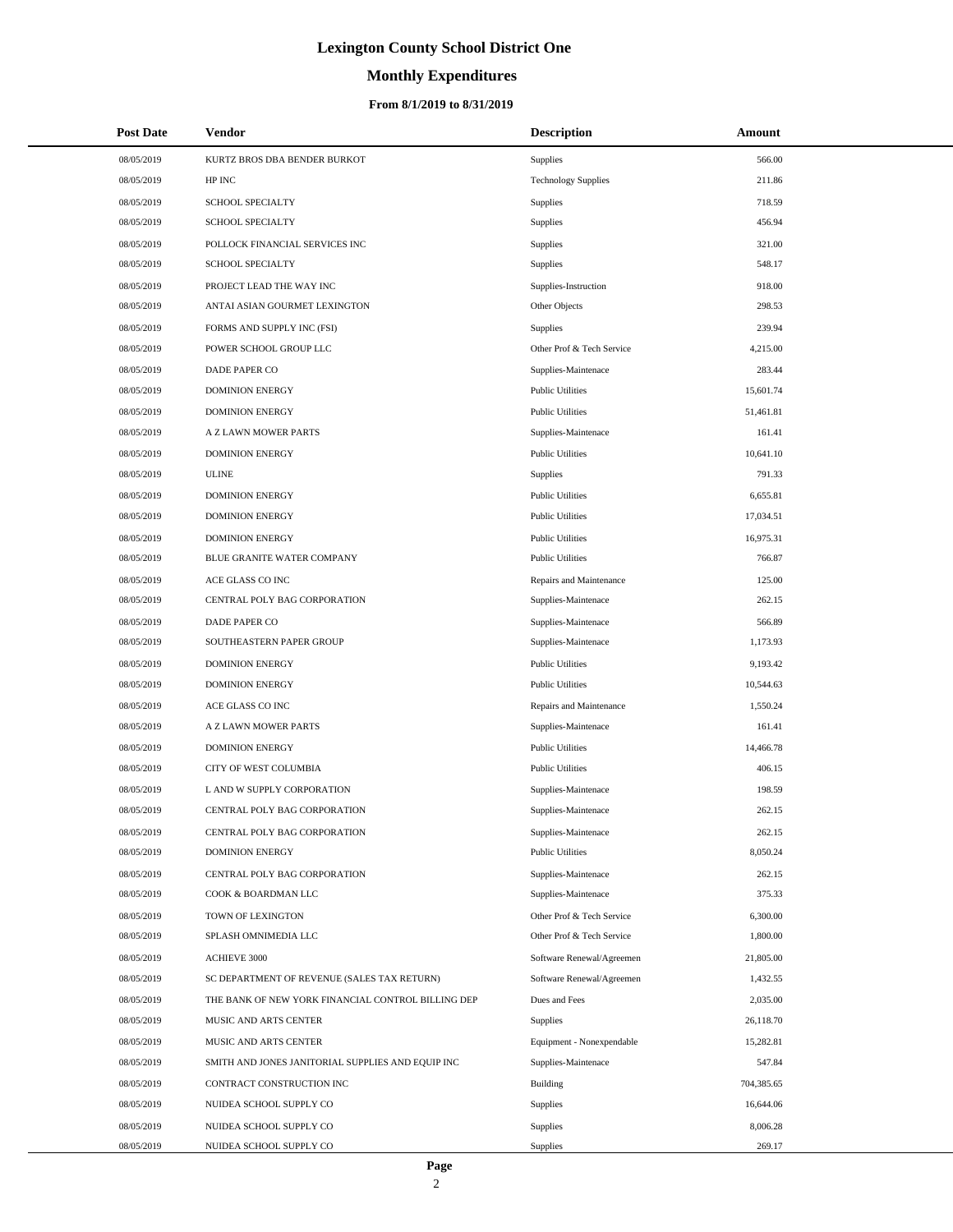# **Monthly Expenditures**

## **From 8/1/2019 to 8/31/2019**

| <b>Post Date</b> | Vendor                                      | <b>Description</b>        | Amount   |  |
|------------------|---------------------------------------------|---------------------------|----------|--|
| 08/05/2019       | CAROLINA STORM WATER SERVICES               | Improv Other Than Bldg    | 360.00   |  |
| 08/05/2019       | FORMS AND SUPPLY INC (FSI)                  | Pupil Activity            | 212.82   |  |
| 08/05/2019       | PREMIER AGENDAS LLC SCHOOL SPECIALITY       | Pupil Activity            | 1,584.13 |  |
| 08/05/2019       | <b>SCHOOL SPECIALTY</b>                     | Pupil Activity            | 208.62   |  |
| 08/05/2019       | <b>BG ENTERPRISES</b>                       | Pupil Activity            | 2,217.50 |  |
| 08/05/2019       | FORMS AND SUPPLY INC (FSI)                  | Pupil Activity            | 3,682.96 |  |
| 08/05/2019       | SC DEPARTMENT OF REVENUE (SALES TAX RETURN) | Pupil Activity            | 179.73   |  |
| 08/05/2019       | FORMS AND SUPPLY INC (FSI)                  | Pupil Activity            | 109.67   |  |
| 08/05/2019       | X GRAIN SPORTWEAR                           | Pupil Activity            | 647.35   |  |
| 08/06/2019       | SCHOOL SPECIALTY                            | Supplies                  | 392.85   |  |
| 08/06/2019       | <b>SCHOOL SPECIALTY</b>                     | Supplies                  | 116.84   |  |
| 08/06/2019       | PINE PRESS OF LEXINGTON INC                 | Printing and Binding      | 285.10   |  |
| 08/06/2019       | SCHOOL SPECIALTY                            | Supplies                  | 173.93   |  |
| 08/06/2019       | SCHOOL SPECIALTY                            | Supplies                  | 290.98   |  |
| 08/06/2019       | FORMS AND SUPPLY INC (FSI)                  | Supplies                  | 196.46   |  |
| 08/06/2019       | <b>HEINEMANN</b>                            | Supplies                  | 8,285.75 |  |
| 08/06/2019       | SCHOOL SPECIALTY                            | Supplies                  | 381.09   |  |
| 08/06/2019       | SCHOOL SPECIALTY                            | Supplies                  | 347.70   |  |
| 08/06/2019       | PINE PRESS OF LEXINGTON INC                 | Supplies                  | 116.80   |  |
| 08/06/2019       | <b>SCHOOL SPECIALTY</b>                     | Supplies                  | 152.97   |  |
| 08/06/2019       | THE TROPHY AND GIFT SHOP                    | Supplies                  | 385.20   |  |
| 08/06/2019       | <b>SCHOOL SPECIALTY</b>                     | Supplies                  | 131.78   |  |
| 08/06/2019       | MARSH, KAYE BAKER                           | Other Prof & Tech Service | 519.76   |  |
| 08/06/2019       | JOINT MUNICIPAL WATER AND SEWER COMMISSION  | <b>Public Utilities</b>   | 137.69   |  |
| 08/06/2019       | TOWN OF LEXINGTON                           | <b>Public Utilities</b>   | 386.48   |  |
| 08/06/2019       | FIRE SYSTEMS INC                            | Repairs and Maintenance   | 575.00   |  |
| 08/06/2019       | PALMETTO PROPANE                            | Energy                    | 886.15   |  |
| 08/06/2019       | JOINT MUNICIPAL WATER AND SEWER COMMISSION  | <b>Public Utilities</b>   | 921.66   |  |
| 08/06/2019       | TOWN OF LEXINGTON                           | <b>Public Utilities</b>   | 1,761.23 |  |
| 08/06/2019       | TOWN OF LEXINGTON                           | <b>Public Utilities</b>   | 339.69   |  |
| 08/06/2019       | JOINT MUNICIPAL WATER AND SEWER COMMISSION  | <b>Public Utilities</b>   | 2,001.48 |  |
| 08/06/2019       | <b>WW GRAINGER</b>                          | Supplies-Maintenace       | 1,196.45 |  |
| 08/06/2019       | JOINT MUNICIPAL WATER AND SEWER COMMISSION  | <b>Public Utilities</b>   | 484.24   |  |
| 08/06/2019       | TOWN OF LEXINGTON                           | <b>Public Utilities</b>   | 199.66   |  |
| 08/06/2019       | TOWN OF LEXINGTON                           | <b>Public Utilities</b>   | 520.03   |  |
| 08/06/2019       | CULLUM SERVICES INC                         | Repairs and Maintenance   | 1,491.99 |  |
| 08/06/2019       | TOWN OF LEXINGTON                           | <b>Public Utilities</b>   | 917.28   |  |
| 08/06/2019       | JOINT MUNICIPAL WATER AND SEWER COMMISSION  | <b>Public Utilities</b>   | 637.32   |  |
| 08/06/2019       | JOINT MUNICIPAL WATER AND SEWER COMMISSION  | <b>Public Utilities</b>   | 970.11   |  |
| 08/06/2019       | CITY OF CAYCE                               | <b>Public Utilities</b>   | 3,791.80 |  |
| 08/06/2019       | <b>CITY OF CAYCE</b>                        | <b>Public Utilities</b>   | 3,060.97 |  |
| 08/06/2019       | JOINT MUNICIPAL WATER AND SEWER COMMISSION  | <b>Public Utilities</b>   | 2,131.12 |  |
| 08/06/2019       | TOWN OF LEXINGTON                           | <b>Public Utilities</b>   | 157.77   |  |
| 08/06/2019       | JOINT MUNICIPAL WATER AND SEWER COMMISSION  | <b>Public Utilities</b>   | 770.32   |  |
| 08/06/2019       | JOINT MUNICIPAL WATER AND SEWER COMMISSION  | <b>Public Utilities</b>   | 213.16   |  |
| 08/06/2019       | JOINT MUNICIPAL WATER AND SEWER COMMISSION  | <b>Public Utilities</b>   | 278.56   |  |
| 08/06/2019       | TOWN OF LEXINGTON                           | <b>Public Utilities</b>   | 108.47   |  |
| 08/06/2019       | JOINT MUNICIPAL WATER AND SEWER COMMISSION  | <b>Public Utilities</b>   | 790.86   |  |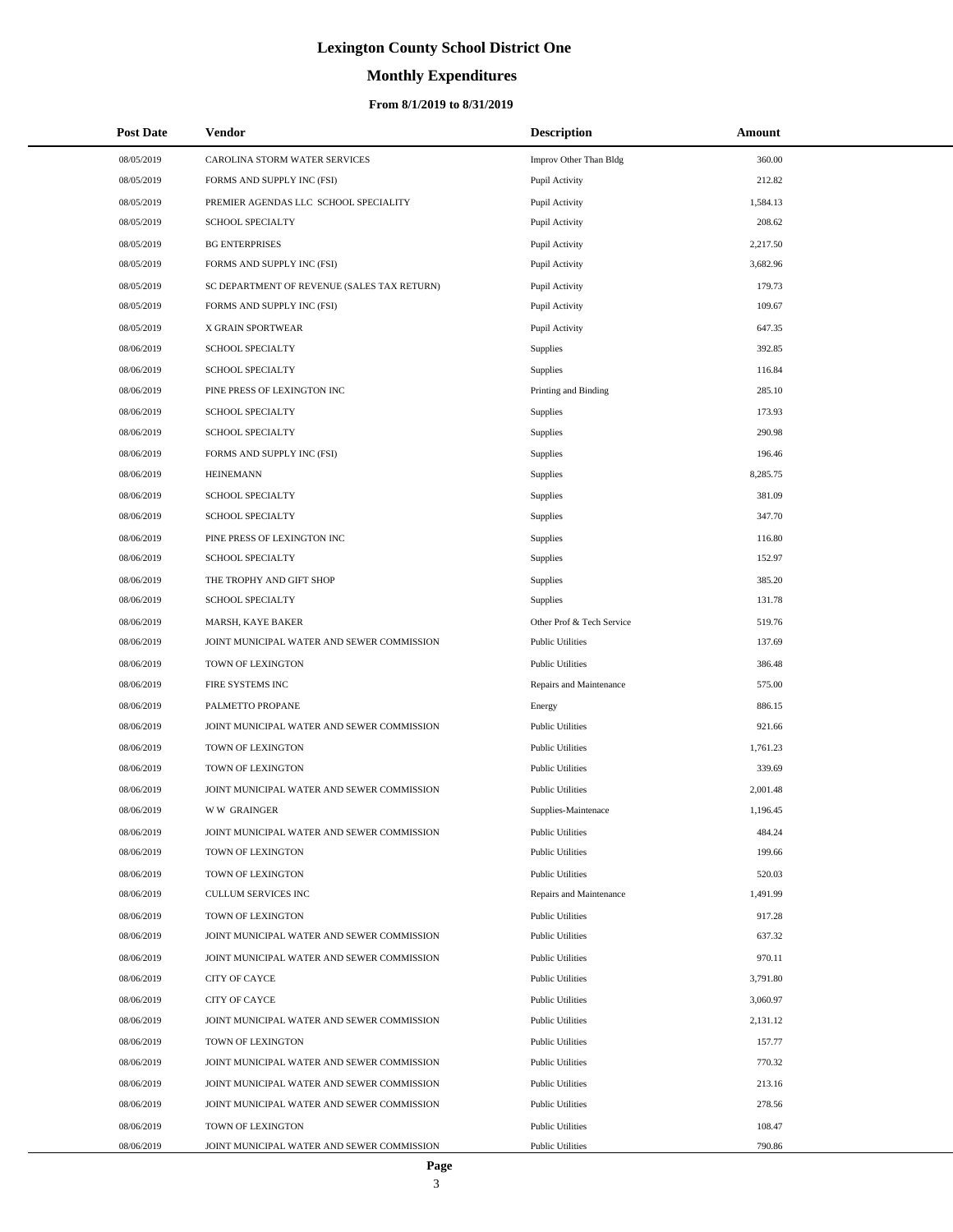# **Monthly Expenditures**

### **From 8/1/2019 to 8/31/2019**

| <b>Post Date</b> | <b>Vendor</b>                              | <b>Description</b>         | <b>Amount</b> |
|------------------|--------------------------------------------|----------------------------|---------------|
| 08/06/2019       | TOWN OF LEXINGTON                          | <b>Public Utilities</b>    | 1,074.48      |
| 08/06/2019       | TERMINIX COMMERCIAL                        | Repairs and Maintenance    | 325.00        |
| 08/06/2019       | JOINT MUNICIPAL WATER AND SEWER COMMISSION | <b>Public Utilities</b>    | 2,286.21      |
| 08/06/2019       | JOINT MUNICIPAL WATER AND SEWER COMMISSION | <b>Public Utilities</b>    | 1,856.80      |
| 08/06/2019       | JOINT MUNICIPAL WATER AND SEWER COMMISSION | <b>Public Utilities</b>    | 476.66        |
| 08/06/2019       | JOINT MUNICIPAL WATER AND SEWER COMMISSION | <b>Public Utilities</b>    | 382.29        |
| 08/06/2019       | JOINT MUNICIPAL WATER AND SEWER COMMISSION | <b>Public Utilities</b>    | 215.00        |
| 08/06/2019       | TOWN OF LEXINGTON                          | <b>Public Utilities</b>    | 112.27        |
| 08/06/2019       | TOWN OF LEXINGTON                          | <b>Public Utilities</b>    | 570.15        |
| 08/06/2019       | <b>GRAYBAR ELECTRIC CO INC</b>             | Supplies-Maintenace        | 351.64        |
| 08/06/2019       | L AND W SUPPLY CORPORATION                 | Supplies-Maintenace        | 3,953.13      |
| 08/06/2019       | TOWN OF LEXINGTON                          | <b>Public Utilities</b>    | 1,238.31      |
| 08/06/2019       | CENTRAL POLY BAG CORPORATION               | Supplies-Maintenace        | 1,016.50      |
| 08/06/2019       | TOWN OF LEXINGTON                          | <b>Public Utilities</b>    | 1,252.95      |
| 08/06/2019       | JOINT MUNICIPAL WATER AND SEWER COMMISSION | <b>Public Utilities</b>    | 879.91        |
| 08/06/2019       | JOINT MUNICIPAL WATER AND SEWER COMMISSION | <b>Public Utilities</b>    | 665.87        |
| 08/06/2019       | TOWN OF LEXINGTON                          | <b>Public Utilities</b>    | 833.69        |
| 08/06/2019       | TOWN OF LEXINGTON                          | Other Prof & Tech Service  | 16,660.00     |
| 08/06/2019       | SC SCHOOL BOARD ASSOCIATION                | Dues and Fees              | 210.00        |
| 08/06/2019       | <b>COMPORIUM</b>                           | Communication              | 9,464.02      |
| 08/06/2019       | AMTECK COMMUNICATION MANAGEMENT LLC        | <b>Technology Supplies</b> | 2,392.38      |
| 08/06/2019       | <b>COMPORIUM</b>                           | Communication              | 768.52        |
| 08/06/2019       | <b>COMPORIUM</b>                           | Communication              | 336.48        |
| 08/06/2019       | CDWG ACCT 305089                           | <b>Technology Supplies</b> | 147.32        |
| 08/06/2019       | <b>COMPORIUM</b>                           | Communication              | 413.97        |
| 08/06/2019       | CLARK POWELL ASSOCIATES INC                | <b>Technology Supplies</b> | 577.27        |
| 08/06/2019       | <b>COMPORIUM</b>                           | Communication              | 184.91        |
| 08/06/2019       | <b>COMPORIUM</b>                           | Communication              | 484.18        |
| 08/06/2019       | <b>COMPORIUM</b>                           | Communication              | 397.14        |
| 08/06/2019       | <b>COMPORIUM</b>                           | Communication              | 265.84        |
| 08/06/2019       | <b>COMPORIUM</b>                           | Communication              | 253.56        |
| 08/06/2019       | CDWG ACCT 305089                           | <b>Technology Supplies</b> | 147.32        |
| 08/06/2019       | <b>COMPORIUM</b>                           | Communication              | 160.55        |
| 08/06/2019       | <b>COMPORIUM</b>                           | Communication              | 171.71        |
| 08/06/2019       | CDWG ACCT 305089                           | <b>Technology Supplies</b> | 147.32        |
| 08/06/2019       | <b>COMPORIUM</b>                           | Communication              | 177.81        |
| 08/06/2019       | <b>COMPORIUM</b>                           | Communication              | 244.21        |
| 08/06/2019       | <b>COMPORIUM</b>                           | Communication              | 730.51        |
| 08/06/2019       | <b>COMPORIUM</b>                           | Communication              | 157.59        |
| 08/06/2019       | <b>COMPORIUM</b>                           | Communication              | 242.36        |
| 08/06/2019       | <b>COMPORIUM</b>                           | Communication              | 291.99        |
| 08/06/2019       | <b>COMPORIUM</b>                           | Communication              | 176.81        |
| 08/06/2019       | <b>COMPORIUM</b>                           | Communication              | 328.26        |
| 08/06/2019       | <b>COMPORIUM</b>                           | Communication              | 251.60        |
| 08/06/2019       | <b>COMPORIUM</b>                           | Communication              | 563.76        |
| 08/06/2019       | CDWG ACCT 305089                           | <b>Technology Supplies</b> | 147.32        |
| 08/06/2019       | CDWG ACCT 305089                           | <b>Technology Supplies</b> | 147.31        |
| 08/06/2019       | <b>COMPORIUM</b>                           | Communication              | 171.96        |

 $\overline{\phantom{0}}$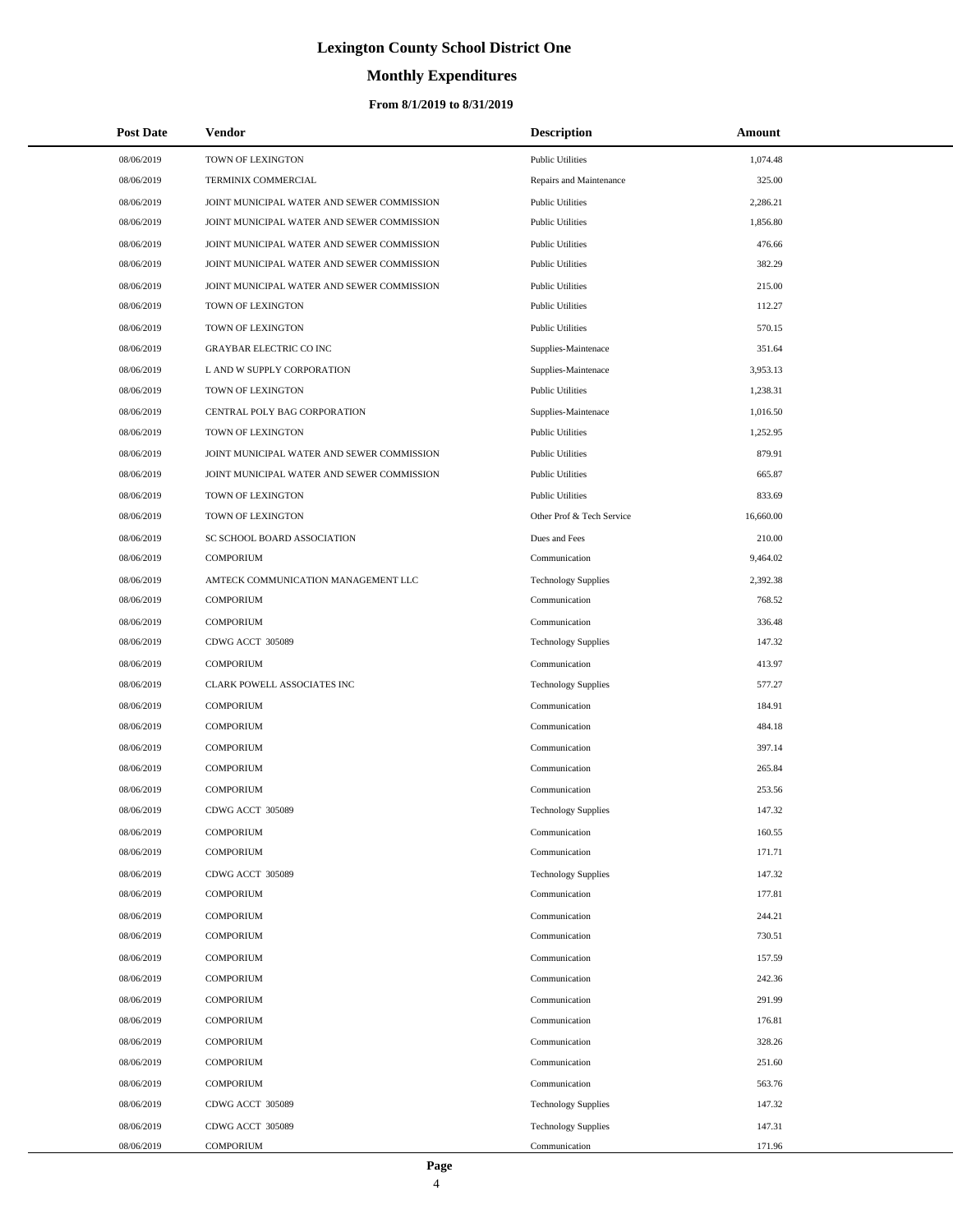# **Monthly Expenditures**

### **From 8/1/2019 to 8/31/2019**

| <b>Post Date</b> | <b>Vendor</b>                            | <b>Description</b>        | Amount    |
|------------------|------------------------------------------|---------------------------|-----------|
| 08/06/2019       | <b>COMPORIUM</b>                         | Communication             | 172.24    |
| 08/06/2019       | <b>COMPORIUM</b>                         | Communication             | 251.91    |
| 08/06/2019       | <b>COMPORIUM</b>                         | Communication             | 186.72    |
| 08/06/2019       | <b>COMPORIUM</b>                         | Communication             | 504.15    |
| 08/06/2019       | <b>COMPORIUM</b>                         | Communication             | 1,121.10  |
| 08/06/2019       | <b>COMPORIUM</b>                         | Communication             | 157.43    |
| 08/06/2019       | DELL COMPUTERS                           | Software Renewal/Agreemen | 551.78    |
| 08/06/2019       | GUIDE K12 LLC                            | Software Renewal/Agreemen | 24,118.00 |
| 08/06/2019       | <b>SCHOOL SPECIALTY</b>                  | Supplies                  | 259.58    |
| 08/06/2019       | ROCHESTER 100 INC                        | Supplies                  | 1,099.00  |
| 08/06/2019       | SCHOOL SPECIALTY                         | <b>Supplies</b>           | 368.00    |
| 08/06/2019       | FORMS AND SUPPLY INC (FSI)               | Supplies                  | 356.35    |
| 08/06/2019       | DISCOUNT SCHOOL SUPPLY                   | <b>Supplies</b>           | 463.52    |
| 08/06/2019       | HOUGHTON MIFFLIN HARCOURT PUBLISHING CO  | Inst Prog Improvement     | 4,050.00  |
| 08/06/2019       | HENRY SCHEIN INC MEDICAL SPECIAL MARKETS | <b>Supplies</b>           | 369.15    |
| 08/06/2019       | <b>EMPLOYEE</b>                          | Supplies                  | 275.00    |
| 08/06/2019       | <b>EMPLOYEE</b>                          | Supplies                  | 275.00    |
| 08/06/2019       | <b>EMPLOYEE</b>                          | Supplies                  | 275.00    |
| 08/06/2019       | <b>EMPLOYEE</b>                          | Supplies                  | 275.00    |
| 08/06/2019       | <b>EMPLOYEE</b>                          | Supplies                  | 275.00    |
| 08/06/2019       | <b>EMPLOYEE</b>                          | Supplies                  | 275.00    |
| 08/06/2019       | <b>EMPLOYEE</b>                          | Supplies                  | 275.00    |
| 08/06/2019       | <b>EMPLOYEE</b>                          | <b>Supplies</b>           | 275.00    |
| 08/06/2019       | <b>EMPLOYEE</b>                          | Supplies                  | 275.00    |
| 08/06/2019       | <b>EMPLOYEE</b>                          | Supplies                  | 275.00    |
| 08/06/2019       | <b>EMPLOYEE</b>                          | Supplies                  | 275.00    |
| 08/06/2019       | <b>EMPLOYEE</b>                          | <b>Supplies</b>           | 275.00    |
| 08/06/2019       | <b>EMPLOYEE</b>                          | Supplies                  | 275.00    |
| 08/06/2019       | <b>EMPLOYEE</b>                          | Supplies                  | 275.00    |
| 08/06/2019       | <b>EMPLOYEE</b>                          | Supplies                  | 275.00    |
| 08/06/2019       | <b>EMPLOYEE</b>                          | Supplies                  | 275.00    |
| 08/06/2019       | <b>EMPLOYEE</b>                          | <b>Supplies</b>           | 275.00    |
| 08/06/2019       | <b>EMPLOYEE</b>                          | Supplies                  | 275.00    |
| 08/06/2019       | <b>EMPLOYEE</b>                          | Supplies                  | 275.00    |
| 08/06/2019       | <b>EMPLOYEE</b>                          | Supplies                  | 275.00    |
| 08/06/2019       | <b>EMPLOYEE</b>                          | Supplies                  | 275.00    |
| 08/06/2019       | <b>EMPLOYEE</b>                          | Supplies                  | 275.00    |
| 08/06/2019       | <b>EMPLOYEE</b>                          | Supplies                  | 275.00    |
| 08/06/2019       | <b>EMPLOYEE</b>                          | Supplies                  | 275.00    |
| 08/06/2019       | <b>EMPLOYEE</b>                          | Supplies                  | 275.00    |
| 08/06/2019       | <b>EMPLOYEE</b>                          | Supplies                  | 275.00    |
| 08/06/2019       | <b>EMPLOYEE</b>                          | Supplies                  | 275.00    |
| 08/06/2019       | <b>EMPLOYEE</b>                          | Supplies                  | 275.00    |
| 08/06/2019       | <b>EMPLOYEE</b>                          | Supplies                  | 275.00    |
| 08/06/2019       | <b>EMPLOYEE</b>                          | Supplies                  | 275.00    |
| 08/06/2019       | <b>EMPLOYEE</b>                          | Supplies                  | 275.00    |
| 08/06/2019       | <b>EMPLOYEE</b>                          | Supplies                  | 275.00    |
| 08/06/2019       | <b>EMPLOYEE</b>                          | Supplies                  | 275.00    |

 $\overline{\phantom{0}}$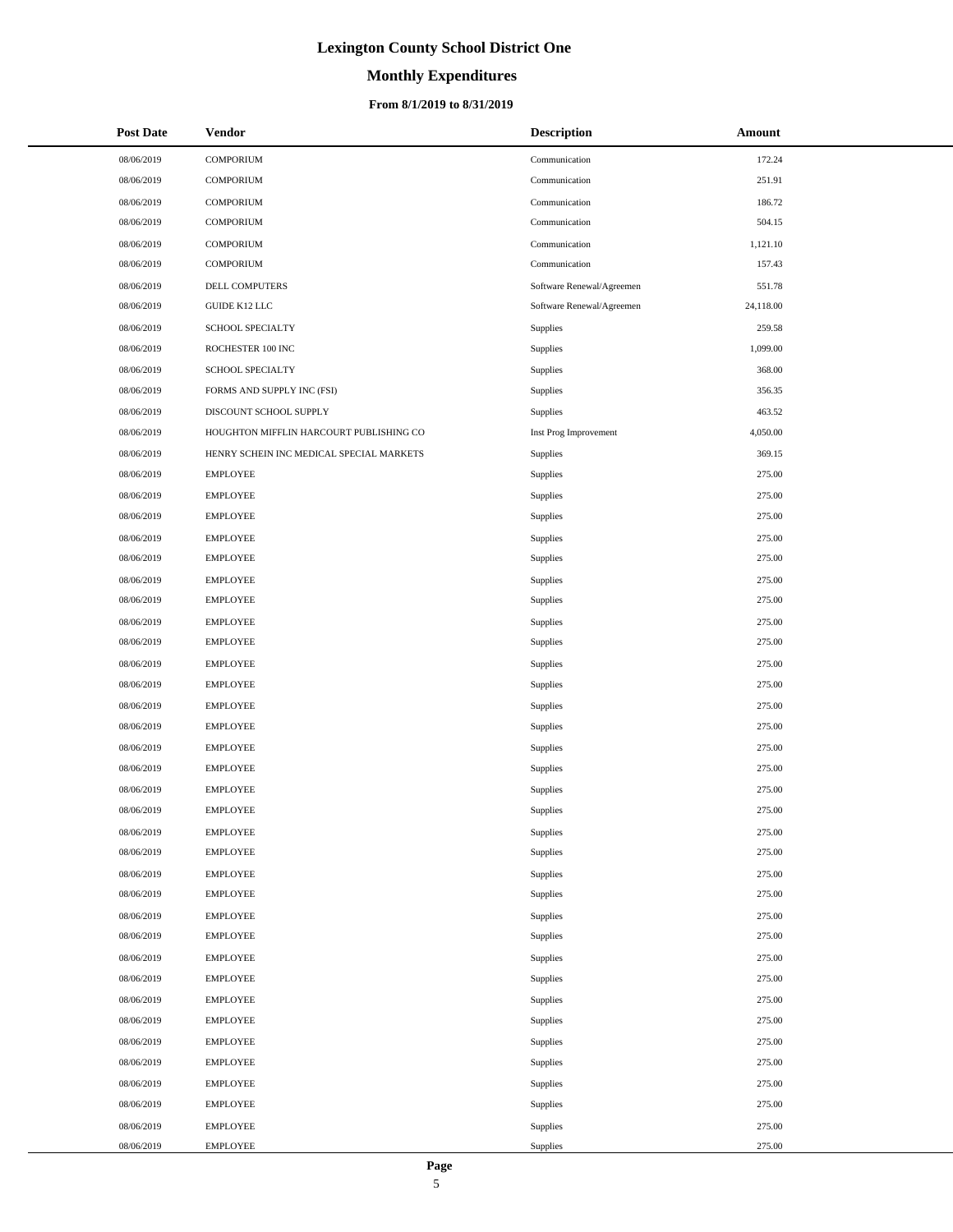# **Monthly Expenditures**

### **From 8/1/2019 to 8/31/2019**

| <b>Post Date</b> | <b>Vendor</b>   | <b>Description</b> | Amount |
|------------------|-----------------|--------------------|--------|
| 08/06/2019       | <b>EMPLOYEE</b> | Supplies           | 275.00 |
| 08/06/2019       | <b>EMPLOYEE</b> | Supplies           | 275.00 |
| 08/06/2019       | <b>EMPLOYEE</b> | Supplies           | 275.00 |
| 08/06/2019       | <b>EMPLOYEE</b> | Supplies           | 275.00 |
| 08/06/2019       | <b>EMPLOYEE</b> | Supplies           | 275.00 |
| 08/06/2019       | <b>EMPLOYEE</b> | Supplies           | 275.00 |
| 08/06/2019       | <b>EMPLOYEE</b> | Supplies           | 275.00 |
| 08/06/2019       | <b>EMPLOYEE</b> | Supplies           | 275.00 |
| 08/06/2019       | <b>EMPLOYEE</b> | Supplies           | 275.00 |
| 08/06/2019       | <b>EMPLOYEE</b> | Supplies           | 275.00 |
| 08/06/2019       | <b>EMPLOYEE</b> | Supplies           | 275.00 |
| 08/06/2019       | <b>EMPLOYEE</b> | Supplies           | 275.00 |
| 08/06/2019       | <b>EMPLOYEE</b> | Supplies           | 275.00 |
| 08/06/2019       | <b>EMPLOYEE</b> | Supplies           | 275.00 |
| 08/06/2019       | <b>EMPLOYEE</b> | Supplies           | 275.00 |
| 08/06/2019       | <b>EMPLOYEE</b> | Supplies           | 275.00 |
| 08/06/2019       | <b>EMPLOYEE</b> | Supplies           | 275.00 |
| 08/06/2019       | <b>EMPLOYEE</b> | Supplies           | 275.00 |
| 08/06/2019       | <b>EMPLOYEE</b> | Supplies           | 275.00 |
| 08/06/2019       | <b>EMPLOYEE</b> | Supplies           | 275.00 |
| 08/06/2019       | <b>EMPLOYEE</b> | Supplies           | 275.00 |
| 08/06/2019       | <b>EMPLOYEE</b> | Supplies           | 275.00 |
| 08/06/2019       | <b>EMPLOYEE</b> | Supplies           | 275.00 |
| 08/06/2019       | <b>EMPLOYEE</b> | Supplies           | 275.00 |
| 08/06/2019       | <b>EMPLOYEE</b> | Supplies           | 275.00 |
| 08/06/2019       | <b>EMPLOYEE</b> | Supplies           | 275.00 |
| 08/06/2019       | <b>EMPLOYEE</b> | Supplies           | 275.00 |
| 08/06/2019       | <b>EMPLOYEE</b> | Supplies           | 275.00 |
| 08/06/2019       | <b>EMPLOYEE</b> | Supplies           | 275.00 |
| 08/06/2019       | <b>EMPLOYEE</b> | Supplies           | 275.00 |
| 08/06/2019       | <b>EMPLOYEE</b> | Supplies           | 275.00 |
| 08/06/2019       | <b>EMPLOYEE</b> | Supplies           | 275.00 |
| 08/06/2019       | <b>EMPLOYEE</b> | Supplies           | 275.00 |
| 08/06/2019       | <b>EMPLOYEE</b> | Supplies           | 275.00 |
| 08/06/2019       | <b>EMPLOYEE</b> | Supplies           | 275.00 |
| 08/06/2019       | <b>EMPLOYEE</b> | Supplies           | 275.00 |
| 08/06/2019       | <b>EMPLOYEE</b> | Supplies           | 275.00 |
| 08/06/2019       | <b>EMPLOYEE</b> | Supplies           | 275.00 |
| 08/06/2019       | <b>EMPLOYEE</b> | Supplies           | 275.00 |
| 08/06/2019       | <b>EMPLOYEE</b> | Supplies           | 275.00 |
| 08/06/2019       | <b>EMPLOYEE</b> | Supplies           | 275.00 |
| 08/06/2019       | <b>EMPLOYEE</b> | Supplies           | 275.00 |
| 08/06/2019       | <b>EMPLOYEE</b> | Supplies           | 275.00 |
| 08/06/2019       | <b>EMPLOYEE</b> | Supplies           | 275.00 |
| 08/06/2019       | <b>EMPLOYEE</b> | Supplies           | 275.00 |
| 08/06/2019       | <b>EMPLOYEE</b> | Supplies           | 275.00 |
| 08/06/2019       | <b>EMPLOYEE</b> | Supplies           | 275.00 |
| 08/06/2019       | <b>EMPLOYEE</b> | Supplies           | 275.00 |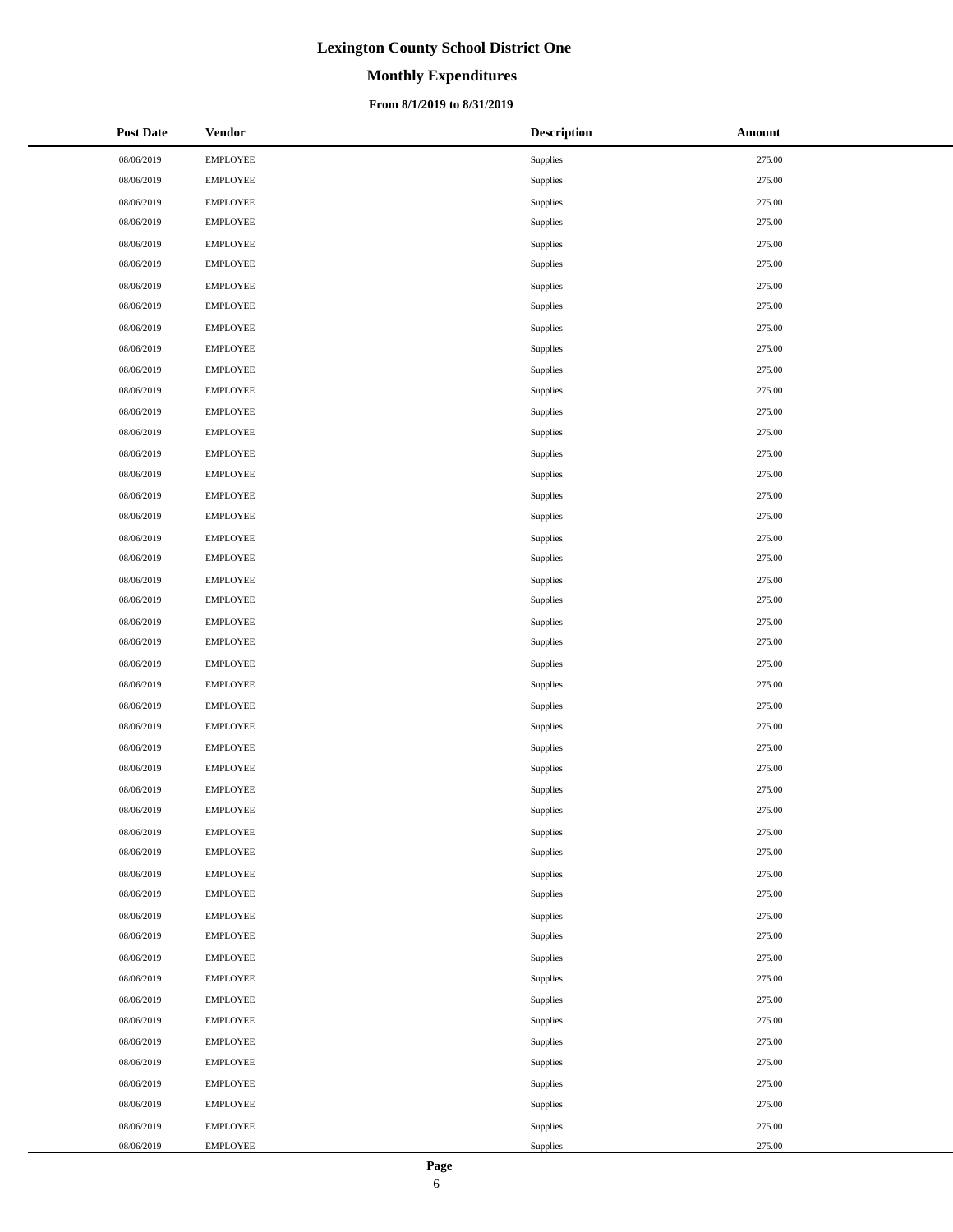## **Monthly Expenditures**

### **From 8/1/2019 to 8/31/2019**

| <b>Post Date</b> | <b>Vendor</b>   | <b>Description</b> | Amount |
|------------------|-----------------|--------------------|--------|
| 08/06/2019       | <b>EMPLOYEE</b> | Supplies           | 275.00 |
| 08/06/2019       | <b>EMPLOYEE</b> | Supplies           | 275.00 |
| 08/06/2019       | <b>EMPLOYEE</b> | Supplies           | 275.00 |
| 08/06/2019       | <b>EMPLOYEE</b> | Supplies           | 275.00 |
| 08/06/2019       | <b>EMPLOYEE</b> | Supplies           | 275.00 |
| 08/06/2019       | <b>EMPLOYEE</b> | Supplies           | 275.00 |
| 08/06/2019       | <b>EMPLOYEE</b> | Supplies           | 275.00 |
| 08/06/2019       | <b>EMPLOYEE</b> | Supplies           | 275.00 |
| 08/06/2019       | <b>EMPLOYEE</b> | Supplies           | 275.00 |
| 08/06/2019       | <b>EMPLOYEE</b> | Supplies           | 275.00 |
| 08/06/2019       | <b>EMPLOYEE</b> | Supplies           | 275.00 |
| 08/06/2019       | <b>EMPLOYEE</b> | Supplies           | 275.00 |
| 08/06/2019       | <b>EMPLOYEE</b> | Supplies           | 275.00 |
| 08/06/2019       | <b>EMPLOYEE</b> | Supplies           | 275.00 |
| 08/06/2019       | <b>EMPLOYEE</b> | Supplies           | 275.00 |
| 08/06/2019       | <b>EMPLOYEE</b> | Supplies           | 275.00 |
| 08/06/2019       | <b>EMPLOYEE</b> | Supplies           | 275.00 |
| 08/06/2019       | <b>EMPLOYEE</b> | Supplies           | 275.00 |
| 08/06/2019       | <b>EMPLOYEE</b> | Supplies           | 275.00 |
| 08/06/2019       | <b>EMPLOYEE</b> | Supplies           | 275.00 |
| 08/06/2019       | <b>EMPLOYEE</b> | Supplies           | 275.00 |
| 08/06/2019       | <b>EMPLOYEE</b> | Supplies           | 275.00 |
| 08/06/2019       | <b>EMPLOYEE</b> | Supplies           | 275.00 |
| 08/06/2019       | <b>EMPLOYEE</b> | Supplies           | 275.00 |
| 08/06/2019       | <b>EMPLOYEE</b> | Supplies           | 275.00 |
| 08/06/2019       | <b>EMPLOYEE</b> | Supplies           | 275.00 |
| 08/06/2019       | <b>EMPLOYEE</b> | Supplies           | 275.00 |
| 08/06/2019       | <b>EMPLOYEE</b> | Supplies           | 275.00 |
| 08/06/2019       | <b>EMPLOYEE</b> | Supplies           | 275.00 |
| 08/06/2019       | <b>EMPLOYEE</b> | Supplies           | 275.00 |
| 08/06/2019       | <b>EMPLOYEE</b> | Supplies           | 275.00 |
| 08/06/2019       | <b>EMPLOYEE</b> | Supplies           | 275.00 |
| 08/06/2019       | <b>EMPLOYEE</b> | Supplies           | 275.00 |
| 08/06/2019       | <b>EMPLOYEE</b> | Supplies           | 275.00 |
| 08/06/2019       | <b>EMPLOYEE</b> | Supplies           | 275.00 |
| 08/06/2019       | <b>EMPLOYEE</b> | Supplies           | 275.00 |
| 08/06/2019       | <b>EMPLOYEE</b> | Supplies           | 275.00 |
| 08/06/2019       | <b>EMPLOYEE</b> | Supplies           | 275.00 |
| 08/06/2019       | <b>EMPLOYEE</b> | Supplies           | 275.00 |
| 08/06/2019       | <b>EMPLOYEE</b> | Supplies           | 275.00 |
| 08/06/2019       | <b>EMPLOYEE</b> | Supplies           | 275.00 |
| 08/06/2019       | <b>EMPLOYEE</b> | Supplies           | 275.00 |
| 08/06/2019       | <b>EMPLOYEE</b> | Supplies           | 275.00 |
| 08/06/2019       | <b>EMPLOYEE</b> | Supplies           | 275.00 |
| 08/06/2019       | <b>EMPLOYEE</b> | Supplies           | 275.00 |
| 08/06/2019       | <b>EMPLOYEE</b> | Supplies           | 275.00 |
| 08/06/2019       | <b>EMPLOYEE</b> | Supplies           | 275.00 |
| 08/06/2019       | <b>EMPLOYEE</b> | Supplies           | 275.00 |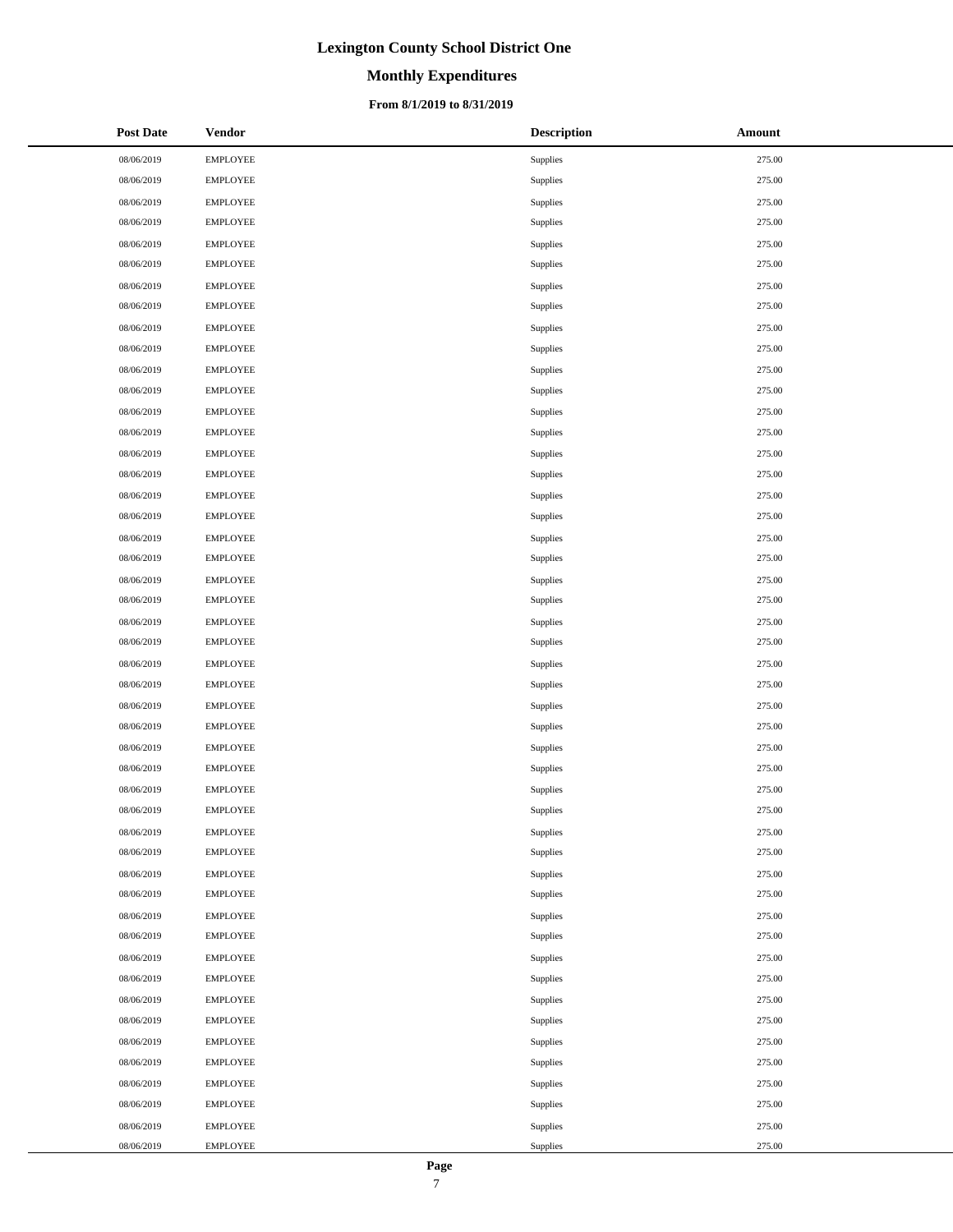## **Monthly Expenditures**

### **From 8/1/2019 to 8/31/2019**

| <b>Post Date</b> | <b>Vendor</b>   | <b>Description</b> | Amount |
|------------------|-----------------|--------------------|--------|
| 08/06/2019       | <b>EMPLOYEE</b> | Supplies           | 275.00 |
| 08/06/2019       | <b>EMPLOYEE</b> | Supplies           | 275.00 |
| 08/06/2019       | <b>EMPLOYEE</b> | Supplies           | 275.00 |
| 08/06/2019       | <b>EMPLOYEE</b> | Supplies           | 275.00 |
| 08/06/2019       | <b>EMPLOYEE</b> | Supplies           | 275.00 |
| 08/06/2019       | <b>EMPLOYEE</b> | Supplies           | 275.00 |
| 08/06/2019       | <b>EMPLOYEE</b> | Supplies           | 275.00 |
| 08/06/2019       | <b>EMPLOYEE</b> | Supplies           | 275.00 |
| 08/06/2019       | <b>EMPLOYEE</b> | Supplies           | 275.00 |
| 08/06/2019       | <b>EMPLOYEE</b> | Supplies           | 275.00 |
| 08/06/2019       | <b>EMPLOYEE</b> | Supplies           | 275.00 |
| 08/06/2019       | <b>EMPLOYEE</b> | Supplies           | 275.00 |
| 08/06/2019       | <b>EMPLOYEE</b> | Supplies           | 275.00 |
| 08/06/2019       | <b>EMPLOYEE</b> | Supplies           | 275.00 |
| 08/06/2019       | <b>EMPLOYEE</b> | Supplies           | 275.00 |
| 08/06/2019       | <b>EMPLOYEE</b> | Supplies           | 275.00 |
| 08/06/2019       | <b>EMPLOYEE</b> | Supplies           | 275.00 |
| 08/06/2019       | <b>EMPLOYEE</b> | Supplies           | 275.00 |
| 08/06/2019       | <b>EMPLOYEE</b> | Supplies           | 275.00 |
| 08/06/2019       | <b>EMPLOYEE</b> | Supplies           | 275.00 |
| 08/06/2019       | <b>EMPLOYEE</b> | Supplies           | 275.00 |
| 08/06/2019       | <b>EMPLOYEE</b> | Supplies           | 275.00 |
| 08/06/2019       | <b>EMPLOYEE</b> | Supplies           | 275.00 |
| 08/06/2019       | <b>EMPLOYEE</b> | Supplies           | 275.00 |
| 08/06/2019       | <b>EMPLOYEE</b> | Supplies           | 275.00 |
| 08/06/2019       | <b>EMPLOYEE</b> | Supplies           | 275.00 |
| 08/06/2019       | <b>EMPLOYEE</b> | Supplies           | 275.00 |
| 08/06/2019       | <b>EMPLOYEE</b> | Supplies           | 275.00 |
| 08/06/2019       | <b>EMPLOYEE</b> | Supplies           | 275.00 |
| 08/06/2019       | <b>EMPLOYEE</b> | Supplies           | 275.00 |
| 08/06/2019       | <b>EMPLOYEE</b> | Supplies           | 275.00 |
| 08/06/2019       | <b>EMPLOYEE</b> | Supplies           | 275.00 |
| 08/06/2019       | <b>EMPLOYEE</b> | Supplies           | 275.00 |
| 08/06/2019       | <b>EMPLOYEE</b> | Supplies           | 275.00 |
| 08/06/2019       | <b>EMPLOYEE</b> | Supplies           | 275.00 |
| 08/06/2019       | <b>EMPLOYEE</b> | Supplies           | 275.00 |
| 08/06/2019       | <b>EMPLOYEE</b> | Supplies           | 275.00 |
| 08/06/2019       | <b>EMPLOYEE</b> | Supplies           | 275.00 |
| 08/06/2019       | <b>EMPLOYEE</b> | Supplies           | 275.00 |
| 08/06/2019       | <b>EMPLOYEE</b> | Supplies           | 275.00 |
| 08/06/2019       | <b>EMPLOYEE</b> | Supplies           | 275.00 |
| 08/06/2019       | <b>EMPLOYEE</b> | Supplies           | 275.00 |
| 08/06/2019       | <b>EMPLOYEE</b> | Supplies           | 275.00 |
| 08/06/2019       | <b>EMPLOYEE</b> | Supplies           | 275.00 |
| 08/06/2019       | <b>EMPLOYEE</b> | Supplies           | 275.00 |
| 08/06/2019       | <b>EMPLOYEE</b> | Supplies           | 275.00 |
| 08/06/2019       | <b>EMPLOYEE</b> | Supplies           | 275.00 |
| 08/06/2019       | <b>EMPLOYEE</b> | Supplies           | 275.00 |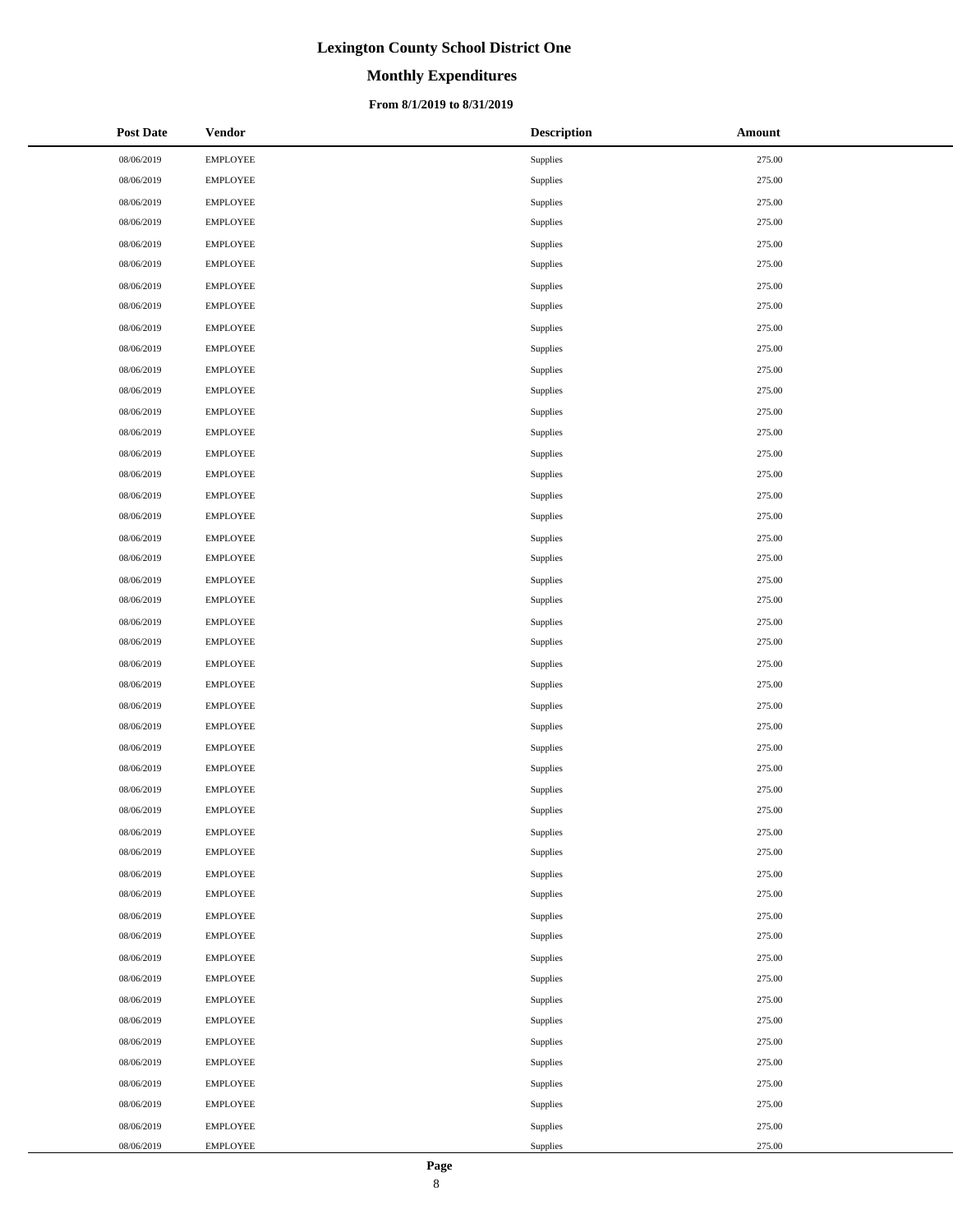## **Monthly Expenditures**

### **From 8/1/2019 to 8/31/2019**

| <b>Post Date</b> | <b>Vendor</b>   | <b>Description</b> | Amount |
|------------------|-----------------|--------------------|--------|
| 08/06/2019       | <b>EMPLOYEE</b> | Supplies           | 275.00 |
| 08/06/2019       | <b>EMPLOYEE</b> | Supplies           | 275.00 |
| 08/06/2019       | <b>EMPLOYEE</b> | Supplies           | 275.00 |
| 08/06/2019       | <b>EMPLOYEE</b> | Supplies           | 275.00 |
| 08/06/2019       | <b>EMPLOYEE</b> | Supplies           | 275.00 |
| 08/06/2019       | <b>EMPLOYEE</b> | Supplies           | 275.00 |
| 08/06/2019       | <b>EMPLOYEE</b> | Supplies           | 275.00 |
| 08/06/2019       | <b>EMPLOYEE</b> | Supplies           | 275.00 |
| 08/06/2019       | <b>EMPLOYEE</b> | Supplies           | 275.00 |
| 08/06/2019       | <b>EMPLOYEE</b> | Supplies           | 275.00 |
| 08/06/2019       | <b>EMPLOYEE</b> | Supplies           | 275.00 |
| 08/06/2019       | <b>EMPLOYEE</b> | Supplies           | 275.00 |
| 08/06/2019       | <b>EMPLOYEE</b> | Supplies           | 275.00 |
| 08/06/2019       | <b>EMPLOYEE</b> | Supplies           | 275.00 |
| 08/06/2019       | <b>EMPLOYEE</b> | Supplies           | 275.00 |
| 08/06/2019       | <b>EMPLOYEE</b> | Supplies           | 275.00 |
| 08/06/2019       | <b>EMPLOYEE</b> | Supplies           | 275.00 |
| 08/06/2019       | <b>EMPLOYEE</b> | Supplies           | 275.00 |
| 08/06/2019       | <b>EMPLOYEE</b> | Supplies           | 275.00 |
| 08/06/2019       | <b>EMPLOYEE</b> | Supplies           | 275.00 |
| 08/06/2019       | <b>EMPLOYEE</b> | Supplies           | 275.00 |
| 08/06/2019       | <b>EMPLOYEE</b> | Supplies           | 275.00 |
| 08/06/2019       | <b>EMPLOYEE</b> | Supplies           | 275.00 |
| 08/06/2019       | <b>EMPLOYEE</b> | Supplies           | 275.00 |
| 08/06/2019       | <b>EMPLOYEE</b> | Supplies           | 275.00 |
| 08/06/2019       | <b>EMPLOYEE</b> | Supplies           | 275.00 |
| 08/06/2019       | <b>EMPLOYEE</b> | Supplies           | 275.00 |
| 08/06/2019       | <b>EMPLOYEE</b> | Supplies           | 275.00 |
| 08/06/2019       | <b>EMPLOYEE</b> | Supplies           | 275.00 |
| 08/06/2019       | <b>EMPLOYEE</b> | Supplies           | 275.00 |
| 08/06/2019       | <b>EMPLOYEE</b> | Supplies           | 275.00 |
| 08/06/2019       | <b>EMPLOYEE</b> | Supplies           | 275.00 |
| 08/06/2019       | <b>EMPLOYEE</b> | Supplies           | 275.00 |
| 08/06/2019       | <b>EMPLOYEE</b> | Supplies           | 275.00 |
| 08/06/2019       | <b>EMPLOYEE</b> | Supplies           | 275.00 |
| 08/06/2019       | <b>EMPLOYEE</b> | Supplies           | 275.00 |
| 08/06/2019       | <b>EMPLOYEE</b> | Supplies           | 275.00 |
| 08/06/2019       | <b>EMPLOYEE</b> | Supplies           | 275.00 |
| 08/06/2019       | <b>EMPLOYEE</b> | Supplies           | 275.00 |
| 08/06/2019       | <b>EMPLOYEE</b> | Supplies           | 275.00 |
| 08/06/2019       | <b>EMPLOYEE</b> | Supplies           | 275.00 |
| 08/06/2019       | <b>EMPLOYEE</b> | Supplies           | 275.00 |
| 08/06/2019       | <b>EMPLOYEE</b> | Supplies           | 275.00 |
| 08/06/2019       | <b>EMPLOYEE</b> | Supplies           | 275.00 |
| 08/06/2019       | <b>EMPLOYEE</b> | Supplies           | 275.00 |
| 08/06/2019       | <b>EMPLOYEE</b> | Supplies           | 275.00 |
| 08/06/2019       | <b>EMPLOYEE</b> | Supplies           | 275.00 |
| 08/06/2019       | <b>EMPLOYEE</b> | Supplies           | 275.00 |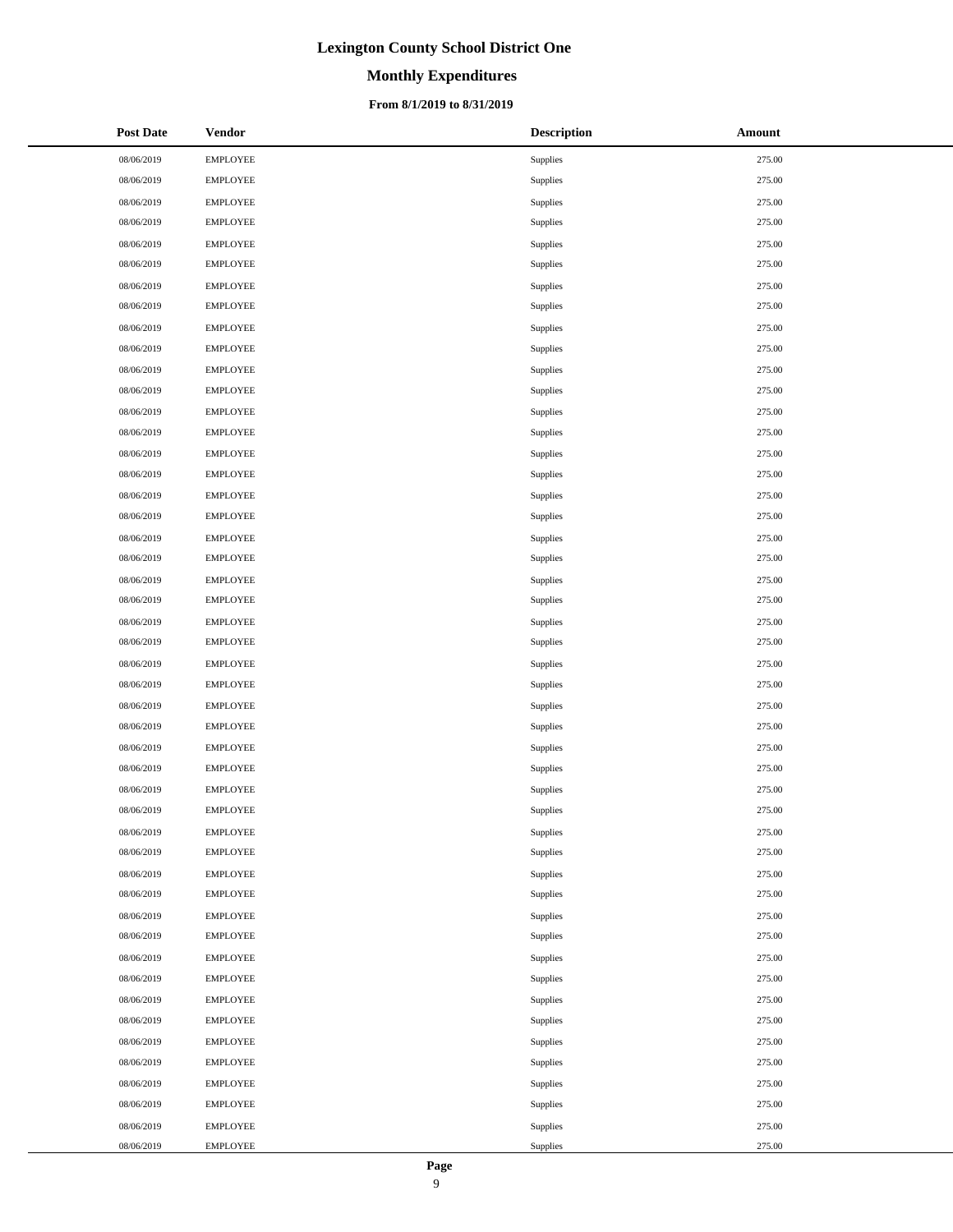# **Monthly Expenditures**

### **From 8/1/2019 to 8/31/2019**

| <b>Post Date</b> | Vendor          | <b>Description</b> | Amount |
|------------------|-----------------|--------------------|--------|
| 08/06/2019       | <b>EMPLOYEE</b> | Supplies           | 275.00 |
| 08/06/2019       | <b>EMPLOYEE</b> | Supplies           | 275.00 |
| 08/06/2019       | <b>EMPLOYEE</b> | Supplies           | 275.00 |
| 08/06/2019       | <b>EMPLOYEE</b> | Supplies           | 275.00 |
| 08/06/2019       | <b>EMPLOYEE</b> | Supplies           | 275.00 |
| 08/06/2019       | <b>EMPLOYEE</b> | Supplies           | 275.00 |
| 08/06/2019       | <b>EMPLOYEE</b> | Supplies           | 275.00 |
| 08/06/2019       | <b>EMPLOYEE</b> | Supplies           | 275.00 |
| 08/06/2019       | <b>EMPLOYEE</b> | Supplies           | 275.00 |
| 08/06/2019       | <b>EMPLOYEE</b> | Supplies           | 275.00 |
| 08/06/2019       | <b>EMPLOYEE</b> | Supplies           | 275.00 |
| 08/06/2019       | <b>EMPLOYEE</b> | Supplies           | 275.00 |
| 08/06/2019       | <b>EMPLOYEE</b> | Supplies           | 275.00 |
| 08/06/2019       | <b>EMPLOYEE</b> | Supplies           | 275.00 |
| 08/06/2019       | <b>EMPLOYEE</b> | Supplies           | 275.00 |
| 08/06/2019       | <b>EMPLOYEE</b> | Supplies           | 275.00 |
| 08/06/2019       | <b>EMPLOYEE</b> | Supplies           | 275.00 |
| 08/06/2019       | <b>EMPLOYEE</b> | Supplies           | 275.00 |
| 08/06/2019       | <b>EMPLOYEE</b> | Supplies           | 275.00 |
| 08/06/2019       | <b>EMPLOYEE</b> | Supplies           | 275.00 |
| 08/06/2019       | <b>EMPLOYEE</b> | Supplies           | 275.00 |
| 08/06/2019       | <b>EMPLOYEE</b> | <b>Supplies</b>    | 275.00 |
| 08/06/2019       | <b>EMPLOYEE</b> | Supplies           | 275.00 |
| 08/06/2019       | <b>EMPLOYEE</b> | <b>Supplies</b>    | 275.00 |
| 08/06/2019       | <b>EMPLOYEE</b> | Supplies           | 275.00 |
| 08/06/2019       | <b>EMPLOYEE</b> | Supplies           | 275.00 |
| 08/06/2019       | <b>EMPLOYEE</b> | Supplies           | 275.00 |
| 08/06/2019       | <b>EMPLOYEE</b> | Supplies           | 275.00 |
| 08/06/2019       | <b>EMPLOYEE</b> | Supplies           | 275.00 |
| 08/06/2019       | <b>EMPLOYEE</b> | Supplies           | 275.00 |
| 08/06/2019       | <b>EMPLOYEE</b> | <b>Supplies</b>    | 275.00 |
| 08/06/2019       | <b>EMPLOYEE</b> | Supplies           | 275.00 |
| 08/06/2019       | <b>EMPLOYEE</b> | Supplies           | 275.00 |
| 08/06/2019       | <b>EMPLOYEE</b> | Supplies           | 275.00 |
| 08/06/2019       | <b>EMPLOYEE</b> | Supplies           | 275.00 |
| 08/06/2019       | <b>EMPLOYEE</b> | Supplies           | 275.00 |
| 08/06/2019       | <b>EMPLOYEE</b> | Supplies           | 275.00 |
| 08/06/2019       | <b>EMPLOYEE</b> | Supplies           | 275.00 |
| 08/06/2019       | <b>EMPLOYEE</b> | Supplies           | 275.00 |
| 08/06/2019       | <b>EMPLOYEE</b> | Supplies           | 275.00 |
| 08/06/2019       | <b>EMPLOYEE</b> | Supplies           | 275.00 |
| 08/06/2019       | <b>EMPLOYEE</b> | Supplies           | 275.00 |
| 08/06/2019       | <b>EMPLOYEE</b> | Supplies           | 275.00 |
| 08/06/2019       | <b>EMPLOYEE</b> | Supplies           | 275.00 |
| 08/06/2019       | <b>EMPLOYEE</b> | Supplies           | 275.00 |
| 08/06/2019       | <b>EMPLOYEE</b> | Supplies           | 275.00 |
| 08/06/2019       | <b>EMPLOYEE</b> | Supplies           | 275.00 |
| 08/06/2019       | <b>EMPLOYEE</b> | Supplies           | 275.00 |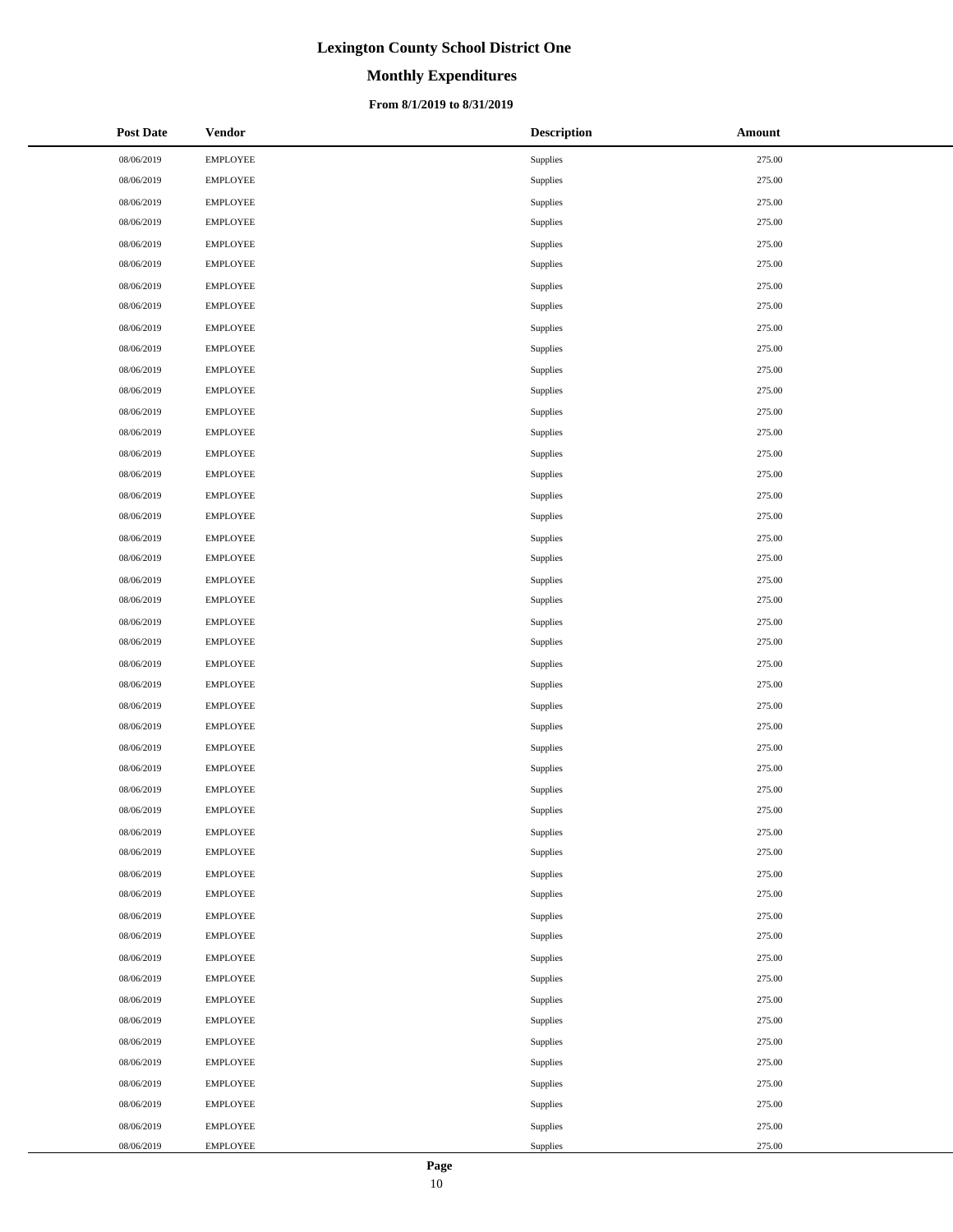# **Monthly Expenditures**

### **From 8/1/2019 to 8/31/2019**

| <b>Post Date</b> | <b>Vendor</b>   | <b>Description</b> | Amount |
|------------------|-----------------|--------------------|--------|
| 08/06/2019       | <b>EMPLOYEE</b> | Supplies           | 275.00 |
| 08/06/2019       | <b>EMPLOYEE</b> | Supplies           | 275.00 |
| 08/06/2019       | <b>EMPLOYEE</b> | Supplies           | 275.00 |
| 08/06/2019       | <b>EMPLOYEE</b> | Supplies           | 275.00 |
| 08/06/2019       | <b>EMPLOYEE</b> | Supplies           | 275.00 |
| 08/06/2019       | <b>EMPLOYEE</b> | Supplies           | 275.00 |
| 08/06/2019       | <b>EMPLOYEE</b> | <b>Supplies</b>    | 275.00 |
| 08/06/2019       | <b>EMPLOYEE</b> | Supplies           | 275.00 |
| 08/06/2019       | <b>EMPLOYEE</b> | Supplies           | 275.00 |
| 08/06/2019       | <b>EMPLOYEE</b> | Supplies           | 275.00 |
| 08/06/2019       | <b>EMPLOYEE</b> | Supplies           | 275.00 |
| 08/06/2019       | <b>EMPLOYEE</b> | Supplies           | 275.00 |
| 08/06/2019       | <b>EMPLOYEE</b> | Supplies           | 275.00 |
| 08/06/2019       | <b>EMPLOYEE</b> | Supplies           | 275.00 |
| 08/06/2019       | <b>EMPLOYEE</b> | <b>Supplies</b>    | 275.00 |
| 08/06/2019       | <b>EMPLOYEE</b> | Supplies           | 275.00 |
| 08/06/2019       | <b>EMPLOYEE</b> | Supplies           | 275.00 |
| 08/06/2019       | <b>EMPLOYEE</b> | Supplies           | 275.00 |
| 08/06/2019       | <b>EMPLOYEE</b> | Supplies           | 275.00 |
| 08/06/2019       | <b>EMPLOYEE</b> | Supplies           | 275.00 |
| 08/06/2019       | <b>EMPLOYEE</b> | Supplies           | 275.00 |
| 08/06/2019       | <b>EMPLOYEE</b> | Supplies           | 275.00 |
| 08/06/2019       | <b>EMPLOYEE</b> | Supplies           | 275.00 |
| 08/06/2019       | <b>EMPLOYEE</b> | Supplies           | 275.00 |
| 08/06/2019       | <b>EMPLOYEE</b> | Supplies           | 275.00 |
| 08/06/2019       | <b>EMPLOYEE</b> | Supplies           | 275.00 |
| 08/06/2019       | <b>EMPLOYEE</b> | Supplies           | 275.00 |
| 08/06/2019       | <b>EMPLOYEE</b> | Supplies           | 275.00 |
| 08/06/2019       | <b>EMPLOYEE</b> | Supplies           | 275.00 |
| 08/06/2019       | <b>EMPLOYEE</b> | Supplies           | 275.00 |
| 08/06/2019       | <b>EMPLOYEE</b> | Supplies           | 275.00 |
| 08/06/2019       | <b>EMPLOYEE</b> | <b>Supplies</b>    | 275.00 |
| 08/06/2019       | <b>EMPLOYEE</b> | Supplies           | 275.00 |
| 08/06/2019       | <b>EMPLOYEE</b> | Supplies           | 275.00 |
| 08/06/2019       | <b>EMPLOYEE</b> | Supplies           | 275.00 |
| 08/06/2019       | <b>EMPLOYEE</b> | Supplies           | 275.00 |
| 08/06/2019       | <b>EMPLOYEE</b> | Supplies           | 275.00 |
| 08/06/2019       | <b>EMPLOYEE</b> | Supplies           | 275.00 |
| 08/06/2019       | <b>EMPLOYEE</b> | Supplies           | 275.00 |
| 08/06/2019       | <b>EMPLOYEE</b> | Supplies           | 275.00 |
| 08/06/2019       | <b>EMPLOYEE</b> | Supplies           | 275.00 |
| 08/06/2019       | <b>EMPLOYEE</b> | Supplies           | 275.00 |
| 08/06/2019       | <b>EMPLOYEE</b> | Supplies           | 275.00 |
| 08/06/2019       | <b>EMPLOYEE</b> | Supplies           | 275.00 |
| 08/06/2019       | <b>EMPLOYEE</b> | Supplies           | 275.00 |
| 08/06/2019       | <b>EMPLOYEE</b> | Supplies           | 275.00 |
| 08/06/2019       | <b>EMPLOYEE</b> | Supplies           | 275.00 |
| 08/06/2019       | <b>EMPLOYEE</b> | Supplies           | 275.00 |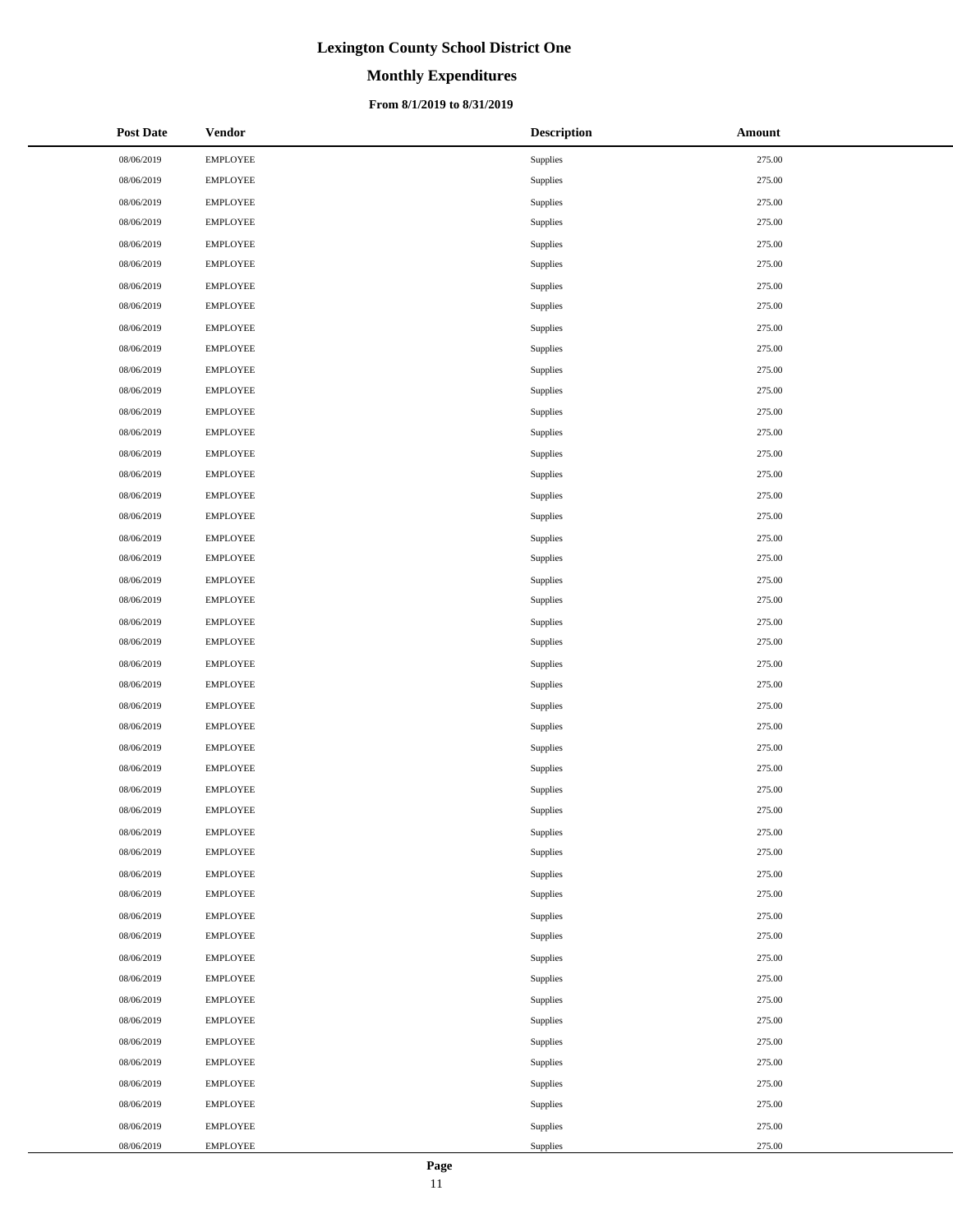# **Monthly Expenditures**

### **From 8/1/2019 to 8/31/2019**

| <b>Post Date</b> | <b>Vendor</b>   | <b>Description</b> | Amount |
|------------------|-----------------|--------------------|--------|
| 08/06/2019       | <b>EMPLOYEE</b> | Supplies           | 275.00 |
| 08/06/2019       | <b>EMPLOYEE</b> | Supplies           | 275.00 |
| 08/06/2019       | <b>EMPLOYEE</b> | Supplies           | 275.00 |
| 08/06/2019       | <b>EMPLOYEE</b> | Supplies           | 275.00 |
| 08/06/2019       | <b>EMPLOYEE</b> | Supplies           | 275.00 |
| 08/06/2019       | <b>EMPLOYEE</b> | Supplies           | 275.00 |
| 08/06/2019       | <b>EMPLOYEE</b> | Supplies           | 275.00 |
| 08/06/2019       | <b>EMPLOYEE</b> | <b>Supplies</b>    | 275.00 |
| 08/06/2019       | <b>EMPLOYEE</b> | Supplies           | 275.00 |
| 08/06/2019       | <b>EMPLOYEE</b> | Supplies           | 275.00 |
| 08/06/2019       | <b>EMPLOYEE</b> | Supplies           | 275.00 |
| 08/06/2019       | <b>EMPLOYEE</b> | Supplies           | 275.00 |
| 08/06/2019       | <b>EMPLOYEE</b> | Supplies           | 275.00 |
| 08/06/2019       | <b>EMPLOYEE</b> | Supplies           | 275.00 |
| 08/06/2019       | <b>EMPLOYEE</b> | Supplies           | 275.00 |
| 08/06/2019       | <b>EMPLOYEE</b> | <b>Supplies</b>    | 275.00 |
| 08/06/2019       | <b>EMPLOYEE</b> | Supplies           | 275.00 |
| 08/06/2019       | <b>EMPLOYEE</b> | Supplies           | 275.00 |
| 08/06/2019       | <b>EMPLOYEE</b> | Supplies           | 275.00 |
| 08/06/2019       | <b>EMPLOYEE</b> | Supplies           | 275.00 |
| 08/06/2019       | <b>EMPLOYEE</b> | Supplies           | 275.00 |
| 08/06/2019       | <b>EMPLOYEE</b> | Supplies           | 275.00 |
| 08/06/2019       | <b>EMPLOYEE</b> | Supplies           | 275.00 |
| 08/06/2019       | <b>EMPLOYEE</b> | Supplies           | 275.00 |
| 08/06/2019       | <b>EMPLOYEE</b> | Supplies           | 275.00 |
| 08/06/2019       | <b>EMPLOYEE</b> | Supplies           | 275.00 |
| 08/06/2019       | <b>EMPLOYEE</b> | Supplies           | 275.00 |
| 08/06/2019       | <b>EMPLOYEE</b> | Supplies           | 275.00 |
| 08/06/2019       | <b>EMPLOYEE</b> | Supplies           | 275.00 |
| 08/06/2019       | <b>EMPLOYEE</b> | Supplies           | 275.00 |
| 08/06/2019       | <b>EMPLOYEE</b> | Supplies           | 275.00 |
| 08/06/2019       | <b>EMPLOYEE</b> | Supplies           | 275.00 |
| 08/06/2019       | <b>EMPLOYEE</b> | Supplies           | 275.00 |
| 08/06/2019       | <b>EMPLOYEE</b> | Supplies           | 275.00 |
| 08/06/2019       | <b>EMPLOYEE</b> | Supplies           | 275.00 |
| 08/06/2019       | <b>EMPLOYEE</b> | Supplies           | 275.00 |
| 08/06/2019       | <b>EMPLOYEE</b> | Supplies           | 275.00 |
| 08/06/2019       | <b>EMPLOYEE</b> | Supplies           | 275.00 |
| 08/06/2019       | <b>EMPLOYEE</b> | Supplies           | 275.00 |
| 08/06/2019       | <b>EMPLOYEE</b> | Supplies           | 275.00 |
| 08/06/2019       | <b>EMPLOYEE</b> | Supplies           | 275.00 |
| 08/06/2019       | <b>EMPLOYEE</b> | Supplies           | 275.00 |
| 08/06/2019       | <b>EMPLOYEE</b> | Supplies           | 275.00 |
| 08/06/2019       | <b>EMPLOYEE</b> | Supplies           | 275.00 |
| 08/06/2019       | <b>EMPLOYEE</b> | Supplies           | 275.00 |
| 08/06/2019       | <b>EMPLOYEE</b> | Supplies           | 275.00 |
| 08/06/2019       | <b>EMPLOYEE</b> | Supplies           | 275.00 |
| 08/06/2019       | <b>EMPLOYEE</b> | Supplies           | 275.00 |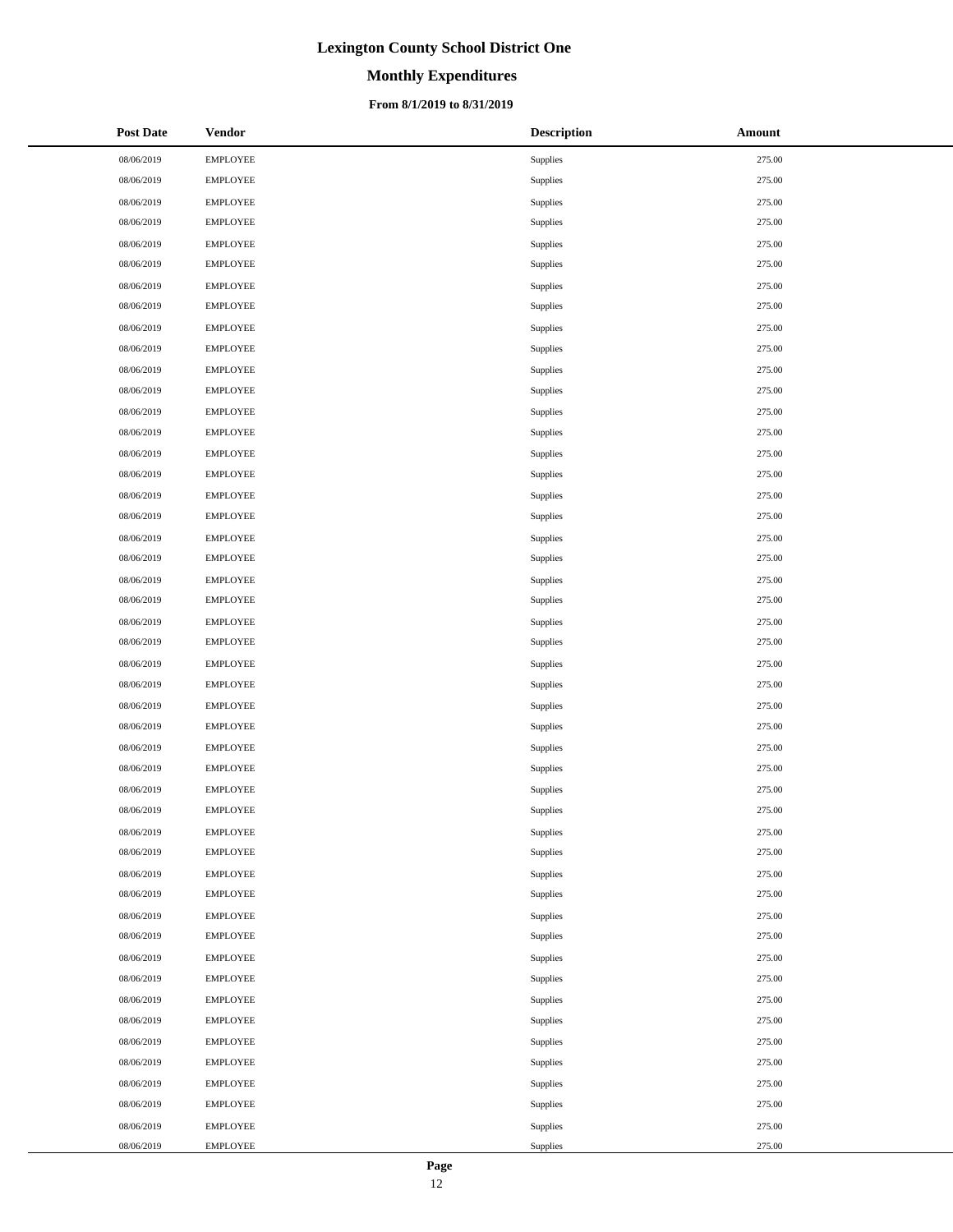# **Monthly Expenditures**

### **From 8/1/2019 to 8/31/2019**

| <b>Post Date</b> | <b>Vendor</b>   | <b>Description</b> | Amount |
|------------------|-----------------|--------------------|--------|
| 08/06/2019       | <b>EMPLOYEE</b> | Supplies           | 275.00 |
| 08/06/2019       | <b>EMPLOYEE</b> | Supplies           | 275.00 |
| 08/06/2019       | <b>EMPLOYEE</b> | Supplies           | 275.00 |
| 08/06/2019       | <b>EMPLOYEE</b> | Supplies           | 275.00 |
| 08/06/2019       | <b>EMPLOYEE</b> | Supplies           | 275.00 |
| 08/06/2019       | <b>EMPLOYEE</b> | Supplies           | 275.00 |
| 08/06/2019       | <b>EMPLOYEE</b> | Supplies           | 275.00 |
| 08/06/2019       | <b>EMPLOYEE</b> | Supplies           | 275.00 |
| 08/06/2019       | <b>EMPLOYEE</b> | Supplies           | 275.00 |
| 08/06/2019       | <b>EMPLOYEE</b> | Supplies           | 275.00 |
| 08/06/2019       | <b>EMPLOYEE</b> | Supplies           | 275.00 |
| 08/06/2019       | <b>EMPLOYEE</b> | Supplies           | 275.00 |
| 08/06/2019       | <b>EMPLOYEE</b> | Supplies           | 275.00 |
| 08/06/2019       | <b>EMPLOYEE</b> | Supplies           | 275.00 |
| 08/06/2019       | <b>EMPLOYEE</b> | Supplies           | 275.00 |
| 08/06/2019       | <b>EMPLOYEE</b> | Supplies           | 275.00 |
| 08/06/2019       | <b>EMPLOYEE</b> | Supplies           | 275.00 |
| 08/06/2019       | <b>EMPLOYEE</b> | Supplies           | 275.00 |
| 08/06/2019       | <b>EMPLOYEE</b> | Supplies           | 275.00 |
| 08/06/2019       | <b>EMPLOYEE</b> | Supplies           | 275.00 |
| 08/06/2019       | <b>EMPLOYEE</b> | Supplies           | 275.00 |
| 08/06/2019       | <b>EMPLOYEE</b> | Supplies           | 275.00 |
| 08/06/2019       | <b>EMPLOYEE</b> | Supplies           | 275.00 |
| 08/06/2019       | <b>EMPLOYEE</b> | Supplies           | 275.00 |
| 08/06/2019       | <b>EMPLOYEE</b> | Supplies           | 275.00 |
| 08/06/2019       | <b>EMPLOYEE</b> | Supplies           | 275.00 |
| 08/06/2019       | <b>EMPLOYEE</b> | Supplies           | 275.00 |
| 08/06/2019       | <b>EMPLOYEE</b> | Supplies           | 275.00 |
| 08/06/2019       | <b>EMPLOYEE</b> | Supplies           | 275.00 |
| 08/06/2019       | <b>EMPLOYEE</b> | Supplies           | 275.00 |
| 08/06/2019       | <b>EMPLOYEE</b> | Supplies           | 275.00 |
| 08/06/2019       | <b>EMPLOYEE</b> | Supplies           | 275.00 |
| 08/06/2019       | <b>EMPLOYEE</b> | Supplies           | 275.00 |
| 08/06/2019       | <b>EMPLOYEE</b> | Supplies           | 275.00 |
| 08/06/2019       | <b>EMPLOYEE</b> | Supplies           | 275.00 |
| 08/06/2019       | <b>EMPLOYEE</b> | Supplies           | 275.00 |
| 08/06/2019       | <b>EMPLOYEE</b> | Supplies           | 275.00 |
| 08/06/2019       | <b>EMPLOYEE</b> | Supplies           | 275.00 |
| 08/06/2019       | <b>EMPLOYEE</b> | Supplies           | 275.00 |
| 08/06/2019       | <b>EMPLOYEE</b> | Supplies           | 275.00 |
| 08/06/2019       | <b>EMPLOYEE</b> | Supplies           | 275.00 |
| 08/06/2019       | <b>EMPLOYEE</b> | Supplies           | 275.00 |
| 08/06/2019       | <b>EMPLOYEE</b> | Supplies           | 275.00 |
| 08/06/2019       | <b>EMPLOYEE</b> | Supplies           | 275.00 |
| 08/06/2019       | <b>EMPLOYEE</b> | Supplies           | 275.00 |
| 08/06/2019       | <b>EMPLOYEE</b> | Supplies           | 275.00 |
| 08/06/2019       | <b>EMPLOYEE</b> | Supplies           | 275.00 |
| 08/06/2019       | <b>EMPLOYEE</b> | Supplies           | 275.00 |

 $\overline{\phantom{a}}$  $\overline{\phantom{0}}$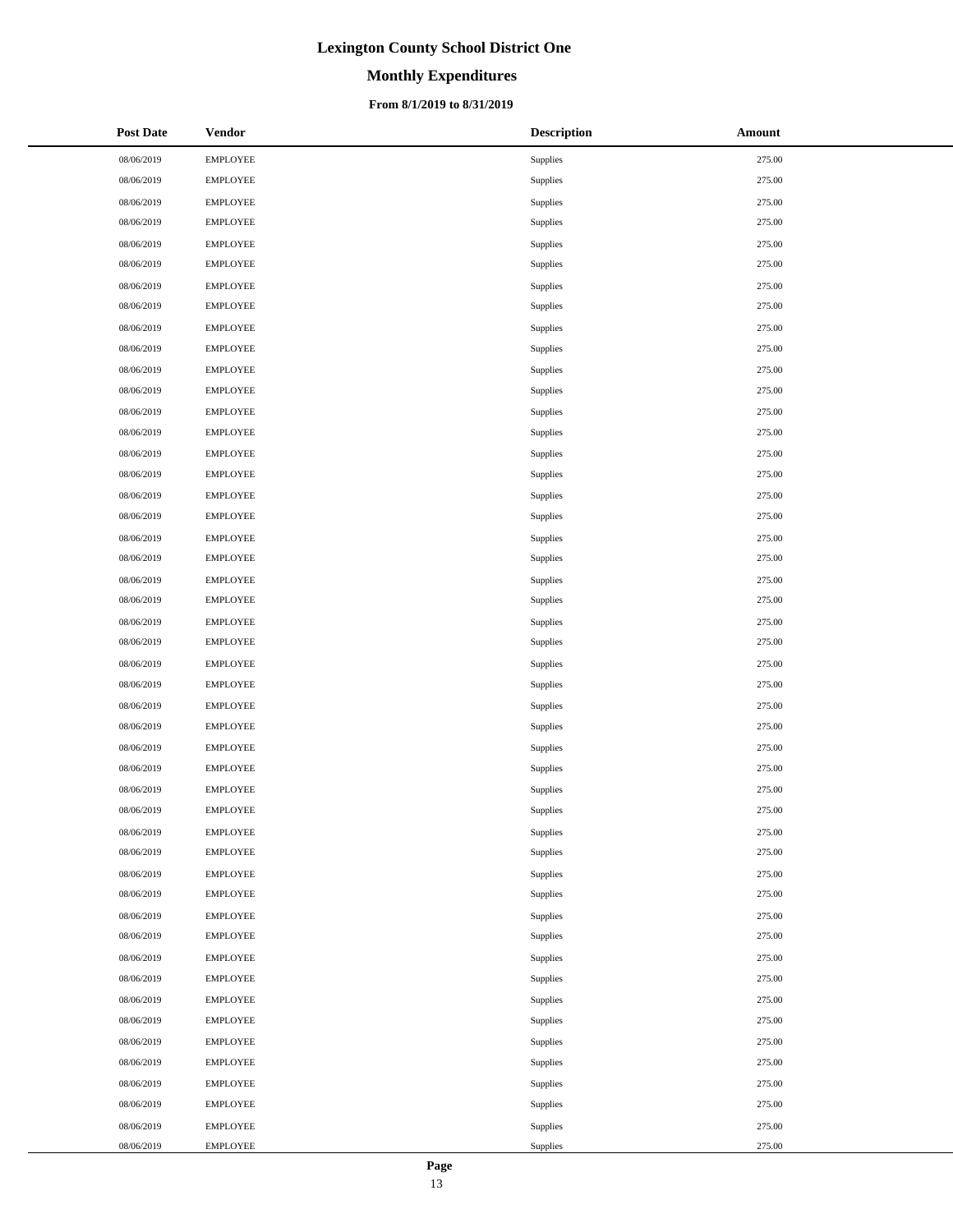# **Monthly Expenditures**

### **From 8/1/2019 to 8/31/2019**

| <b>Post Date</b> | <b>Vendor</b>   | <b>Description</b> | Amount |
|------------------|-----------------|--------------------|--------|
| 08/06/2019       | <b>EMPLOYEE</b> | Supplies           | 275.00 |
| 08/06/2019       | <b>EMPLOYEE</b> | Supplies           | 275.00 |
| 08/06/2019       | <b>EMPLOYEE</b> | Supplies           | 275.00 |
| 08/06/2019       | <b>EMPLOYEE</b> | Supplies           | 275.00 |
| 08/06/2019       | <b>EMPLOYEE</b> | Supplies           | 275.00 |
| 08/06/2019       | <b>EMPLOYEE</b> | Supplies           | 275.00 |
| 08/06/2019       | <b>EMPLOYEE</b> | Supplies           | 275.00 |
| 08/06/2019       | <b>EMPLOYEE</b> | <b>Supplies</b>    | 275.00 |
| 08/06/2019       | <b>EMPLOYEE</b> | Supplies           | 275.00 |
| 08/06/2019       | <b>EMPLOYEE</b> | Supplies           | 275.00 |
| 08/06/2019       | <b>EMPLOYEE</b> | Supplies           | 275.00 |
| 08/06/2019       | <b>EMPLOYEE</b> | Supplies           | 275.00 |
| 08/06/2019       | <b>EMPLOYEE</b> | Supplies           | 275.00 |
| 08/06/2019       | <b>EMPLOYEE</b> | Supplies           | 275.00 |
| 08/06/2019       | <b>EMPLOYEE</b> | Supplies           | 275.00 |
| 08/06/2019       | <b>EMPLOYEE</b> | <b>Supplies</b>    | 275.00 |
| 08/06/2019       | <b>EMPLOYEE</b> | Supplies           | 275.00 |
| 08/06/2019       | <b>EMPLOYEE</b> | Supplies           | 275.00 |
| 08/06/2019       | <b>EMPLOYEE</b> | Supplies           | 275.00 |
| 08/06/2019       | <b>EMPLOYEE</b> | Supplies           | 275.00 |
| 08/06/2019       | <b>EMPLOYEE</b> | Supplies           | 275.00 |
| 08/06/2019       | <b>EMPLOYEE</b> | Supplies           | 275.00 |
| 08/06/2019       | <b>EMPLOYEE</b> | Supplies           | 275.00 |
| 08/06/2019       | <b>EMPLOYEE</b> | Supplies           | 275.00 |
| 08/06/2019       | <b>EMPLOYEE</b> | Supplies           | 275.00 |
| 08/06/2019       | <b>EMPLOYEE</b> | Supplies           | 275.00 |
| 08/06/2019       | <b>EMPLOYEE</b> | Supplies           | 275.00 |
| 08/06/2019       | <b>EMPLOYEE</b> | Supplies           | 275.00 |
| 08/06/2019       | <b>EMPLOYEE</b> | Supplies           | 275.00 |
| 08/06/2019       | <b>EMPLOYEE</b> | Supplies           | 275.00 |
| 08/06/2019       | <b>EMPLOYEE</b> | Supplies           | 275.00 |
| 08/06/2019       | <b>EMPLOYEE</b> | Supplies           | 275.00 |
| 08/06/2019       | <b>EMPLOYEE</b> | Supplies           | 275.00 |
| 08/06/2019       | <b>EMPLOYEE</b> | Supplies           | 275.00 |
| 08/06/2019       | <b>EMPLOYEE</b> | Supplies           | 275.00 |
| 08/06/2019       | <b>EMPLOYEE</b> | Supplies           | 275.00 |
| 08/06/2019       | <b>EMPLOYEE</b> | Supplies           | 275.00 |
| 08/06/2019       | <b>EMPLOYEE</b> | Supplies           | 275.00 |
| 08/06/2019       | <b>EMPLOYEE</b> | Supplies           | 275.00 |
| 08/06/2019       | <b>EMPLOYEE</b> | Supplies           | 275.00 |
| 08/06/2019       | <b>EMPLOYEE</b> | Supplies           | 275.00 |
| 08/06/2019       | <b>EMPLOYEE</b> | Supplies           | 275.00 |
| 08/06/2019       | <b>EMPLOYEE</b> | Supplies           | 275.00 |
| 08/06/2019       | <b>EMPLOYEE</b> | Supplies           | 275.00 |
| 08/06/2019       | <b>EMPLOYEE</b> | Supplies           | 275.00 |
| 08/06/2019       | <b>EMPLOYEE</b> | Supplies           | 275.00 |
| 08/06/2019       | <b>EMPLOYEE</b> | Supplies           | 275.00 |
| 08/06/2019       | <b>EMPLOYEE</b> | Supplies           | 275.00 |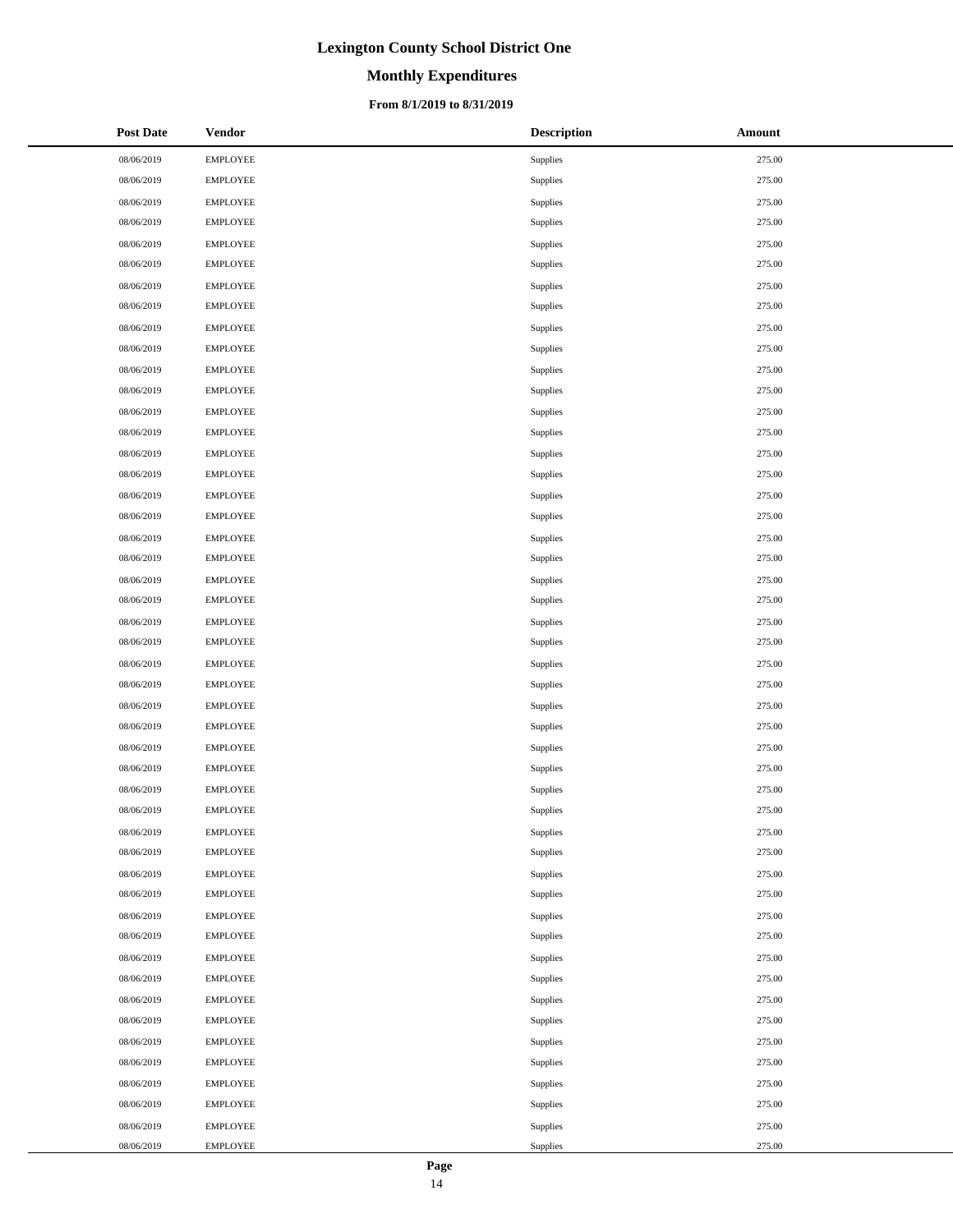# **Monthly Expenditures**

### **From 8/1/2019 to 8/31/2019**

| <b>Post Date</b> | <b>Vendor</b>   | <b>Description</b> | Amount |
|------------------|-----------------|--------------------|--------|
| 08/06/2019       | <b>EMPLOYEE</b> | Supplies           | 275.00 |
| 08/06/2019       | <b>EMPLOYEE</b> | Supplies           | 275.00 |
| 08/06/2019       | <b>EMPLOYEE</b> | Supplies           | 275.00 |
| 08/06/2019       | <b>EMPLOYEE</b> | Supplies           | 275.00 |
| 08/06/2019       | <b>EMPLOYEE</b> | Supplies           | 275.00 |
| 08/06/2019       | <b>EMPLOYEE</b> | Supplies           | 275.00 |
| 08/06/2019       | <b>EMPLOYEE</b> | Supplies           | 275.00 |
| 08/06/2019       | <b>EMPLOYEE</b> | Supplies           | 275.00 |
| 08/06/2019       | <b>EMPLOYEE</b> | Supplies           | 275.00 |
| 08/06/2019       | <b>EMPLOYEE</b> | Supplies           | 275.00 |
| 08/06/2019       | <b>EMPLOYEE</b> | Supplies           | 275.00 |
| 08/06/2019       | <b>EMPLOYEE</b> | Supplies           | 275.00 |
| 08/06/2019       | <b>EMPLOYEE</b> | Supplies           | 275.00 |
| 08/06/2019       | <b>EMPLOYEE</b> | Supplies           | 275.00 |
| 08/06/2019       | <b>EMPLOYEE</b> | Supplies           | 275.00 |
| 08/06/2019       | <b>EMPLOYEE</b> | Supplies           | 275.00 |
| 08/06/2019       | <b>EMPLOYEE</b> | Supplies           | 275.00 |
| 08/06/2019       | <b>EMPLOYEE</b> | Supplies           | 275.00 |
| 08/06/2019       | <b>EMPLOYEE</b> | Supplies           | 275.00 |
| 08/06/2019       | <b>EMPLOYEE</b> | Supplies           | 275.00 |
| 08/06/2019       | <b>EMPLOYEE</b> | Supplies           | 275.00 |
| 08/06/2019       | <b>EMPLOYEE</b> | Supplies           | 275.00 |
| 08/06/2019       | <b>EMPLOYEE</b> | Supplies           | 275.00 |
| 08/06/2019       | <b>EMPLOYEE</b> | Supplies           | 275.00 |
| 08/06/2019       | <b>EMPLOYEE</b> | Supplies           | 275.00 |
| 08/06/2019       | <b>EMPLOYEE</b> | Supplies           | 275.00 |
| 08/06/2019       | <b>EMPLOYEE</b> | Supplies           | 275.00 |
| 08/06/2019       | <b>EMPLOYEE</b> | Supplies           | 275.00 |
| 08/06/2019       | <b>EMPLOYEE</b> | Supplies           | 275.00 |
| 08/06/2019       | <b>EMPLOYEE</b> | Supplies           | 275.00 |
| 08/06/2019       | <b>EMPLOYEE</b> | Supplies           | 275.00 |
| 08/06/2019       | <b>EMPLOYEE</b> | Supplies           | 275.00 |
| 08/06/2019       | <b>EMPLOYEE</b> | Supplies           | 275.00 |
| 08/06/2019       | <b>EMPLOYEE</b> | Supplies           | 275.00 |
| 08/06/2019       | <b>EMPLOYEE</b> | Supplies           | 275.00 |
| 08/06/2019       | <b>EMPLOYEE</b> | Supplies           | 275.00 |
| 08/06/2019       | <b>EMPLOYEE</b> | Supplies           | 275.00 |
| 08/06/2019       | <b>EMPLOYEE</b> | Supplies           | 275.00 |
| 08/06/2019       | <b>EMPLOYEE</b> | Supplies           | 275.00 |
| 08/06/2019       | <b>EMPLOYEE</b> | Supplies           | 275.00 |
| 08/06/2019       | <b>EMPLOYEE</b> | Supplies           | 275.00 |
| 08/06/2019       | <b>EMPLOYEE</b> | Supplies           | 275.00 |
| 08/06/2019       | <b>EMPLOYEE</b> | Supplies           | 275.00 |
| 08/06/2019       | <b>EMPLOYEE</b> | Supplies           | 275.00 |
| 08/06/2019       | <b>EMPLOYEE</b> | Supplies           | 275.00 |
| 08/06/2019       | <b>EMPLOYEE</b> | Supplies           | 275.00 |
| 08/06/2019       | <b>EMPLOYEE</b> | Supplies           | 275.00 |
| 08/06/2019       | <b>EMPLOYEE</b> | Supplies           | 275.00 |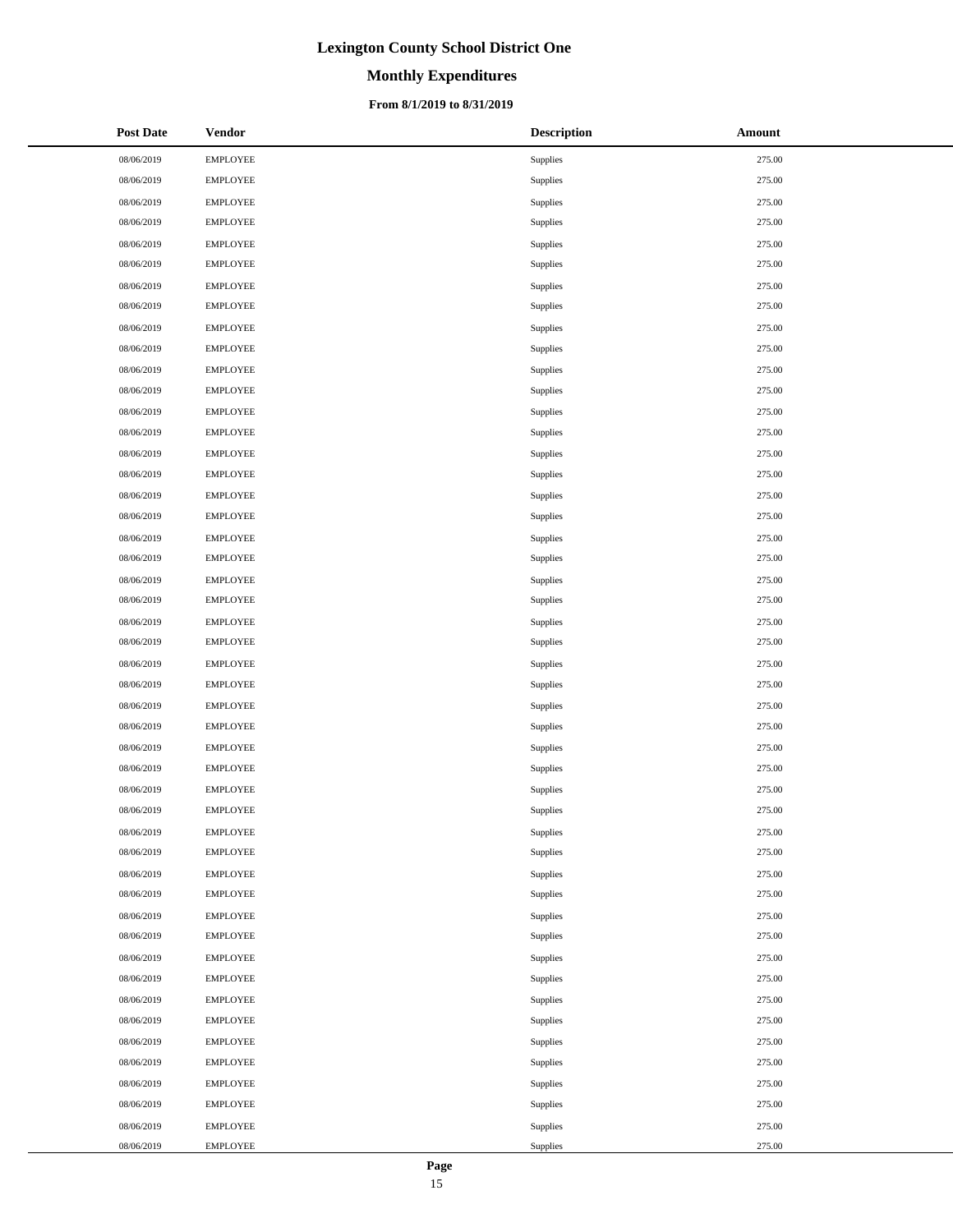# **Monthly Expenditures**

### **From 8/1/2019 to 8/31/2019**

| <b>Post Date</b> | <b>Vendor</b>   | <b>Description</b> | Amount |
|------------------|-----------------|--------------------|--------|
| 08/06/2019       | <b>EMPLOYEE</b> | Supplies           | 275.00 |
| 08/06/2019       | <b>EMPLOYEE</b> | Supplies           | 275.00 |
| 08/06/2019       | <b>EMPLOYEE</b> | Supplies           | 275.00 |
| 08/06/2019       | <b>EMPLOYEE</b> | Supplies           | 275.00 |
| 08/06/2019       | <b>EMPLOYEE</b> | Supplies           | 275.00 |
| 08/06/2019       | <b>EMPLOYEE</b> | Supplies           | 275.00 |
| 08/06/2019       | <b>EMPLOYEE</b> | Supplies           | 275.00 |
| 08/06/2019       | <b>EMPLOYEE</b> | <b>Supplies</b>    | 275.00 |
| 08/06/2019       | <b>EMPLOYEE</b> | Supplies           | 275.00 |
| 08/06/2019       | <b>EMPLOYEE</b> | Supplies           | 275.00 |
| 08/06/2019       | <b>EMPLOYEE</b> | Supplies           | 275.00 |
| 08/06/2019       | <b>EMPLOYEE</b> | Supplies           | 275.00 |
| 08/06/2019       | <b>EMPLOYEE</b> | Supplies           | 275.00 |
| 08/06/2019       | <b>EMPLOYEE</b> | Supplies           | 275.00 |
| 08/06/2019       | <b>EMPLOYEE</b> | Supplies           | 275.00 |
| 08/06/2019       | <b>EMPLOYEE</b> | <b>Supplies</b>    | 275.00 |
| 08/06/2019       | <b>EMPLOYEE</b> | Supplies           | 275.00 |
| 08/06/2019       | <b>EMPLOYEE</b> | Supplies           | 275.00 |
| 08/06/2019       | <b>EMPLOYEE</b> | Supplies           | 275.00 |
| 08/06/2019       | <b>EMPLOYEE</b> | Supplies           | 275.00 |
| 08/06/2019       | <b>EMPLOYEE</b> | Supplies           | 275.00 |
| 08/06/2019       | <b>EMPLOYEE</b> | Supplies           | 275.00 |
| 08/06/2019       | <b>EMPLOYEE</b> | Supplies           | 275.00 |
| 08/06/2019       | <b>EMPLOYEE</b> | Supplies           | 275.00 |
| 08/06/2019       | <b>EMPLOYEE</b> | Supplies           | 275.00 |
| 08/06/2019       | <b>EMPLOYEE</b> | Supplies           | 275.00 |
| 08/06/2019       | <b>EMPLOYEE</b> | Supplies           | 275.00 |
| 08/06/2019       | <b>EMPLOYEE</b> | Supplies           | 275.00 |
| 08/06/2019       | <b>EMPLOYEE</b> | Supplies           | 275.00 |
| 08/06/2019       | <b>EMPLOYEE</b> | Supplies           | 275.00 |
| 08/06/2019       | <b>EMPLOYEE</b> | Supplies           | 275.00 |
| 08/06/2019       | <b>EMPLOYEE</b> | Supplies           | 275.00 |
| 08/06/2019       | <b>EMPLOYEE</b> | Supplies           | 275.00 |
| 08/06/2019       | <b>EMPLOYEE</b> | Supplies           | 275.00 |
| 08/06/2019       | <b>EMPLOYEE</b> | Supplies           | 275.00 |
| 08/06/2019       | <b>EMPLOYEE</b> | Supplies           | 275.00 |
| 08/06/2019       | <b>EMPLOYEE</b> | Supplies           | 275.00 |
| 08/06/2019       | <b>EMPLOYEE</b> | Supplies           | 275.00 |
| 08/06/2019       | <b>EMPLOYEE</b> | Supplies           | 275.00 |
| 08/06/2019       | <b>EMPLOYEE</b> | Supplies           | 275.00 |
| 08/06/2019       | <b>EMPLOYEE</b> | Supplies           | 275.00 |
| 08/06/2019       | <b>EMPLOYEE</b> | Supplies           | 275.00 |
| 08/06/2019       | <b>EMPLOYEE</b> | Supplies           | 275.00 |
| 08/06/2019       | <b>EMPLOYEE</b> | Supplies           | 275.00 |
| 08/06/2019       | <b>EMPLOYEE</b> | Supplies           | 275.00 |
| 08/06/2019       | <b>EMPLOYEE</b> | Supplies           | 275.00 |
| 08/06/2019       | <b>EMPLOYEE</b> | Supplies           | 275.00 |
| 08/06/2019       | <b>EMPLOYEE</b> | Supplies           | 275.00 |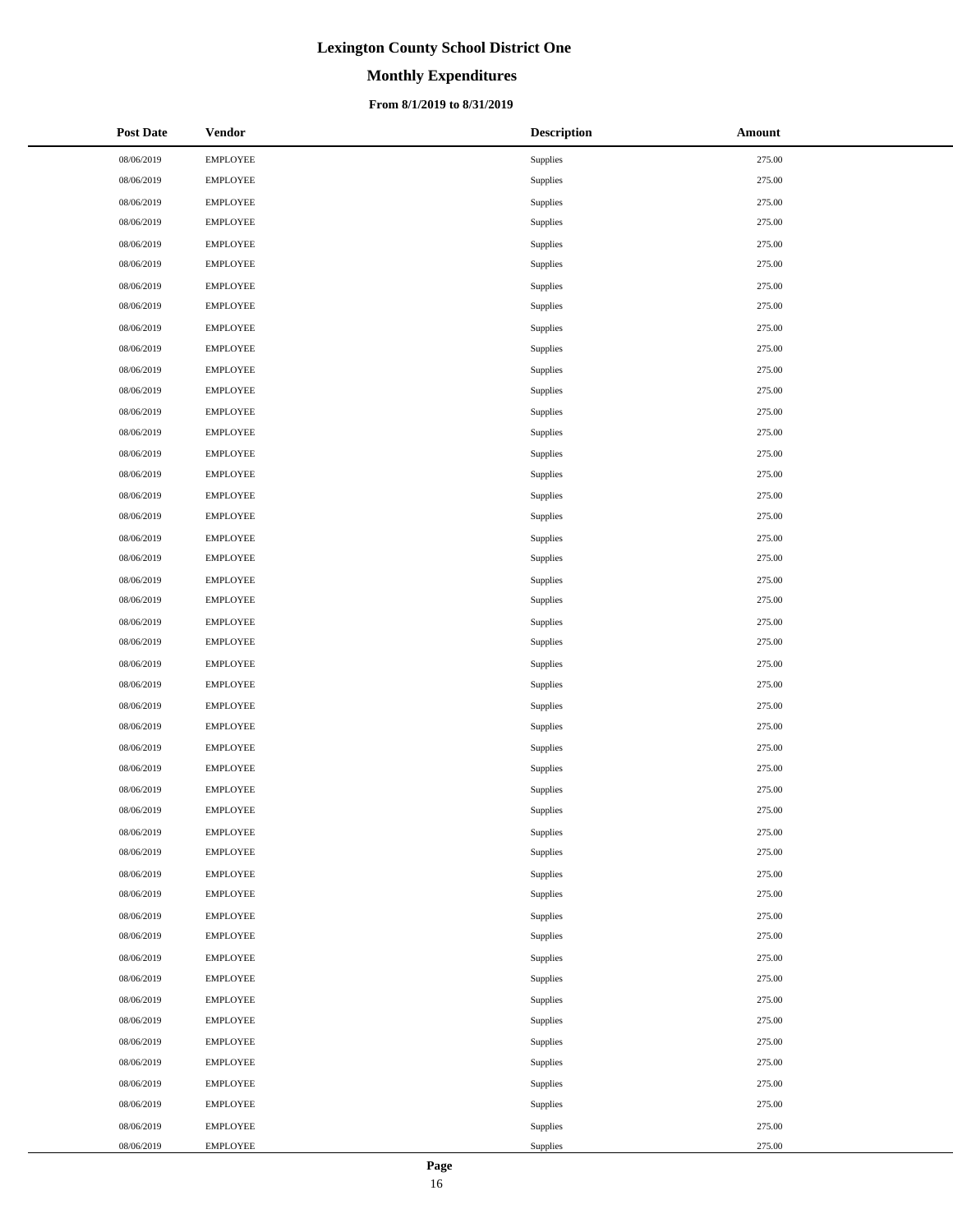# **Monthly Expenditures**

### **From 8/1/2019 to 8/31/2019**

| <b>Post Date</b> | Vendor          | <b>Description</b> | Amount |
|------------------|-----------------|--------------------|--------|
| 08/06/2019       | <b>EMPLOYEE</b> | Supplies           | 275.00 |
| 08/06/2019       | <b>EMPLOYEE</b> | <b>Supplies</b>    | 275.00 |
| 08/06/2019       | <b>EMPLOYEE</b> | Supplies           | 275.00 |
| 08/06/2019       | <b>EMPLOYEE</b> | Supplies           | 275.00 |
| 08/06/2019       | <b>EMPLOYEE</b> | Supplies           | 275.00 |
| 08/06/2019       | <b>EMPLOYEE</b> | <b>Supplies</b>    | 275.00 |
| 08/06/2019       | <b>EMPLOYEE</b> | Supplies           | 275.00 |
| 08/06/2019       | <b>EMPLOYEE</b> | <b>Supplies</b>    | 275.00 |
| 08/06/2019       | <b>EMPLOYEE</b> | Supplies           | 275.00 |
| 08/06/2019       | <b>EMPLOYEE</b> | Supplies           | 275.00 |
| 08/06/2019       | <b>EMPLOYEE</b> | Supplies           | 275.00 |
| 08/06/2019       | <b>EMPLOYEE</b> | Supplies           | 275.00 |
| 08/06/2019       | <b>EMPLOYEE</b> | Supplies           | 275.00 |
| 08/06/2019       | <b>EMPLOYEE</b> | Supplies           | 275.00 |
| 08/06/2019       | <b>EMPLOYEE</b> | Supplies           | 275.00 |
| 08/06/2019       | <b>EMPLOYEE</b> | Supplies           | 275.00 |
| 08/06/2019       | <b>EMPLOYEE</b> | Supplies           | 275.00 |
| 08/06/2019       | <b>EMPLOYEE</b> | Supplies           | 275.00 |
| 08/06/2019       | <b>EMPLOYEE</b> | Supplies           | 275.00 |
| 08/06/2019       | <b>EMPLOYEE</b> | Supplies           | 275.00 |
| 08/06/2019       | <b>EMPLOYEE</b> | Supplies           | 275.00 |
| 08/06/2019       | <b>EMPLOYEE</b> | Supplies           | 275.00 |
| 08/06/2019       | <b>EMPLOYEE</b> | Supplies           | 275.00 |
| 08/06/2019       | <b>EMPLOYEE</b> | Supplies           | 275.00 |
| 08/06/2019       | <b>EMPLOYEE</b> | Supplies           | 275.00 |
| 08/06/2019       | <b>EMPLOYEE</b> | Supplies           | 275.00 |
| 08/06/2019       | <b>EMPLOYEE</b> | Supplies           | 275.00 |
| 08/06/2019       | <b>EMPLOYEE</b> | Supplies           | 275.00 |
| 08/06/2019       | <b>EMPLOYEE</b> | Supplies           | 275.00 |
| 08/06/2019       | <b>EMPLOYEE</b> | Supplies           | 275.00 |
| 08/06/2019       | <b>EMPLOYEE</b> | Supplies           | 275.00 |
| 08/06/2019       | <b>EMPLOYEE</b> | Supplies           | 275.00 |
| 08/06/2019       | <b>EMPLOYEE</b> | Supplies           | 275.00 |
| 08/06/2019       | <b>EMPLOYEE</b> | Supplies           | 275.00 |
| 08/06/2019       | <b>EMPLOYEE</b> | Supplies           | 275.00 |
| 08/06/2019       | <b>EMPLOYEE</b> | Supplies           | 275.00 |
| 08/06/2019       | <b>EMPLOYEE</b> | Supplies           | 275.00 |
| 08/06/2019       | <b>EMPLOYEE</b> | Supplies           | 275.00 |
| 08/06/2019       | <b>EMPLOYEE</b> | Supplies           | 275.00 |
| 08/06/2019       | <b>EMPLOYEE</b> | Supplies           | 275.00 |
| 08/06/2019       | <b>EMPLOYEE</b> | Supplies           | 275.00 |
| 08/06/2019       | <b>EMPLOYEE</b> | Supplies           | 275.00 |
| 08/06/2019       | <b>EMPLOYEE</b> | Supplies           | 275.00 |
| 08/06/2019       | <b>EMPLOYEE</b> | Supplies           | 275.00 |
| 08/06/2019       | <b>EMPLOYEE</b> | Supplies           | 275.00 |
| 08/06/2019       | <b>EMPLOYEE</b> | Supplies           | 275.00 |
| 08/06/2019       | <b>EMPLOYEE</b> | Supplies           | 275.00 |
| 08/06/2019       | <b>EMPLOYEE</b> | Supplies           | 275.00 |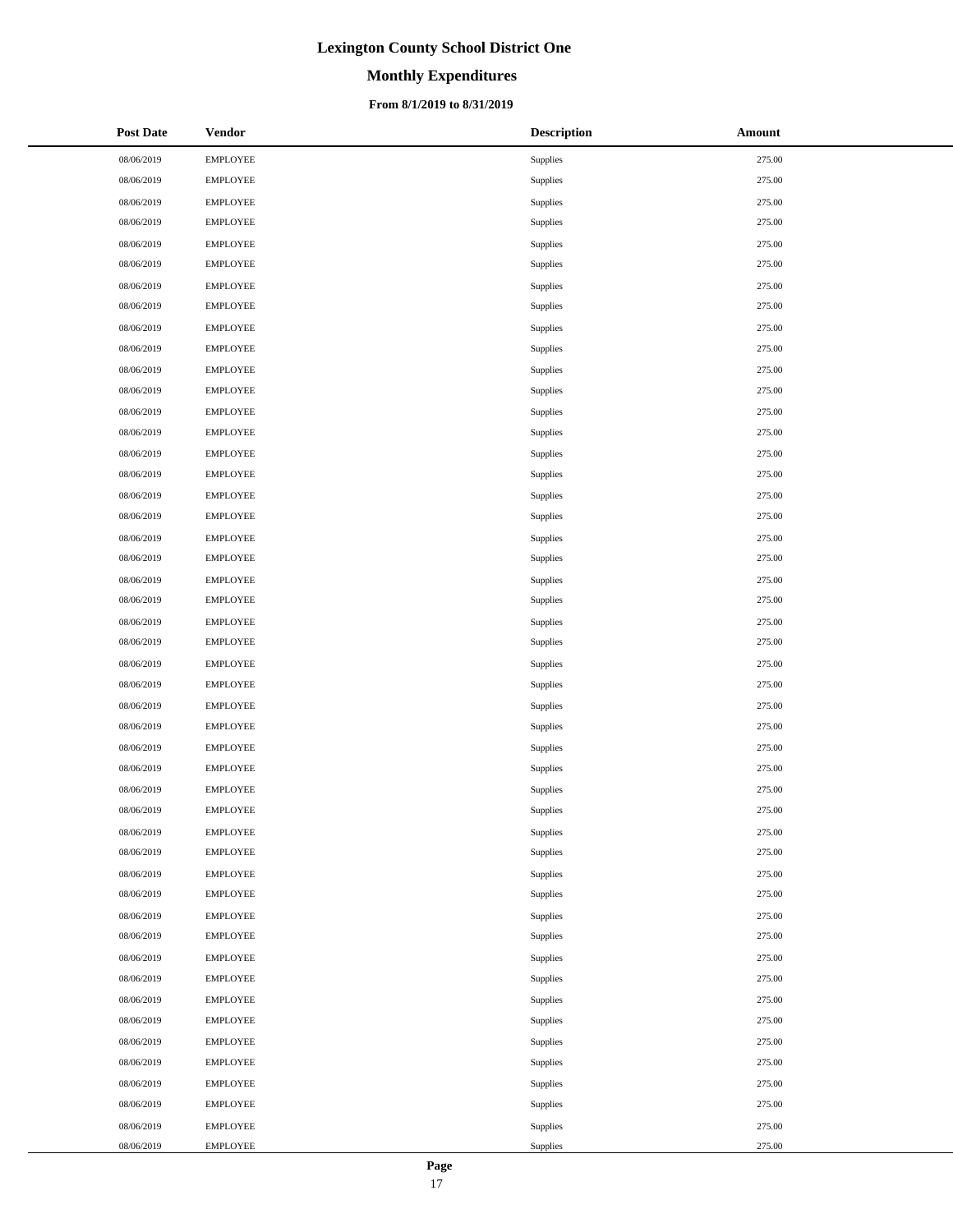# **Monthly Expenditures**

### **From 8/1/2019 to 8/31/2019**

| <b>Post Date</b> | <b>Vendor</b>   | <b>Description</b> | Amount |
|------------------|-----------------|--------------------|--------|
| 08/06/2019       | <b>EMPLOYEE</b> | Supplies           | 275.00 |
| 08/06/2019       | <b>EMPLOYEE</b> | Supplies           | 275.00 |
| 08/06/2019       | <b>EMPLOYEE</b> | Supplies           | 275.00 |
| 08/06/2019       | <b>EMPLOYEE</b> | Supplies           | 275.00 |
| 08/06/2019       | <b>EMPLOYEE</b> | Supplies           | 275.00 |
| 08/06/2019       | <b>EMPLOYEE</b> | Supplies           | 275.00 |
| 08/06/2019       | <b>EMPLOYEE</b> | Supplies           | 275.00 |
| 08/06/2019       | <b>EMPLOYEE</b> | Supplies           | 275.00 |
| 08/06/2019       | <b>EMPLOYEE</b> | Supplies           | 275.00 |
| 08/06/2019       | <b>EMPLOYEE</b> | Supplies           | 275.00 |
| 08/06/2019       | <b>EMPLOYEE</b> | Supplies           | 275.00 |
| 08/06/2019       | <b>EMPLOYEE</b> | Supplies           | 275.00 |
| 08/06/2019       | <b>EMPLOYEE</b> | Supplies           | 275.00 |
| 08/06/2019       | <b>EMPLOYEE</b> | Supplies           | 275.00 |
| 08/06/2019       | <b>EMPLOYEE</b> | Supplies           | 275.00 |
| 08/06/2019       | <b>EMPLOYEE</b> | Supplies           | 275.00 |
| 08/06/2019       | <b>EMPLOYEE</b> | Supplies           | 275.00 |
| 08/06/2019       | <b>EMPLOYEE</b> | Supplies           | 275.00 |
| 08/06/2019       | <b>EMPLOYEE</b> | Supplies           | 275.00 |
| 08/06/2019       | <b>EMPLOYEE</b> | Supplies           | 275.00 |
| 08/06/2019       | <b>EMPLOYEE</b> | Supplies           | 275.00 |
| 08/06/2019       | <b>EMPLOYEE</b> | Supplies           | 275.00 |
| 08/06/2019       | <b>EMPLOYEE</b> | Supplies           | 275.00 |
| 08/06/2019       | <b>EMPLOYEE</b> | Supplies           | 275.00 |
| 08/06/2019       | <b>EMPLOYEE</b> | Supplies           | 275.00 |
| 08/06/2019       | <b>EMPLOYEE</b> | Supplies           | 275.00 |
| 08/06/2019       | <b>EMPLOYEE</b> | Supplies           | 275.00 |
| 08/06/2019       | <b>EMPLOYEE</b> | Supplies           | 275.00 |
| 08/06/2019       | <b>EMPLOYEE</b> | Supplies           | 275.00 |
| 08/06/2019       | <b>EMPLOYEE</b> | Supplies           | 275.00 |
| 08/06/2019       | <b>EMPLOYEE</b> | Supplies           | 275.00 |
| 08/06/2019       | <b>EMPLOYEE</b> | Supplies           | 275.00 |
| 08/06/2019       | <b>EMPLOYEE</b> | Supplies           | 275.00 |
| 08/06/2019       | <b>EMPLOYEE</b> | Supplies           | 275.00 |
| 08/06/2019       | <b>EMPLOYEE</b> | Supplies           | 275.00 |
| 08/06/2019       | <b>EMPLOYEE</b> | Supplies           | 275.00 |
| 08/06/2019       | <b>EMPLOYEE</b> | Supplies           | 275.00 |
| 08/06/2019       | <b>EMPLOYEE</b> | Supplies           | 275.00 |
| 08/06/2019       | <b>EMPLOYEE</b> | Supplies           | 275.00 |
| 08/06/2019       | <b>EMPLOYEE</b> | Supplies           | 275.00 |
| 08/06/2019       | <b>EMPLOYEE</b> | Supplies           | 275.00 |
| 08/06/2019       | <b>EMPLOYEE</b> | Supplies           | 275.00 |
| 08/06/2019       | <b>EMPLOYEE</b> | Supplies           | 275.00 |
| 08/06/2019       | <b>EMPLOYEE</b> | Supplies           | 275.00 |
| 08/06/2019       | <b>EMPLOYEE</b> | Supplies           | 275.00 |
| 08/06/2019       | <b>EMPLOYEE</b> | Supplies           | 275.00 |
| 08/06/2019       | <b>EMPLOYEE</b> | Supplies           | 275.00 |
| 08/06/2019       | <b>EMPLOYEE</b> | Supplies           | 275.00 |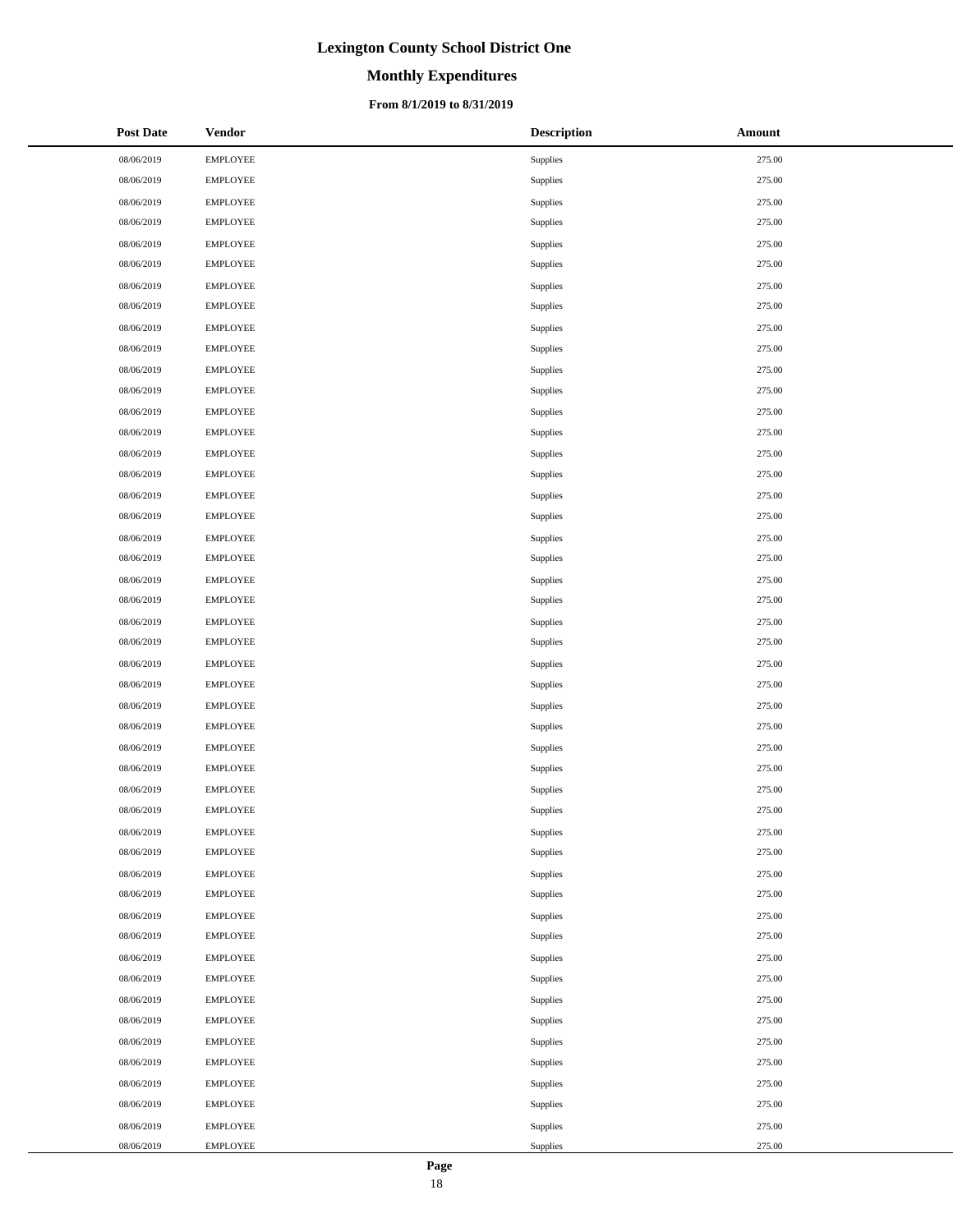# **Monthly Expenditures**

### **From 8/1/2019 to 8/31/2019**

| <b>Post Date</b> | <b>Vendor</b>   | <b>Description</b> | Amount |
|------------------|-----------------|--------------------|--------|
| 08/06/2019       | <b>EMPLOYEE</b> | Supplies           | 275.00 |
| 08/06/2019       | <b>EMPLOYEE</b> | Supplies           | 275.00 |
| 08/06/2019       | <b>EMPLOYEE</b> | Supplies           | 275.00 |
| 08/06/2019       | <b>EMPLOYEE</b> | Supplies           | 275.00 |
| 08/06/2019       | <b>EMPLOYEE</b> | Supplies           | 275.00 |
| 08/06/2019       | <b>EMPLOYEE</b> | Supplies           | 275.00 |
| 08/06/2019       | <b>EMPLOYEE</b> | Supplies           | 275.00 |
| 08/06/2019       | <b>EMPLOYEE</b> | Supplies           | 275.00 |
| 08/06/2019       | <b>EMPLOYEE</b> | Supplies           | 275.00 |
| 08/06/2019       | <b>EMPLOYEE</b> | Supplies           | 275.00 |
| 08/06/2019       | <b>EMPLOYEE</b> | Supplies           | 275.00 |
| 08/06/2019       | <b>EMPLOYEE</b> | Supplies           | 275.00 |
| 08/06/2019       | <b>EMPLOYEE</b> | Supplies           | 275.00 |
| 08/06/2019       | <b>EMPLOYEE</b> | Supplies           | 275.00 |
| 08/06/2019       | <b>EMPLOYEE</b> | Supplies           | 275.00 |
| 08/06/2019       | <b>EMPLOYEE</b> | Supplies           | 275.00 |
| 08/06/2019       | <b>EMPLOYEE</b> | Supplies           | 275.00 |
| 08/06/2019       | <b>EMPLOYEE</b> | Supplies           | 275.00 |
| 08/06/2019       | <b>EMPLOYEE</b> | Supplies           | 275.00 |
| 08/06/2019       | <b>EMPLOYEE</b> | Supplies           | 275.00 |
| 08/06/2019       | <b>EMPLOYEE</b> | Supplies           | 275.00 |
| 08/06/2019       | <b>EMPLOYEE</b> | Supplies           | 275.00 |
| 08/06/2019       | <b>EMPLOYEE</b> | Supplies           | 275.00 |
| 08/06/2019       | <b>EMPLOYEE</b> | Supplies           | 275.00 |
| 08/06/2019       | <b>EMPLOYEE</b> | Supplies           | 275.00 |
| 08/06/2019       | <b>EMPLOYEE</b> | Supplies           | 275.00 |
| 08/06/2019       | <b>EMPLOYEE</b> | Supplies           | 275.00 |
| 08/06/2019       | <b>EMPLOYEE</b> | Supplies           | 275.00 |
| 08/06/2019       | <b>EMPLOYEE</b> | Supplies           | 275.00 |
| 08/06/2019       | <b>EMPLOYEE</b> | Supplies           | 275.00 |
| 08/06/2019       | <b>EMPLOYEE</b> | Supplies           | 275.00 |
| 08/06/2019       | <b>EMPLOYEE</b> | Supplies           | 275.00 |
| 08/06/2019       | <b>EMPLOYEE</b> | Supplies           | 275.00 |
| 08/06/2019       | <b>EMPLOYEE</b> | Supplies           | 275.00 |
| 08/06/2019       | <b>EMPLOYEE</b> | Supplies           | 275.00 |
| 08/06/2019       | <b>EMPLOYEE</b> | Supplies           | 275.00 |
| 08/06/2019       | <b>EMPLOYEE</b> | Supplies           | 275.00 |
| 08/06/2019       | <b>EMPLOYEE</b> | Supplies           | 275.00 |
| 08/06/2019       | <b>EMPLOYEE</b> | Supplies           | 275.00 |
| 08/06/2019       | <b>EMPLOYEE</b> | Supplies           | 275.00 |
| 08/06/2019       | <b>EMPLOYEE</b> | Supplies           | 275.00 |
| 08/06/2019       | <b>EMPLOYEE</b> | Supplies           | 275.00 |
| 08/06/2019       | <b>EMPLOYEE</b> | Supplies           | 275.00 |
| 08/06/2019       | <b>EMPLOYEE</b> | Supplies           | 275.00 |
| 08/06/2019       | <b>EMPLOYEE</b> | Supplies           | 275.00 |
| 08/06/2019       | <b>EMPLOYEE</b> | Supplies           | 275.00 |
| 08/06/2019       | <b>EMPLOYEE</b> | Supplies           | 275.00 |
| 08/06/2019       | <b>EMPLOYEE</b> | Supplies           | 275.00 |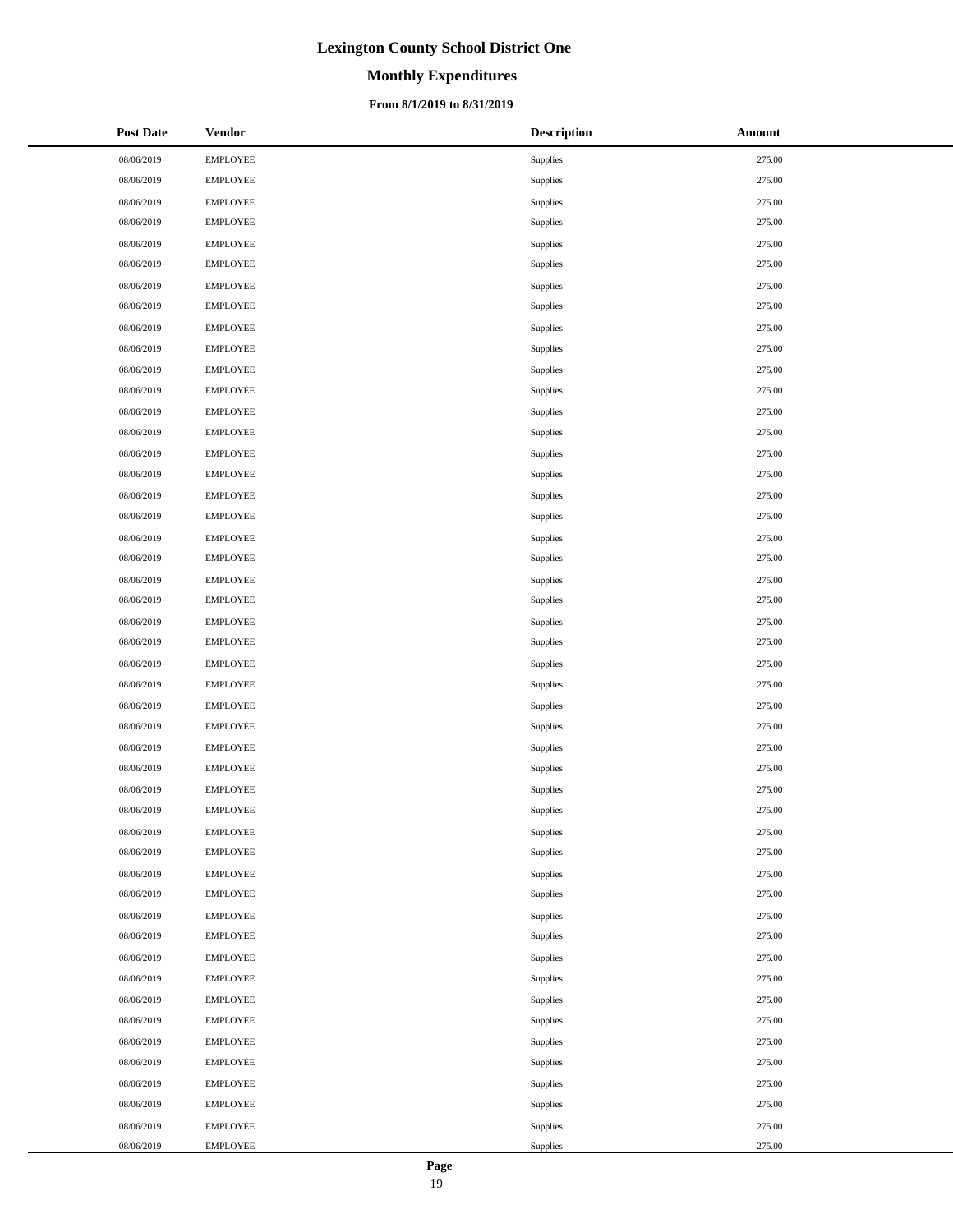# **Monthly Expenditures**

### **From 8/1/2019 to 8/31/2019**

| <b>Post Date</b> | <b>Vendor</b>   | <b>Description</b> | Amount |
|------------------|-----------------|--------------------|--------|
| 08/06/2019       | <b>EMPLOYEE</b> | Supplies           | 275.00 |
| 08/06/2019       | <b>EMPLOYEE</b> | Supplies           | 275.00 |
| 08/06/2019       | <b>EMPLOYEE</b> | Supplies           | 275.00 |
| 08/06/2019       | <b>EMPLOYEE</b> | Supplies           | 275.00 |
| 08/06/2019       | <b>EMPLOYEE</b> | Supplies           | 275.00 |
| 08/06/2019       | <b>EMPLOYEE</b> | Supplies           | 275.00 |
| 08/06/2019       | <b>EMPLOYEE</b> | Supplies           | 275.00 |
| 08/06/2019       | <b>EMPLOYEE</b> | Supplies           | 275.00 |
| 08/06/2019       | <b>EMPLOYEE</b> | Supplies           | 275.00 |
| 08/06/2019       | <b>EMPLOYEE</b> | Supplies           | 275.00 |
| 08/06/2019       | <b>EMPLOYEE</b> | Supplies           | 275.00 |
| 08/06/2019       | <b>EMPLOYEE</b> | Supplies           | 275.00 |
| 08/06/2019       | <b>EMPLOYEE</b> | Supplies           | 275.00 |
| 08/06/2019       | <b>EMPLOYEE</b> | Supplies           | 275.00 |
| 08/06/2019       | <b>EMPLOYEE</b> | Supplies           | 275.00 |
| 08/06/2019       | <b>EMPLOYEE</b> | Supplies           | 275.00 |
| 08/06/2019       | <b>EMPLOYEE</b> | Supplies           | 275.00 |
| 08/06/2019       | <b>EMPLOYEE</b> | Supplies           | 275.00 |
| 08/06/2019       | <b>EMPLOYEE</b> | Supplies           | 275.00 |
| 08/06/2019       | <b>EMPLOYEE</b> | Supplies           | 275.00 |
| 08/06/2019       | <b>EMPLOYEE</b> | Supplies           | 275.00 |
| 08/06/2019       | <b>EMPLOYEE</b> | Supplies           | 275.00 |
| 08/06/2019       | <b>EMPLOYEE</b> | Supplies           | 275.00 |
| 08/06/2019       | <b>EMPLOYEE</b> | Supplies           | 275.00 |
| 08/06/2019       | <b>EMPLOYEE</b> | Supplies           | 275.00 |
| 08/06/2019       | <b>EMPLOYEE</b> | Supplies           | 275.00 |
| 08/06/2019       | <b>EMPLOYEE</b> | Supplies           | 275.00 |
| 08/06/2019       | <b>EMPLOYEE</b> | Supplies           | 275.00 |
| 08/06/2019       | <b>EMPLOYEE</b> | Supplies           | 275.00 |
| 08/06/2019       | <b>EMPLOYEE</b> | Supplies           | 275.00 |
| 08/06/2019       | <b>EMPLOYEE</b> | Supplies           | 275.00 |
| 08/06/2019       | <b>EMPLOYEE</b> | Supplies           | 275.00 |
| 08/06/2019       | <b>EMPLOYEE</b> | Supplies           | 275.00 |
| 08/06/2019       | <b>EMPLOYEE</b> | Supplies           | 275.00 |
| 08/06/2019       | <b>EMPLOYEE</b> | Supplies           | 275.00 |
| 08/06/2019       | <b>EMPLOYEE</b> | Supplies           | 275.00 |
| 08/06/2019       | <b>EMPLOYEE</b> | Supplies           | 275.00 |
| 08/06/2019       | <b>EMPLOYEE</b> | Supplies           | 275.00 |
| 08/06/2019       | <b>EMPLOYEE</b> | Supplies           | 275.00 |
| 08/06/2019       | <b>EMPLOYEE</b> | Supplies           | 275.00 |
| 08/06/2019       | <b>EMPLOYEE</b> | Supplies           | 275.00 |
| 08/06/2019       | <b>EMPLOYEE</b> | Supplies           | 275.00 |
| 08/06/2019       | <b>EMPLOYEE</b> | Supplies           | 275.00 |
| 08/06/2019       | <b>EMPLOYEE</b> | Supplies           | 275.00 |
| 08/06/2019       | <b>EMPLOYEE</b> | Supplies           | 275.00 |
| 08/06/2019       | <b>EMPLOYEE</b> | Supplies           | 275.00 |
| 08/06/2019       | <b>EMPLOYEE</b> | Supplies           | 275.00 |
| 08/06/2019       | <b>EMPLOYEE</b> | Supplies           | 275.00 |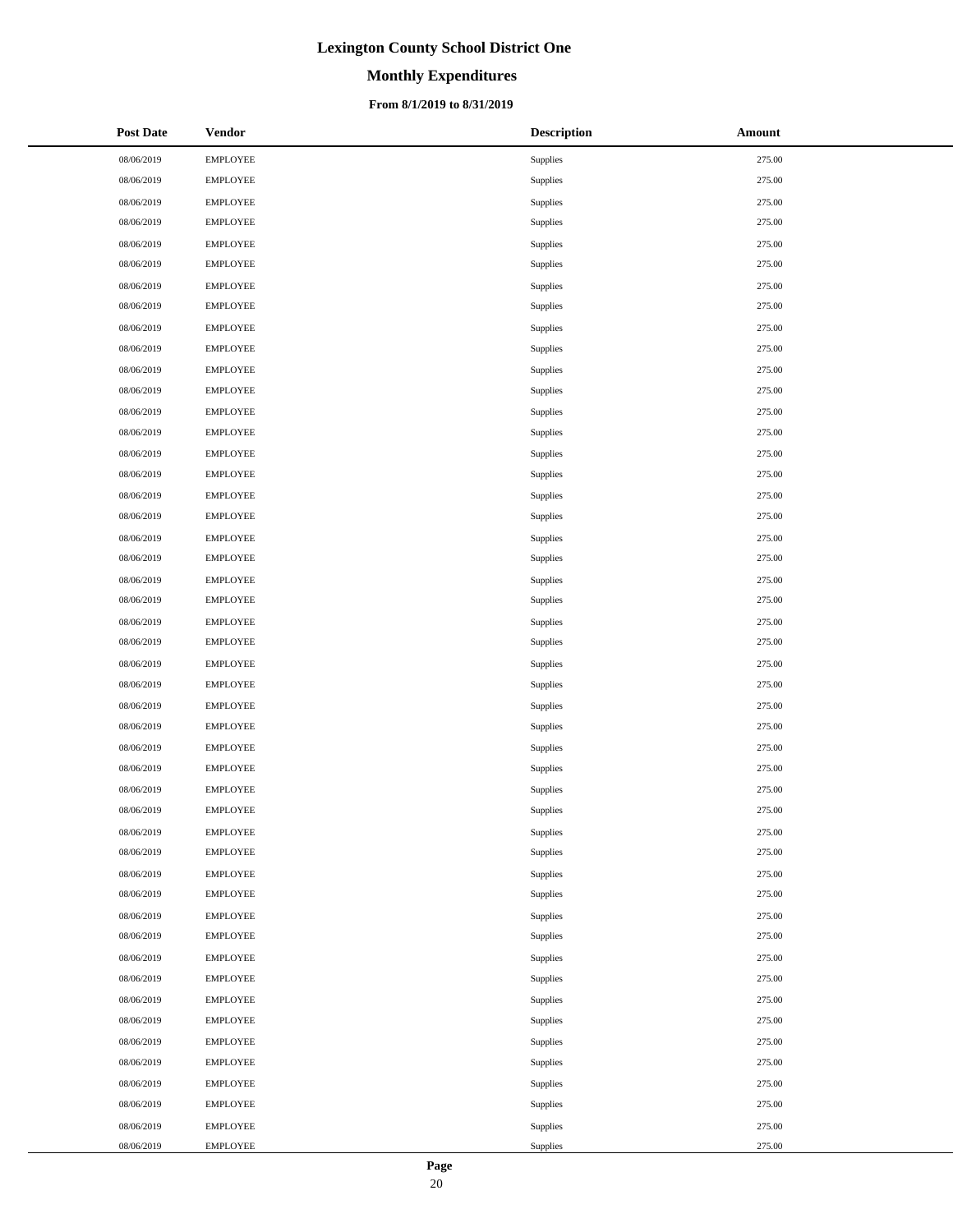# **Monthly Expenditures**

### **From 8/1/2019 to 8/31/2019**

| <b>Post Date</b> | <b>Vendor</b>   | <b>Description</b> | <b>Amount</b> |
|------------------|-----------------|--------------------|---------------|
| 08/06/2019       | <b>EMPLOYEE</b> | Supplies           | 275.00        |
| 08/06/2019       | <b>EMPLOYEE</b> | Supplies           | 275.00        |
| 08/06/2019       | <b>EMPLOYEE</b> | Supplies           | 275.00        |
| 08/06/2019       | <b>EMPLOYEE</b> | Supplies           | 275.00        |
| 08/06/2019       | <b>EMPLOYEE</b> | Supplies           | 275.00        |
| 08/06/2019       | <b>EMPLOYEE</b> | Supplies           | 275.00        |
| 08/06/2019       | <b>EMPLOYEE</b> | Supplies           | 275.00        |
| 08/06/2019       | <b>EMPLOYEE</b> | Supplies           | 275.00        |
| 08/06/2019       | <b>EMPLOYEE</b> | Supplies           | 275.00        |
| 08/06/2019       | <b>EMPLOYEE</b> | Supplies           | 275.00        |
| 08/06/2019       | <b>EMPLOYEE</b> | Supplies           | 275.00        |
| 08/06/2019       | <b>EMPLOYEE</b> | Supplies           | 275.00        |
| 08/06/2019       | <b>EMPLOYEE</b> | Supplies           | 275.00        |
| 08/06/2019       | <b>EMPLOYEE</b> | Supplies           | 275.00        |
| 08/06/2019       | <b>EMPLOYEE</b> | Supplies           | 275.00        |
| 08/06/2019       | <b>EMPLOYEE</b> | Supplies           | 275.00        |
| 08/06/2019       | <b>EMPLOYEE</b> | Supplies           | 275.00        |
| 08/06/2019       | <b>EMPLOYEE</b> | Supplies           | 275.00        |
| 08/06/2019       | <b>EMPLOYEE</b> | Supplies           | 275.00        |
| 08/06/2019       | <b>EMPLOYEE</b> | Supplies           | 275.00        |
| 08/06/2019       | <b>EMPLOYEE</b> | Supplies           | 275.00        |
| 08/06/2019       | <b>EMPLOYEE</b> | Supplies           | 275.00        |
| 08/06/2019       | <b>EMPLOYEE</b> | Supplies           | 275.00        |
| 08/06/2019       | <b>EMPLOYEE</b> | Supplies           | 275.00        |
| 08/06/2019       | <b>EMPLOYEE</b> | Supplies           | 275.00        |
| 08/06/2019       | <b>EMPLOYEE</b> | Supplies           | 275.00        |
| 08/06/2019       | <b>EMPLOYEE</b> | Supplies           | 275.00        |
| 08/06/2019       | <b>EMPLOYEE</b> | Supplies           | 275.00        |
| 08/06/2019       | <b>EMPLOYEE</b> | Supplies           | 275.00        |
| 08/06/2019       | <b>EMPLOYEE</b> | Supplies           | 275.00        |
| 08/06/2019       | <b>EMPLOYEE</b> | Supplies           | 275.00        |
| 08/06/2019       | <b>EMPLOYEE</b> | Supplies           | 275.00        |
| 08/06/2019       | <b>EMPLOYEE</b> | Supplies           | 275.00        |
| 08/06/2019       | <b>EMPLOYEE</b> | Supplies           | 275.00        |
| 08/06/2019       | <b>EMPLOYEE</b> | Supplies           | 275.00        |
| 08/06/2019       | <b>EMPLOYEE</b> | Supplies           | 275.00        |
| 08/06/2019       | <b>EMPLOYEE</b> | Supplies           | 275.00        |
| 08/06/2019       | <b>EMPLOYEE</b> | Supplies           | 275.00        |
| 08/06/2019       | <b>EMPLOYEE</b> | Supplies           | 275.00        |
| 08/06/2019       | <b>EMPLOYEE</b> | Supplies           | 275.00        |
| 08/06/2019       | <b>EMPLOYEE</b> | Supplies           | 275.00        |
| 08/06/2019       | <b>EMPLOYEE</b> | Supplies           | 275.00        |
| 08/06/2019       | <b>EMPLOYEE</b> | Supplies           | 275.00        |
| 08/06/2019       | <b>EMPLOYEE</b> | Supplies           | 275.00        |
| 08/06/2019       | <b>EMPLOYEE</b> | Supplies           | 275.00        |
| 08/06/2019       | <b>EMPLOYEE</b> | Supplies           | 275.00        |
| 08/06/2019       | <b>EMPLOYEE</b> | Supplies           | 275.00        |
| 08/06/2019       | <b>EMPLOYEE</b> | Supplies           | 275.00        |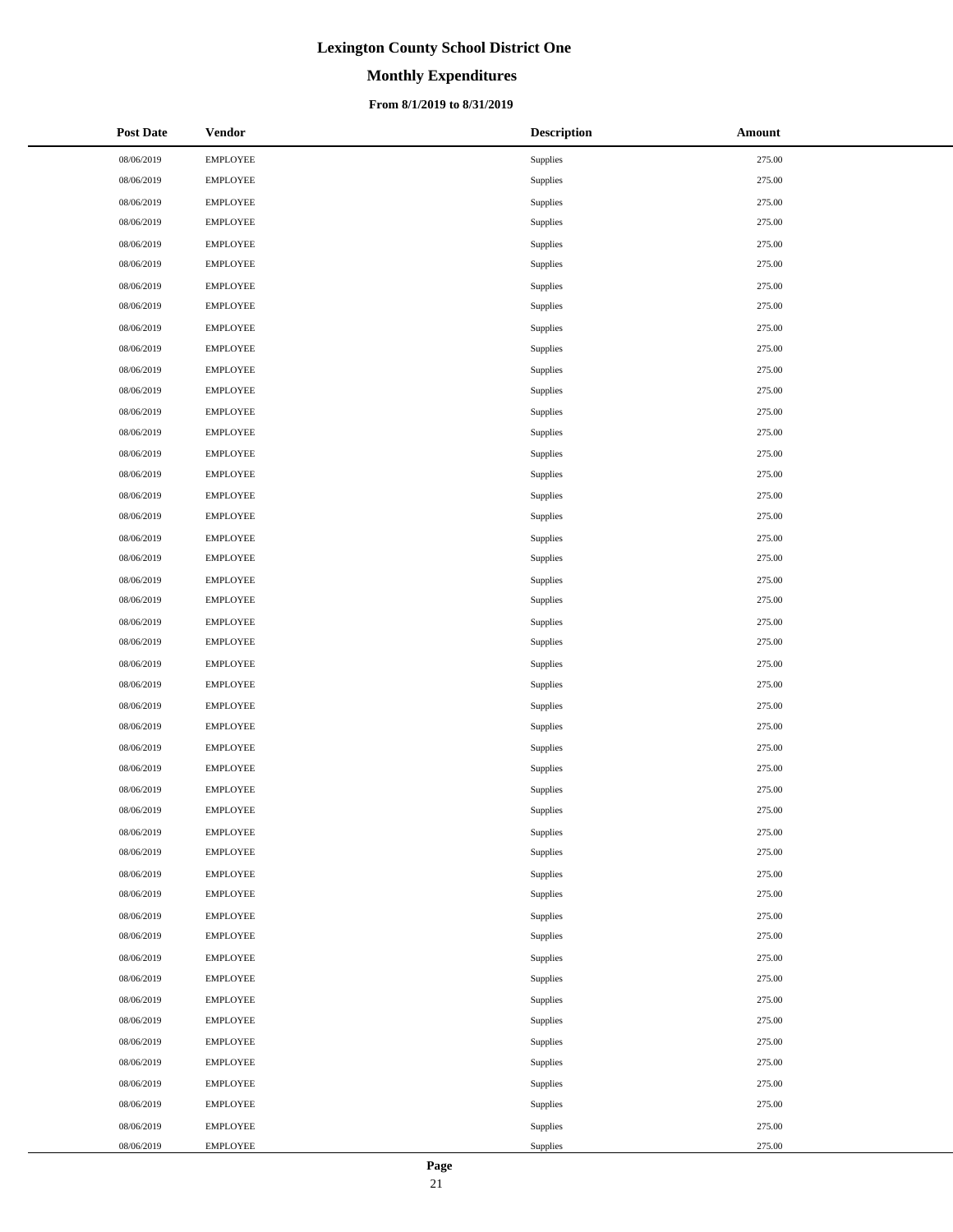# **Monthly Expenditures**

### **From 8/1/2019 to 8/31/2019**

| <b>Post Date</b> | <b>Vendor</b>   | <b>Description</b> | <b>Amount</b> |
|------------------|-----------------|--------------------|---------------|
| 08/06/2019       | <b>EMPLOYEE</b> | Supplies           | 275.00        |
| 08/06/2019       | <b>EMPLOYEE</b> | Supplies           | 275.00        |
| 08/06/2019       | <b>EMPLOYEE</b> | Supplies           | 275.00        |
| 08/06/2019       | <b>EMPLOYEE</b> | Supplies           | 275.00        |
| 08/06/2019       | <b>EMPLOYEE</b> | Supplies           | 275.00        |
| 08/06/2019       | <b>EMPLOYEE</b> | Supplies           | 275.00        |
| 08/06/2019       | <b>EMPLOYEE</b> | Supplies           | 275.00        |
| 08/06/2019       | <b>EMPLOYEE</b> | Supplies           | 275.00        |
| 08/06/2019       | <b>EMPLOYEE</b> | Supplies           | 275.00        |
| 08/06/2019       | <b>EMPLOYEE</b> | Supplies           | 275.00        |
| 08/06/2019       | <b>EMPLOYEE</b> | Supplies           | 275.00        |
| 08/06/2019       | <b>EMPLOYEE</b> | Supplies           | 275.00        |
| 08/06/2019       | <b>EMPLOYEE</b> | Supplies           | 275.00        |
| 08/06/2019       | <b>EMPLOYEE</b> | Supplies           | 275.00        |
| 08/06/2019       | <b>EMPLOYEE</b> | Supplies           | 275.00        |
| 08/06/2019       | <b>EMPLOYEE</b> | Supplies           | 275.00        |
| 08/06/2019       | <b>EMPLOYEE</b> | Supplies           | 275.00        |
| 08/06/2019       | <b>EMPLOYEE</b> | Supplies           | 275.00        |
| 08/06/2019       | <b>EMPLOYEE</b> | Supplies           | 275.00        |
| 08/06/2019       | <b>EMPLOYEE</b> | Supplies           | 275.00        |
| 08/06/2019       | <b>EMPLOYEE</b> | Supplies           | 275.00        |
| 08/06/2019       | <b>EMPLOYEE</b> | Supplies           | 275.00        |
| 08/06/2019       | <b>EMPLOYEE</b> | Supplies           | 275.00        |
| 08/06/2019       | <b>EMPLOYEE</b> | Supplies           | 275.00        |
| 08/06/2019       | <b>EMPLOYEE</b> | Supplies           | 275.00        |
| 08/06/2019       | <b>EMPLOYEE</b> | Supplies           | 275.00        |
| 08/06/2019       | <b>EMPLOYEE</b> | Supplies           | 275.00        |
| 08/06/2019       | <b>EMPLOYEE</b> | Supplies           | 275.00        |
| 08/06/2019       | <b>EMPLOYEE</b> | Supplies           | 275.00        |
| 08/06/2019       | <b>EMPLOYEE</b> | Supplies           | 275.00        |
| 08/06/2019       | <b>EMPLOYEE</b> | Supplies           | 275.00        |
| 08/06/2019       | <b>EMPLOYEE</b> | Supplies           | 275.00        |
| 08/06/2019       | <b>EMPLOYEE</b> | Supplies           | 275.00        |
| 08/06/2019       | <b>EMPLOYEE</b> | Supplies           | 275.00        |
| 08/06/2019       | <b>EMPLOYEE</b> | Supplies           | 275.00        |
| 08/06/2019       | <b>EMPLOYEE</b> | Supplies           | 275.00        |
| 08/06/2019       | <b>EMPLOYEE</b> | Supplies           | 275.00        |
| 08/06/2019       | <b>EMPLOYEE</b> | Supplies           | 275.00        |
| 08/06/2019       | <b>EMPLOYEE</b> | Supplies           | 275.00        |
| 08/06/2019       | <b>EMPLOYEE</b> | Supplies           | 275.00        |
| 08/06/2019       | <b>EMPLOYEE</b> | Supplies           | 275.00        |
| 08/06/2019       | <b>EMPLOYEE</b> | Supplies           | 275.00        |
| 08/06/2019       | <b>EMPLOYEE</b> | Supplies           | 275.00        |
| 08/06/2019       | <b>EMPLOYEE</b> | Supplies           | 275.00        |
| 08/06/2019       | <b>EMPLOYEE</b> | Supplies           | 275.00        |
| 08/06/2019       | <b>EMPLOYEE</b> | Supplies           | 275.00        |
| 08/06/2019       | <b>EMPLOYEE</b> | Supplies           | 275.00        |
| 08/06/2019       | <b>EMPLOYEE</b> | Supplies           | 275.00        |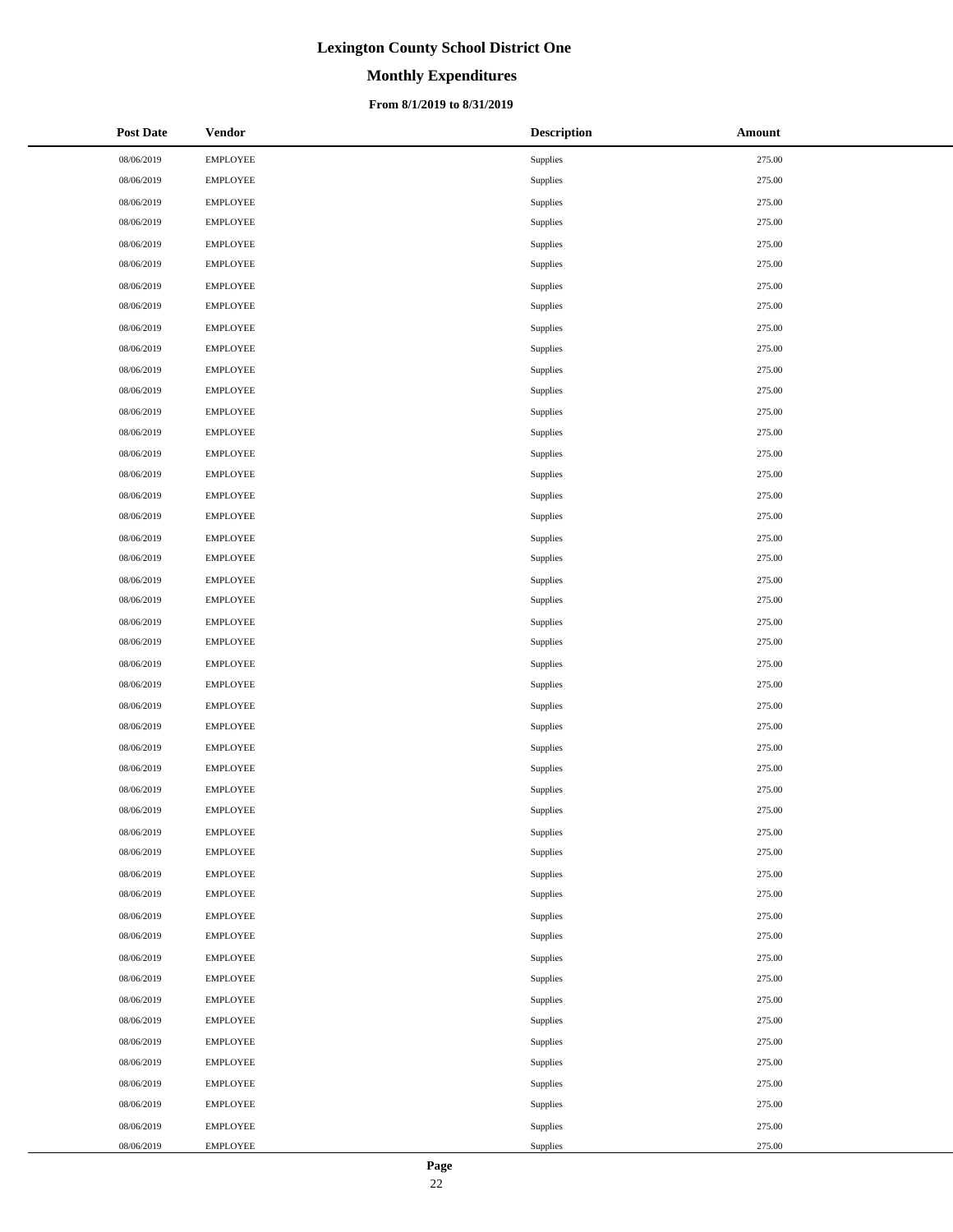# **Monthly Expenditures**

### **From 8/1/2019 to 8/31/2019**

| <b>Post Date</b> | <b>Vendor</b>   | <b>Description</b> | Amount |
|------------------|-----------------|--------------------|--------|
| 08/06/2019       | <b>EMPLOYEE</b> | Supplies           | 275.00 |
| 08/06/2019       | <b>EMPLOYEE</b> | Supplies           | 275.00 |
| 08/06/2019       | <b>EMPLOYEE</b> | Supplies           | 275.00 |
| 08/06/2019       | <b>EMPLOYEE</b> | Supplies           | 275.00 |
| 08/06/2019       | <b>EMPLOYEE</b> | Supplies           | 275.00 |
| 08/06/2019       | <b>EMPLOYEE</b> | Supplies           | 275.00 |
| 08/06/2019       | <b>EMPLOYEE</b> | Supplies           | 275.00 |
| 08/06/2019       | <b>EMPLOYEE</b> | Supplies           | 275.00 |
| 08/06/2019       | <b>EMPLOYEE</b> | Supplies           | 275.00 |
| 08/06/2019       | <b>EMPLOYEE</b> | Supplies           | 275.00 |
| 08/06/2019       | <b>EMPLOYEE</b> | Supplies           | 275.00 |
| 08/06/2019       | <b>EMPLOYEE</b> | Supplies           | 275.00 |
| 08/06/2019       | <b>EMPLOYEE</b> | Supplies           | 275.00 |
| 08/06/2019       | <b>EMPLOYEE</b> | Supplies           | 275.00 |
| 08/06/2019       | <b>EMPLOYEE</b> | Supplies           | 275.00 |
| 08/06/2019       | <b>EMPLOYEE</b> | Supplies           | 275.00 |
| 08/06/2019       | <b>EMPLOYEE</b> | Supplies           | 275.00 |
| 08/06/2019       | <b>EMPLOYEE</b> | Supplies           | 275.00 |
| 08/06/2019       | <b>EMPLOYEE</b> | Supplies           | 275.00 |
| 08/06/2019       | <b>EMPLOYEE</b> | Supplies           | 275.00 |
| 08/06/2019       | <b>EMPLOYEE</b> | Supplies           | 275.00 |
| 08/06/2019       | <b>EMPLOYEE</b> | Supplies           | 275.00 |
| 08/06/2019       | <b>EMPLOYEE</b> | Supplies           | 275.00 |
| 08/06/2019       | <b>EMPLOYEE</b> | Supplies           | 275.00 |
| 08/06/2019       | <b>EMPLOYEE</b> | Supplies           | 275.00 |
| 08/06/2019       | <b>EMPLOYEE</b> | Supplies           | 275.00 |
| 08/06/2019       | <b>EMPLOYEE</b> | Supplies           | 275.00 |
| 08/06/2019       | <b>EMPLOYEE</b> | Supplies           | 275.00 |
| 08/06/2019       | <b>EMPLOYEE</b> | Supplies           | 275.00 |
| 08/06/2019       | <b>EMPLOYEE</b> | Supplies           | 275.00 |
| 08/06/2019       | <b>EMPLOYEE</b> | Supplies           | 275.00 |
| 08/06/2019       | <b>EMPLOYEE</b> | Supplies           | 275.00 |
| 08/06/2019       | <b>EMPLOYEE</b> | Supplies           | 275.00 |
| 08/06/2019       | <b>EMPLOYEE</b> | Supplies           | 275.00 |
| 08/06/2019       | <b>EMPLOYEE</b> | Supplies           | 275.00 |
| 08/06/2019       | <b>EMPLOYEE</b> | Supplies           | 275.00 |
| 08/06/2019       | <b>EMPLOYEE</b> | Supplies           | 275.00 |
| 08/06/2019       | <b>EMPLOYEE</b> | Supplies           | 275.00 |
| 08/06/2019       | <b>EMPLOYEE</b> | Supplies           | 275.00 |
| 08/06/2019       | <b>EMPLOYEE</b> | Supplies           | 275.00 |
| 08/06/2019       | <b>EMPLOYEE</b> | Supplies           | 275.00 |
| 08/06/2019       | <b>EMPLOYEE</b> | Supplies           | 275.00 |
| 08/06/2019       | <b>EMPLOYEE</b> | Supplies           | 275.00 |
| 08/06/2019       | <b>EMPLOYEE</b> | Supplies           | 275.00 |
| 08/06/2019       | <b>EMPLOYEE</b> | Supplies           | 275.00 |
| 08/06/2019       | <b>EMPLOYEE</b> | Supplies           | 275.00 |
| 08/06/2019       | <b>EMPLOYEE</b> | Supplies           | 275.00 |
| 08/06/2019       | <b>EMPLOYEE</b> | Supplies           | 275.00 |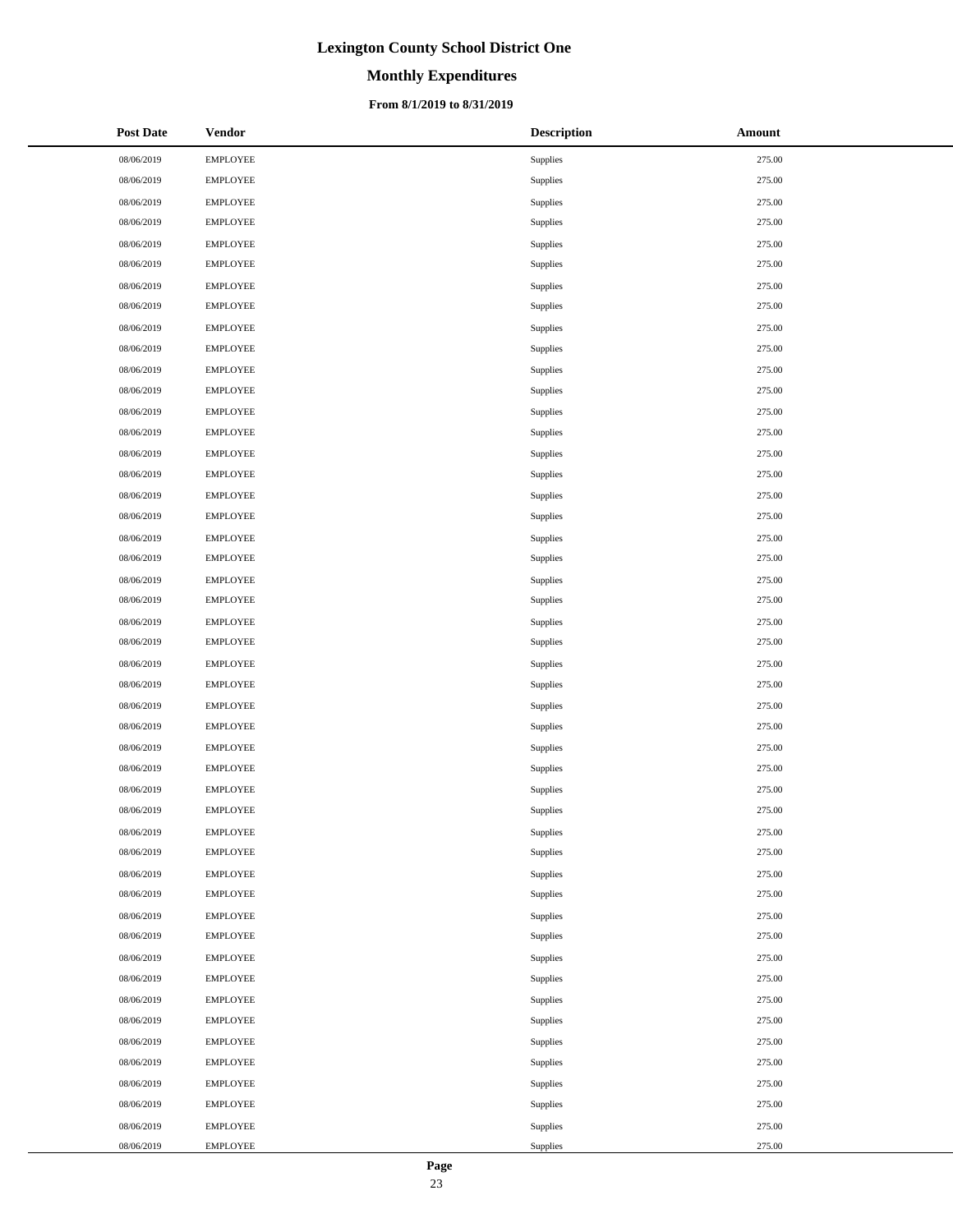# **Monthly Expenditures**

### **From 8/1/2019 to 8/31/2019**

| <b>Post Date</b> | <b>Vendor</b>   | <b>Description</b> | Amount |
|------------------|-----------------|--------------------|--------|
| 08/06/2019       | <b>EMPLOYEE</b> | Supplies           | 275.00 |
| 08/06/2019       | <b>EMPLOYEE</b> | Supplies           | 275.00 |
| 08/06/2019       | <b>EMPLOYEE</b> | Supplies           | 275.00 |
| 08/06/2019       | <b>EMPLOYEE</b> | Supplies           | 275.00 |
| 08/06/2019       | <b>EMPLOYEE</b> | Supplies           | 275.00 |
| 08/06/2019       | <b>EMPLOYEE</b> | Supplies           | 275.00 |
| 08/06/2019       | <b>EMPLOYEE</b> | Supplies           | 275.00 |
| 08/06/2019       | <b>EMPLOYEE</b> | Supplies           | 275.00 |
| 08/06/2019       | <b>EMPLOYEE</b> | Supplies           | 275.00 |
| 08/06/2019       | <b>EMPLOYEE</b> | Supplies           | 275.00 |
| 08/06/2019       | <b>EMPLOYEE</b> | Supplies           | 275.00 |
| 08/06/2019       | <b>EMPLOYEE</b> | Supplies           | 275.00 |
| 08/06/2019       | <b>EMPLOYEE</b> | Supplies           | 275.00 |
| 08/06/2019       | <b>EMPLOYEE</b> | Supplies           | 275.00 |
| 08/06/2019       | <b>EMPLOYEE</b> | Supplies           | 275.00 |
| 08/06/2019       | <b>EMPLOYEE</b> | <b>Supplies</b>    | 275.00 |
| 08/06/2019       | <b>EMPLOYEE</b> | Supplies           | 275.00 |
| 08/06/2019       | <b>EMPLOYEE</b> | Supplies           | 275.00 |
| 08/06/2019       | <b>EMPLOYEE</b> | Supplies           | 275.00 |
| 08/06/2019       | <b>EMPLOYEE</b> | Supplies           | 275.00 |
| 08/06/2019       | <b>EMPLOYEE</b> | Supplies           | 275.00 |
| 08/06/2019       | <b>EMPLOYEE</b> | Supplies           | 275.00 |
| 08/06/2019       | <b>EMPLOYEE</b> | Supplies           | 275.00 |
| 08/06/2019       | <b>EMPLOYEE</b> | Supplies           | 275.00 |
| 08/06/2019       | <b>EMPLOYEE</b> | Supplies           | 275.00 |
| 08/06/2019       | <b>EMPLOYEE</b> | Supplies           | 275.00 |
| 08/06/2019       | <b>EMPLOYEE</b> | Supplies           | 275.00 |
| 08/06/2019       | <b>EMPLOYEE</b> | Supplies           | 275.00 |
| 08/06/2019       | <b>EMPLOYEE</b> | Supplies           | 275.00 |
| 08/06/2019       | <b>EMPLOYEE</b> | Supplies           | 275.00 |
| 08/06/2019       | <b>EMPLOYEE</b> | Supplies           | 275.00 |
| 08/06/2019       | <b>EMPLOYEE</b> | Supplies           | 275.00 |
| 08/06/2019       | <b>EMPLOYEE</b> | Supplies           | 275.00 |
| 08/06/2019       | <b>EMPLOYEE</b> | Supplies           | 275.00 |
| 08/06/2019       | <b>EMPLOYEE</b> | Supplies           | 275.00 |
| 08/06/2019       | <b>EMPLOYEE</b> | Supplies           | 275.00 |
| 08/06/2019       | <b>EMPLOYEE</b> | Supplies           | 275.00 |
| 08/06/2019       | <b>EMPLOYEE</b> | Supplies           | 275.00 |
| 08/06/2019       | <b>EMPLOYEE</b> | Supplies           | 275.00 |
| 08/06/2019       | <b>EMPLOYEE</b> | Supplies           | 275.00 |
| 08/06/2019       | <b>EMPLOYEE</b> | Supplies           | 275.00 |
| 08/06/2019       | <b>EMPLOYEE</b> | Supplies           | 275.00 |
| 08/06/2019       | <b>EMPLOYEE</b> | Supplies           | 275.00 |
| 08/06/2019       | <b>EMPLOYEE</b> | Supplies           | 275.00 |
| 08/06/2019       | <b>EMPLOYEE</b> | Supplies           | 275.00 |
| 08/06/2019       | <b>EMPLOYEE</b> | Supplies           | 275.00 |
| 08/06/2019       | <b>EMPLOYEE</b> | Supplies           | 275.00 |
| 08/06/2019       | <b>EMPLOYEE</b> | Supplies           | 275.00 |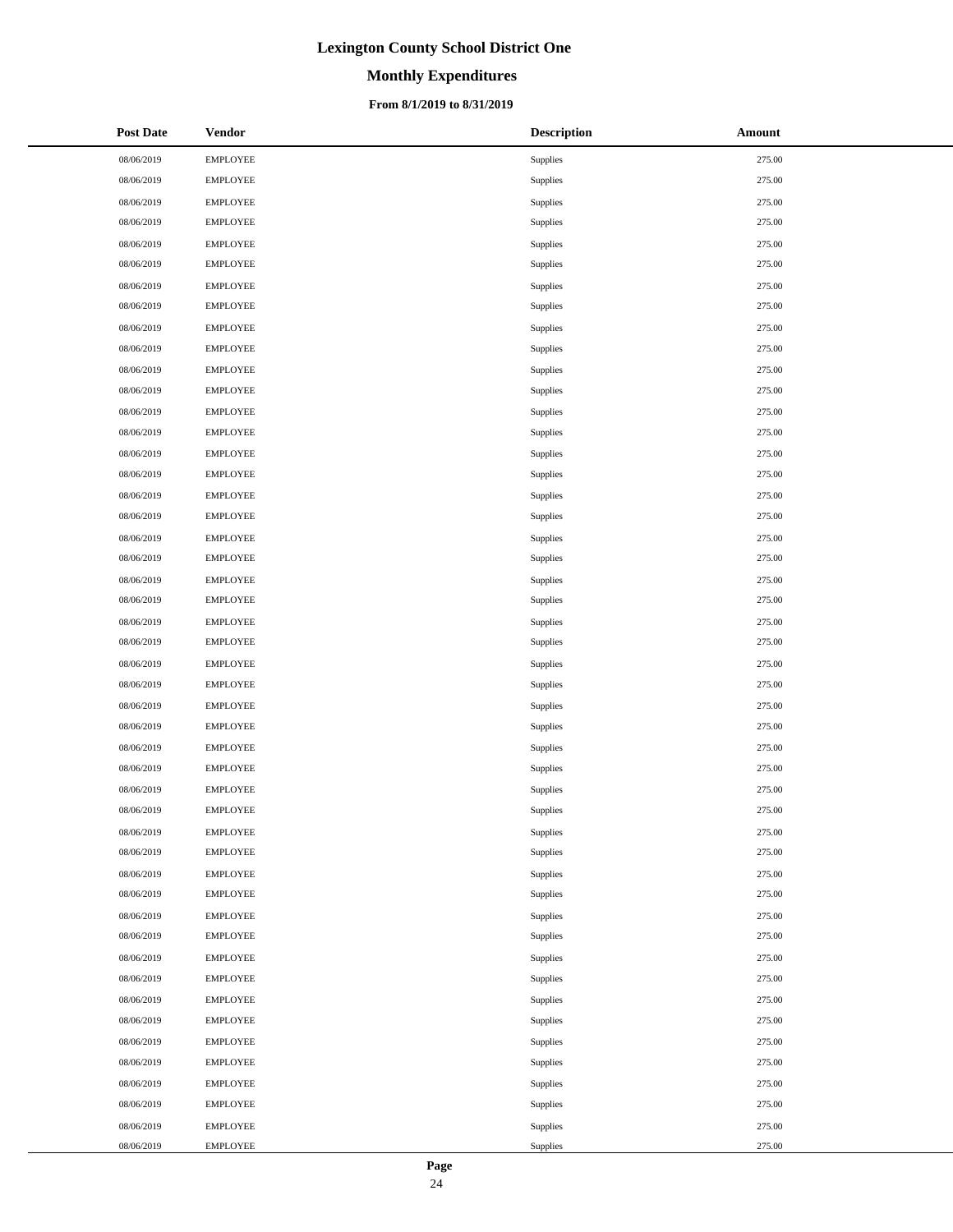# **Monthly Expenditures**

### **From 8/1/2019 to 8/31/2019**

| <b>Post Date</b> | Vendor          | <b>Description</b> | Amount |
|------------------|-----------------|--------------------|--------|
| 08/06/2019       | <b>EMPLOYEE</b> | Supplies           | 275.00 |
| 08/06/2019       | <b>EMPLOYEE</b> | Supplies           | 275.00 |
| 08/06/2019       | <b>EMPLOYEE</b> | Supplies           | 275.00 |
| 08/06/2019       | <b>EMPLOYEE</b> | Supplies           | 275.00 |
| 08/06/2019       | <b>EMPLOYEE</b> | Supplies           | 275.00 |
| 08/06/2019       | <b>EMPLOYEE</b> | Supplies           | 275.00 |
| 08/06/2019       | <b>EMPLOYEE</b> | Supplies           | 275.00 |
| 08/06/2019       | <b>EMPLOYEE</b> | Supplies           | 275.00 |
| 08/06/2019       | <b>EMPLOYEE</b> | Supplies           | 275.00 |
| 08/06/2019       | <b>EMPLOYEE</b> | Supplies           | 275.00 |
| 08/06/2019       | <b>EMPLOYEE</b> | Supplies           | 275.00 |
| 08/06/2019       | <b>EMPLOYEE</b> | Supplies           | 275.00 |
| 08/06/2019       | <b>EMPLOYEE</b> | Supplies           | 275.00 |
| 08/06/2019       | <b>EMPLOYEE</b> | Supplies           | 275.00 |
| 08/06/2019       | <b>EMPLOYEE</b> | Supplies           | 275.00 |
| 08/06/2019       | <b>EMPLOYEE</b> | Supplies           | 275.00 |
| 08/06/2019       | <b>EMPLOYEE</b> | Supplies           | 275.00 |
| 08/06/2019       | <b>EMPLOYEE</b> | Supplies           | 275.00 |
| 08/06/2019       | <b>EMPLOYEE</b> | Supplies           | 275.00 |
| 08/06/2019       | <b>EMPLOYEE</b> | Supplies           | 275.00 |
| 08/06/2019       | <b>EMPLOYEE</b> | Supplies           | 275.00 |
| 08/06/2019       | <b>EMPLOYEE</b> | Supplies           | 275.00 |
| 08/06/2019       | <b>EMPLOYEE</b> | Supplies           | 275.00 |
| 08/06/2019       | <b>EMPLOYEE</b> | Supplies           | 275.00 |
| 08/06/2019       | <b>EMPLOYEE</b> | Supplies           | 275.00 |
| 08/06/2019       | <b>EMPLOYEE</b> | Supplies           | 275.00 |
| 08/06/2019       | <b>EMPLOYEE</b> | Supplies           | 275.00 |
| 08/06/2019       | <b>EMPLOYEE</b> | Supplies           | 275.00 |
| 08/06/2019       | <b>EMPLOYEE</b> | Supplies           | 275.00 |
| 08/06/2019       | <b>EMPLOYEE</b> | Supplies           | 275.00 |
| 08/06/2019       | <b>EMPLOYEE</b> | Supplies           | 275.00 |
| 08/06/2019       | <b>EMPLOYEE</b> | Supplies           | 275.00 |
| 08/06/2019       | <b>EMPLOYEE</b> | Supplies           | 275.00 |
| 08/06/2019       | <b>EMPLOYEE</b> | Supplies           | 275.00 |
| 08/06/2019       | <b>EMPLOYEE</b> | Supplies           | 275.00 |
| 08/06/2019       | <b>EMPLOYEE</b> | Supplies           | 275.00 |
| 08/06/2019       | <b>EMPLOYEE</b> | Supplies           | 275.00 |
| 08/06/2019       | <b>EMPLOYEE</b> | Supplies           | 275.00 |
| 08/06/2019       | <b>EMPLOYEE</b> | Supplies           | 275.00 |
| 08/06/2019       | <b>EMPLOYEE</b> | Supplies           | 275.00 |
| 08/06/2019       | <b>EMPLOYEE</b> | Supplies           | 275.00 |
| 08/06/2019       | <b>EMPLOYEE</b> | Supplies           | 275.00 |
| 08/06/2019       | <b>EMPLOYEE</b> | Supplies           | 275.00 |
| 08/06/2019       | <b>EMPLOYEE</b> | Supplies           | 275.00 |
| 08/06/2019       | <b>EMPLOYEE</b> | Supplies           | 275.00 |
| 08/06/2019       | <b>EMPLOYEE</b> | Supplies           | 275.00 |
| 08/06/2019       | <b>EMPLOYEE</b> | Supplies           | 275.00 |
| 08/06/2019       | <b>EMPLOYEE</b> | Supplies           | 275.00 |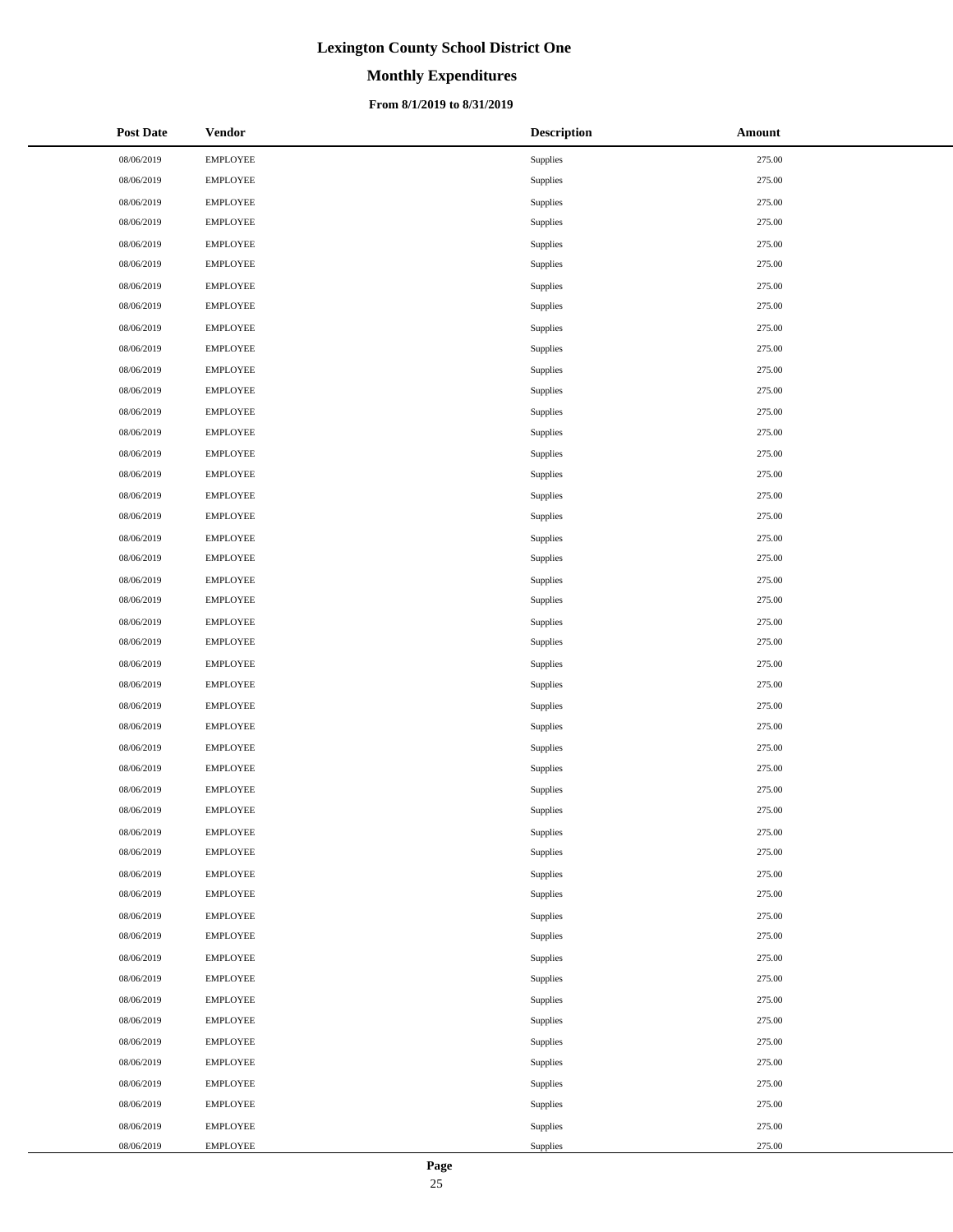# **Monthly Expenditures**

### **From 8/1/2019 to 8/31/2019**

| <b>Post Date</b> | Vendor          | <b>Description</b> | Amount |
|------------------|-----------------|--------------------|--------|
| 08/06/2019       | <b>EMPLOYEE</b> | Supplies           | 275.00 |
| 08/06/2019       | <b>EMPLOYEE</b> | Supplies           | 275.00 |
| 08/06/2019       | <b>EMPLOYEE</b> | Supplies           | 275.00 |
| 08/06/2019       | <b>EMPLOYEE</b> | Supplies           | 275.00 |
| 08/06/2019       | <b>EMPLOYEE</b> | Supplies           | 275.00 |
| 08/06/2019       | <b>EMPLOYEE</b> | Supplies           | 275.00 |
| 08/06/2019       | <b>EMPLOYEE</b> | Supplies           | 275.00 |
| 08/06/2019       | <b>EMPLOYEE</b> | Supplies           | 275.00 |
| 08/06/2019       | <b>EMPLOYEE</b> | Supplies           | 275.00 |
| 08/06/2019       | <b>EMPLOYEE</b> | Supplies           | 275.00 |
| 08/06/2019       | <b>EMPLOYEE</b> | Supplies           | 275.00 |
| 08/06/2019       | <b>EMPLOYEE</b> | Supplies           | 275.00 |
| 08/06/2019       | <b>EMPLOYEE</b> | Supplies           | 275.00 |
| 08/06/2019       | <b>EMPLOYEE</b> | Supplies           | 275.00 |
| 08/06/2019       | <b>EMPLOYEE</b> | Supplies           | 275.00 |
| 08/06/2019       | <b>EMPLOYEE</b> | Supplies           | 275.00 |
| 08/06/2019       | <b>EMPLOYEE</b> | Supplies           | 275.00 |
| 08/06/2019       | <b>EMPLOYEE</b> | Supplies           | 275.00 |
| 08/06/2019       | <b>EMPLOYEE</b> | Supplies           | 275.00 |
| 08/06/2019       | <b>EMPLOYEE</b> | Supplies           | 275.00 |
| 08/06/2019       | <b>EMPLOYEE</b> | Supplies           | 275.00 |
| 08/06/2019       | <b>EMPLOYEE</b> | Supplies           | 275.00 |
| 08/06/2019       | <b>EMPLOYEE</b> | Supplies           | 275.00 |
| 08/06/2019       | <b>EMPLOYEE</b> | Supplies           | 275.00 |
| 08/06/2019       | <b>EMPLOYEE</b> | Supplies           | 275.00 |
| 08/06/2019       | <b>EMPLOYEE</b> | Supplies           | 275.00 |
| 08/06/2019       | <b>EMPLOYEE</b> | Supplies           | 275.00 |
| 08/06/2019       | <b>EMPLOYEE</b> | Supplies           | 275.00 |
| 08/06/2019       | <b>EMPLOYEE</b> | Supplies           | 275.00 |
| 08/06/2019       | <b>EMPLOYEE</b> | Supplies           | 275.00 |
| 08/06/2019       | <b>EMPLOYEE</b> | Supplies           | 275.00 |
| 08/06/2019       | <b>EMPLOYEE</b> | Supplies           | 275.00 |
| 08/06/2019       | <b>EMPLOYEE</b> | Supplies           | 275.00 |
| 08/06/2019       | <b>EMPLOYEE</b> | Supplies           | 275.00 |
| 08/06/2019       | <b>EMPLOYEE</b> | Supplies           | 275.00 |
| 08/06/2019       | <b>EMPLOYEE</b> | Supplies           | 275.00 |
| 08/06/2019       | <b>EMPLOYEE</b> | Supplies           | 275.00 |
| 08/06/2019       | <b>EMPLOYEE</b> | Supplies           | 275.00 |
| 08/06/2019       | <b>EMPLOYEE</b> | Supplies           | 275.00 |
| 08/06/2019       | <b>EMPLOYEE</b> | Supplies           | 275.00 |
| 08/06/2019       | <b>EMPLOYEE</b> | Supplies           | 275.00 |
| 08/06/2019       | <b>EMPLOYEE</b> | Supplies           | 275.00 |
| 08/06/2019       | <b>EMPLOYEE</b> | Supplies           | 275.00 |
| 08/06/2019       | <b>EMPLOYEE</b> | Supplies           | 275.00 |
| 08/06/2019       | <b>EMPLOYEE</b> | Supplies           | 275.00 |
| 08/06/2019       | <b>EMPLOYEE</b> | Supplies           | 275.00 |
| 08/06/2019       | <b>EMPLOYEE</b> | Supplies           | 275.00 |
| 08/06/2019       | <b>EMPLOYEE</b> | Supplies           | 275.00 |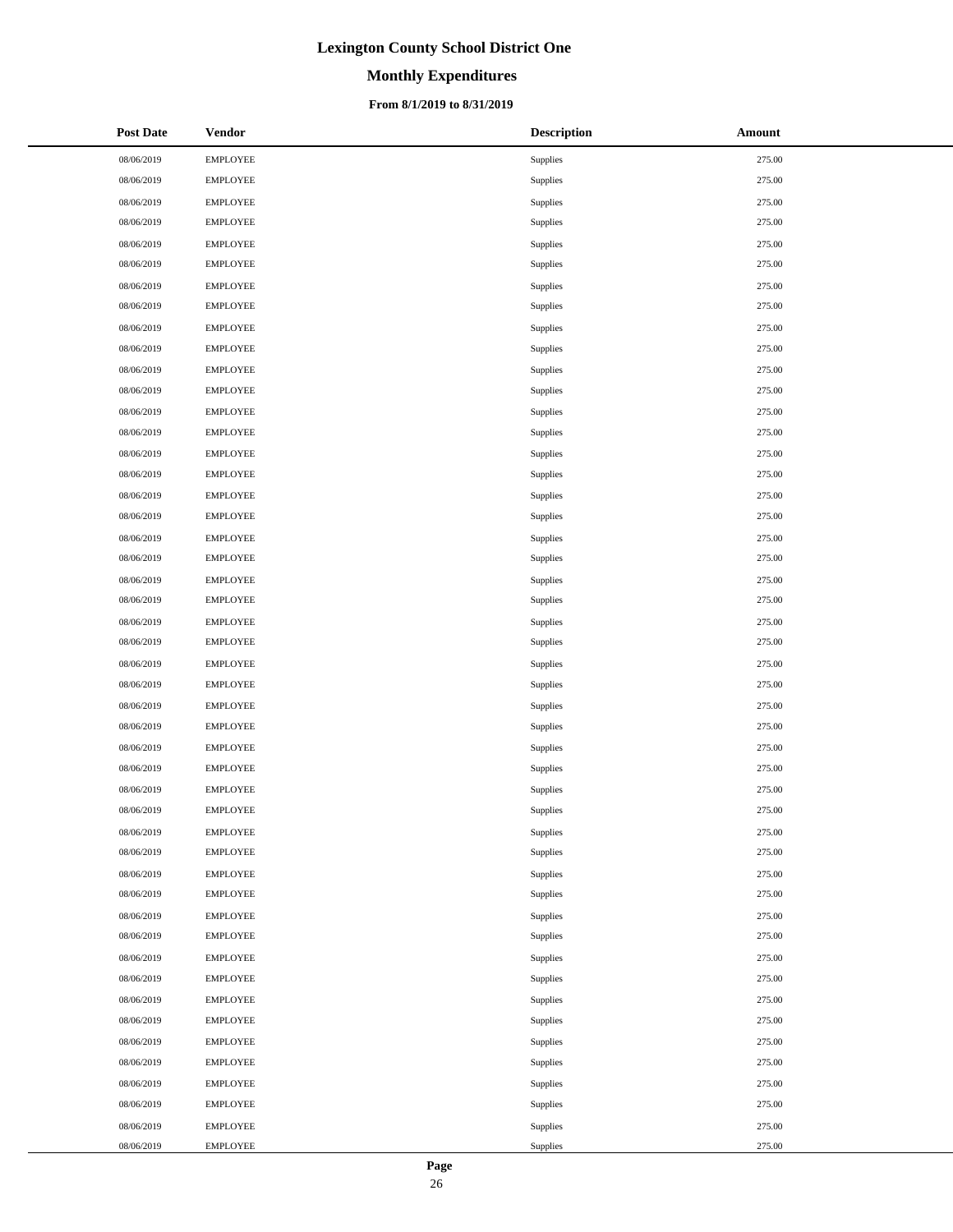# **Monthly Expenditures**

### **From 8/1/2019 to 8/31/2019**

| <b>Post Date</b> | <b>Vendor</b>   | <b>Description</b> | Amount |
|------------------|-----------------|--------------------|--------|
| 08/06/2019       | <b>EMPLOYEE</b> | Supplies           | 275.00 |
| 08/06/2019       | <b>EMPLOYEE</b> | Supplies           | 275.00 |
| 08/06/2019       | <b>EMPLOYEE</b> | Supplies           | 275.00 |
| 08/06/2019       | <b>EMPLOYEE</b> | Supplies           | 275.00 |
| 08/06/2019       | <b>EMPLOYEE</b> | Supplies           | 275.00 |
| 08/06/2019       | <b>EMPLOYEE</b> | Supplies           | 275.00 |
| 08/06/2019       | <b>EMPLOYEE</b> | Supplies           | 275.00 |
| 08/06/2019       | <b>EMPLOYEE</b> | Supplies           | 275.00 |
| 08/06/2019       | <b>EMPLOYEE</b> | Supplies           | 275.00 |
| 08/06/2019       | <b>EMPLOYEE</b> | Supplies           | 275.00 |
| 08/06/2019       | <b>EMPLOYEE</b> | Supplies           | 275.00 |
| 08/06/2019       | <b>EMPLOYEE</b> | Supplies           | 275.00 |
| 08/06/2019       | <b>EMPLOYEE</b> | Supplies           | 275.00 |
| 08/06/2019       | <b>EMPLOYEE</b> | Supplies           | 275.00 |
| 08/06/2019       | <b>EMPLOYEE</b> | Supplies           | 275.00 |
| 08/06/2019       | <b>EMPLOYEE</b> | Supplies           | 275.00 |
| 08/06/2019       | <b>EMPLOYEE</b> | Supplies           | 275.00 |
| 08/06/2019       | <b>EMPLOYEE</b> | Supplies           | 275.00 |
| 08/06/2019       | <b>EMPLOYEE</b> | Supplies           | 275.00 |
| 08/06/2019       | <b>EMPLOYEE</b> | Supplies           | 275.00 |
| 08/06/2019       | <b>EMPLOYEE</b> | Supplies           | 275.00 |
| 08/06/2019       | <b>EMPLOYEE</b> | Supplies           | 275.00 |
| 08/06/2019       | <b>EMPLOYEE</b> | Supplies           | 275.00 |
| 08/06/2019       | <b>EMPLOYEE</b> | Supplies           | 275.00 |
| 08/06/2019       | <b>EMPLOYEE</b> | Supplies           | 275.00 |
| 08/06/2019       | <b>EMPLOYEE</b> | Supplies           | 275.00 |
| 08/06/2019       | <b>EMPLOYEE</b> | Supplies           | 275.00 |
| 08/06/2019       | <b>EMPLOYEE</b> | Supplies           | 275.00 |
| 08/06/2019       | <b>EMPLOYEE</b> | Supplies           | 275.00 |
| 08/06/2019       | <b>EMPLOYEE</b> | Supplies           | 275.00 |
| 08/06/2019       | <b>EMPLOYEE</b> | Supplies           | 275.00 |
| 08/06/2019       | <b>EMPLOYEE</b> | Supplies           | 275.00 |
| 08/06/2019       | <b>EMPLOYEE</b> | Supplies           | 275.00 |
| 08/06/2019       | <b>EMPLOYEE</b> | Supplies           | 275.00 |
| 08/06/2019       | <b>EMPLOYEE</b> | Supplies           | 275.00 |
| 08/06/2019       | <b>EMPLOYEE</b> | Supplies           | 275.00 |
| 08/06/2019       | <b>EMPLOYEE</b> | Supplies           | 275.00 |
| 08/06/2019       | <b>EMPLOYEE</b> | Supplies           | 275.00 |
| 08/06/2019       | <b>EMPLOYEE</b> | Supplies           | 275.00 |
| 08/06/2019       | <b>EMPLOYEE</b> | Supplies           | 275.00 |
| 08/06/2019       | <b>EMPLOYEE</b> | Supplies           | 275.00 |
| 08/06/2019       | <b>EMPLOYEE</b> | Supplies           | 275.00 |
| 08/06/2019       | <b>EMPLOYEE</b> | Supplies           | 275.00 |
| 08/06/2019       | <b>EMPLOYEE</b> | Supplies           | 275.00 |
| 08/06/2019       | <b>EMPLOYEE</b> | Supplies           | 275.00 |
| 08/06/2019       | <b>EMPLOYEE</b> | Supplies           | 275.00 |
| 08/06/2019       | <b>EMPLOYEE</b> | Supplies           | 275.00 |
| 08/06/2019       | <b>EMPLOYEE</b> | Supplies           | 275.00 |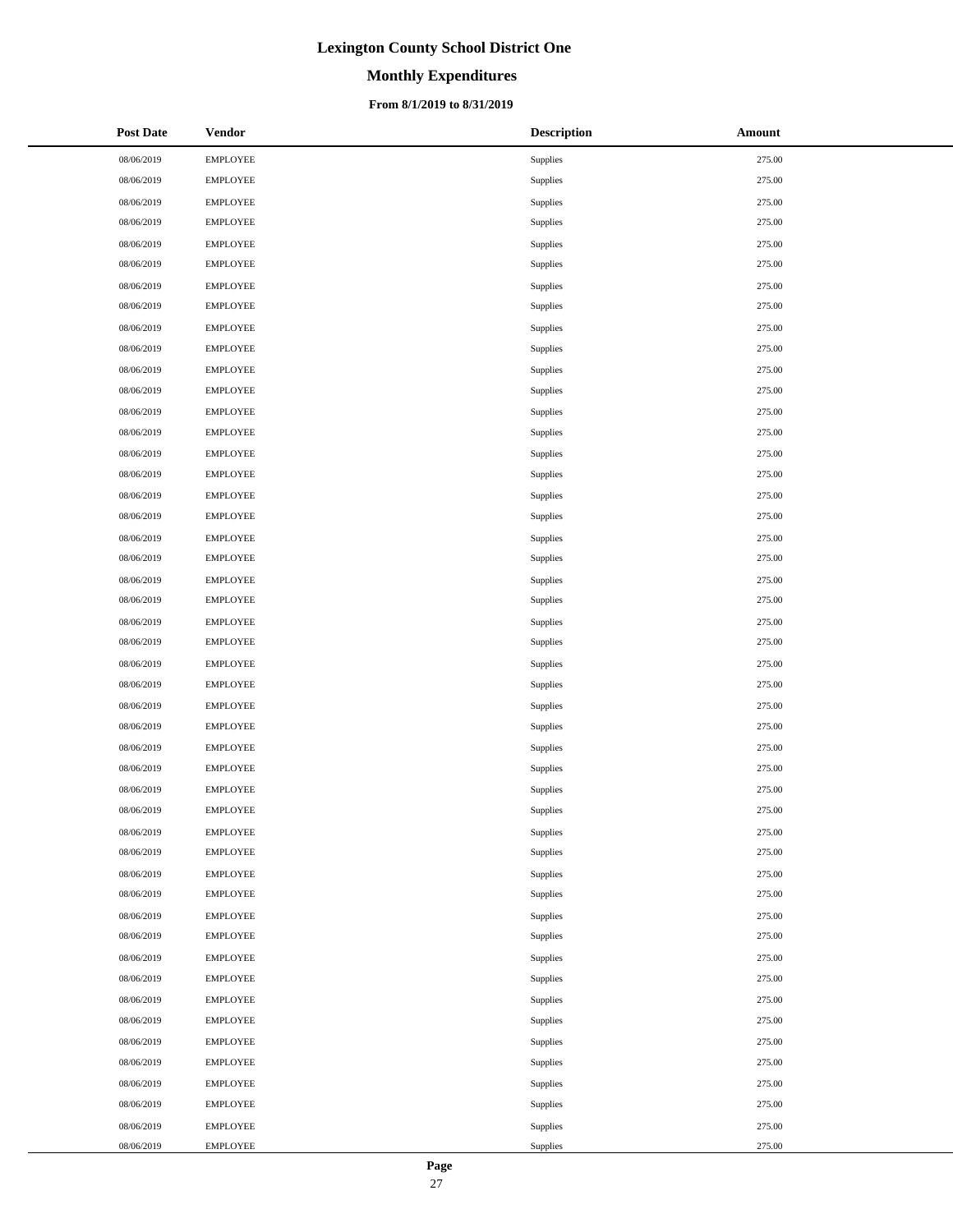# **Monthly Expenditures**

### **From 8/1/2019 to 8/31/2019**

| <b>Post Date</b> | <b>Vendor</b>   | <b>Description</b> | Amount |
|------------------|-----------------|--------------------|--------|
| 08/06/2019       | <b>EMPLOYEE</b> | Supplies           | 275.00 |
| 08/06/2019       | <b>EMPLOYEE</b> | Supplies           | 275.00 |
| 08/06/2019       | <b>EMPLOYEE</b> | Supplies           | 275.00 |
| 08/06/2019       | <b>EMPLOYEE</b> | Supplies           | 275.00 |
| 08/06/2019       | <b>EMPLOYEE</b> | Supplies           | 275.00 |
| 08/06/2019       | <b>EMPLOYEE</b> | Supplies           | 275.00 |
| 08/06/2019       | <b>EMPLOYEE</b> | Supplies           | 275.00 |
| 08/06/2019       | <b>EMPLOYEE</b> | Supplies           | 275.00 |
| 08/06/2019       | <b>EMPLOYEE</b> | Supplies           | 275.00 |
| 08/06/2019       | <b>EMPLOYEE</b> | Supplies           | 275.00 |
| 08/06/2019       | <b>EMPLOYEE</b> | Supplies           | 275.00 |
| 08/06/2019       | <b>EMPLOYEE</b> | Supplies           | 275.00 |
| 08/06/2019       | <b>EMPLOYEE</b> | Supplies           | 275.00 |
| 08/06/2019       | <b>EMPLOYEE</b> | Supplies           | 275.00 |
| 08/06/2019       | <b>EMPLOYEE</b> | Supplies           | 275.00 |
| 08/06/2019       | <b>EMPLOYEE</b> | Supplies           | 275.00 |
| 08/06/2019       | <b>EMPLOYEE</b> | Supplies           | 275.00 |
| 08/06/2019       | <b>EMPLOYEE</b> | Supplies           | 275.00 |
| 08/06/2019       | <b>EMPLOYEE</b> | Supplies           | 275.00 |
| 08/06/2019       | <b>EMPLOYEE</b> | Supplies           | 275.00 |
| 08/06/2019       | <b>EMPLOYEE</b> | Supplies           | 275.00 |
| 08/06/2019       | <b>EMPLOYEE</b> | Supplies           | 275.00 |
| 08/06/2019       | <b>EMPLOYEE</b> | Supplies           | 275.00 |
| 08/06/2019       | <b>EMPLOYEE</b> | Supplies           | 275.00 |
| 08/06/2019       | <b>EMPLOYEE</b> | Supplies           | 275.00 |
| 08/06/2019       | <b>EMPLOYEE</b> | Supplies           | 275.00 |
| 08/06/2019       | <b>EMPLOYEE</b> | Supplies           | 275.00 |
| 08/06/2019       | <b>EMPLOYEE</b> | Supplies           | 275.00 |
| 08/06/2019       | <b>EMPLOYEE</b> | Supplies           | 275.00 |
| 08/06/2019       | <b>EMPLOYEE</b> | Supplies           | 275.00 |
| 08/06/2019       | <b>EMPLOYEE</b> | Supplies           | 275.00 |
| 08/06/2019       | <b>EMPLOYEE</b> | Supplies           | 275.00 |
| 08/06/2019       | <b>EMPLOYEE</b> | Supplies           | 275.00 |
| 08/06/2019       | <b>EMPLOYEE</b> | Supplies           | 275.00 |
| 08/06/2019       | <b>EMPLOYEE</b> | Supplies           | 275.00 |
| 08/06/2019       | <b>EMPLOYEE</b> | Supplies           | 275.00 |
| 08/06/2019       | <b>EMPLOYEE</b> | Supplies           | 275.00 |
| 08/06/2019       | <b>EMPLOYEE</b> | Supplies           | 275.00 |
| 08/06/2019       | <b>EMPLOYEE</b> | Supplies           | 275.00 |
| 08/06/2019       | <b>EMPLOYEE</b> | Supplies           | 275.00 |
| 08/06/2019       | <b>EMPLOYEE</b> | Supplies           | 275.00 |
| 08/06/2019       | <b>EMPLOYEE</b> | Supplies           | 275.00 |
| 08/06/2019       | <b>EMPLOYEE</b> | Supplies           | 275.00 |
| 08/06/2019       | <b>EMPLOYEE</b> | Supplies           | 275.00 |
| 08/06/2019       | <b>EMPLOYEE</b> | Supplies           | 275.00 |
| 08/06/2019       | <b>EMPLOYEE</b> | Supplies           | 275.00 |
| 08/06/2019       | <b>EMPLOYEE</b> | Supplies           | 275.00 |
| 08/06/2019       | <b>EMPLOYEE</b> | Supplies           | 275.00 |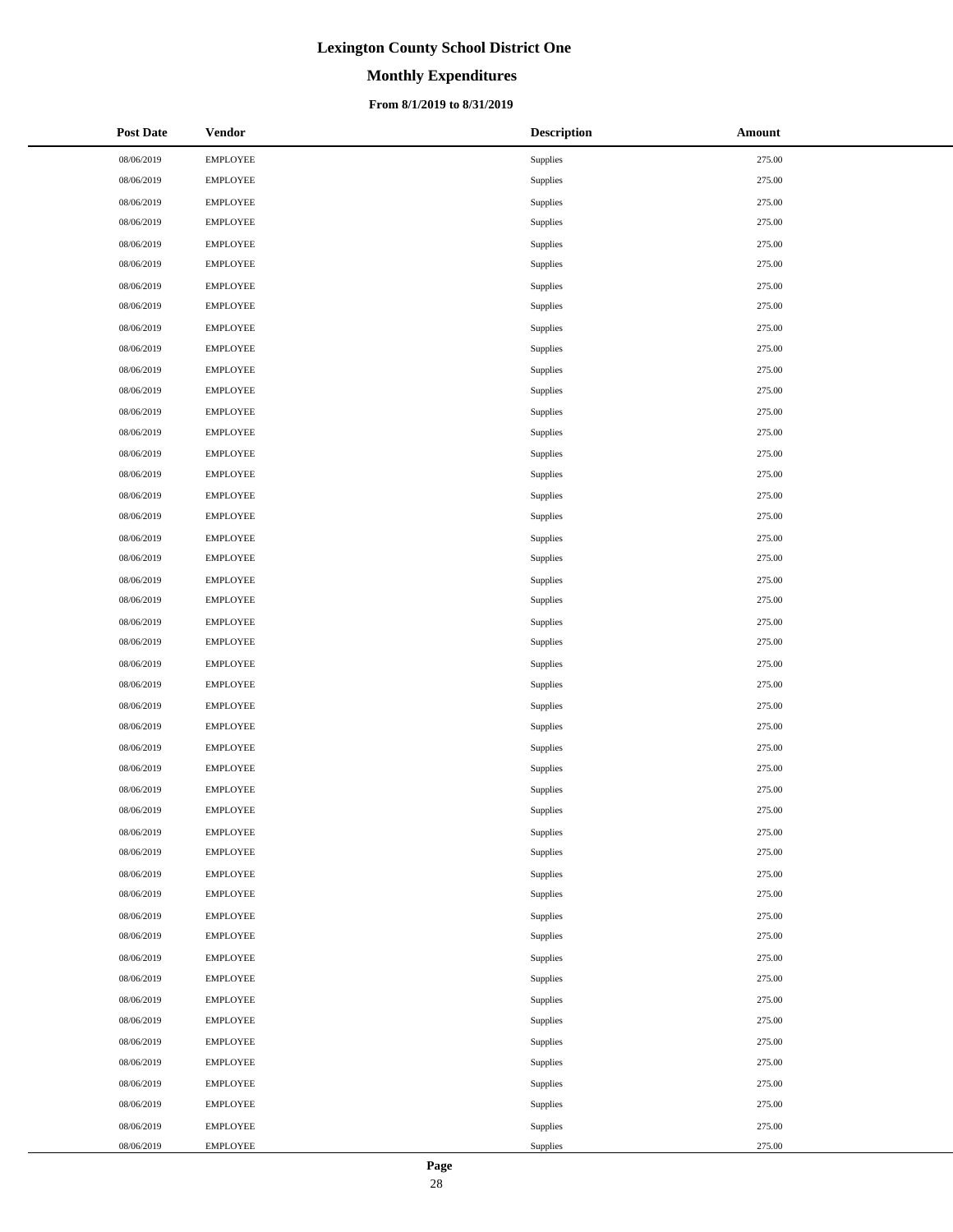# **Monthly Expenditures**

### **From 8/1/2019 to 8/31/2019**

| <b>Post Date</b> | <b>Vendor</b>   | <b>Description</b> | <b>Amount</b> |
|------------------|-----------------|--------------------|---------------|
| 08/06/2019       | <b>EMPLOYEE</b> | Supplies           | 275.00        |
| 08/06/2019       | <b>EMPLOYEE</b> | Supplies           | 275.00        |
| 08/06/2019       | <b>EMPLOYEE</b> | Supplies           | 275.00        |
| 08/06/2019       | <b>EMPLOYEE</b> | Supplies           | 275.00        |
| 08/06/2019       | <b>EMPLOYEE</b> | Supplies           | 275.00        |
| 08/06/2019       | <b>EMPLOYEE</b> | Supplies           | 275.00        |
| 08/06/2019       | <b>EMPLOYEE</b> | Supplies           | 275.00        |
| 08/06/2019       | <b>EMPLOYEE</b> | Supplies           | 275.00        |
| 08/06/2019       | <b>EMPLOYEE</b> | Supplies           | 275.00        |
| 08/06/2019       | <b>EMPLOYEE</b> | Supplies           | 275.00        |
| 08/06/2019       | <b>EMPLOYEE</b> | Supplies           | 275.00        |
| 08/06/2019       | <b>EMPLOYEE</b> | Supplies           | 275.00        |
| 08/06/2019       | <b>EMPLOYEE</b> | Supplies           | 275.00        |
| 08/06/2019       | <b>EMPLOYEE</b> | Supplies           | 275.00        |
| 08/06/2019       | <b>EMPLOYEE</b> | Supplies           | 275.00        |
| 08/06/2019       | <b>EMPLOYEE</b> | <b>Supplies</b>    | 275.00        |
| 08/06/2019       | <b>EMPLOYEE</b> | Supplies           | 275.00        |
| 08/06/2019       | <b>EMPLOYEE</b> | Supplies           | 275.00        |
| 08/06/2019       | <b>EMPLOYEE</b> | Supplies           | 275.00        |
| 08/06/2019       | <b>EMPLOYEE</b> | Supplies           | 275.00        |
| 08/06/2019       | <b>EMPLOYEE</b> | Supplies           | 275.00        |
| 08/06/2019       | <b>EMPLOYEE</b> | Supplies           | 275.00        |
| 08/06/2019       | <b>EMPLOYEE</b> | Supplies           | 275.00        |
| 08/06/2019       | <b>EMPLOYEE</b> | Supplies           | 275.00        |
| 08/06/2019       | <b>EMPLOYEE</b> | Supplies           | 275.00        |
| 08/06/2019       | <b>EMPLOYEE</b> | Supplies           | 275.00        |
| 08/06/2019       | <b>EMPLOYEE</b> | Supplies           | 275.00        |
| 08/06/2019       | <b>EMPLOYEE</b> | Supplies           | 275.00        |
| 08/06/2019       | <b>EMPLOYEE</b> | Supplies           | 275.00        |
| 08/06/2019       | <b>EMPLOYEE</b> | Supplies           | 275.00        |
| 08/06/2019       | <b>EMPLOYEE</b> | Supplies           | 275.00        |
| 08/06/2019       | <b>EMPLOYEE</b> | Supplies           | 275.00        |
| 08/06/2019       | <b>EMPLOYEE</b> | Supplies           | 275.00        |
| 08/06/2019       | <b>EMPLOYEE</b> | Supplies           | 275.00        |
| 08/06/2019       | <b>EMPLOYEE</b> | Supplies           | 275.00        |
| 08/06/2019       | <b>EMPLOYEE</b> | Supplies           | 275.00        |
| 08/06/2019       | <b>EMPLOYEE</b> | Supplies           | 275.00        |
| 08/06/2019       | <b>EMPLOYEE</b> | Supplies           | 275.00        |
| 08/06/2019       | <b>EMPLOYEE</b> | Supplies           | 275.00        |
| 08/06/2019       | <b>EMPLOYEE</b> | Supplies           | 275.00        |
| 08/06/2019       | <b>EMPLOYEE</b> | Supplies           | 275.00        |
| 08/06/2019       | <b>EMPLOYEE</b> | Supplies           | 275.00        |
| 08/06/2019       | <b>EMPLOYEE</b> | Supplies           | 275.00        |
| 08/06/2019       | <b>EMPLOYEE</b> | Supplies           | 275.00        |
| 08/06/2019       | <b>EMPLOYEE</b> | Supplies           | 275.00        |
| 08/06/2019       | <b>EMPLOYEE</b> | Supplies           | 275.00        |
| 08/06/2019       | <b>EMPLOYEE</b> | Supplies           | 275.00        |
| 08/06/2019       | <b>EMPLOYEE</b> | Supplies           | 275.00        |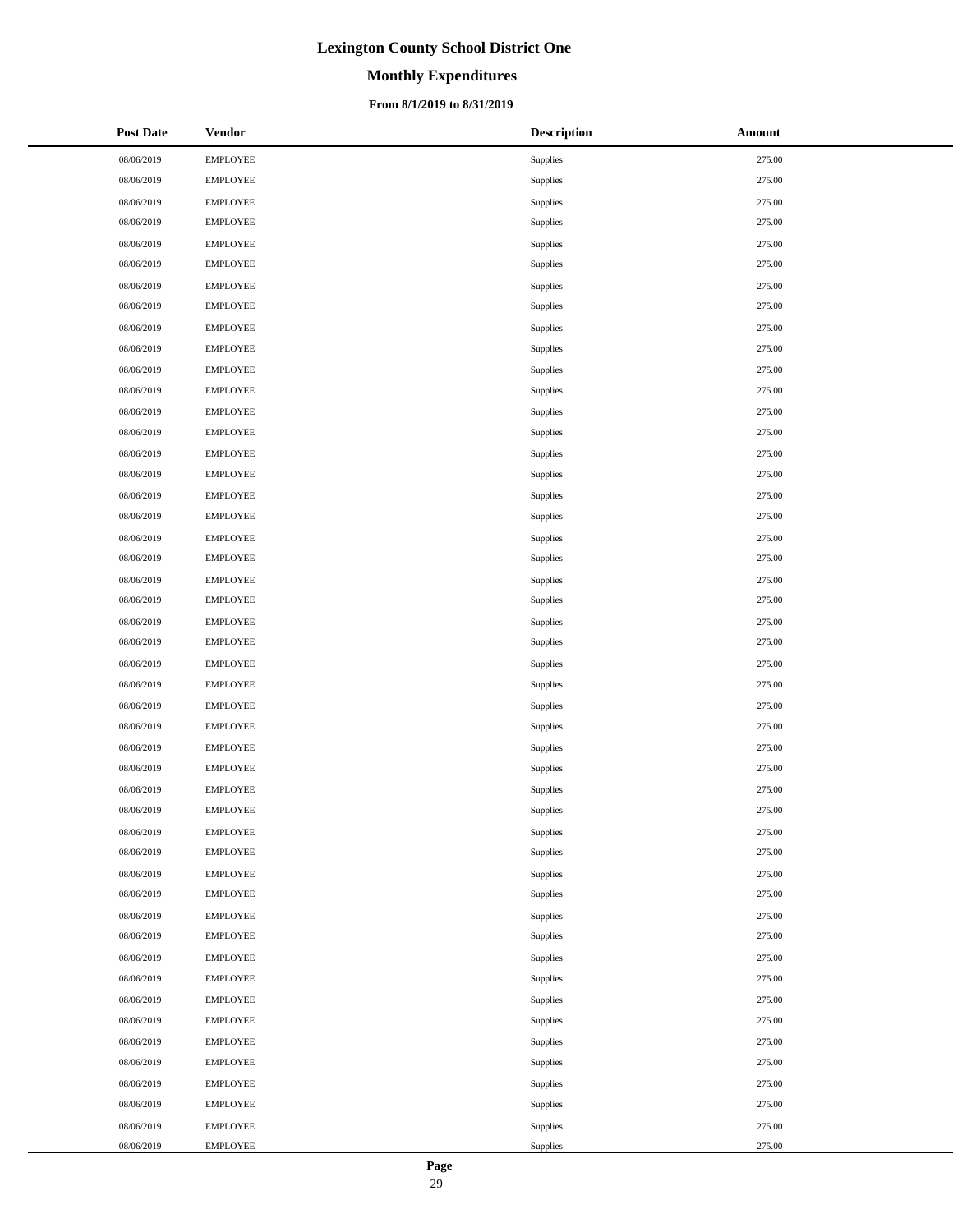# **Monthly Expenditures**

### **From 8/1/2019 to 8/31/2019**

| <b>Post Date</b> | <b>Vendor</b>   | <b>Description</b> | Amount |
|------------------|-----------------|--------------------|--------|
| 08/06/2019       | <b>EMPLOYEE</b> | Supplies           | 275.00 |
| 08/06/2019       | <b>EMPLOYEE</b> | Supplies           | 275.00 |
| 08/06/2019       | <b>EMPLOYEE</b> | Supplies           | 275.00 |
| 08/06/2019       | <b>EMPLOYEE</b> | Supplies           | 275.00 |
| 08/06/2019       | <b>EMPLOYEE</b> | Supplies           | 275.00 |
| 08/06/2019       | <b>EMPLOYEE</b> | Supplies           | 275.00 |
| 08/06/2019       | <b>EMPLOYEE</b> | Supplies           | 275.00 |
| 08/06/2019       | <b>EMPLOYEE</b> | Supplies           | 275.00 |
| 08/06/2019       | <b>EMPLOYEE</b> | Supplies           | 275.00 |
| 08/06/2019       | <b>EMPLOYEE</b> | Supplies           | 275.00 |
| 08/06/2019       | <b>EMPLOYEE</b> | Supplies           | 275.00 |
| 08/06/2019       | <b>EMPLOYEE</b> | Supplies           | 275.00 |
| 08/06/2019       | <b>EMPLOYEE</b> | Supplies           | 275.00 |
| 08/06/2019       | <b>EMPLOYEE</b> | Supplies           | 275.00 |
| 08/06/2019       | <b>EMPLOYEE</b> | Supplies           | 275.00 |
| 08/06/2019       | <b>EMPLOYEE</b> | Supplies           | 275.00 |
| 08/06/2019       | <b>EMPLOYEE</b> | Supplies           | 275.00 |
| 08/06/2019       | <b>EMPLOYEE</b> | Supplies           | 275.00 |
| 08/06/2019       | <b>EMPLOYEE</b> | Supplies           | 275.00 |
| 08/06/2019       | <b>EMPLOYEE</b> | Supplies           | 275.00 |
| 08/06/2019       | <b>EMPLOYEE</b> | Supplies           | 275.00 |
| 08/06/2019       | <b>EMPLOYEE</b> | Supplies           | 275.00 |
| 08/06/2019       | <b>EMPLOYEE</b> | Supplies           | 275.00 |
| 08/06/2019       | <b>EMPLOYEE</b> | Supplies           | 275.00 |
| 08/06/2019       | <b>EMPLOYEE</b> | Supplies           | 275.00 |
| 08/06/2019       | <b>EMPLOYEE</b> | Supplies           | 275.00 |
| 08/06/2019       | <b>EMPLOYEE</b> | Supplies           | 275.00 |
| 08/06/2019       | <b>EMPLOYEE</b> | Supplies           | 275.00 |
| 08/06/2019       | <b>EMPLOYEE</b> | Supplies           | 275.00 |
| 08/06/2019       | <b>EMPLOYEE</b> | Supplies           | 275.00 |
| 08/06/2019       | <b>EMPLOYEE</b> | Supplies           | 275.00 |
| 08/06/2019       | <b>EMPLOYEE</b> | Supplies           | 275.00 |
| 08/06/2019       | <b>EMPLOYEE</b> | Supplies           | 275.00 |
| 08/06/2019       | <b>EMPLOYEE</b> | Supplies           | 275.00 |
| 08/06/2019       | <b>EMPLOYEE</b> | Supplies           | 275.00 |
| 08/06/2019       | <b>EMPLOYEE</b> | Supplies           | 275.00 |
| 08/06/2019       | <b>EMPLOYEE</b> | Supplies           | 275.00 |
| 08/06/2019       | <b>EMPLOYEE</b> | Supplies           | 275.00 |
| 08/06/2019       | <b>EMPLOYEE</b> | Supplies           | 275.00 |
| 08/06/2019       | <b>EMPLOYEE</b> | Supplies           | 275.00 |
| 08/06/2019       | <b>EMPLOYEE</b> | Supplies           | 275.00 |
| 08/06/2019       | <b>EMPLOYEE</b> | Supplies           | 275.00 |
| 08/06/2019       | <b>EMPLOYEE</b> | Supplies           | 275.00 |
| 08/06/2019       | <b>EMPLOYEE</b> | Supplies           | 275.00 |
| 08/06/2019       | <b>EMPLOYEE</b> | Supplies           | 275.00 |
| 08/06/2019       | <b>EMPLOYEE</b> | Supplies           | 275.00 |
| 08/06/2019       | <b>EMPLOYEE</b> | Supplies           | 275.00 |
| 08/06/2019       | <b>EMPLOYEE</b> | Supplies           | 275.00 |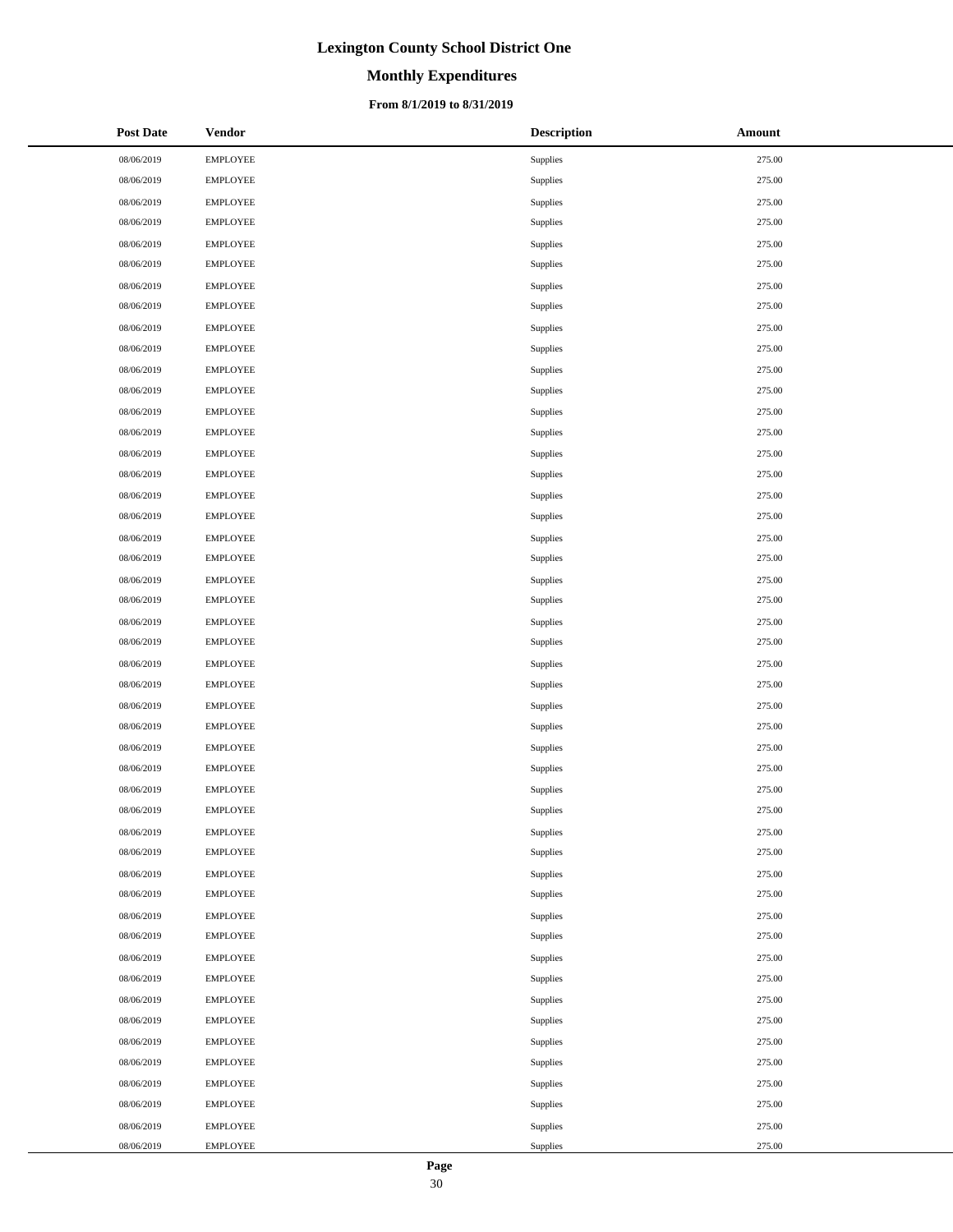# **Monthly Expenditures**

### **From 8/1/2019 to 8/31/2019**

| <b>Post Date</b> | <b>Vendor</b>   | <b>Description</b> | <b>Amount</b> |
|------------------|-----------------|--------------------|---------------|
| 08/06/2019       | <b>EMPLOYEE</b> | Supplies           | 275.00        |
| 08/06/2019       | <b>EMPLOYEE</b> | Supplies           | 275.00        |
| 08/06/2019       | <b>EMPLOYEE</b> | Supplies           | 275.00        |
| 08/06/2019       | <b>EMPLOYEE</b> | Supplies           | 275.00        |
| 08/06/2019       | <b>EMPLOYEE</b> | Supplies           | 275.00        |
| 08/06/2019       | <b>EMPLOYEE</b> | Supplies           | 275.00        |
| 08/06/2019       | <b>EMPLOYEE</b> | Supplies           | 275.00        |
| 08/06/2019       | <b>EMPLOYEE</b> | Supplies           | 275.00        |
| 08/06/2019       | <b>EMPLOYEE</b> | Supplies           | 275.00        |
| 08/06/2019       | <b>EMPLOYEE</b> | Supplies           | 275.00        |
| 08/06/2019       | <b>EMPLOYEE</b> | Supplies           | 275.00        |
| 08/06/2019       | <b>EMPLOYEE</b> | Supplies           | 275.00        |
| 08/06/2019       | <b>EMPLOYEE</b> | Supplies           | 275.00        |
| 08/06/2019       | <b>EMPLOYEE</b> | Supplies           | 275.00        |
| 08/06/2019       | <b>EMPLOYEE</b> | Supplies           | 275.00        |
| 08/06/2019       | <b>EMPLOYEE</b> | <b>Supplies</b>    | 275.00        |
| 08/06/2019       | <b>EMPLOYEE</b> | Supplies           | 275.00        |
| 08/06/2019       | <b>EMPLOYEE</b> | Supplies           | 275.00        |
| 08/06/2019       | <b>EMPLOYEE</b> | Supplies           | 275.00        |
| 08/06/2019       | <b>EMPLOYEE</b> | Supplies           | 275.00        |
| 08/06/2019       | <b>EMPLOYEE</b> | Supplies           | 275.00        |
| 08/06/2019       | <b>EMPLOYEE</b> | Supplies           | 275.00        |
| 08/06/2019       | <b>EMPLOYEE</b> | Supplies           | 275.00        |
| 08/06/2019       | <b>EMPLOYEE</b> | Supplies           | 275.00        |
| 08/06/2019       | <b>EMPLOYEE</b> | Supplies           | 275.00        |
| 08/06/2019       | <b>EMPLOYEE</b> | Supplies           | 275.00        |
| 08/06/2019       | <b>EMPLOYEE</b> | Supplies           | 275.00        |
| 08/06/2019       | <b>EMPLOYEE</b> | Supplies           | 275.00        |
| 08/06/2019       | <b>EMPLOYEE</b> | Supplies           | 275.00        |
| 08/06/2019       | <b>EMPLOYEE</b> | Supplies           | 275.00        |
| 08/06/2019       | <b>EMPLOYEE</b> | Supplies           | 275.00        |
| 08/06/2019       | <b>EMPLOYEE</b> | Supplies           | 275.00        |
| 08/06/2019       | <b>EMPLOYEE</b> | Supplies           | 275.00        |
| 08/06/2019       | <b>EMPLOYEE</b> | Supplies           | 275.00        |
| 08/06/2019       | <b>EMPLOYEE</b> | Supplies           | 275.00        |
| 08/06/2019       | <b>EMPLOYEE</b> | Supplies           | 275.00        |
| 08/06/2019       | <b>EMPLOYEE</b> | Supplies           | 275.00        |
| 08/06/2019       | <b>EMPLOYEE</b> | Supplies           | 275.00        |
| 08/06/2019       | <b>EMPLOYEE</b> | Supplies           | 275.00        |
| 08/06/2019       | <b>EMPLOYEE</b> | Supplies           | 275.00        |
| 08/06/2019       | <b>EMPLOYEE</b> | Supplies           | 275.00        |
| 08/06/2019       | <b>EMPLOYEE</b> | Supplies           | 275.00        |
| 08/06/2019       | <b>EMPLOYEE</b> | Supplies           | 275.00        |
| 08/06/2019       | <b>EMPLOYEE</b> | Supplies           | 275.00        |
| 08/06/2019       | <b>EMPLOYEE</b> | Supplies           | 275.00        |
| 08/06/2019       | <b>EMPLOYEE</b> | Supplies           | 275.00        |
| 08/06/2019       | <b>EMPLOYEE</b> | Supplies           | 275.00        |
| 08/06/2019       | <b>EMPLOYEE</b> | Supplies           | 275.00        |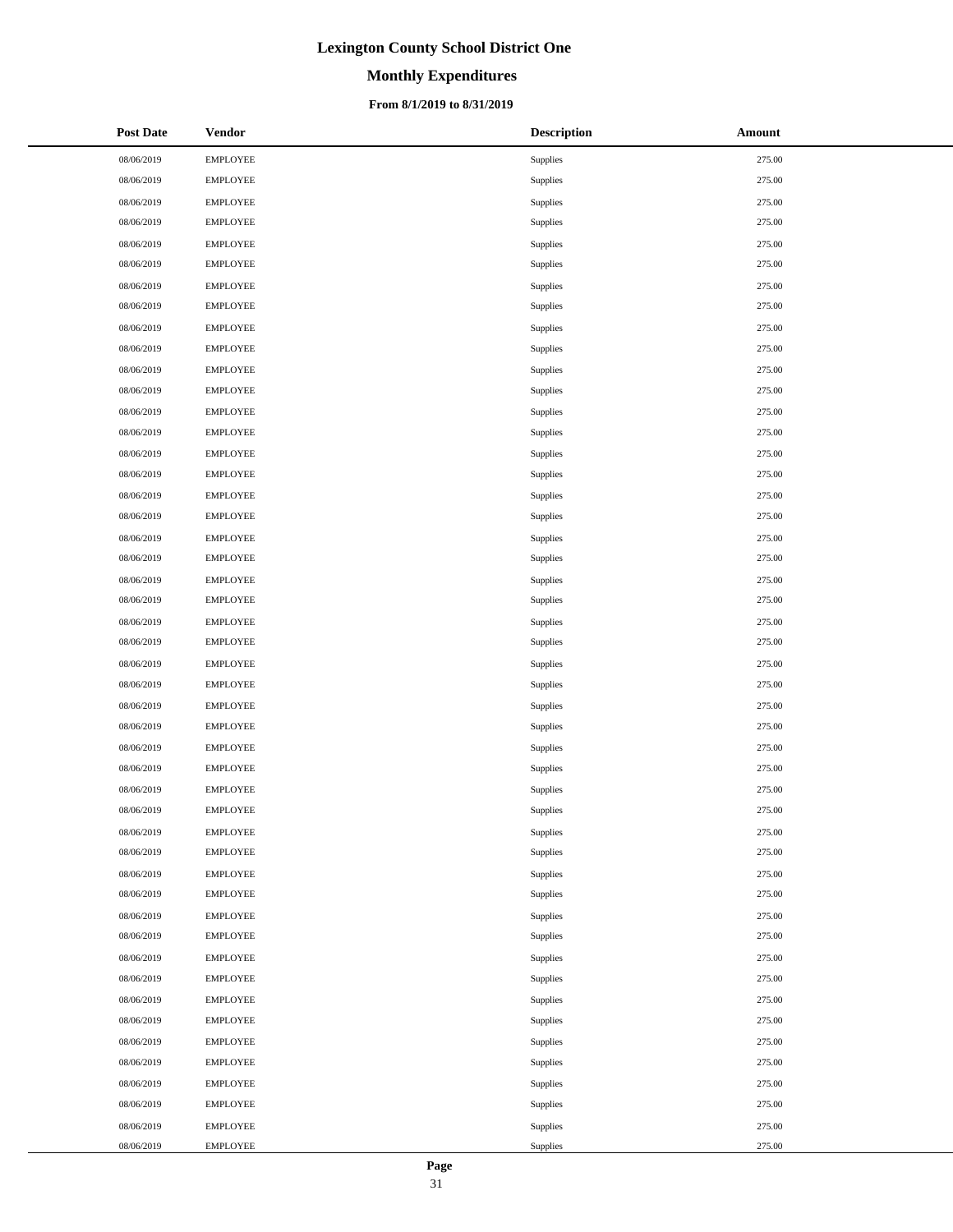# **Monthly Expenditures**

### **From 8/1/2019 to 8/31/2019**

| <b>Post Date</b> | <b>Vendor</b>   | <b>Description</b> | <b>Amount</b> |
|------------------|-----------------|--------------------|---------------|
| 08/06/2019       | <b>EMPLOYEE</b> | Supplies           | 275.00        |
| 08/06/2019       | <b>EMPLOYEE</b> | Supplies           | 275.00        |
| 08/06/2019       | <b>EMPLOYEE</b> | Supplies           | 275.00        |
| 08/06/2019       | <b>EMPLOYEE</b> | Supplies           | 275.00        |
| 08/06/2019       | <b>EMPLOYEE</b> | Supplies           | 275.00        |
| 08/06/2019       | <b>EMPLOYEE</b> | Supplies           | 275.00        |
| 08/06/2019       | <b>EMPLOYEE</b> | Supplies           | 275.00        |
| 08/06/2019       | <b>EMPLOYEE</b> | Supplies           | 275.00        |
| 08/06/2019       | <b>EMPLOYEE</b> | Supplies           | 275.00        |
| 08/06/2019       | <b>EMPLOYEE</b> | Supplies           | 275.00        |
| 08/06/2019       | <b>EMPLOYEE</b> | Supplies           | 275.00        |
| 08/06/2019       | <b>EMPLOYEE</b> | Supplies           | 275.00        |
| 08/06/2019       | <b>EMPLOYEE</b> | Supplies           | 275.00        |
| 08/06/2019       | <b>EMPLOYEE</b> | Supplies           | 275.00        |
| 08/06/2019       | <b>EMPLOYEE</b> | Supplies           | 275.00        |
| 08/06/2019       | <b>EMPLOYEE</b> | <b>Supplies</b>    | 275.00        |
| 08/06/2019       | <b>EMPLOYEE</b> | Supplies           | 275.00        |
| 08/06/2019       | <b>EMPLOYEE</b> | Supplies           | 275.00        |
| 08/06/2019       | <b>EMPLOYEE</b> | Supplies           | 275.00        |
| 08/06/2019       | <b>EMPLOYEE</b> | Supplies           | 275.00        |
| 08/06/2019       | <b>EMPLOYEE</b> | Supplies           | 275.00        |
| 08/06/2019       | <b>EMPLOYEE</b> | Supplies           | 275.00        |
| 08/06/2019       | <b>EMPLOYEE</b> | Supplies           | 275.00        |
| 08/06/2019       | <b>EMPLOYEE</b> | Supplies           | 275.00        |
| 08/06/2019       | <b>EMPLOYEE</b> | Supplies           | 275.00        |
| 08/06/2019       | <b>EMPLOYEE</b> | Supplies           | 275.00        |
| 08/06/2019       | <b>EMPLOYEE</b> | Supplies           | 275.00        |
| 08/06/2019       | <b>EMPLOYEE</b> | Supplies           | 275.00        |
| 08/06/2019       | <b>EMPLOYEE</b> | Supplies           | 275.00        |
| 08/06/2019       | <b>EMPLOYEE</b> | Supplies           | 275.00        |
| 08/06/2019       | <b>EMPLOYEE</b> | Supplies           | 275.00        |
| 08/06/2019       | <b>EMPLOYEE</b> | Supplies           | 275.00        |
| 08/06/2019       | <b>EMPLOYEE</b> | Supplies           | 275.00        |
| 08/06/2019       | <b>EMPLOYEE</b> | Supplies           | 275.00        |
| 08/06/2019       | <b>EMPLOYEE</b> | Supplies           | 275.00        |
| 08/06/2019       | <b>EMPLOYEE</b> | Supplies           | 275.00        |
| 08/06/2019       | <b>EMPLOYEE</b> | Supplies           | 275.00        |
| 08/06/2019       | <b>EMPLOYEE</b> | Supplies           | 275.00        |
| 08/06/2019       | <b>EMPLOYEE</b> | Supplies           | 275.00        |
| 08/06/2019       | <b>EMPLOYEE</b> | Supplies           | 275.00        |
| 08/06/2019       | <b>EMPLOYEE</b> | Supplies           | 275.00        |
| 08/06/2019       | <b>EMPLOYEE</b> | Supplies           | 275.00        |
| 08/06/2019       | <b>EMPLOYEE</b> | Supplies           | 275.00        |
| 08/06/2019       | <b>EMPLOYEE</b> | Supplies           | 275.00        |
| 08/06/2019       | <b>EMPLOYEE</b> | Supplies           | 275.00        |
| 08/06/2019       | <b>EMPLOYEE</b> | Supplies           | 275.00        |
| 08/06/2019       | <b>EMPLOYEE</b> | Supplies           | 275.00        |
| 08/06/2019       | <b>EMPLOYEE</b> | Supplies           | 275.00        |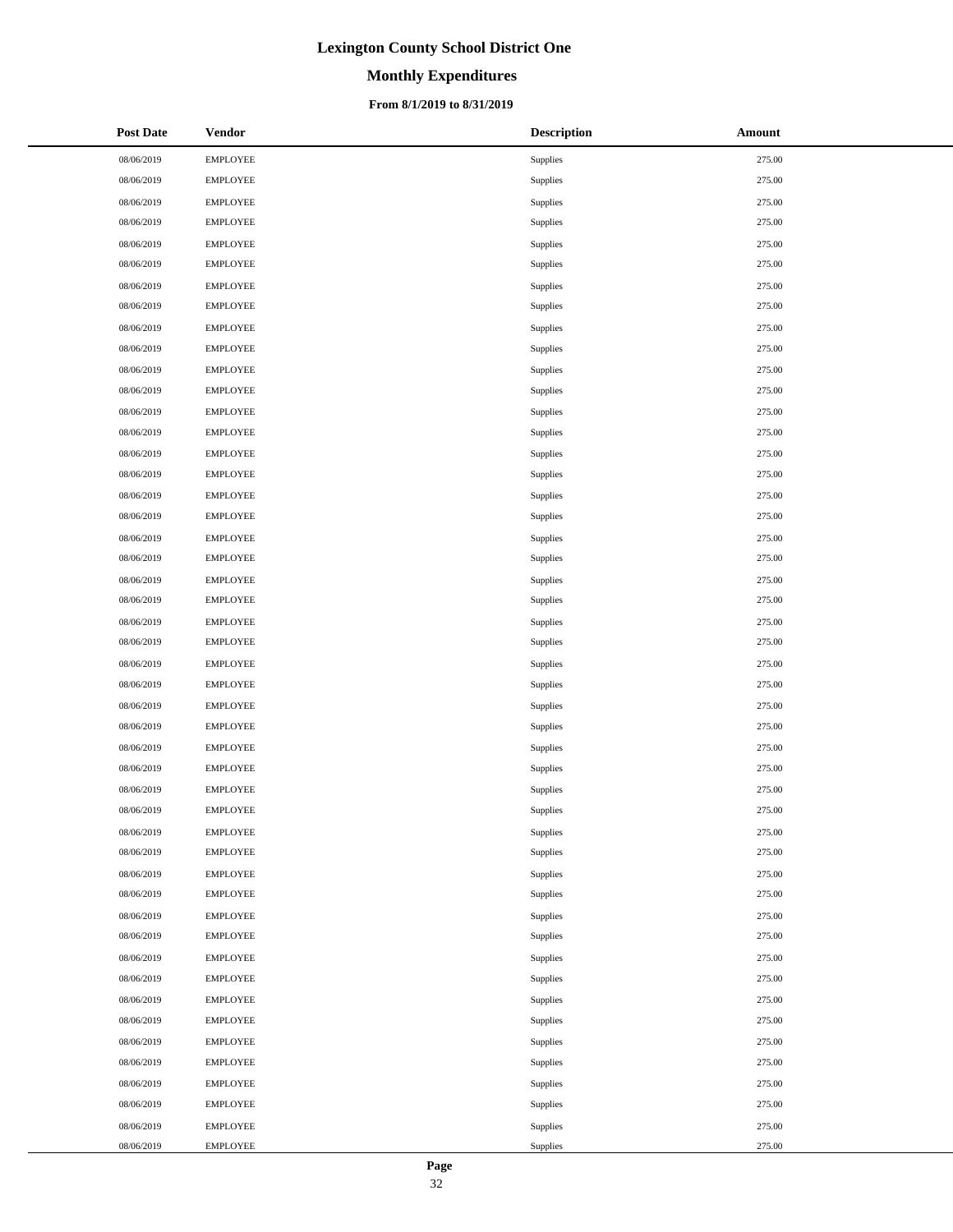# **Monthly Expenditures**

### **From 8/1/2019 to 8/31/2019**

| <b>Post Date</b> | <b>Vendor</b>   | <b>Description</b> | Amount |
|------------------|-----------------|--------------------|--------|
| 08/06/2019       | <b>EMPLOYEE</b> | Supplies           | 275.00 |
| 08/06/2019       | <b>EMPLOYEE</b> | Supplies           | 275.00 |
| 08/06/2019       | <b>EMPLOYEE</b> | Supplies           | 275.00 |
| 08/06/2019       | <b>EMPLOYEE</b> | Supplies           | 275.00 |
| 08/06/2019       | <b>EMPLOYEE</b> | Supplies           | 275.00 |
| 08/06/2019       | <b>EMPLOYEE</b> | Supplies           | 275.00 |
| 08/06/2019       | <b>EMPLOYEE</b> | Supplies           | 275.00 |
| 08/06/2019       | <b>EMPLOYEE</b> | Supplies           | 275.00 |
| 08/06/2019       | <b>EMPLOYEE</b> | Supplies           | 275.00 |
| 08/06/2019       | <b>EMPLOYEE</b> | Supplies           | 275.00 |
| 08/06/2019       | <b>EMPLOYEE</b> | Supplies           | 275.00 |
| 08/06/2019       | <b>EMPLOYEE</b> | Supplies           | 275.00 |
| 08/06/2019       | <b>EMPLOYEE</b> | Supplies           | 275.00 |
| 08/06/2019       | <b>EMPLOYEE</b> | Supplies           | 275.00 |
| 08/06/2019       | <b>EMPLOYEE</b> | Supplies           | 275.00 |
| 08/06/2019       | <b>EMPLOYEE</b> | Supplies           | 275.00 |
| 08/06/2019       | <b>EMPLOYEE</b> | Supplies           | 275.00 |
| 08/06/2019       | <b>EMPLOYEE</b> | Supplies           | 275.00 |
| 08/06/2019       | <b>EMPLOYEE</b> | Supplies           | 275.00 |
| 08/06/2019       | <b>EMPLOYEE</b> | Supplies           | 275.00 |
| 08/06/2019       | <b>EMPLOYEE</b> | Supplies           | 275.00 |
| 08/06/2019       | <b>EMPLOYEE</b> | Supplies           | 275.00 |
| 08/06/2019       | <b>EMPLOYEE</b> | Supplies           | 275.00 |
| 08/06/2019       | <b>EMPLOYEE</b> | Supplies           | 275.00 |
| 08/06/2019       | <b>EMPLOYEE</b> | Supplies           | 275.00 |
| 08/06/2019       | <b>EMPLOYEE</b> | Supplies           | 275.00 |
| 08/06/2019       | <b>EMPLOYEE</b> | Supplies           | 275.00 |
| 08/06/2019       | <b>EMPLOYEE</b> | Supplies           | 275.00 |
| 08/06/2019       | <b>EMPLOYEE</b> | Supplies           | 275.00 |
| 08/06/2019       | <b>EMPLOYEE</b> | Supplies           | 275.00 |
| 08/06/2019       | <b>EMPLOYEE</b> | Supplies           | 275.00 |
| 08/06/2019       | <b>EMPLOYEE</b> | Supplies           | 275.00 |
| 08/06/2019       | <b>EMPLOYEE</b> | Supplies           | 275.00 |
| 08/06/2019       | <b>EMPLOYEE</b> | Supplies           | 275.00 |
| 08/06/2019       | <b>EMPLOYEE</b> | Supplies           | 275.00 |
| 08/06/2019       | <b>EMPLOYEE</b> | Supplies           | 275.00 |
| 08/06/2019       | <b>EMPLOYEE</b> | Supplies           | 275.00 |
| 08/06/2019       | <b>EMPLOYEE</b> | Supplies           | 275.00 |
| 08/06/2019       | <b>EMPLOYEE</b> | Supplies           | 275.00 |
| 08/06/2019       | <b>EMPLOYEE</b> | Supplies           | 275.00 |
| 08/06/2019       | <b>EMPLOYEE</b> | Supplies           | 275.00 |
| 08/06/2019       | <b>EMPLOYEE</b> | Supplies           | 275.00 |
| 08/06/2019       | <b>EMPLOYEE</b> | Supplies           | 275.00 |
| 08/06/2019       | <b>EMPLOYEE</b> | Supplies           | 275.00 |
| 08/06/2019       | <b>EMPLOYEE</b> | Supplies           | 275.00 |
| 08/06/2019       | <b>EMPLOYEE</b> | Supplies           | 275.00 |
| 08/06/2019       | <b>EMPLOYEE</b> | Supplies           | 275.00 |
| 08/06/2019       | <b>EMPLOYEE</b> | Supplies           | 275.00 |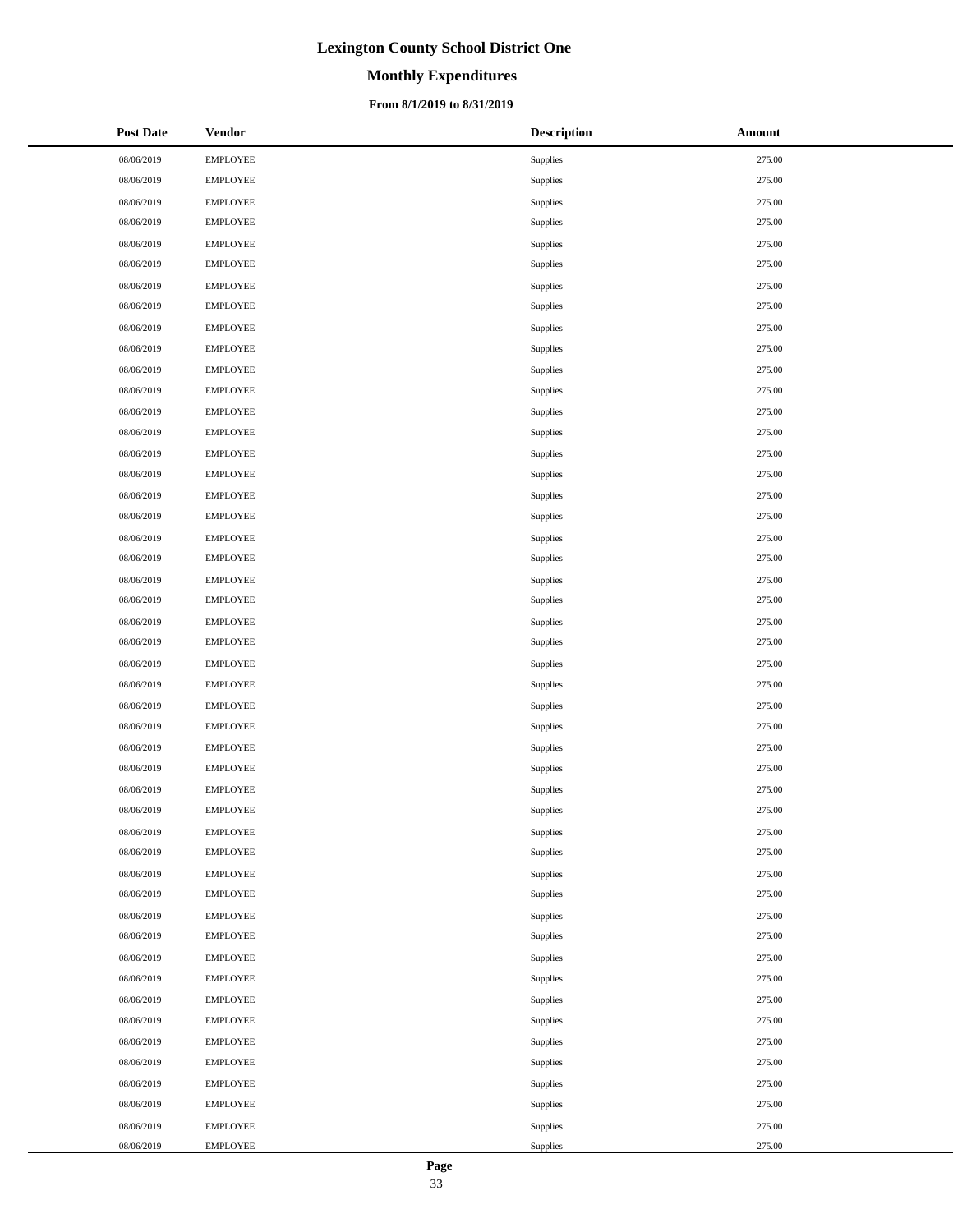# **Monthly Expenditures**

### **From 8/1/2019 to 8/31/2019**

| <b>Post Date</b> | <b>Vendor</b>   | <b>Description</b> | <b>Amount</b> |
|------------------|-----------------|--------------------|---------------|
| 08/06/2019       | <b>EMPLOYEE</b> | Supplies           | 275.00        |
| 08/06/2019       | <b>EMPLOYEE</b> | Supplies           | 275.00        |
| 08/06/2019       | <b>EMPLOYEE</b> | Supplies           | 275.00        |
| 08/06/2019       | <b>EMPLOYEE</b> | Supplies           | 275.00        |
| 08/06/2019       | <b>EMPLOYEE</b> | Supplies           | 275.00        |
| 08/06/2019       | <b>EMPLOYEE</b> | Supplies           | 275.00        |
| 08/06/2019       | <b>EMPLOYEE</b> | Supplies           | 275.00        |
| 08/06/2019       | <b>EMPLOYEE</b> | Supplies           | 275.00        |
| 08/06/2019       | <b>EMPLOYEE</b> | Supplies           | 275.00        |
| 08/06/2019       | <b>EMPLOYEE</b> | Supplies           | 275.00        |
| 08/06/2019       | <b>EMPLOYEE</b> | Supplies           | 275.00        |
| 08/06/2019       | <b>EMPLOYEE</b> | Supplies           | 275.00        |
| 08/06/2019       | <b>EMPLOYEE</b> | Supplies           | 275.00        |
| 08/06/2019       | <b>EMPLOYEE</b> | Supplies           | 275.00        |
| 08/06/2019       | <b>EMPLOYEE</b> | Supplies           | 275.00        |
| 08/06/2019       | <b>EMPLOYEE</b> | <b>Supplies</b>    | 275.00        |
| 08/06/2019       | <b>EMPLOYEE</b> | Supplies           | 275.00        |
| 08/06/2019       | <b>EMPLOYEE</b> | Supplies           | 275.00        |
| 08/06/2019       | <b>EMPLOYEE</b> | Supplies           | 275.00        |
| 08/06/2019       | <b>EMPLOYEE</b> | Supplies           | 275.00        |
| 08/06/2019       | <b>EMPLOYEE</b> | Supplies           | 275.00        |
| 08/06/2019       | <b>EMPLOYEE</b> | Supplies           | 275.00        |
| 08/06/2019       | <b>EMPLOYEE</b> | Supplies           | 275.00        |
| 08/06/2019       | <b>EMPLOYEE</b> | Supplies           | 275.00        |
| 08/06/2019       | <b>EMPLOYEE</b> | Supplies           | 275.00        |
| 08/06/2019       | <b>EMPLOYEE</b> | Supplies           | 275.00        |
| 08/06/2019       | <b>EMPLOYEE</b> | Supplies           | 275.00        |
| 08/06/2019       | <b>EMPLOYEE</b> | Supplies           | 275.00        |
| 08/06/2019       | <b>EMPLOYEE</b> | Supplies           | 275.00        |
| 08/06/2019       | <b>EMPLOYEE</b> | Supplies           | 275.00        |
| 08/06/2019       | <b>EMPLOYEE</b> | Supplies           | 275.00        |
| 08/06/2019       | <b>EMPLOYEE</b> | Supplies           | 275.00        |
| 08/06/2019       | <b>EMPLOYEE</b> | Supplies           | 275.00        |
| 08/06/2019       | <b>EMPLOYEE</b> | Supplies           | 275.00        |
| 08/06/2019       | <b>EMPLOYEE</b> | Supplies           | 275.00        |
| 08/06/2019       | <b>EMPLOYEE</b> | Supplies           | 275.00        |
| 08/06/2019       | <b>EMPLOYEE</b> | Supplies           | 275.00        |
| 08/06/2019       | <b>EMPLOYEE</b> | Supplies           | 275.00        |
| 08/06/2019       | <b>EMPLOYEE</b> | Supplies           | 275.00        |
| 08/06/2019       | <b>EMPLOYEE</b> | Supplies           | 275.00        |
| 08/06/2019       | <b>EMPLOYEE</b> | Supplies           | 275.00        |
| 08/06/2019       | <b>EMPLOYEE</b> | Supplies           | 275.00        |
| 08/06/2019       | <b>EMPLOYEE</b> | Supplies           | 275.00        |
| 08/06/2019       | <b>EMPLOYEE</b> | Supplies           | 275.00        |
| 08/06/2019       | <b>EMPLOYEE</b> | Supplies           | 275.00        |
| 08/06/2019       | <b>EMPLOYEE</b> | Supplies           | 275.00        |
| 08/06/2019       | <b>EMPLOYEE</b> | Supplies           | 275.00        |
| 08/06/2019       | <b>EMPLOYEE</b> | Supplies           | 275.00        |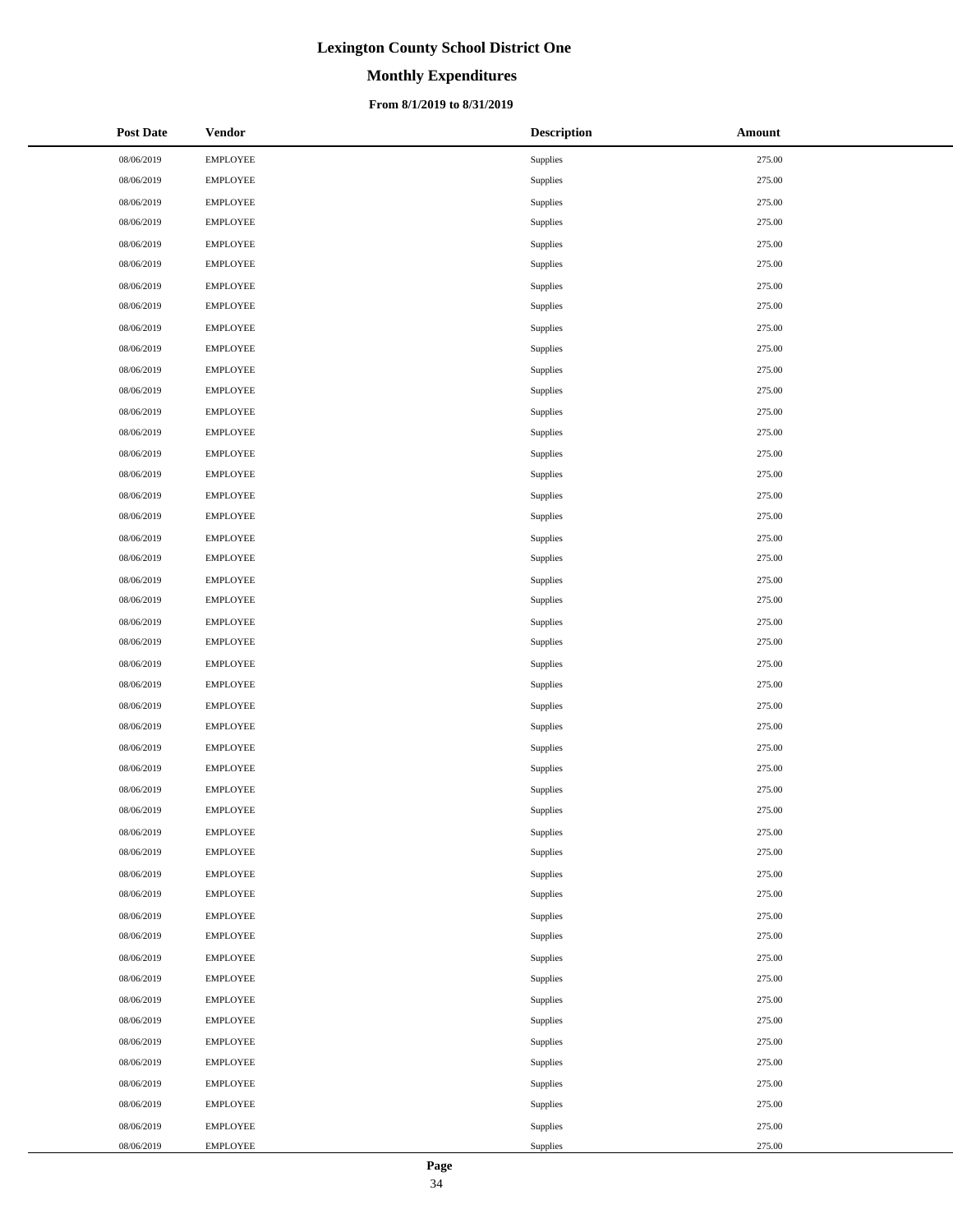# **Monthly Expenditures**

### **From 8/1/2019 to 8/31/2019**

| <b>Post Date</b> | Vendor          | <b>Description</b> | Amount |
|------------------|-----------------|--------------------|--------|
| 08/06/2019       | <b>EMPLOYEE</b> | Supplies           | 275.00 |
| 08/06/2019       | <b>EMPLOYEE</b> | Supplies           | 275.00 |
| 08/06/2019       | <b>EMPLOYEE</b> | Supplies           | 275.00 |
| 08/06/2019       | <b>EMPLOYEE</b> | Supplies           | 275.00 |
| 08/06/2019       | <b>EMPLOYEE</b> | Supplies           | 275.00 |
| 08/06/2019       | <b>EMPLOYEE</b> | Supplies           | 275.00 |
| 08/06/2019       | <b>EMPLOYEE</b> | Supplies           | 275.00 |
| 08/06/2019       | <b>EMPLOYEE</b> | Supplies           | 275.00 |
| 08/06/2019       | <b>EMPLOYEE</b> | Supplies           | 275.00 |
| 08/06/2019       | <b>EMPLOYEE</b> | Supplies           | 275.00 |
| 08/06/2019       | <b>EMPLOYEE</b> | Supplies           | 275.00 |
| 08/06/2019       | <b>EMPLOYEE</b> | Supplies           | 275.00 |
| 08/06/2019       | <b>EMPLOYEE</b> | Supplies           | 275.00 |
| 08/06/2019       | <b>EMPLOYEE</b> | Supplies           | 275.00 |
| 08/06/2019       | <b>EMPLOYEE</b> | Supplies           | 275.00 |
| 08/06/2019       | <b>EMPLOYEE</b> | Supplies           | 275.00 |
| 08/06/2019       | <b>EMPLOYEE</b> | Supplies           | 275.00 |
| 08/06/2019       | <b>EMPLOYEE</b> | Supplies           | 275.00 |
| 08/06/2019       | <b>EMPLOYEE</b> | Supplies           | 275.00 |
| 08/06/2019       | <b>EMPLOYEE</b> | Supplies           | 275.00 |
| 08/06/2019       | <b>EMPLOYEE</b> | Supplies           | 275.00 |
| 08/06/2019       | <b>EMPLOYEE</b> | Supplies           | 275.00 |
| 08/06/2019       | <b>EMPLOYEE</b> | Supplies           | 275.00 |
| 08/06/2019       | <b>EMPLOYEE</b> | Supplies           | 275.00 |
| 08/06/2019       | <b>EMPLOYEE</b> | Supplies           | 275.00 |
| 08/06/2019       | <b>EMPLOYEE</b> | Supplies           | 275.00 |
| 08/06/2019       | <b>EMPLOYEE</b> | Supplies           | 275.00 |
| 08/06/2019       | <b>EMPLOYEE</b> | Supplies           | 275.00 |
| 08/06/2019       | <b>EMPLOYEE</b> | Supplies           | 275.00 |
| 08/06/2019       | <b>EMPLOYEE</b> | Supplies           | 275.00 |
| 08/06/2019       | <b>EMPLOYEE</b> | Supplies           | 275.00 |
| 08/06/2019       | <b>EMPLOYEE</b> | Supplies           | 275.00 |
| 08/06/2019       | <b>EMPLOYEE</b> | Supplies           | 275.00 |
| 08/06/2019       | <b>EMPLOYEE</b> | Supplies           | 275.00 |
| 08/06/2019       | <b>EMPLOYEE</b> | Supplies           | 275.00 |
| 08/06/2019       | <b>EMPLOYEE</b> | Supplies           | 275.00 |
| 08/06/2019       | <b>EMPLOYEE</b> | Supplies           | 275.00 |
| 08/06/2019       | <b>EMPLOYEE</b> | Supplies           | 275.00 |
| 08/06/2019       | <b>EMPLOYEE</b> | Supplies           | 275.00 |
| 08/06/2019       | <b>EMPLOYEE</b> | Supplies           | 275.00 |
| 08/06/2019       | <b>EMPLOYEE</b> | Supplies           | 275.00 |
| 08/06/2019       | <b>EMPLOYEE</b> | Supplies           | 275.00 |
| 08/06/2019       | <b>EMPLOYEE</b> | Supplies           | 275.00 |
| 08/06/2019       | <b>EMPLOYEE</b> | Supplies           | 275.00 |
| 08/06/2019       | <b>EMPLOYEE</b> | Supplies           | 275.00 |
| 08/06/2019       | <b>EMPLOYEE</b> | Supplies           | 275.00 |
| 08/06/2019       | <b>EMPLOYEE</b> | Supplies           | 275.00 |
| 08/06/2019       | <b>EMPLOYEE</b> | Supplies           | 275.00 |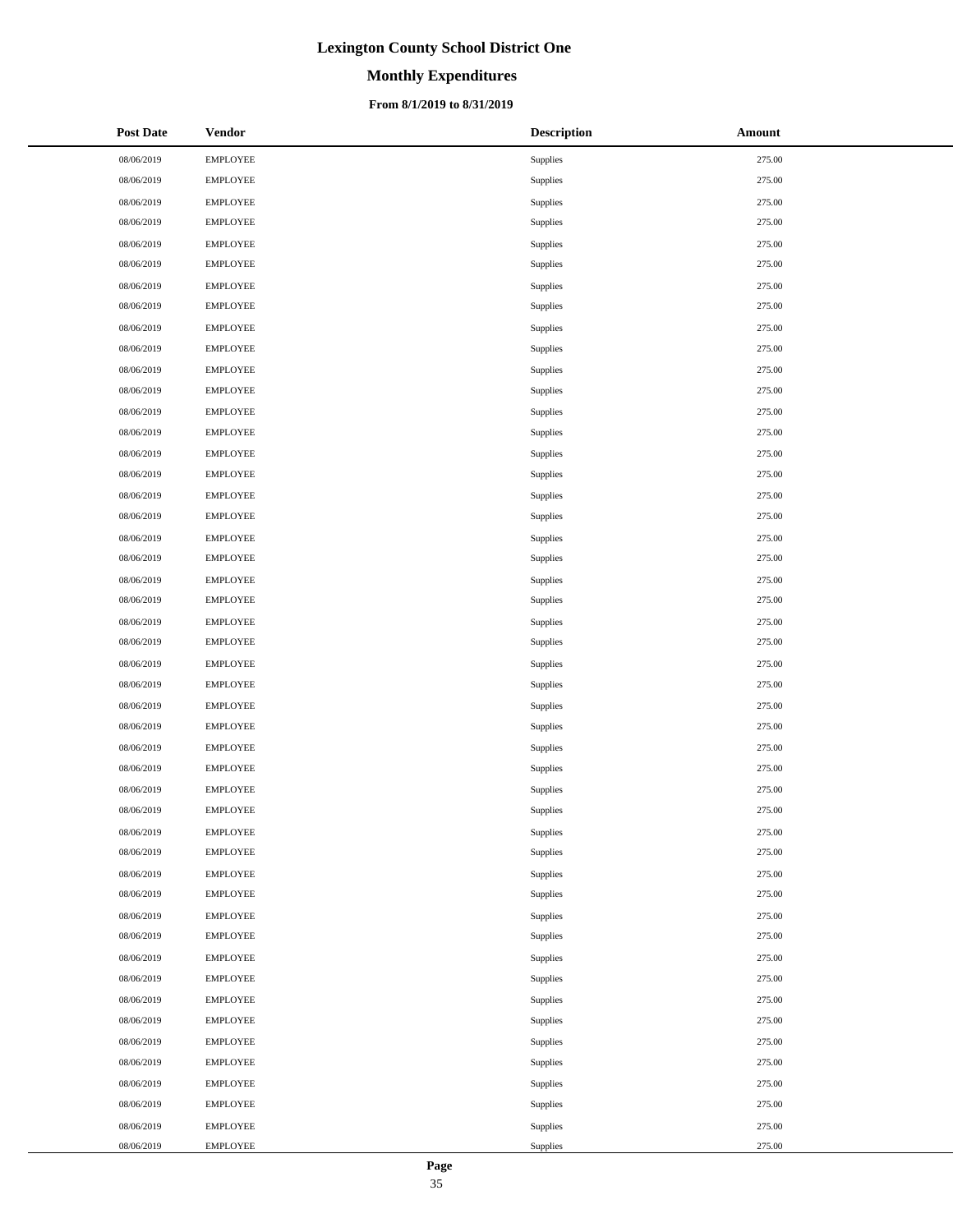# **Monthly Expenditures**

### **From 8/1/2019 to 8/31/2019**

| <b>Post Date</b> | <b>Vendor</b>   | <b>Description</b> | Amount |
|------------------|-----------------|--------------------|--------|
| 08/06/2019       | <b>EMPLOYEE</b> | Supplies           | 275.00 |
| 08/06/2019       | <b>EMPLOYEE</b> | Supplies           | 275.00 |
| 08/06/2019       | <b>EMPLOYEE</b> | Supplies           | 275.00 |
| 08/06/2019       | <b>EMPLOYEE</b> | Supplies           | 275.00 |
| 08/06/2019       | <b>EMPLOYEE</b> | Supplies           | 275.00 |
| 08/06/2019       | <b>EMPLOYEE</b> | Supplies           | 275.00 |
| 08/06/2019       | <b>EMPLOYEE</b> | Supplies           | 275.00 |
| 08/06/2019       | <b>EMPLOYEE</b> | Supplies           | 275.00 |
| 08/06/2019       | <b>EMPLOYEE</b> | Supplies           | 275.00 |
| 08/06/2019       | <b>EMPLOYEE</b> | Supplies           | 275.00 |
| 08/06/2019       | <b>EMPLOYEE</b> | Supplies           | 275.00 |
| 08/06/2019       | <b>EMPLOYEE</b> | Supplies           | 275.00 |
| 08/06/2019       | <b>EMPLOYEE</b> | Supplies           | 275.00 |
| 08/06/2019       | <b>EMPLOYEE</b> | Supplies           | 275.00 |
| 08/06/2019       | <b>EMPLOYEE</b> | Supplies           | 275.00 |
| 08/06/2019       | <b>EMPLOYEE</b> | Supplies           | 275.00 |
| 08/06/2019       | <b>EMPLOYEE</b> | Supplies           | 275.00 |
| 08/06/2019       | <b>EMPLOYEE</b> | Supplies           | 275.00 |
| 08/06/2019       | <b>EMPLOYEE</b> | Supplies           | 275.00 |
| 08/06/2019       | <b>EMPLOYEE</b> | Supplies           | 275.00 |
| 08/06/2019       | <b>EMPLOYEE</b> | Supplies           | 275.00 |
| 08/06/2019       | <b>EMPLOYEE</b> | Supplies           | 275.00 |
| 08/06/2019       | <b>EMPLOYEE</b> | Supplies           | 275.00 |
| 08/06/2019       | <b>EMPLOYEE</b> | Supplies           | 275.00 |
| 08/06/2019       | <b>EMPLOYEE</b> | Supplies           | 275.00 |
| 08/06/2019       | <b>EMPLOYEE</b> | Supplies           | 275.00 |
| 08/06/2019       | <b>EMPLOYEE</b> | Supplies           | 275.00 |
| 08/06/2019       | <b>EMPLOYEE</b> | Supplies           | 275.00 |
| 08/06/2019       | <b>EMPLOYEE</b> | Supplies           | 275.00 |
| 08/06/2019       | <b>EMPLOYEE</b> | Supplies           | 275.00 |
| 08/06/2019       | <b>EMPLOYEE</b> | Supplies           | 275.00 |
| 08/06/2019       | <b>EMPLOYEE</b> | Supplies           | 275.00 |
| 08/06/2019       | <b>EMPLOYEE</b> | Supplies           | 275.00 |
| 08/06/2019       | <b>EMPLOYEE</b> | Supplies           | 275.00 |
| 08/06/2019       | <b>EMPLOYEE</b> | Supplies           | 275.00 |
| 08/06/2019       | <b>EMPLOYEE</b> | Supplies           | 275.00 |
| 08/06/2019       | <b>EMPLOYEE</b> | Supplies           | 275.00 |
| 08/06/2019       | <b>EMPLOYEE</b> | Supplies           | 275.00 |
| 08/06/2019       | <b>EMPLOYEE</b> | Supplies           | 275.00 |
| 08/06/2019       | <b>EMPLOYEE</b> | Supplies           | 275.00 |
| 08/06/2019       | <b>EMPLOYEE</b> | Supplies           | 275.00 |
| 08/06/2019       | <b>EMPLOYEE</b> | Supplies           | 275.00 |
| 08/06/2019       | <b>EMPLOYEE</b> | Supplies           | 275.00 |
| 08/06/2019       | <b>EMPLOYEE</b> | Supplies           | 275.00 |
| 08/06/2019       | <b>EMPLOYEE</b> | Supplies           | 275.00 |
| 08/06/2019       | <b>EMPLOYEE</b> | Supplies           | 275.00 |
| 08/06/2019       | <b>EMPLOYEE</b> | Supplies           | 275.00 |
| 08/06/2019       | <b>EMPLOYEE</b> | Supplies           | 275.00 |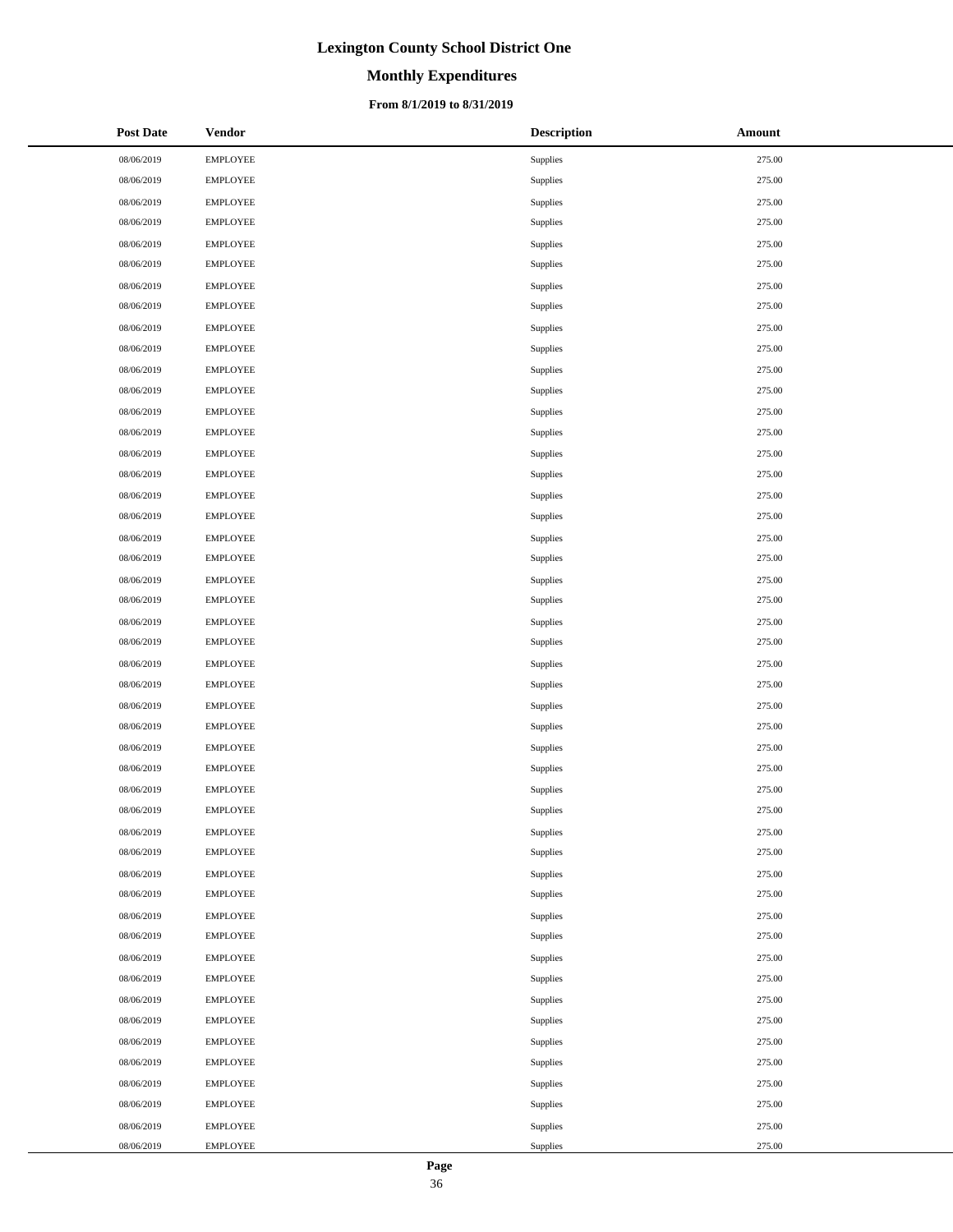# **Monthly Expenditures**

### **From 8/1/2019 to 8/31/2019**

| <b>Post Date</b> | <b>Vendor</b>   | <b>Description</b> | Amount |
|------------------|-----------------|--------------------|--------|
| 08/06/2019       | <b>EMPLOYEE</b> | Supplies           | 275.00 |
| 08/06/2019       | <b>EMPLOYEE</b> | Supplies           | 275.00 |
| 08/06/2019       | <b>EMPLOYEE</b> | Supplies           | 275.00 |
| 08/06/2019       | <b>EMPLOYEE</b> | Supplies           | 275.00 |
| 08/06/2019       | <b>EMPLOYEE</b> | Supplies           | 275.00 |
| 08/06/2019       | <b>EMPLOYEE</b> | Supplies           | 275.00 |
| 08/06/2019       | <b>EMPLOYEE</b> | Supplies           | 275.00 |
| 08/06/2019       | <b>EMPLOYEE</b> | <b>Supplies</b>    | 275.00 |
| 08/06/2019       | <b>EMPLOYEE</b> | Supplies           | 275.00 |
| 08/06/2019       | <b>EMPLOYEE</b> | Supplies           | 275.00 |
| 08/06/2019       | <b>EMPLOYEE</b> | Supplies           | 275.00 |
| 08/06/2019       | <b>EMPLOYEE</b> | <b>Supplies</b>    | 275.00 |
| 08/06/2019       | <b>EMPLOYEE</b> | Supplies           | 275.00 |
| 08/06/2019       | <b>EMPLOYEE</b> | Supplies           | 275.00 |
| 08/06/2019       | <b>EMPLOYEE</b> | Supplies           | 275.00 |
| 08/06/2019       | <b>EMPLOYEE</b> | <b>Supplies</b>    | 275.00 |
| 08/06/2019       | <b>EMPLOYEE</b> | Supplies           | 275.00 |
| 08/06/2019       | <b>EMPLOYEE</b> | Supplies           | 275.00 |
| 08/06/2019       | <b>EMPLOYEE</b> | Supplies           | 275.00 |
| 08/06/2019       | <b>EMPLOYEE</b> | Supplies           | 275.00 |
| 08/06/2019       | <b>EMPLOYEE</b> | Supplies           | 275.00 |
| 08/06/2019       | <b>EMPLOYEE</b> | Supplies           | 275.00 |
| 08/06/2019       | <b>EMPLOYEE</b> | Supplies           | 275.00 |
| 08/06/2019       | <b>EMPLOYEE</b> | Supplies           | 275.00 |
| 08/06/2019       | <b>EMPLOYEE</b> | Supplies           | 275.00 |
| 08/06/2019       | <b>EMPLOYEE</b> | Supplies           | 275.00 |
| 08/06/2019       | <b>EMPLOYEE</b> | Supplies           | 275.00 |
| 08/06/2019       | <b>EMPLOYEE</b> | <b>Supplies</b>    | 275.00 |
| 08/06/2019       | <b>EMPLOYEE</b> | Supplies           | 275.00 |
| 08/06/2019       | <b>EMPLOYEE</b> | Supplies           | 275.00 |
| 08/06/2019       | <b>EMPLOYEE</b> | Supplies           | 275.00 |
| 08/06/2019       | <b>EMPLOYEE</b> | Supplies           | 275.00 |
| 08/06/2019       | <b>EMPLOYEE</b> | Supplies           | 275.00 |
| 08/06/2019       | <b>EMPLOYEE</b> | Supplies           | 275.00 |
| 08/06/2019       | <b>EMPLOYEE</b> | Supplies           | 275.00 |
| 08/06/2019       | <b>EMPLOYEE</b> | Supplies           | 275.00 |
| 08/06/2019       | <b>EMPLOYEE</b> | Supplies           | 275.00 |
| 08/06/2019       | <b>EMPLOYEE</b> | Supplies           | 275.00 |
| 08/06/2019       | <b>EMPLOYEE</b> | Supplies           | 275.00 |
| 08/06/2019       | <b>EMPLOYEE</b> | Supplies           | 275.00 |
| 08/06/2019       | <b>EMPLOYEE</b> | Supplies           | 275.00 |
| 08/06/2019       | <b>EMPLOYEE</b> | Supplies           | 275.00 |
| 08/06/2019       | <b>EMPLOYEE</b> | Supplies           | 275.00 |
| 08/06/2019       | <b>EMPLOYEE</b> | Supplies           | 275.00 |
| 08/06/2019       | <b>EMPLOYEE</b> | Supplies           | 275.00 |
| 08/06/2019       | <b>EMPLOYEE</b> | Supplies           | 275.00 |
| 08/06/2019       | <b>EMPLOYEE</b> | Supplies           | 275.00 |
| 08/06/2019       | <b>EMPLOYEE</b> | Supplies           | 275.00 |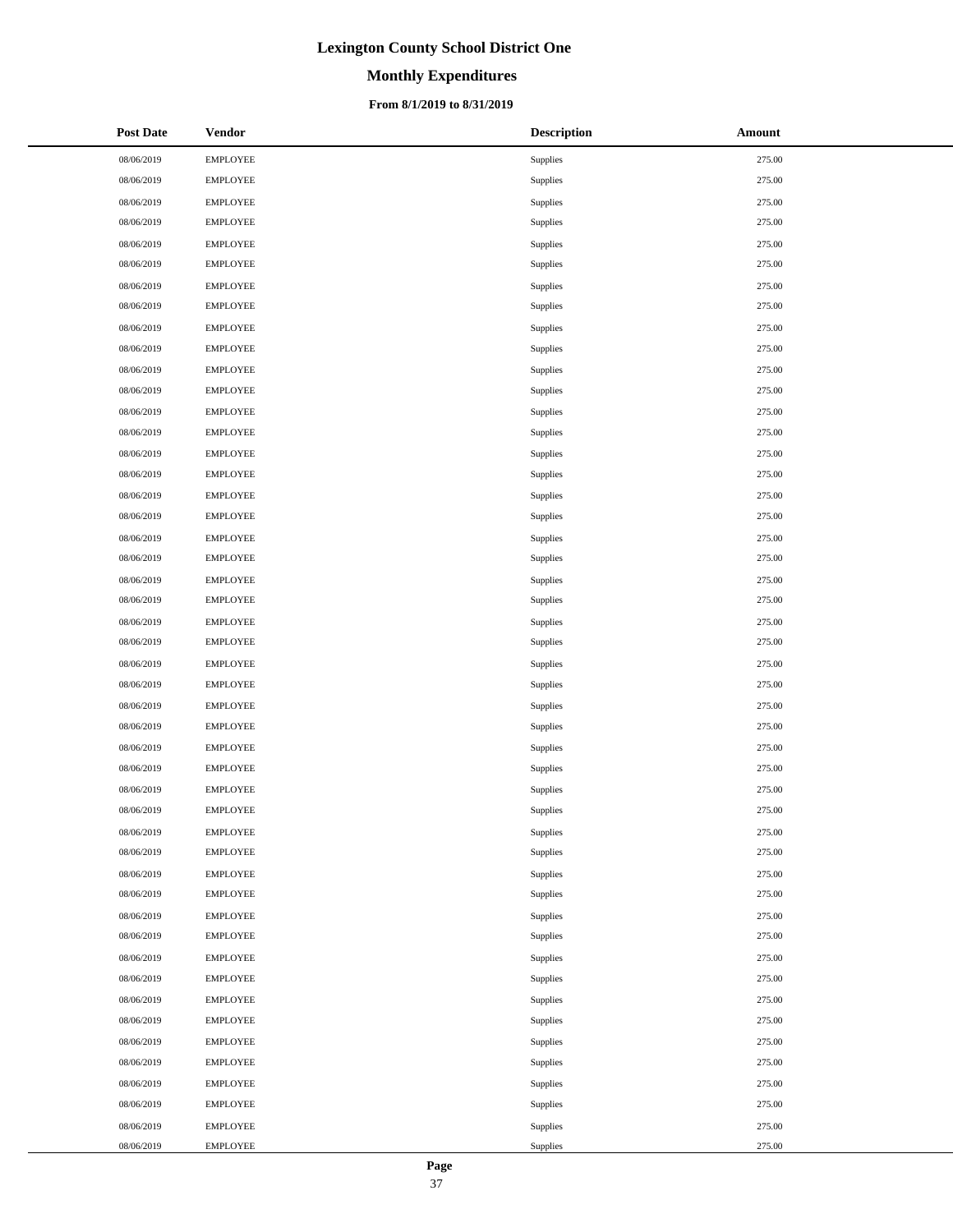# **Monthly Expenditures**

### **From 8/1/2019 to 8/31/2019**

| <b>Post Date</b> | <b>Vendor</b>   | <b>Description</b> | Amount |
|------------------|-----------------|--------------------|--------|
| 08/06/2019       | <b>EMPLOYEE</b> | Supplies           | 275.00 |
| 08/06/2019       | <b>EMPLOYEE</b> | Supplies           | 275.00 |
| 08/06/2019       | <b>EMPLOYEE</b> | Supplies           | 275.00 |
| 08/06/2019       | <b>EMPLOYEE</b> | Supplies           | 275.00 |
| 08/06/2019       | <b>EMPLOYEE</b> | Supplies           | 275.00 |
| 08/06/2019       | <b>EMPLOYEE</b> | Supplies           | 275.00 |
| 08/06/2019       | <b>EMPLOYEE</b> | Supplies           | 275.00 |
| 08/06/2019       | <b>EMPLOYEE</b> | <b>Supplies</b>    | 275.00 |
| 08/06/2019       | <b>EMPLOYEE</b> | Supplies           | 275.00 |
| 08/06/2019       | <b>EMPLOYEE</b> | Supplies           | 275.00 |
| 08/06/2019       | <b>EMPLOYEE</b> | Supplies           | 275.00 |
| 08/06/2019       | <b>EMPLOYEE</b> | <b>Supplies</b>    | 275.00 |
| 08/06/2019       | <b>EMPLOYEE</b> | Supplies           | 275.00 |
| 08/06/2019       | <b>EMPLOYEE</b> | Supplies           | 275.00 |
| 08/06/2019       | <b>EMPLOYEE</b> | Supplies           | 275.00 |
| 08/06/2019       | <b>EMPLOYEE</b> | <b>Supplies</b>    | 275.00 |
| 08/06/2019       | <b>EMPLOYEE</b> | Supplies           | 275.00 |
| 08/06/2019       | <b>EMPLOYEE</b> | Supplies           | 275.00 |
| 08/06/2019       | <b>EMPLOYEE</b> | Supplies           | 275.00 |
| 08/06/2019       | <b>EMPLOYEE</b> | Supplies           | 275.00 |
| 08/06/2019       | <b>EMPLOYEE</b> | Supplies           | 275.00 |
| 08/06/2019       | <b>EMPLOYEE</b> | Supplies           | 275.00 |
| 08/06/2019       | <b>EMPLOYEE</b> | Supplies           | 275.00 |
| 08/06/2019       | <b>EMPLOYEE</b> | Supplies           | 275.00 |
| 08/06/2019       | <b>EMPLOYEE</b> | Supplies           | 275.00 |
| 08/06/2019       | <b>EMPLOYEE</b> | Supplies           | 275.00 |
| 08/06/2019       | <b>EMPLOYEE</b> | Supplies           | 275.00 |
| 08/06/2019       | <b>EMPLOYEE</b> | <b>Supplies</b>    | 275.00 |
| 08/06/2019       | <b>EMPLOYEE</b> | Supplies           | 275.00 |
| 08/06/2019       | <b>EMPLOYEE</b> | Supplies           | 275.00 |
| 08/06/2019       | <b>EMPLOYEE</b> | Supplies           | 275.00 |
| 08/06/2019       | <b>EMPLOYEE</b> | Supplies           | 275.00 |
| 08/06/2019       | <b>EMPLOYEE</b> | Supplies           | 275.00 |
| 08/06/2019       | <b>EMPLOYEE</b> | Supplies           | 275.00 |
| 08/06/2019       | <b>EMPLOYEE</b> | Supplies           | 275.00 |
| 08/06/2019       | <b>EMPLOYEE</b> | Supplies           | 275.00 |
| 08/06/2019       | <b>EMPLOYEE</b> | Supplies           | 275.00 |
| 08/06/2019       | <b>EMPLOYEE</b> | Supplies           | 275.00 |
| 08/06/2019       | <b>EMPLOYEE</b> | Supplies           | 275.00 |
| 08/06/2019       | <b>EMPLOYEE</b> | Supplies           | 275.00 |
| 08/06/2019       | <b>EMPLOYEE</b> | Supplies           | 275.00 |
| 08/06/2019       | <b>EMPLOYEE</b> | Supplies           | 275.00 |
| 08/06/2019       | <b>EMPLOYEE</b> | Supplies           | 275.00 |
| 08/06/2019       | <b>EMPLOYEE</b> | Supplies           | 275.00 |
| 08/06/2019       | <b>EMPLOYEE</b> | Supplies           | 275.00 |
| 08/06/2019       | <b>EMPLOYEE</b> | Supplies           | 275.00 |
| 08/06/2019       | <b>EMPLOYEE</b> | Supplies           | 275.00 |
| 08/06/2019       | <b>EMPLOYEE</b> | Supplies           | 275.00 |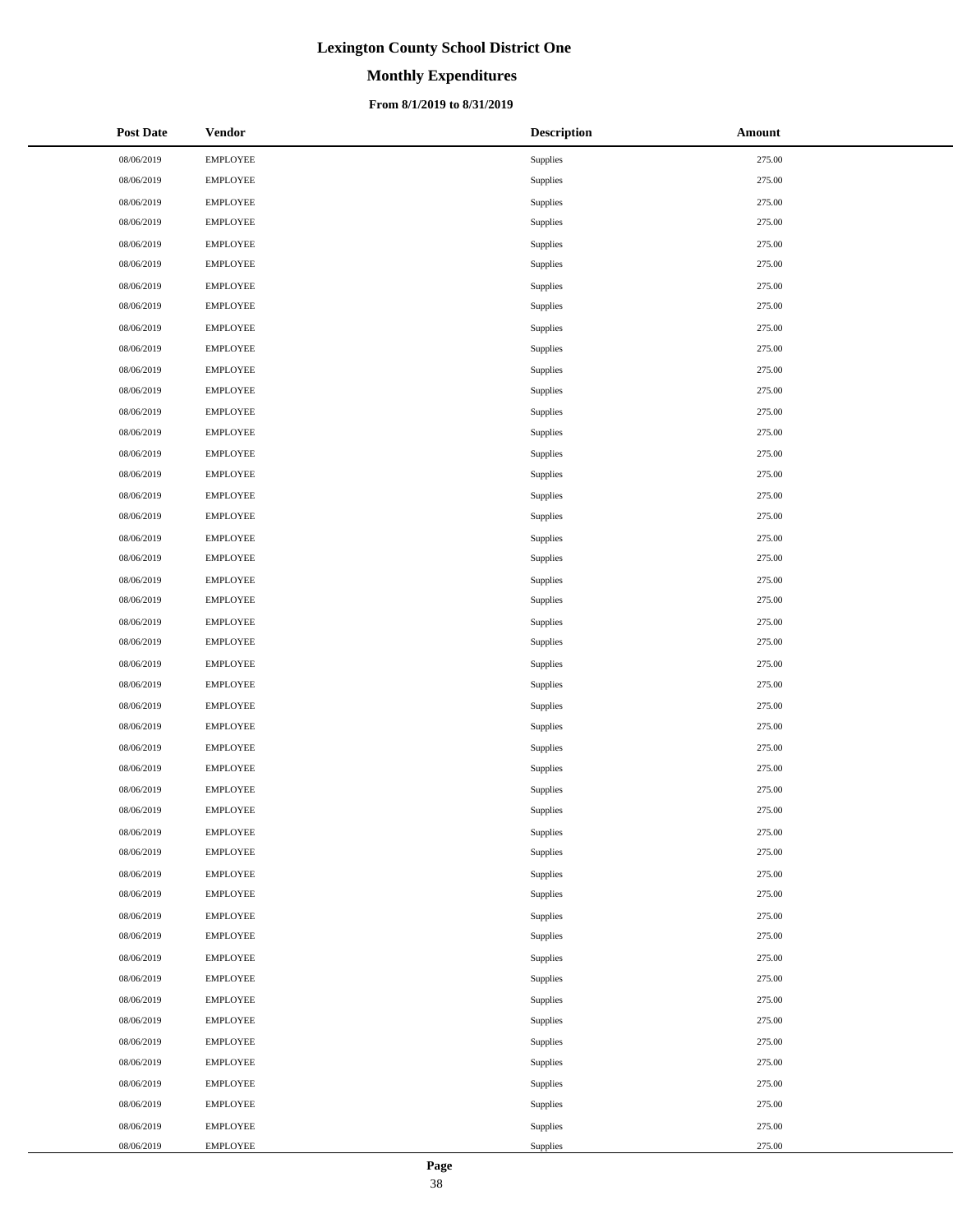# **Monthly Expenditures**

### **From 8/1/2019 to 8/31/2019**

| <b>Post Date</b> | <b>Vendor</b>   | <b>Description</b> | Amount |
|------------------|-----------------|--------------------|--------|
| 08/06/2019       | <b>EMPLOYEE</b> | Supplies           | 275.00 |
| 08/06/2019       | <b>EMPLOYEE</b> | Supplies           | 275.00 |
| 08/06/2019       | <b>EMPLOYEE</b> | Supplies           | 275.00 |
| 08/06/2019       | <b>EMPLOYEE</b> | Supplies           | 275.00 |
| 08/06/2019       | <b>EMPLOYEE</b> | Supplies           | 275.00 |
| 08/06/2019       | <b>EMPLOYEE</b> | Supplies           | 275.00 |
| 08/06/2019       | <b>EMPLOYEE</b> | Supplies           | 275.00 |
| 08/06/2019       | <b>EMPLOYEE</b> | <b>Supplies</b>    | 275.00 |
| 08/06/2019       | <b>EMPLOYEE</b> | Supplies           | 275.00 |
| 08/06/2019       | <b>EMPLOYEE</b> | Supplies           | 275.00 |
| 08/06/2019       | <b>EMPLOYEE</b> | Supplies           | 275.00 |
| 08/06/2019       | <b>EMPLOYEE</b> | <b>Supplies</b>    | 275.00 |
| 08/06/2019       | <b>EMPLOYEE</b> | Supplies           | 275.00 |
| 08/06/2019       | <b>EMPLOYEE</b> | Supplies           | 275.00 |
| 08/06/2019       | <b>EMPLOYEE</b> | Supplies           | 275.00 |
| 08/06/2019       | <b>EMPLOYEE</b> | <b>Supplies</b>    | 275.00 |
| 08/06/2019       | <b>EMPLOYEE</b> | Supplies           | 275.00 |
| 08/06/2019       | <b>EMPLOYEE</b> | Supplies           | 275.00 |
| 08/06/2019       | <b>EMPLOYEE</b> | Supplies           | 275.00 |
| 08/06/2019       | <b>EMPLOYEE</b> | Supplies           | 275.00 |
| 08/06/2019       | <b>EMPLOYEE</b> | Supplies           | 275.00 |
| 08/06/2019       | <b>EMPLOYEE</b> | Supplies           | 275.00 |
| 08/06/2019       | <b>EMPLOYEE</b> | Supplies           | 275.00 |
| 08/06/2019       | <b>EMPLOYEE</b> | Supplies           | 275.00 |
| 08/06/2019       | <b>EMPLOYEE</b> | Supplies           | 275.00 |
| 08/06/2019       | <b>EMPLOYEE</b> | Supplies           | 275.00 |
| 08/06/2019       | <b>EMPLOYEE</b> | Supplies           | 275.00 |
| 08/06/2019       | <b>EMPLOYEE</b> | <b>Supplies</b>    | 275.00 |
| 08/06/2019       | <b>EMPLOYEE</b> | Supplies           | 275.00 |
| 08/06/2019       | <b>EMPLOYEE</b> | Supplies           | 275.00 |
| 08/06/2019       | <b>EMPLOYEE</b> | Supplies           | 275.00 |
| 08/06/2019       | <b>EMPLOYEE</b> | Supplies           | 275.00 |
| 08/06/2019       | <b>EMPLOYEE</b> | Supplies           | 275.00 |
| 08/06/2019       | <b>EMPLOYEE</b> | Supplies           | 275.00 |
| 08/06/2019       | <b>EMPLOYEE</b> | Supplies           | 275.00 |
| 08/06/2019       | <b>EMPLOYEE</b> | Supplies           | 275.00 |
| 08/06/2019       | <b>EMPLOYEE</b> | Supplies           | 275.00 |
| 08/06/2019       | <b>EMPLOYEE</b> | Supplies           | 275.00 |
| 08/06/2019       | <b>EMPLOYEE</b> | Supplies           | 275.00 |
| 08/06/2019       | <b>EMPLOYEE</b> | Supplies           | 275.00 |
| 08/06/2019       | <b>EMPLOYEE</b> | Supplies           | 275.00 |
| 08/06/2019       | <b>EMPLOYEE</b> | Supplies           | 275.00 |
| 08/06/2019       | <b>EMPLOYEE</b> | Supplies           | 275.00 |
| 08/06/2019       | <b>EMPLOYEE</b> | Supplies           | 275.00 |
| 08/06/2019       | <b>EMPLOYEE</b> | Supplies           | 275.00 |
| 08/06/2019       | <b>EMPLOYEE</b> | Supplies           | 275.00 |
| 08/06/2019       | <b>EMPLOYEE</b> | Supplies           | 275.00 |
| 08/06/2019       | <b>EMPLOYEE</b> | Supplies           | 275.00 |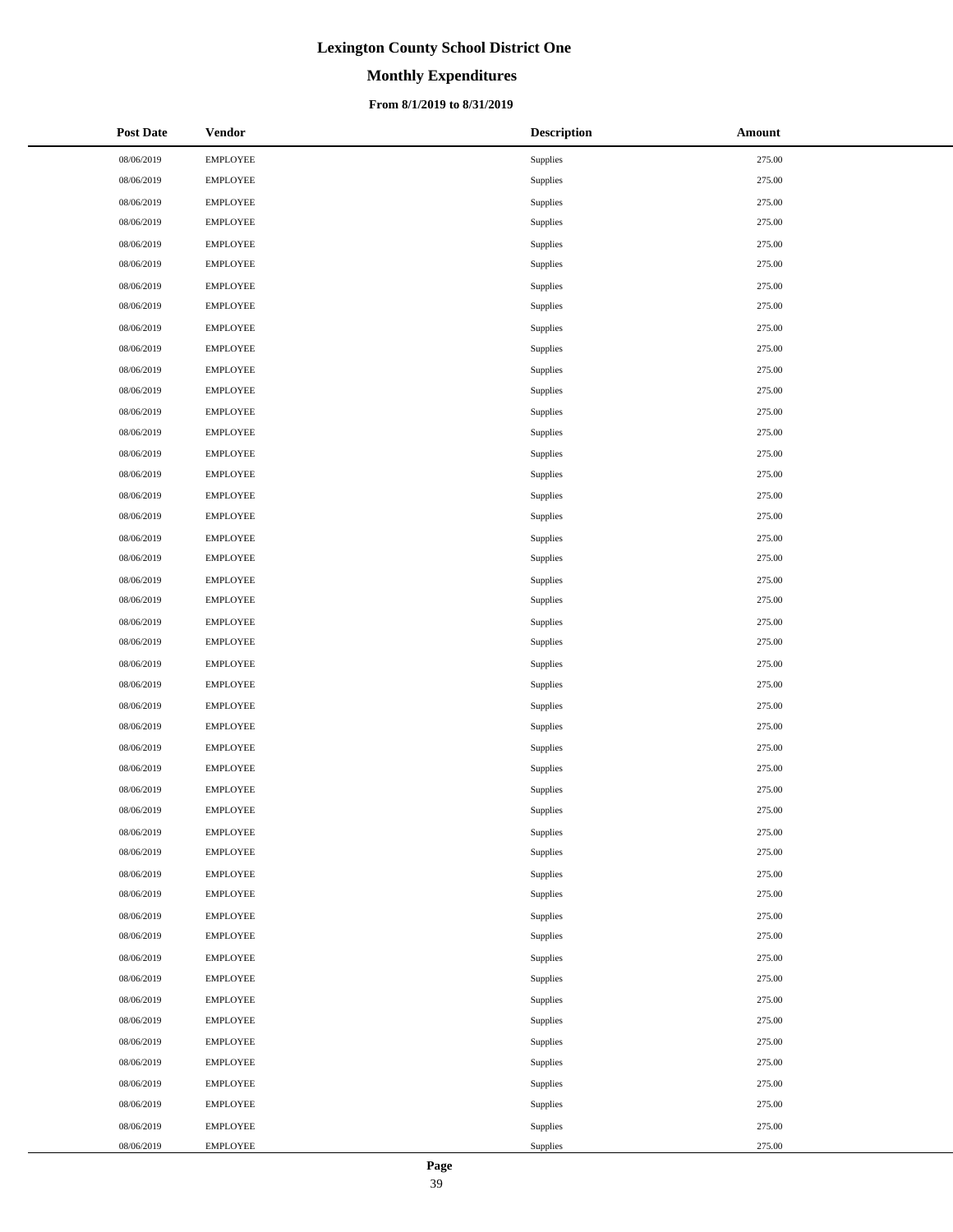# **Monthly Expenditures**

### **From 8/1/2019 to 8/31/2019**

| <b>Post Date</b> | <b>Vendor</b>   | <b>Description</b> | Amount |
|------------------|-----------------|--------------------|--------|
| 08/06/2019       | <b>EMPLOYEE</b> | Supplies           | 275.00 |
| 08/06/2019       | <b>EMPLOYEE</b> | Supplies           | 275.00 |
| 08/06/2019       | <b>EMPLOYEE</b> | Supplies           | 275.00 |
| 08/06/2019       | <b>EMPLOYEE</b> | Supplies           | 275.00 |
| 08/06/2019       | <b>EMPLOYEE</b> | Supplies           | 275.00 |
| 08/06/2019       | <b>EMPLOYEE</b> | Supplies           | 275.00 |
| 08/06/2019       | <b>EMPLOYEE</b> | Supplies           | 275.00 |
| 08/06/2019       | <b>EMPLOYEE</b> | <b>Supplies</b>    | 275.00 |
| 08/06/2019       | <b>EMPLOYEE</b> | Supplies           | 275.00 |
| 08/06/2019       | <b>EMPLOYEE</b> | Supplies           | 275.00 |
| 08/06/2019       | <b>EMPLOYEE</b> | Supplies           | 275.00 |
| 08/06/2019       | <b>EMPLOYEE</b> | <b>Supplies</b>    | 275.00 |
| 08/06/2019       | <b>EMPLOYEE</b> | Supplies           | 275.00 |
| 08/06/2019       | <b>EMPLOYEE</b> | Supplies           | 275.00 |
| 08/06/2019       | <b>EMPLOYEE</b> | Supplies           | 275.00 |
| 08/06/2019       | <b>EMPLOYEE</b> | <b>Supplies</b>    | 275.00 |
| 08/06/2019       | <b>EMPLOYEE</b> | Supplies           | 275.00 |
| 08/06/2019       | <b>EMPLOYEE</b> | Supplies           | 275.00 |
| 08/06/2019       | <b>EMPLOYEE</b> | Supplies           | 275.00 |
| 08/06/2019       | <b>EMPLOYEE</b> | Supplies           | 275.00 |
| 08/06/2019       | <b>EMPLOYEE</b> | Supplies           | 275.00 |
| 08/06/2019       | <b>EMPLOYEE</b> | Supplies           | 275.00 |
| 08/06/2019       | <b>EMPLOYEE</b> | Supplies           | 275.00 |
| 08/06/2019       | <b>EMPLOYEE</b> | Supplies           | 275.00 |
| 08/06/2019       | <b>EMPLOYEE</b> | Supplies           | 275.00 |
| 08/06/2019       | <b>EMPLOYEE</b> | Supplies           | 275.00 |
| 08/06/2019       | <b>EMPLOYEE</b> | Supplies           | 275.00 |
| 08/06/2019       | <b>EMPLOYEE</b> | <b>Supplies</b>    | 275.00 |
| 08/06/2019       | <b>EMPLOYEE</b> | Supplies           | 275.00 |
| 08/06/2019       | <b>EMPLOYEE</b> | Supplies           | 275.00 |
| 08/06/2019       | <b>EMPLOYEE</b> | Supplies           | 275.00 |
| 08/06/2019       | <b>EMPLOYEE</b> | Supplies           | 275.00 |
| 08/06/2019       | <b>EMPLOYEE</b> | Supplies           | 275.00 |
| 08/06/2019       | <b>EMPLOYEE</b> | Supplies           | 275.00 |
| 08/06/2019       | <b>EMPLOYEE</b> | Supplies           | 275.00 |
| 08/06/2019       | <b>EMPLOYEE</b> | Supplies           | 275.00 |
| 08/06/2019       | <b>EMPLOYEE</b> | Supplies           | 275.00 |
| 08/06/2019       | <b>EMPLOYEE</b> | Supplies           | 275.00 |
| 08/06/2019       | <b>EMPLOYEE</b> | Supplies           | 275.00 |
| 08/06/2019       | <b>EMPLOYEE</b> | Supplies           | 275.00 |
| 08/06/2019       | <b>EMPLOYEE</b> | Supplies           | 275.00 |
| 08/06/2019       | <b>EMPLOYEE</b> | Supplies           | 275.00 |
| 08/06/2019       | <b>EMPLOYEE</b> | Supplies           | 275.00 |
| 08/06/2019       | <b>EMPLOYEE</b> | Supplies           | 275.00 |
| 08/06/2019       | <b>EMPLOYEE</b> | Supplies           | 275.00 |
| 08/06/2019       | <b>EMPLOYEE</b> | Supplies           | 275.00 |
| 08/06/2019       | <b>EMPLOYEE</b> | Supplies           | 275.00 |
| 08/06/2019       | <b>EMPLOYEE</b> | Supplies           | 275.00 |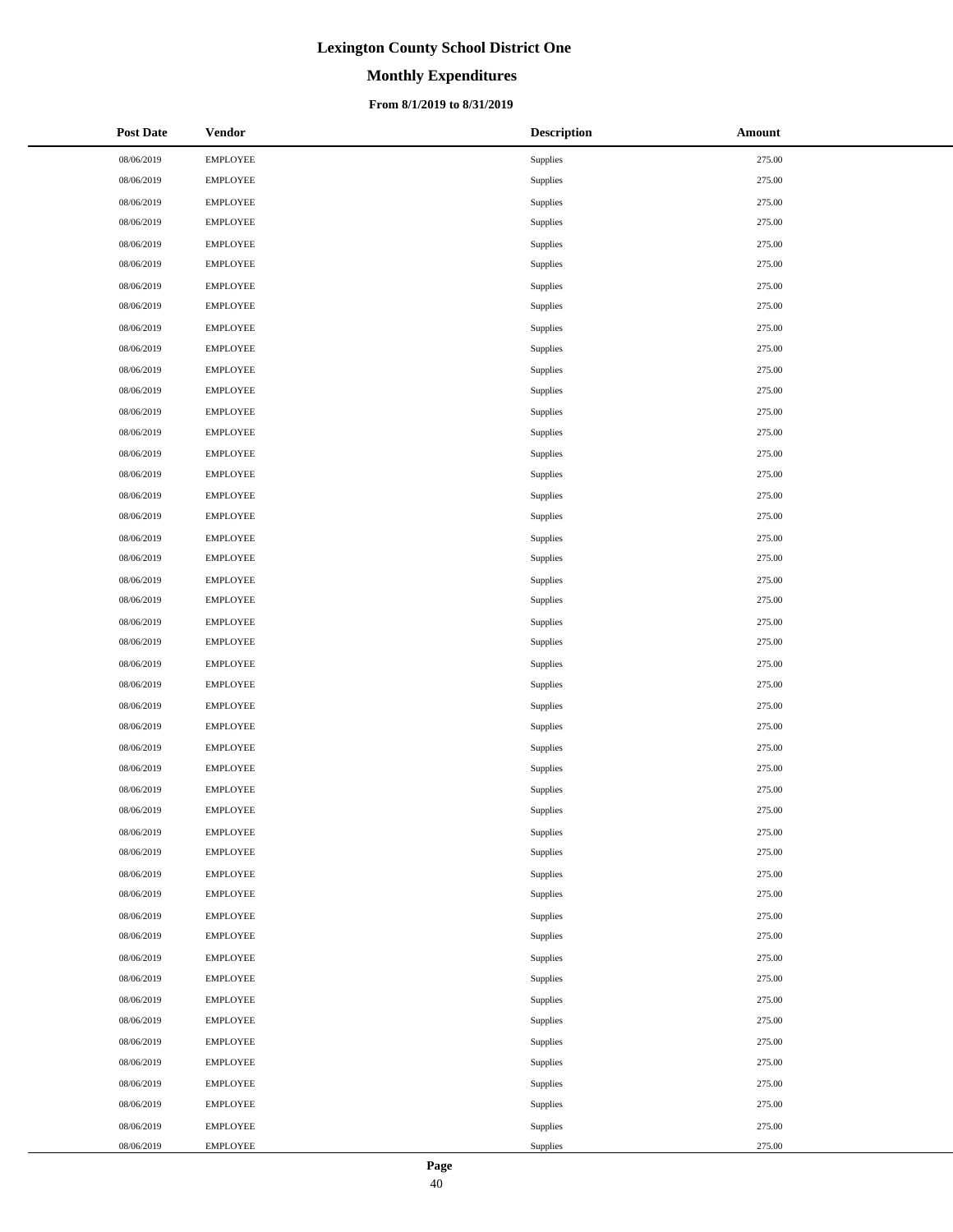# **Monthly Expenditures**

### **From 8/1/2019 to 8/31/2019**

| <b>Post Date</b> | <b>Vendor</b>   | <b>Description</b> | Amount |
|------------------|-----------------|--------------------|--------|
| 08/06/2019       | <b>EMPLOYEE</b> | Supplies           | 275.00 |
| 08/06/2019       | <b>EMPLOYEE</b> | Supplies           | 275.00 |
| 08/06/2019       | <b>EMPLOYEE</b> | Supplies           | 275.00 |
| 08/06/2019       | <b>EMPLOYEE</b> | Supplies           | 275.00 |
| 08/06/2019       | <b>EMPLOYEE</b> | Supplies           | 275.00 |
| 08/06/2019       | <b>EMPLOYEE</b> | Supplies           | 275.00 |
| 08/06/2019       | <b>EMPLOYEE</b> | Supplies           | 275.00 |
| 08/06/2019       | <b>EMPLOYEE</b> | Supplies           | 275.00 |
| 08/06/2019       | <b>EMPLOYEE</b> | Supplies           | 275.00 |
| 08/06/2019       | <b>EMPLOYEE</b> | Supplies           | 275.00 |
| 08/06/2019       | <b>EMPLOYEE</b> | Supplies           | 275.00 |
| 08/06/2019       | <b>EMPLOYEE</b> | Supplies           | 275.00 |
| 08/06/2019       | <b>EMPLOYEE</b> | Supplies           | 275.00 |
| 08/06/2019       | <b>EMPLOYEE</b> | Supplies           | 275.00 |
| 08/06/2019       | <b>EMPLOYEE</b> | Supplies           | 275.00 |
| 08/06/2019       | <b>EMPLOYEE</b> | Supplies           | 275.00 |
| 08/06/2019       | <b>EMPLOYEE</b> | Supplies           | 275.00 |
| 08/06/2019       | <b>EMPLOYEE</b> | Supplies           | 275.00 |
| 08/06/2019       | <b>EMPLOYEE</b> | Supplies           | 275.00 |
| 08/06/2019       | <b>EMPLOYEE</b> | Supplies           | 275.00 |
| 08/06/2019       | <b>EMPLOYEE</b> | Supplies           | 275.00 |
| 08/06/2019       | <b>EMPLOYEE</b> | Supplies           | 275.00 |
| 08/06/2019       | <b>EMPLOYEE</b> | Supplies           | 275.00 |
| 08/06/2019       | <b>EMPLOYEE</b> | Supplies           | 275.00 |
| 08/06/2019       | <b>EMPLOYEE</b> | Supplies           | 275.00 |
| 08/06/2019       | <b>EMPLOYEE</b> | Supplies           | 275.00 |
| 08/06/2019       | <b>EMPLOYEE</b> | Supplies           | 275.00 |
| 08/06/2019       | <b>EMPLOYEE</b> | Supplies           | 275.00 |
| 08/06/2019       | <b>EMPLOYEE</b> | Supplies           | 275.00 |
| 08/06/2019       | <b>EMPLOYEE</b> | Supplies           | 275.00 |
| 08/06/2019       | <b>EMPLOYEE</b> | Supplies           | 275.00 |
| 08/06/2019       | <b>EMPLOYEE</b> | Supplies           | 275.00 |
| 08/06/2019       | <b>EMPLOYEE</b> | Supplies           | 275.00 |
| 08/06/2019       | <b>EMPLOYEE</b> | Supplies           | 275.00 |
| 08/06/2019       | <b>EMPLOYEE</b> | Supplies           | 275.00 |
| 08/06/2019       | <b>EMPLOYEE</b> | Supplies           | 275.00 |
| 08/06/2019       | <b>EMPLOYEE</b> | Supplies           | 275.00 |
| 08/06/2019       | <b>EMPLOYEE</b> | Supplies           | 275.00 |
| 08/06/2019       | <b>EMPLOYEE</b> | Supplies           | 275.00 |
| 08/06/2019       | <b>EMPLOYEE</b> | <b>Supplies</b>    | 275.00 |
| 08/06/2019       | <b>EMPLOYEE</b> | Supplies           | 275.00 |
| 08/06/2019       | <b>EMPLOYEE</b> | Supplies           | 275.00 |
| 08/06/2019       | <b>EMPLOYEE</b> | Supplies           | 275.00 |
| 08/06/2019       | <b>EMPLOYEE</b> | Supplies           | 275.00 |
| 08/06/2019       | <b>EMPLOYEE</b> | Supplies           | 275.00 |
| 08/06/2019       | <b>EMPLOYEE</b> | Supplies           | 275.00 |
| 08/06/2019       | <b>EMPLOYEE</b> | Supplies           | 275.00 |
| 08/06/2019       | <b>EMPLOYEE</b> | Supplies           | 275.00 |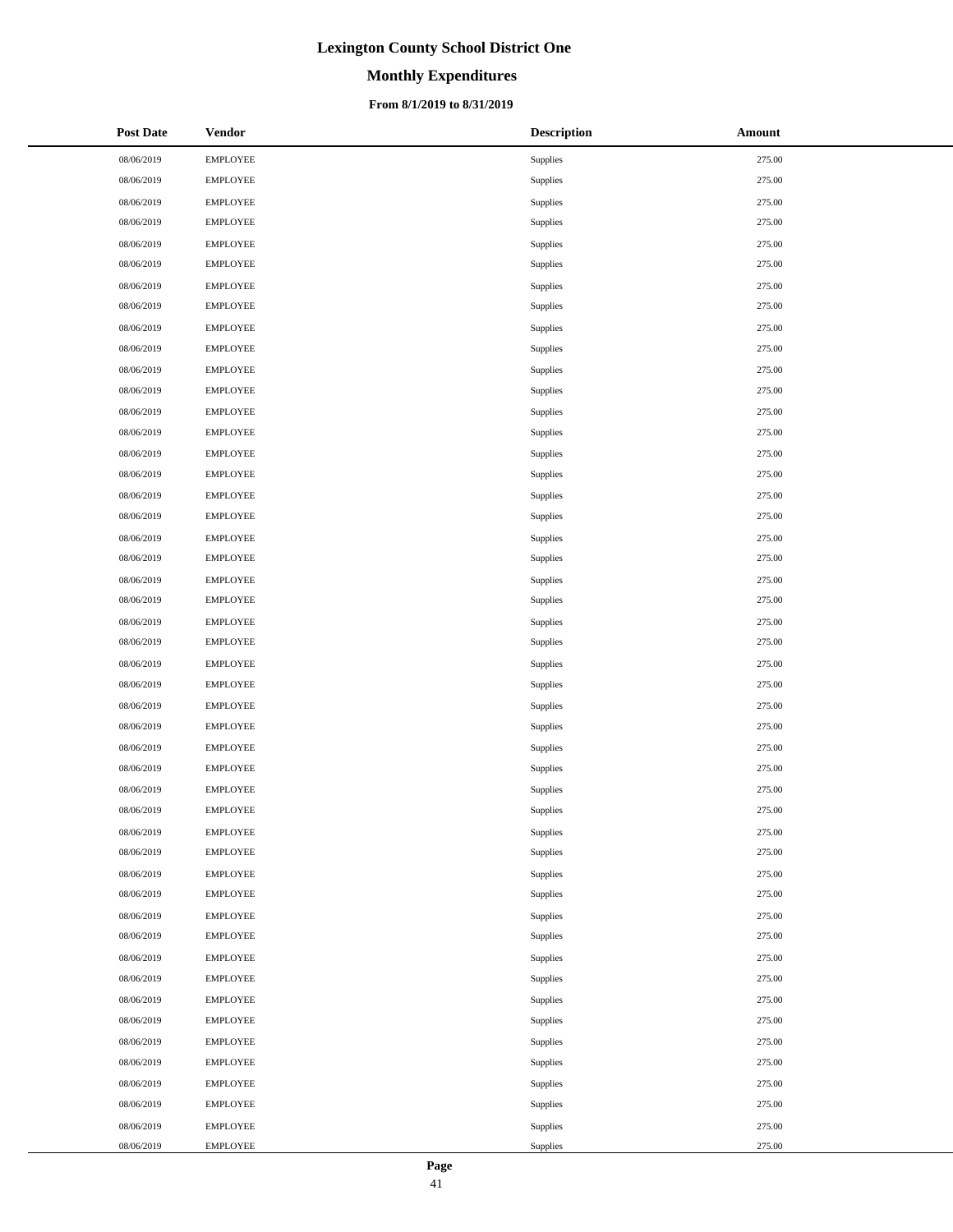# **Monthly Expenditures**

### **From 8/1/2019 to 8/31/2019**

| <b>Post Date</b> | <b>Vendor</b>   | <b>Description</b> | Amount |
|------------------|-----------------|--------------------|--------|
| 08/06/2019       | <b>EMPLOYEE</b> | Supplies           | 275.00 |
| 08/06/2019       | <b>EMPLOYEE</b> | Supplies           | 275.00 |
| 08/06/2019       | <b>EMPLOYEE</b> | Supplies           | 275.00 |
| 08/06/2019       | <b>EMPLOYEE</b> | Supplies           | 275.00 |
| 08/06/2019       | <b>EMPLOYEE</b> | Supplies           | 275.00 |
| 08/06/2019       | <b>EMPLOYEE</b> | Supplies           | 275.00 |
| 08/06/2019       | <b>EMPLOYEE</b> | Supplies           | 275.00 |
| 08/06/2019       | <b>EMPLOYEE</b> | <b>Supplies</b>    | 275.00 |
| 08/06/2019       | <b>EMPLOYEE</b> | Supplies           | 275.00 |
| 08/06/2019       | <b>EMPLOYEE</b> | Supplies           | 275.00 |
| 08/06/2019       | <b>EMPLOYEE</b> | Supplies           | 275.00 |
| 08/06/2019       | <b>EMPLOYEE</b> | Supplies           | 275.00 |
| 08/06/2019       | <b>EMPLOYEE</b> | Supplies           | 275.00 |
| 08/06/2019       | <b>EMPLOYEE</b> | Supplies           | 275.00 |
| 08/06/2019       | <b>EMPLOYEE</b> | Supplies           | 275.00 |
| 08/06/2019       | <b>EMPLOYEE</b> | Supplies           | 275.00 |
| 08/06/2019       | <b>EMPLOYEE</b> | Supplies           | 275.00 |
| 08/06/2019       | <b>EMPLOYEE</b> | Supplies           | 275.00 |
| 08/06/2019       | <b>EMPLOYEE</b> | Supplies           | 275.00 |
| 08/06/2019       | <b>EMPLOYEE</b> | Supplies           | 275.00 |
| 08/06/2019       | <b>EMPLOYEE</b> | Supplies           | 275.00 |
| 08/06/2019       | <b>EMPLOYEE</b> | Supplies           | 275.00 |
| 08/06/2019       | <b>EMPLOYEE</b> | Supplies           | 275.00 |
| 08/06/2019       | <b>EMPLOYEE</b> | Supplies           | 275.00 |
| 08/06/2019       | <b>EMPLOYEE</b> | Supplies           | 275.00 |
| 08/06/2019       | <b>EMPLOYEE</b> | Supplies           | 275.00 |
| 08/06/2019       | <b>EMPLOYEE</b> | Supplies           | 275.00 |
| 08/06/2019       | <b>EMPLOYEE</b> | Supplies           | 275.00 |
| 08/06/2019       | <b>EMPLOYEE</b> | Supplies           | 275.00 |
| 08/06/2019       | <b>EMPLOYEE</b> | Supplies           | 275.00 |
| 08/06/2019       | <b>EMPLOYEE</b> | Supplies           | 275.00 |
| 08/06/2019       | <b>EMPLOYEE</b> | Supplies           | 275.00 |
| 08/06/2019       | <b>EMPLOYEE</b> | Supplies           | 275.00 |
| 08/06/2019       | <b>EMPLOYEE</b> | Supplies           | 275.00 |
| 08/06/2019       | <b>EMPLOYEE</b> | Supplies           | 275.00 |
| 08/06/2019       | <b>EMPLOYEE</b> | Supplies           | 275.00 |
| 08/06/2019       | <b>EMPLOYEE</b> | Supplies           | 275.00 |
| 08/06/2019       | <b>EMPLOYEE</b> | Supplies           | 275.00 |
| 08/06/2019       | <b>EMPLOYEE</b> | Supplies           | 275.00 |
| 08/06/2019       | <b>EMPLOYEE</b> | Supplies           | 275.00 |
| 08/06/2019       | <b>EMPLOYEE</b> | Supplies           | 275.00 |
| 08/06/2019       | <b>EMPLOYEE</b> | Supplies           | 275.00 |
| 08/06/2019       | <b>EMPLOYEE</b> | Supplies           | 275.00 |
| 08/06/2019       | <b>EMPLOYEE</b> | Supplies           | 275.00 |
| 08/06/2019       | <b>EMPLOYEE</b> | Supplies           | 275.00 |
| 08/06/2019       | <b>EMPLOYEE</b> | Supplies           | 275.00 |
| 08/06/2019       | <b>EMPLOYEE</b> | Supplies           | 275.00 |
| 08/06/2019       | <b>EMPLOYEE</b> | Supplies           | 275.00 |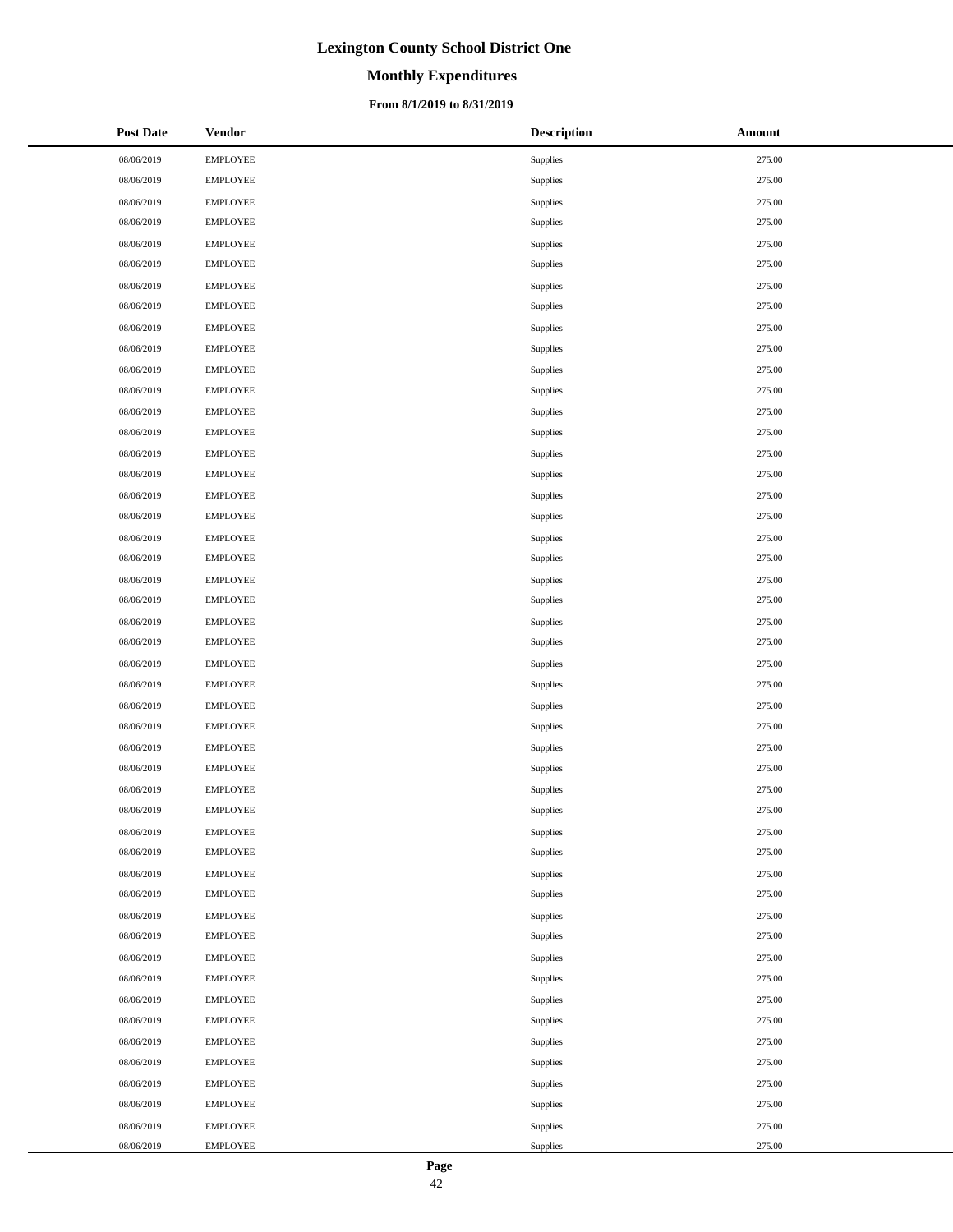# **Monthly Expenditures**

### **From 8/1/2019 to 8/31/2019**

| <b>Post Date</b> | <b>Vendor</b>   | <b>Description</b> | Amount |
|------------------|-----------------|--------------------|--------|
| 08/06/2019       | <b>EMPLOYEE</b> | Supplies           | 275.00 |
| 08/06/2019       | <b>EMPLOYEE</b> | Supplies           | 275.00 |
| 08/06/2019       | <b>EMPLOYEE</b> | Supplies           | 275.00 |
| 08/06/2019       | <b>EMPLOYEE</b> | Supplies           | 275.00 |
| 08/06/2019       | <b>EMPLOYEE</b> | Supplies           | 275.00 |
| 08/06/2019       | <b>EMPLOYEE</b> | Supplies           | 275.00 |
| 08/06/2019       | <b>EMPLOYEE</b> | Supplies           | 275.00 |
| 08/06/2019       | <b>EMPLOYEE</b> | Supplies           | 275.00 |
| 08/06/2019       | <b>EMPLOYEE</b> | Supplies           | 275.00 |
| 08/06/2019       | <b>EMPLOYEE</b> | Supplies           | 275.00 |
| 08/06/2019       | <b>EMPLOYEE</b> | Supplies           | 275.00 |
| 08/06/2019       | <b>EMPLOYEE</b> | Supplies           | 275.00 |
| 08/06/2019       | <b>EMPLOYEE</b> | Supplies           | 275.00 |
| 08/06/2019       | <b>EMPLOYEE</b> | Supplies           | 275.00 |
| 08/06/2019       | <b>EMPLOYEE</b> | Supplies           | 275.00 |
| 08/06/2019       | <b>EMPLOYEE</b> | Supplies           | 275.00 |
| 08/06/2019       | <b>EMPLOYEE</b> | Supplies           | 275.00 |
| 08/06/2019       | <b>EMPLOYEE</b> | Supplies           | 275.00 |
| 08/06/2019       | <b>EMPLOYEE</b> | Supplies           | 275.00 |
| 08/06/2019       | <b>EMPLOYEE</b> | Supplies           | 275.00 |
| 08/06/2019       | <b>EMPLOYEE</b> | Supplies           | 275.00 |
| 08/06/2019       | <b>EMPLOYEE</b> | Supplies           | 275.00 |
| 08/06/2019       | <b>EMPLOYEE</b> | Supplies           | 275.00 |
| 08/06/2019       | <b>EMPLOYEE</b> | Supplies           | 275.00 |
| 08/06/2019       | <b>EMPLOYEE</b> | Supplies           | 275.00 |
| 08/06/2019       | <b>EMPLOYEE</b> | Supplies           | 275.00 |
| 08/06/2019       | <b>EMPLOYEE</b> | Supplies           | 275.00 |
| 08/06/2019       | <b>EMPLOYEE</b> | Supplies           | 275.00 |
| 08/06/2019       | <b>EMPLOYEE</b> | Supplies           | 275.00 |
| 08/06/2019       | <b>EMPLOYEE</b> | Supplies           | 275.00 |
| 08/06/2019       | <b>EMPLOYEE</b> | Supplies           | 275.00 |
| 08/06/2019       | <b>EMPLOYEE</b> | Supplies           | 275.00 |
| 08/06/2019       | <b>EMPLOYEE</b> | Supplies           | 275.00 |
| 08/06/2019       | <b>EMPLOYEE</b> | Supplies           | 275.00 |
| 08/06/2019       | <b>EMPLOYEE</b> | Supplies           | 275.00 |
| 08/06/2019       | <b>EMPLOYEE</b> | Supplies           | 275.00 |
| 08/06/2019       | <b>EMPLOYEE</b> | Supplies           | 275.00 |
| 08/06/2019       | <b>EMPLOYEE</b> | Supplies           | 275.00 |
| 08/06/2019       | <b>EMPLOYEE</b> | Supplies           | 275.00 |
| 08/06/2019       | <b>EMPLOYEE</b> | Supplies           | 275.00 |
| 08/06/2019       | <b>EMPLOYEE</b> | Supplies           | 275.00 |
| 08/06/2019       | <b>EMPLOYEE</b> | Supplies           | 275.00 |
| 08/06/2019       | <b>EMPLOYEE</b> | Supplies           | 275.00 |
| 08/06/2019       | <b>EMPLOYEE</b> | Supplies           | 275.00 |
| 08/06/2019       | <b>EMPLOYEE</b> | Supplies           | 275.00 |
| 08/06/2019       | <b>EMPLOYEE</b> | Supplies           | 275.00 |
| 08/06/2019       | <b>EMPLOYEE</b> | Supplies           | 275.00 |
| 08/06/2019       | <b>EMPLOYEE</b> | Supplies           | 275.00 |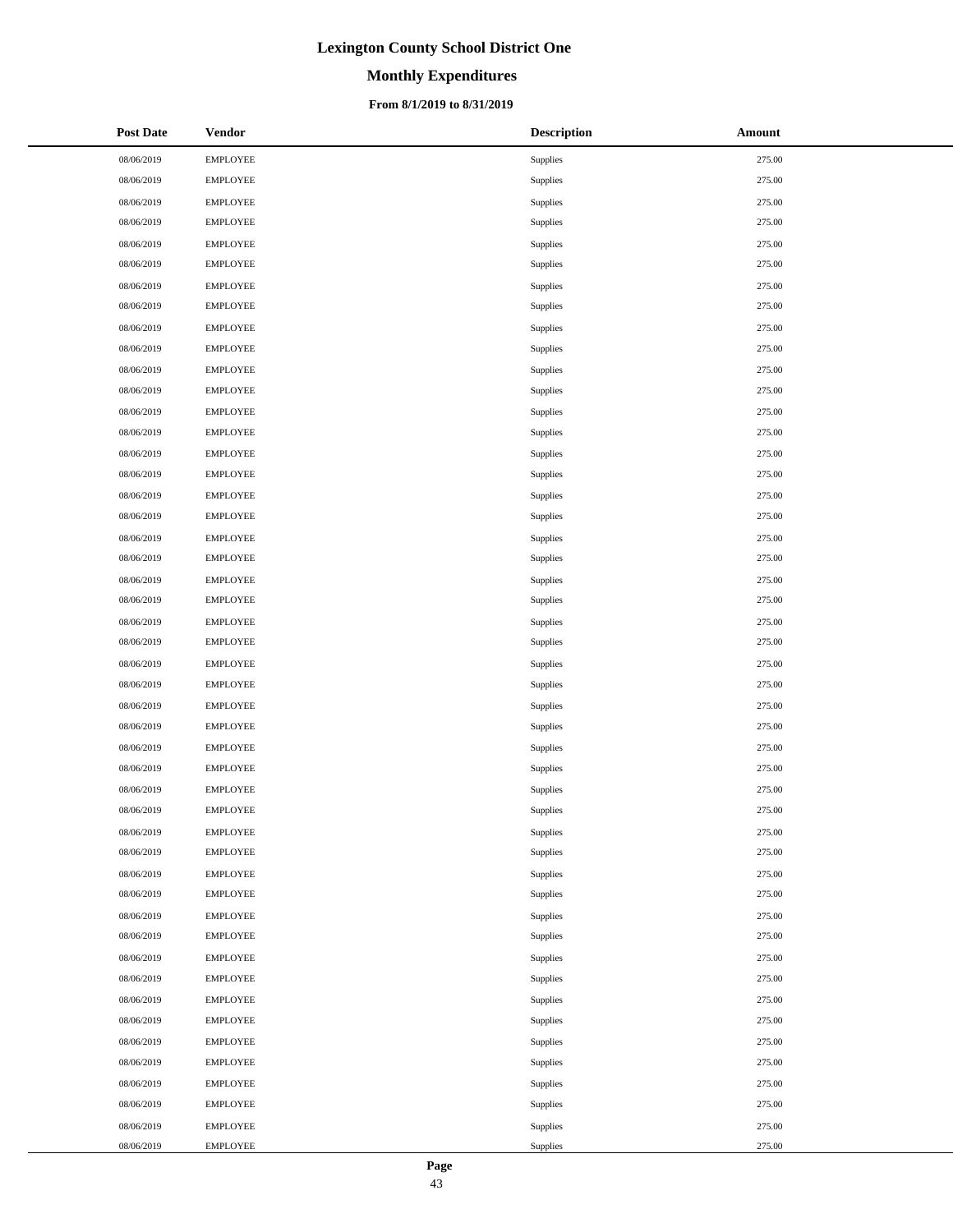# **Monthly Expenditures**

### **From 8/1/2019 to 8/31/2019**

| <b>Post Date</b> | <b>Vendor</b>   | <b>Description</b> | Amount |
|------------------|-----------------|--------------------|--------|
| 08/06/2019       | <b>EMPLOYEE</b> | Supplies           | 275.00 |
| 08/06/2019       | <b>EMPLOYEE</b> | Supplies           | 275.00 |
| 08/06/2019       | <b>EMPLOYEE</b> | Supplies           | 275.00 |
| 08/06/2019       | <b>EMPLOYEE</b> | Supplies           | 275.00 |
| 08/06/2019       | <b>EMPLOYEE</b> | Supplies           | 275.00 |
| 08/06/2019       | <b>EMPLOYEE</b> | Supplies           | 275.00 |
| 08/06/2019       | <b>EMPLOYEE</b> | Supplies           | 275.00 |
| 08/06/2019       | <b>EMPLOYEE</b> | Supplies           | 275.00 |
| 08/06/2019       | <b>EMPLOYEE</b> | Supplies           | 275.00 |
| 08/06/2019       | <b>EMPLOYEE</b> | Supplies           | 275.00 |
| 08/06/2019       | <b>EMPLOYEE</b> | Supplies           | 275.00 |
| 08/06/2019       | <b>EMPLOYEE</b> | Supplies           | 275.00 |
| 08/06/2019       | <b>EMPLOYEE</b> | Supplies           | 275.00 |
| 08/06/2019       | <b>EMPLOYEE</b> | Supplies           | 275.00 |
| 08/06/2019       | <b>EMPLOYEE</b> | Supplies           | 275.00 |
| 08/06/2019       | <b>EMPLOYEE</b> | Supplies           | 275.00 |
| 08/06/2019       | <b>EMPLOYEE</b> | Supplies           | 275.00 |
| 08/06/2019       | <b>EMPLOYEE</b> | Supplies           | 275.00 |
| 08/06/2019       | <b>EMPLOYEE</b> | Supplies           | 275.00 |
| 08/06/2019       | <b>EMPLOYEE</b> | Supplies           | 275.00 |
| 08/06/2019       | <b>EMPLOYEE</b> | Supplies           | 275.00 |
| 08/06/2019       | <b>EMPLOYEE</b> | Supplies           | 275.00 |
| 08/06/2019       | <b>EMPLOYEE</b> | Supplies           | 275.00 |
| 08/06/2019       | <b>EMPLOYEE</b> | Supplies           | 275.00 |
| 08/06/2019       | <b>EMPLOYEE</b> | Supplies           | 275.00 |
| 08/06/2019       | <b>EMPLOYEE</b> | Supplies           | 275.00 |
| 08/06/2019       | <b>EMPLOYEE</b> | Supplies           | 275.00 |
| 08/06/2019       | <b>EMPLOYEE</b> | Supplies           | 275.00 |
| 08/06/2019       | <b>EMPLOYEE</b> | Supplies           | 275.00 |
| 08/06/2019       | <b>EMPLOYEE</b> | Supplies           | 275.00 |
| 08/06/2019       | <b>EMPLOYEE</b> | Supplies           | 275.00 |
| 08/06/2019       | <b>EMPLOYEE</b> | Supplies           | 275.00 |
| 08/06/2019       | <b>EMPLOYEE</b> | Supplies           | 275.00 |
| 08/06/2019       | <b>EMPLOYEE</b> | Supplies           | 275.00 |
| 08/06/2019       | <b>EMPLOYEE</b> | Supplies           | 275.00 |
| 08/06/2019       | <b>EMPLOYEE</b> | Supplies           | 275.00 |
| 08/06/2019       | <b>EMPLOYEE</b> | Supplies           | 275.00 |
| 08/06/2019       | <b>EMPLOYEE</b> | Supplies           | 275.00 |
| 08/06/2019       | <b>EMPLOYEE</b> | Supplies           | 275.00 |
| 08/06/2019       | <b>EMPLOYEE</b> | Supplies           | 275.00 |
| 08/06/2019       | <b>EMPLOYEE</b> | Supplies           | 275.00 |
| 08/06/2019       | <b>EMPLOYEE</b> | Supplies           | 275.00 |
| 08/06/2019       | <b>EMPLOYEE</b> | Supplies           | 275.00 |
| 08/06/2019       | <b>EMPLOYEE</b> | Supplies           | 275.00 |
| 08/06/2019       | <b>EMPLOYEE</b> | Supplies           | 275.00 |
| 08/06/2019       | <b>EMPLOYEE</b> | Supplies           | 275.00 |
| 08/06/2019       | <b>EMPLOYEE</b> | Supplies           | 275.00 |
| 08/06/2019       | <b>EMPLOYEE</b> | Supplies           | 275.00 |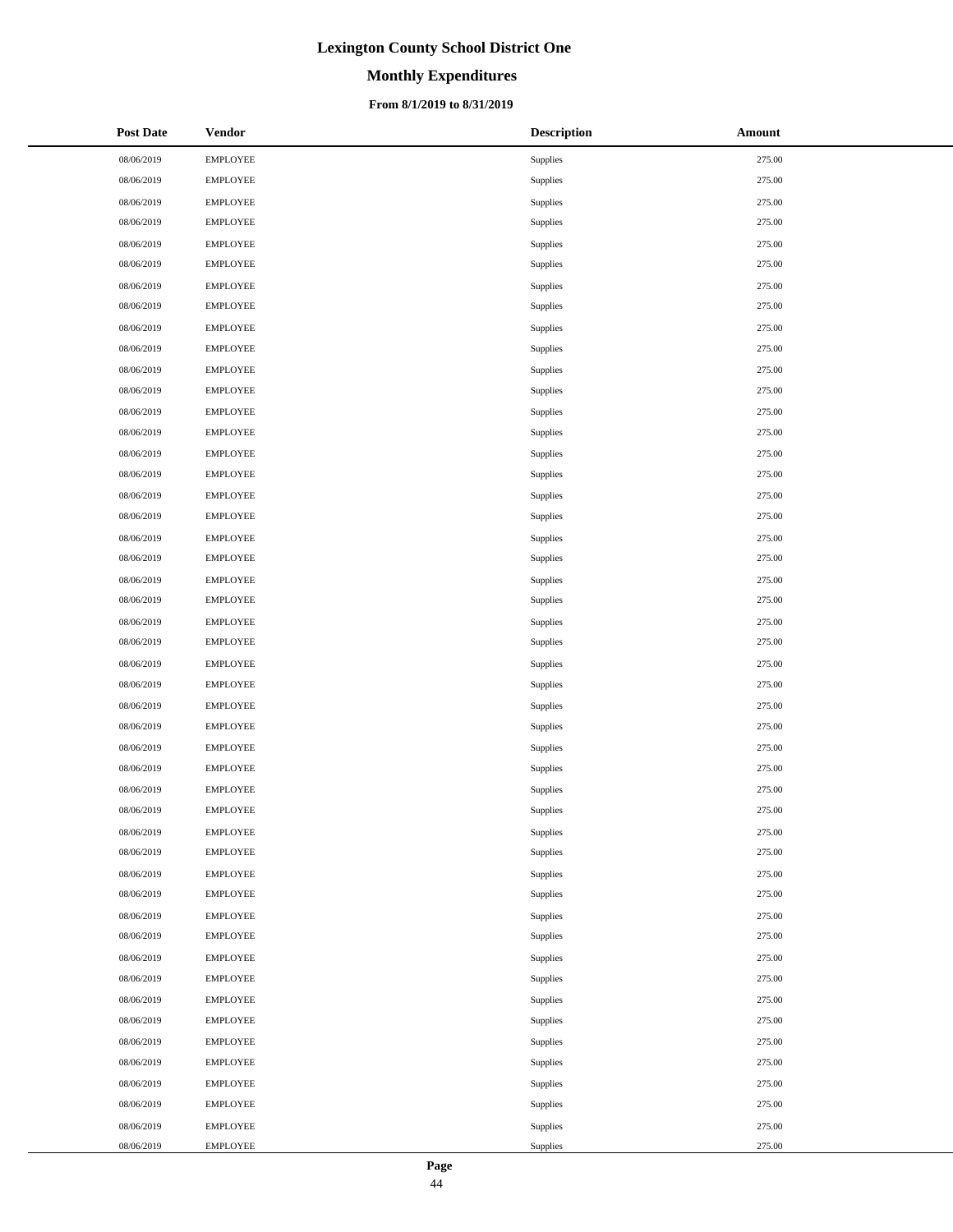# **Monthly Expenditures**

### **From 8/1/2019 to 8/31/2019**

| <b>Post Date</b> | <b>Vendor</b>   | <b>Description</b> | Amount |
|------------------|-----------------|--------------------|--------|
| 08/06/2019       | <b>EMPLOYEE</b> | Supplies           | 275.00 |
| 08/06/2019       | <b>EMPLOYEE</b> | Supplies           | 275.00 |
| 08/06/2019       | <b>EMPLOYEE</b> | Supplies           | 275.00 |
| 08/06/2019       | <b>EMPLOYEE</b> | Supplies           | 275.00 |
| 08/06/2019       | <b>EMPLOYEE</b> | Supplies           | 275.00 |
| 08/06/2019       | <b>EMPLOYEE</b> | Supplies           | 275.00 |
| 08/06/2019       | <b>EMPLOYEE</b> | Supplies           | 275.00 |
| 08/06/2019       | <b>EMPLOYEE</b> | Supplies           | 275.00 |
| 08/06/2019       | <b>EMPLOYEE</b> | Supplies           | 275.00 |
| 08/06/2019       | <b>EMPLOYEE</b> | Supplies           | 275.00 |
| 08/06/2019       | <b>EMPLOYEE</b> | Supplies           | 275.00 |
| 08/06/2019       | <b>EMPLOYEE</b> | Supplies           | 275.00 |
| 08/06/2019       | <b>EMPLOYEE</b> | Supplies           | 275.00 |
| 08/06/2019       | <b>EMPLOYEE</b> | Supplies           | 275.00 |
| 08/06/2019       | <b>EMPLOYEE</b> | Supplies           | 275.00 |
| 08/06/2019       | <b>EMPLOYEE</b> | Supplies           | 275.00 |
| 08/06/2019       | <b>EMPLOYEE</b> | Supplies           | 275.00 |
| 08/06/2019       | <b>EMPLOYEE</b> | Supplies           | 275.00 |
| 08/06/2019       | <b>EMPLOYEE</b> | Supplies           | 275.00 |
| 08/06/2019       | <b>EMPLOYEE</b> | Supplies           | 275.00 |
| 08/06/2019       | <b>EMPLOYEE</b> | Supplies           | 275.00 |
| 08/06/2019       | <b>EMPLOYEE</b> | Supplies           | 275.00 |
| 08/06/2019       | <b>EMPLOYEE</b> | Supplies           | 275.00 |
| 08/06/2019       | <b>EMPLOYEE</b> | Supplies           | 275.00 |
| 08/06/2019       | <b>EMPLOYEE</b> | Supplies           | 275.00 |
| 08/06/2019       | <b>EMPLOYEE</b> | Supplies           | 275.00 |
| 08/06/2019       | <b>EMPLOYEE</b> | Supplies           | 275.00 |
| 08/06/2019       | <b>EMPLOYEE</b> | Supplies           | 275.00 |
| 08/06/2019       | <b>EMPLOYEE</b> | Supplies           | 275.00 |
| 08/06/2019       | <b>EMPLOYEE</b> | Supplies           | 275.00 |
| 08/06/2019       | <b>EMPLOYEE</b> | Supplies           | 275.00 |
| 08/06/2019       | <b>EMPLOYEE</b> | Supplies           | 275.00 |
| 08/06/2019       | <b>EMPLOYEE</b> | Supplies           | 275.00 |
| 08/06/2019       | <b>EMPLOYEE</b> | Supplies           | 275.00 |
| 08/06/2019       | <b>EMPLOYEE</b> | Supplies           | 275.00 |
| 08/06/2019       | <b>EMPLOYEE</b> | Supplies           | 275.00 |
| 08/06/2019       | <b>EMPLOYEE</b> | Supplies           | 275.00 |
| 08/06/2019       | <b>EMPLOYEE</b> | Supplies           | 275.00 |
| 08/06/2019       | <b>EMPLOYEE</b> | Supplies           | 275.00 |
| 08/06/2019       | <b>EMPLOYEE</b> | Supplies           | 275.00 |
| 08/06/2019       | <b>EMPLOYEE</b> | Supplies           | 275.00 |
| 08/06/2019       | <b>EMPLOYEE</b> | Supplies           | 275.00 |
| 08/06/2019       | <b>EMPLOYEE</b> | Supplies           | 275.00 |
| 08/06/2019       | <b>EMPLOYEE</b> | Supplies           | 275.00 |
| 08/06/2019       | <b>EMPLOYEE</b> | Supplies           | 275.00 |
| 08/06/2019       | <b>EMPLOYEE</b> | Supplies           | 275.00 |
| 08/06/2019       | <b>EMPLOYEE</b> | Supplies           | 275.00 |
| 08/06/2019       | <b>EMPLOYEE</b> | Supplies           | 275.00 |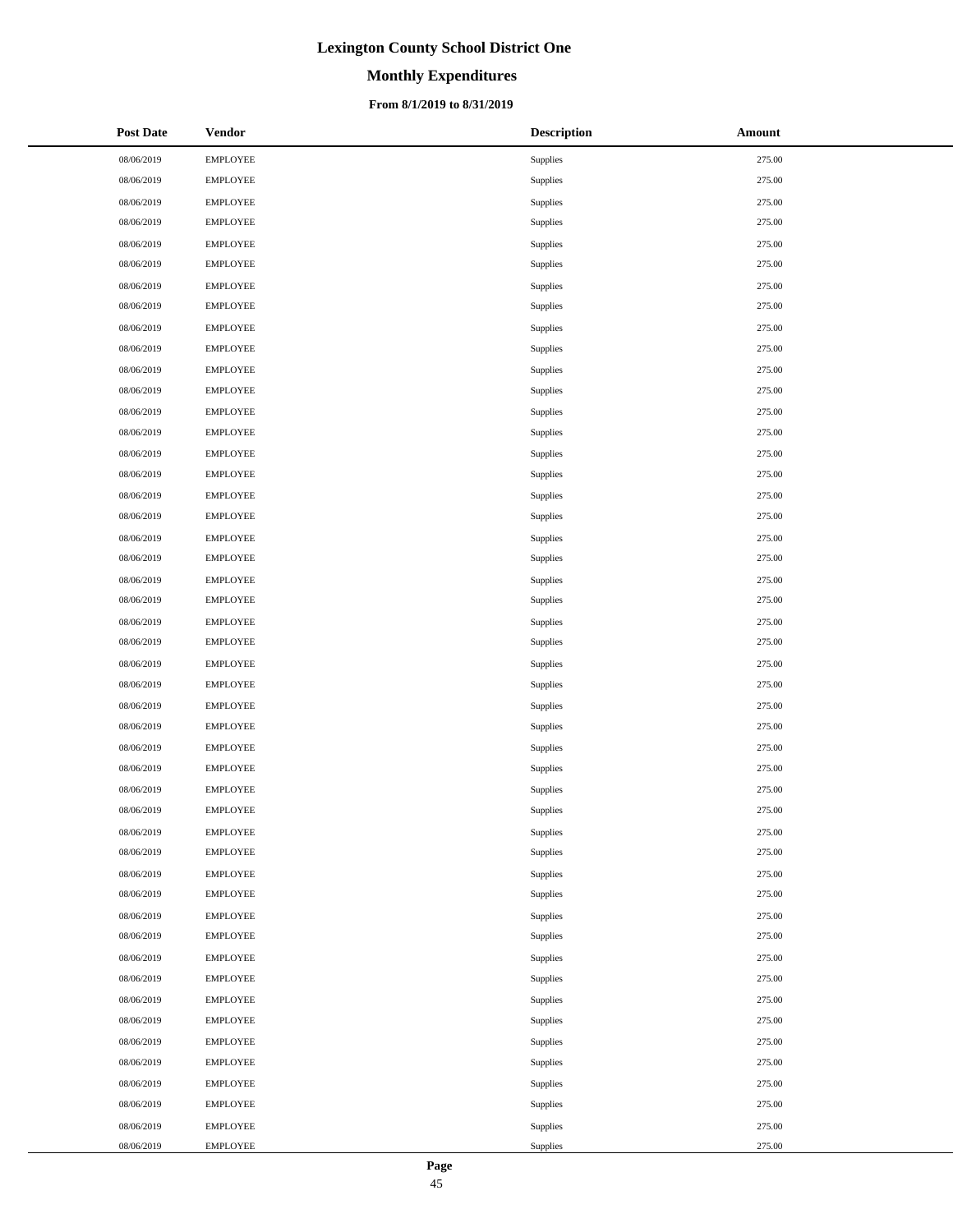# **Monthly Expenditures**

### **From 8/1/2019 to 8/31/2019**

| <b>Post Date</b> | <b>Vendor</b>   | <b>Description</b> | Amount |
|------------------|-----------------|--------------------|--------|
| 08/06/2019       | <b>EMPLOYEE</b> | Supplies           | 275.00 |
| 08/06/2019       | <b>EMPLOYEE</b> | Supplies           | 275.00 |
| 08/06/2019       | <b>EMPLOYEE</b> | Supplies           | 275.00 |
| 08/06/2019       | <b>EMPLOYEE</b> | Supplies           | 275.00 |
| 08/06/2019       | <b>EMPLOYEE</b> | Supplies           | 275.00 |
| 08/06/2019       | <b>EMPLOYEE</b> | Supplies           | 275.00 |
| 08/06/2019       | <b>EMPLOYEE</b> | Supplies           | 275.00 |
| 08/06/2019       | <b>EMPLOYEE</b> | Supplies           | 275.00 |
| 08/06/2019       | <b>EMPLOYEE</b> | Supplies           | 275.00 |
| 08/06/2019       | <b>EMPLOYEE</b> | Supplies           | 275.00 |
| 08/06/2019       | <b>EMPLOYEE</b> | Supplies           | 275.00 |
| 08/06/2019       | <b>EMPLOYEE</b> | Supplies           | 275.00 |
| 08/06/2019       | <b>EMPLOYEE</b> | Supplies           | 275.00 |
| 08/06/2019       | <b>EMPLOYEE</b> | Supplies           | 275.00 |
| 08/06/2019       | <b>EMPLOYEE</b> | Supplies           | 275.00 |
| 08/06/2019       | <b>EMPLOYEE</b> | Supplies           | 275.00 |
| 08/06/2019       | <b>EMPLOYEE</b> | Supplies           | 275.00 |
| 08/06/2019       | <b>EMPLOYEE</b> | Supplies           | 275.00 |
| 08/06/2019       | <b>EMPLOYEE</b> | Supplies           | 275.00 |
| 08/06/2019       | <b>EMPLOYEE</b> | Supplies           | 275.00 |
| 08/06/2019       | <b>EMPLOYEE</b> | Supplies           | 275.00 |
| 08/06/2019       | <b>EMPLOYEE</b> | Supplies           | 275.00 |
| 08/06/2019       | <b>EMPLOYEE</b> | Supplies           | 275.00 |
| 08/06/2019       | <b>EMPLOYEE</b> | Supplies           | 275.00 |
| 08/06/2019       | <b>EMPLOYEE</b> | Supplies           | 275.00 |
| 08/06/2019       | <b>EMPLOYEE</b> | Supplies           | 275.00 |
| 08/06/2019       | <b>EMPLOYEE</b> | Supplies           | 275.00 |
| 08/06/2019       | <b>EMPLOYEE</b> | Supplies           | 275.00 |
| 08/06/2019       | <b>EMPLOYEE</b> | Supplies           | 275.00 |
| 08/06/2019       | <b>EMPLOYEE</b> | Supplies           | 275.00 |
| 08/06/2019       | <b>EMPLOYEE</b> | Supplies           | 275.00 |
| 08/06/2019       | <b>EMPLOYEE</b> | Supplies           | 275.00 |
| 08/06/2019       | <b>EMPLOYEE</b> | Supplies           | 275.00 |
| 08/06/2019       | <b>EMPLOYEE</b> | Supplies           | 275.00 |
| 08/06/2019       | <b>EMPLOYEE</b> | Supplies           | 275.00 |
| 08/06/2019       | <b>EMPLOYEE</b> | Supplies           | 275.00 |
| 08/06/2019       | <b>EMPLOYEE</b> | Supplies           | 275.00 |
| 08/06/2019       | <b>EMPLOYEE</b> | Supplies           | 275.00 |
| 08/06/2019       | <b>EMPLOYEE</b> | Supplies           | 275.00 |
| 08/06/2019       | <b>EMPLOYEE</b> | Supplies           | 275.00 |
| 08/06/2019       | <b>EMPLOYEE</b> | Supplies           | 275.00 |
| 08/06/2019       | <b>EMPLOYEE</b> | Supplies           | 275.00 |
| 08/06/2019       | <b>EMPLOYEE</b> | Supplies           | 275.00 |
| 08/06/2019       | <b>EMPLOYEE</b> | Supplies           | 275.00 |
| 08/06/2019       | <b>EMPLOYEE</b> | Supplies           | 275.00 |
| 08/06/2019       | <b>EMPLOYEE</b> | Supplies           | 275.00 |
| 08/06/2019       | <b>EMPLOYEE</b> | Supplies           | 275.00 |
| 08/06/2019       | <b>EMPLOYEE</b> | Supplies           | 275.00 |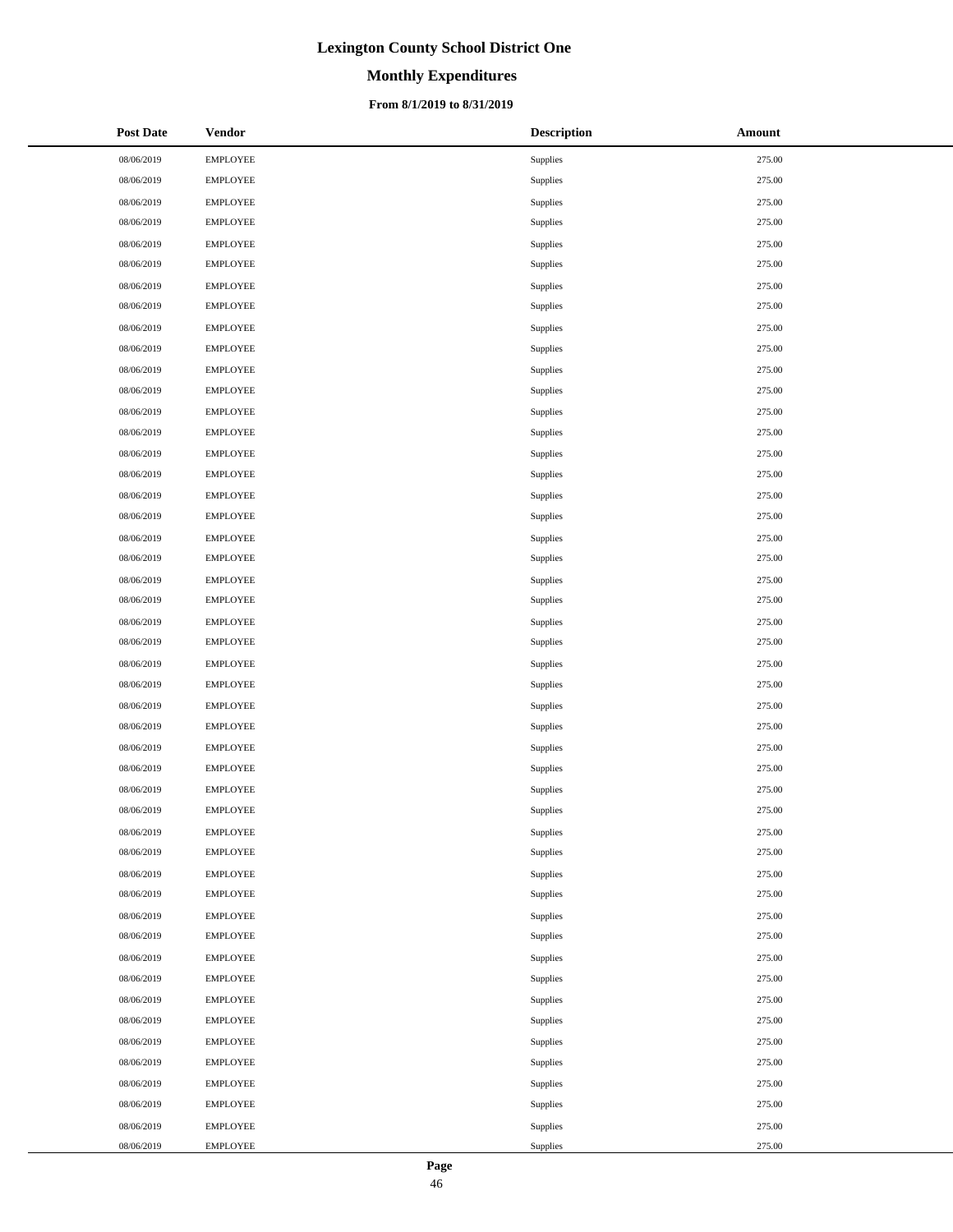# **Monthly Expenditures**

### **From 8/1/2019 to 8/31/2019**

| <b>Post Date</b> | <b>Vendor</b>   | <b>Description</b> | Amount |
|------------------|-----------------|--------------------|--------|
| 08/06/2019       | <b>EMPLOYEE</b> | Supplies           | 275.00 |
| 08/06/2019       | <b>EMPLOYEE</b> | Supplies           | 275.00 |
| 08/06/2019       | <b>EMPLOYEE</b> | Supplies           | 275.00 |
| 08/06/2019       | <b>EMPLOYEE</b> | Supplies           | 275.00 |
| 08/06/2019       | <b>EMPLOYEE</b> | Supplies           | 275.00 |
| 08/06/2019       | <b>EMPLOYEE</b> | Supplies           | 275.00 |
| 08/06/2019       | <b>EMPLOYEE</b> | Supplies           | 275.00 |
| 08/06/2019       | <b>EMPLOYEE</b> | Supplies           | 275.00 |
| 08/06/2019       | <b>EMPLOYEE</b> | Supplies           | 275.00 |
| 08/06/2019       | <b>EMPLOYEE</b> | Supplies           | 275.00 |
| 08/06/2019       | <b>EMPLOYEE</b> | Supplies           | 275.00 |
| 08/06/2019       | <b>EMPLOYEE</b> | Supplies           | 275.00 |
| 08/06/2019       | <b>EMPLOYEE</b> | Supplies           | 275.00 |
| 08/06/2019       | <b>EMPLOYEE</b> | Supplies           | 275.00 |
| 08/06/2019       | <b>EMPLOYEE</b> | Supplies           | 275.00 |
| 08/06/2019       | <b>EMPLOYEE</b> | Supplies           | 275.00 |
| 08/06/2019       | <b>EMPLOYEE</b> | Supplies           | 275.00 |
| 08/06/2019       | <b>EMPLOYEE</b> | Supplies           | 275.00 |
| 08/06/2019       | <b>EMPLOYEE</b> | Supplies           | 275.00 |
| 08/06/2019       | <b>EMPLOYEE</b> | Supplies           | 275.00 |
| 08/06/2019       | <b>EMPLOYEE</b> | Supplies           | 275.00 |
| 08/06/2019       | <b>EMPLOYEE</b> | Supplies           | 275.00 |
| 08/06/2019       | <b>EMPLOYEE</b> | Supplies           | 275.00 |
| 08/06/2019       | <b>EMPLOYEE</b> | Supplies           | 275.00 |
| 08/06/2019       | <b>EMPLOYEE</b> | Supplies           | 275.00 |
| 08/06/2019       | <b>EMPLOYEE</b> | Supplies           | 275.00 |
| 08/06/2019       | <b>EMPLOYEE</b> | Supplies           | 275.00 |
| 08/06/2019       | <b>EMPLOYEE</b> | Supplies           | 275.00 |
| 08/06/2019       | <b>EMPLOYEE</b> | Supplies           | 275.00 |
| 08/06/2019       | <b>EMPLOYEE</b> | Supplies           | 275.00 |
| 08/06/2019       | <b>EMPLOYEE</b> | Supplies           | 275.00 |
| 08/06/2019       | <b>EMPLOYEE</b> | Supplies           | 275.00 |
| 08/06/2019       | <b>EMPLOYEE</b> | Supplies           | 275.00 |
| 08/06/2019       | <b>EMPLOYEE</b> | Supplies           | 275.00 |
| 08/06/2019       | <b>EMPLOYEE</b> | Supplies           | 275.00 |
| 08/06/2019       | <b>EMPLOYEE</b> | Supplies           | 275.00 |
| 08/06/2019       | <b>EMPLOYEE</b> | Supplies           | 275.00 |
| 08/06/2019       | <b>EMPLOYEE</b> | Supplies           | 275.00 |
| 08/06/2019       | <b>EMPLOYEE</b> | Supplies           | 275.00 |
| 08/06/2019       | <b>EMPLOYEE</b> | Supplies           | 275.00 |
| 08/06/2019       | <b>EMPLOYEE</b> | Supplies           | 275.00 |
| 08/06/2019       | <b>EMPLOYEE</b> | Supplies           | 275.00 |
| 08/06/2019       | <b>EMPLOYEE</b> | Supplies           | 275.00 |
| 08/06/2019       | <b>EMPLOYEE</b> | Supplies           | 275.00 |
| 08/06/2019       | <b>EMPLOYEE</b> | Supplies           | 275.00 |
| 08/06/2019       | <b>EMPLOYEE</b> | Supplies           | 275.00 |
| 08/06/2019       | <b>EMPLOYEE</b> | Supplies           | 275.00 |
| 08/06/2019       | <b>EMPLOYEE</b> | Supplies           | 275.00 |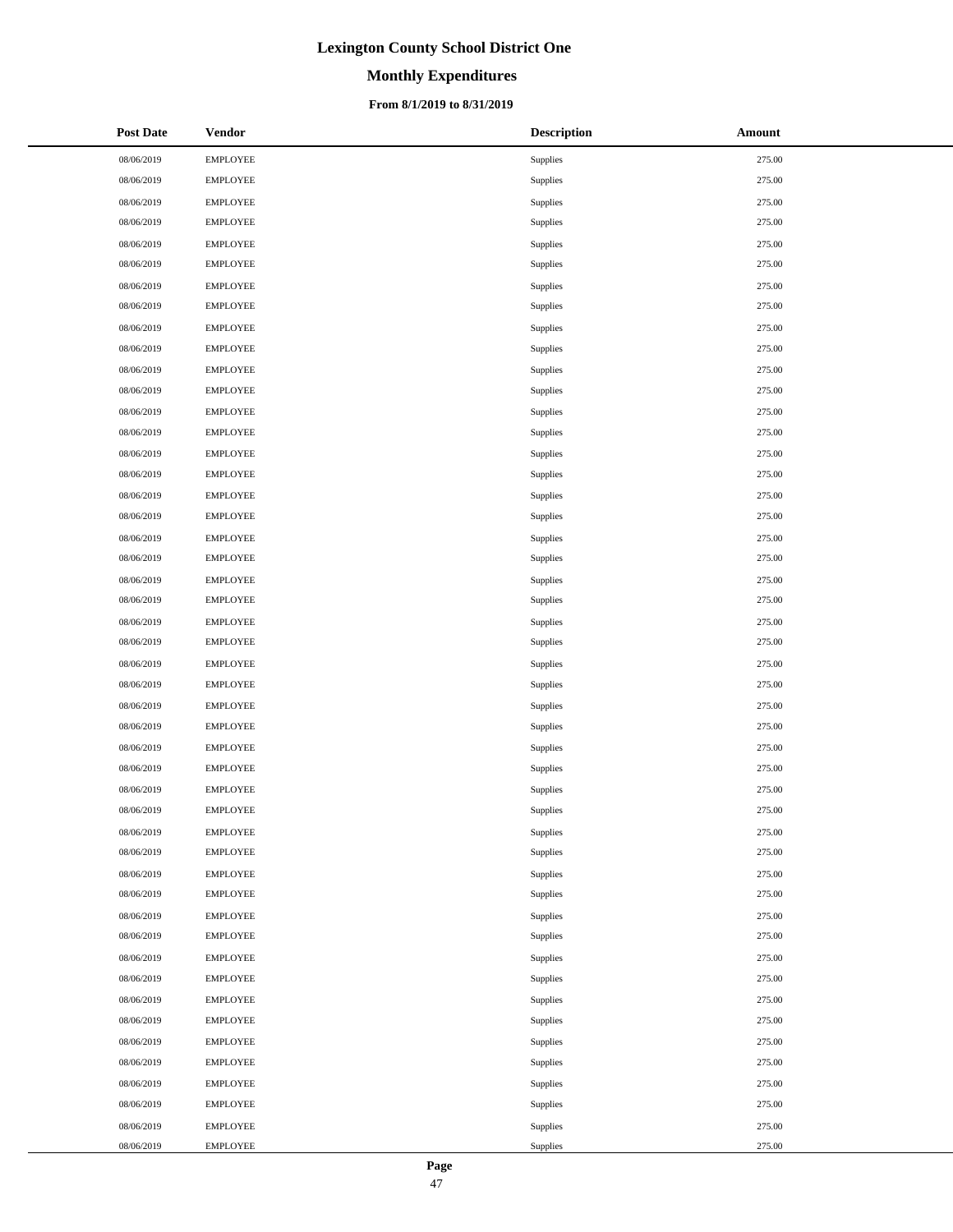# **Monthly Expenditures**

### **From 8/1/2019 to 8/31/2019**

| Post Date  | <b>Vendor</b>                        | <b>Description</b>         | Amount   |
|------------|--------------------------------------|----------------------------|----------|
| 08/06/2019 | <b>EMPLOYEE</b>                      | Supplies                   | 275.00   |
| 08/06/2019 | <b>EMPLOYEE</b>                      | Supplies                   | 275.00   |
| 08/06/2019 | <b>EMPLOYEE</b>                      | Supplies                   | 275.00   |
| 08/06/2019 | <b>EMPLOYEE</b>                      | Supplies                   | 275.00   |
| 08/06/2019 | <b>EMPLOYEE</b>                      | Supplies                   | 275.00   |
| 08/06/2019 | <b>EMPLOYEE</b>                      | Supplies                   | 275.00   |
| 08/06/2019 | <b>EMPLOYEE</b>                      | Supplies                   | 275.00   |
| 08/06/2019 | <b>EMPLOYEE</b>                      | Supplies                   | 275.00   |
| 08/06/2019 | <b>EMPLOYEE</b>                      | Supplies                   | 275.00   |
| 08/06/2019 | <b>EMPLOYEE</b>                      | Supplies                   | 275.00   |
| 08/06/2019 | <b>EMPLOYEE</b>                      | Supplies                   | 275.00   |
| 08/06/2019 | <b>EMPLOYEE</b>                      | Supplies                   | 275.00   |
| 08/06/2019 | <b>EMPLOYEE</b>                      | Supplies                   | 275.00   |
| 08/06/2019 | <b>EMPLOYEE</b>                      | Supplies                   | 275.00   |
| 08/06/2019 | <b>EMPLOYEE</b>                      | Supplies                   | 275.00   |
| 08/06/2019 | <b>EMPLOYEE</b>                      | Supplies                   | 275.00   |
| 08/06/2019 | <b>EMPLOYEE</b>                      | Supplies                   | 275.00   |
| 08/06/2019 | <b>EMPLOYEE</b>                      | Supplies                   | 275.00   |
| 08/06/2019 | <b>EMPLOYEE</b>                      | Supplies                   | 275.00   |
| 08/06/2019 | <b>EMPLOYEE</b>                      | Supplies                   | 275.00   |
| 08/06/2019 | <b>EMPLOYEE</b>                      | Supplies                   | 275.00   |
| 08/06/2019 | <b>EMPLOYEE</b>                      | Supplies                   | 275.00   |
| 08/06/2019 | <b>EMPLOYEE</b>                      | Supplies                   | 275.00   |
| 08/06/2019 | <b>EMPLOYEE</b>                      | Supplies                   | 275.00   |
| 08/06/2019 | <b>EMPLOYEE</b>                      | Supplies                   | 275.00   |
| 08/06/2019 | <b>EMPLOYEE</b>                      | Supplies                   | 275.00   |
| 08/06/2019 | <b>EMPLOYEE</b>                      | Supplies                   | 275.00   |
| 08/06/2019 | <b>EMPLOYEE</b>                      | Supplies                   | 275.00   |
| 08/06/2019 | <b>EMPLOYEE</b>                      | Supplies                   | 275.00   |
| 08/06/2019 | <b>EMPLOYEE</b>                      | Supplies                   | 275.00   |
| 08/06/2019 | <b>EMPLOYEE</b>                      | Supplies                   | 275.00   |
| 08/06/2019 | <b>EMPLOYEE</b>                      | Supplies                   | 275.00   |
| 08/06/2019 | <b>EMPLOYEE</b>                      | Supplies                   | 275.00   |
| 08/06/2019 | <b>EMPLOYEE</b>                      | Supplies                   | 275.00   |
| 08/06/2019 | <b>EMPLOYEE</b>                      | Supplies                   | 275.00   |
| 08/06/2019 | <b>EMPLOYEE</b>                      | Supplies                   | 275.00   |
| 08/06/2019 | <b>EMPLOYEE</b>                      | Supplies                   | 275.00   |
| 08/06/2019 | <b>EMPLOYEE</b>                      | Supplies                   | 275.00   |
| 08/06/2019 | AMTECK COMMUNICATION MANAGEMENT LLC  | <b>Technology Supplies</b> | 3,645.00 |
| 08/06/2019 | BLICK ART MATERIALS LLC              | Pupil Activity             | 623.64   |
| 08/06/2019 | JAM INDUSTRIES USA LLC DBA KMC MUSIC | Pupil Activity             | 749.00   |
| 08/06/2019 | ANOTHER PRINTER                      | Pupil Activity             | 1,672.79 |
| 08/06/2019 | SCHOOL SPECIALTY                     | Pupil Activity             | 103.70   |
| 08/06/2019 | FORMS AND SUPPLY INC (FSI)           | Pupil Activity             | 747.83   |
| 08/06/2019 | SCHOOL SPECIALTY                     | Pupil Activity             | 780.00   |
| 08/06/2019 | CENGAGE LEARNING                     | Pupil Activity             | 684.00   |
| 08/06/2019 | SC HIGH SCHOOL LEAGUE                | Pupil Activity             | 2,080.00 |
| 08/06/2019 | SC HIGH SCHOOL LEAGUE                | Pupil Activity             | 4,995.00 |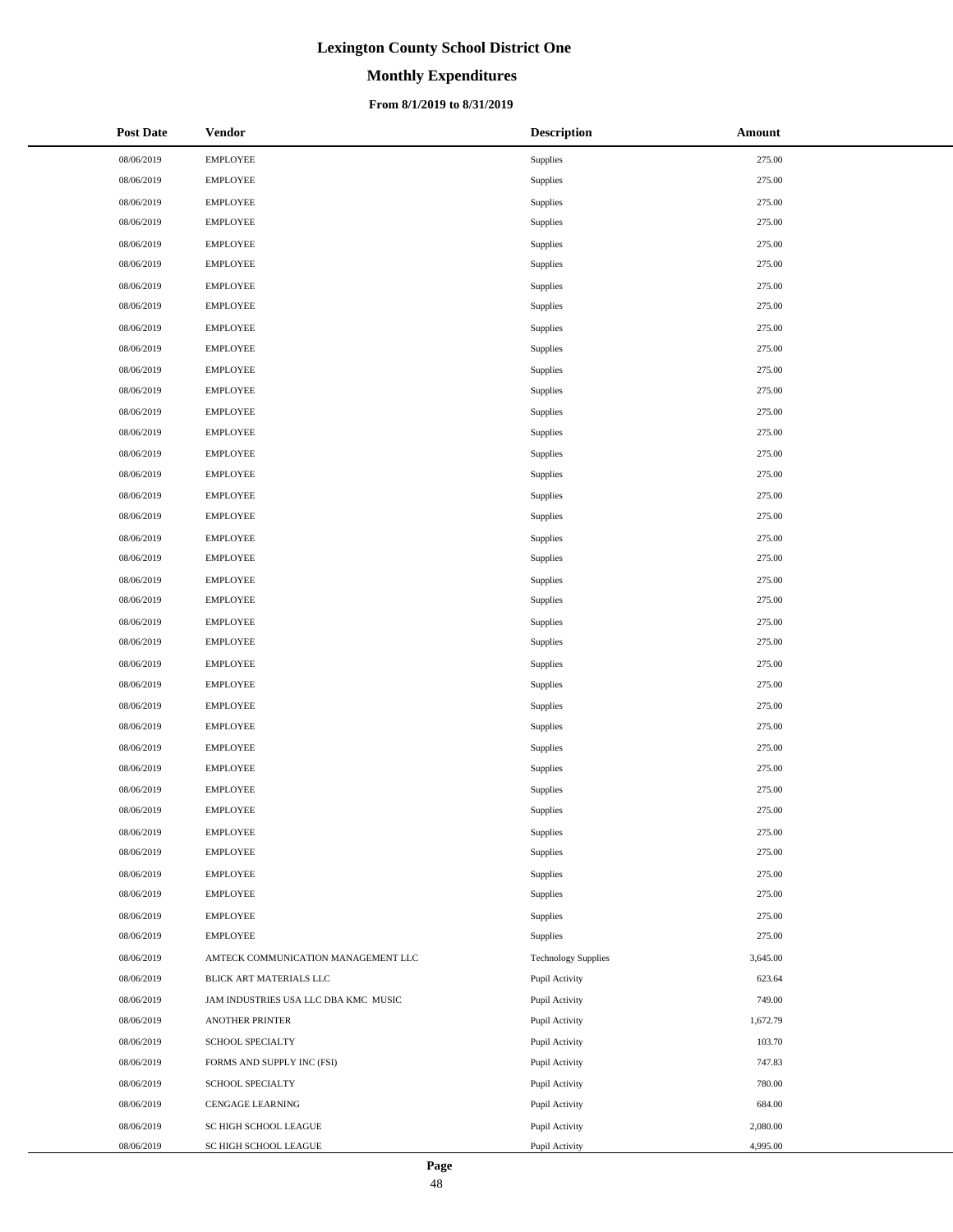# **Monthly Expenditures**

| <b>Post Date</b> | Vendor                                    | <b>Description</b>             | Amount    |
|------------------|-------------------------------------------|--------------------------------|-----------|
| 08/06/2019       | WOFFORD COLLEGE                           | Pupil Activity                 | 260.00    |
| 08/06/2019       | THREADS EMBROIDERY LLC                    | Pupil Activity                 | 686.94    |
| 08/06/2019       | VARSITY SPIRIT FASHIONS AND SUPPLIES LLC  | Pupil Activity                 | 6,650.31  |
| 08/06/2019       | VARSITY SPIRIT FASHIONS AND SUPPLIES LLC  | Pupil Activity                 | 33,836.07 |
| 08/07/2019       | <b>BG ENTERPRISES</b>                     | Printing and Binding           | 934.58    |
| 08/07/2019       | <b>SCHOOL SPECIALTY</b>                   | Supplies                       | 336.49    |
| 08/07/2019       | PIONEER VALLEY BOOKS                      | Supplies                       | 2,581.20  |
| 08/07/2019       | <b>BG ENTERPRISES</b>                     | Supplies                       | 1,022.67  |
| 08/07/2019       | PINE PRESS OF LEXINGTON INC               | Printing and Binding           | 1,769.34  |
| 08/07/2019       | SCHOOL SPECIALTY                          | Supplies                       | 540.13    |
| 08/07/2019       | THE COLOR SPOT                            | Supplies                       | 307.90    |
| 08/07/2019       | THE OFFICE PAL INC                        | Supplies                       | 1,784.39  |
| 08/07/2019       | <b>SCHOOL SPECIALTY</b>                   | Supplies                       | 337.41    |
| 08/07/2019       | PINE PRESS OF LEXINGTON INC               | Supplies                       | 615.98    |
| 08/07/2019       | FREESTYLE PHOTOGRAPHIC SUPPLIES           | Supplies                       | 124.99    |
| 08/07/2019       | CERTIFIED TRANSLATION SERVICES            | Other Prof & Tech Service      | 520.00    |
| 08/07/2019       | NIGP (NATIONAL INST OF GOVN'T PURCHASING) | Dues and Fees                  | 522.00    |
| 08/07/2019       | REPUBLIC SERVICES INC                     | Other Property Services        | 295.00    |
| 08/07/2019       | REPUBLIC SERVICES INC                     | Other Property Services        | 307.20    |
| 08/07/2019       | REPUBLIC SERVICES INC                     | Other Property Services        | 204.80    |
| 08/07/2019       | SOUTHEASTERN PAPER GROUP                  | Supplies-Maintenace            | 900.51    |
| 08/07/2019       | REPUBLIC SERVICES INC                     | Other Property Services        | 307.20    |
| 08/07/2019       | CULLUM SERVICES INC                       | Repairs and Maintenance        | 3,672.40  |
| 08/07/2019       | REPUBLIC SERVICES INC                     | Other Property Services        | 307.20    |
| 08/07/2019       | CULLUM SERVICES INC                       | Repairs and Maintenance        | 1,442.11  |
| 08/07/2019       | REPUBLIC SERVICES INC                     | Other Property Services        | 307.20    |
| 08/07/2019       | <b>BARNES PROPANE</b>                     | Energy                         | 342.24    |
| 08/07/2019       | REPUBLIC SERVICES INC                     | Other Property Services        | 409.60    |
| 08/07/2019       | SOUTHEASTERN PAPER GROUP                  | Supplies-Maintenace            | 1,438.08  |
| 08/07/2019       | REPUBLIC SERVICES INC                     | Other Property Services        | 102.40    |
| 08/07/2019       | CULLUM SERVICES INC                       | Repairs and Maintenance        | 2,282.70  |
| 08/07/2019       | REPUBLIC SERVICES INC                     | Other Property Services        | 307.20    |
| 08/07/2019       | REPUBLIC SERVICES INC                     | Other Property Services        | 204.80    |
| 08/07/2019       | <b>GRAYBAR ELECTRIC CO INC</b>            | Supplies-Maintenace            | 500.39    |
| 08/07/2019       | REPUBLIC SERVICES INC                     | Other Property Services        | 204.80    |
| 08/07/2019       | REPUBLIC SERVICES INC                     | <b>Other Property Services</b> | 102.40    |
| 08/07/2019       | REPUBLIC SERVICES INC                     | Other Property Services        | 204.80    |
| 08/07/2019       | REPUBLIC SERVICES INC                     | Other Property Services        | 102.40    |
| 08/07/2019       | CULLUM SERVICES INC                       | Repairs and Maintenance        | 950.70    |
| 08/07/2019       | REPUBLIC SERVICES INC                     | Other Property Services        | 307.20    |
| 08/07/2019       | REPUBLIC SERVICES INC                     | Other Property Services        | 307.20    |
| 08/07/2019       | REPUBLIC SERVICES INC                     | Other Property Services        | 204.80    |
| 08/07/2019       | REPUBLIC SERVICES INC                     | Other Property Services        | 204.80    |
| 08/07/2019       | REPUBLIC SERVICES INC                     | Other Property Services        | 204.80    |
| 08/07/2019       | SOUTHEASTERN PAPER GROUP                  | Supplies-Maintenace            | 381.19    |
| 08/07/2019       | REPUBLIC SERVICES INC                     | Other Property Services        | 204.80    |
| 08/07/2019       | REPUBLIC SERVICES INC                     | Other Property Services        | 307.20    |
| 08/07/2019       | SOUTHEASTERN PAPER GROUP                  | Supplies-Maintenace            | 1,716.55  |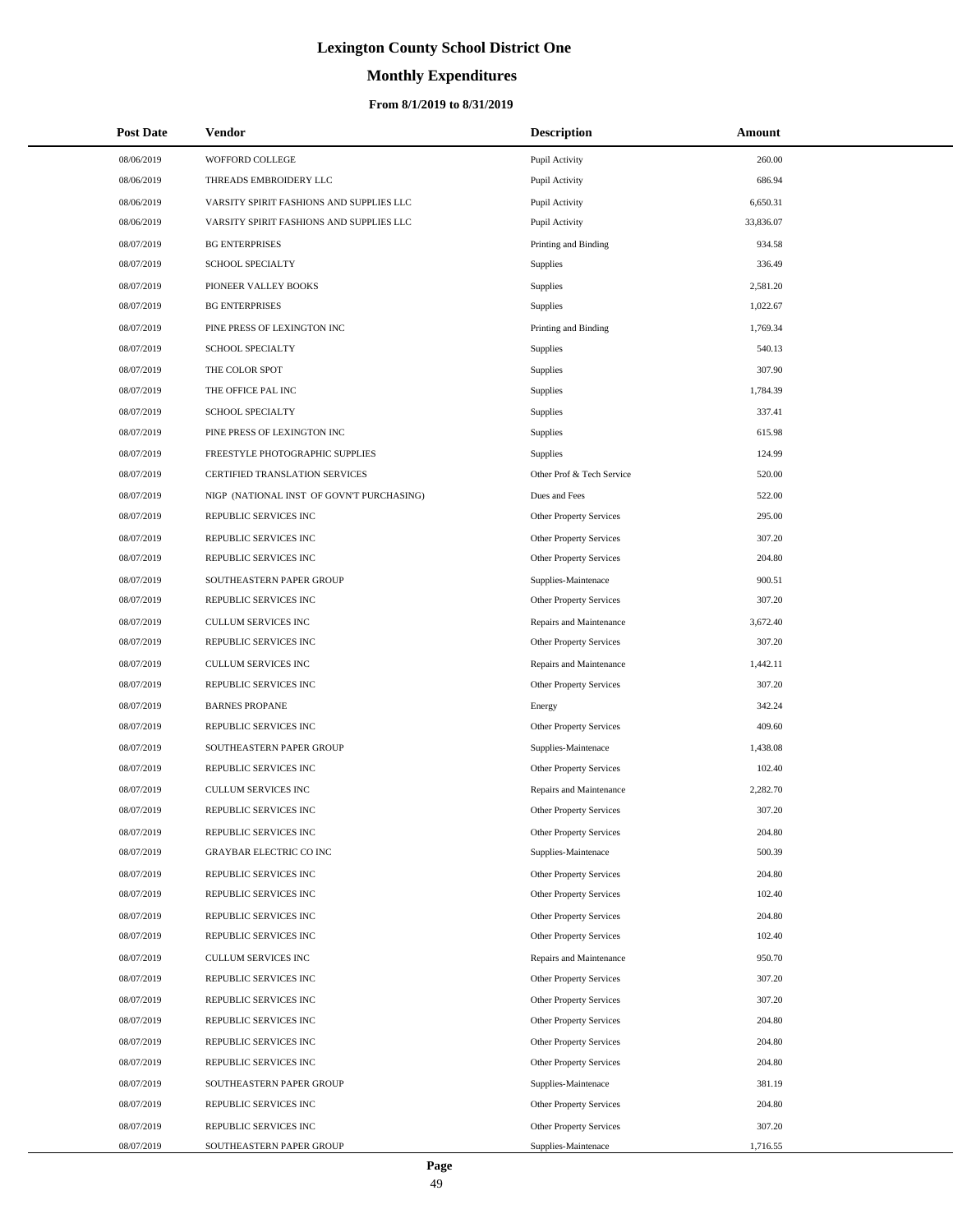# **Monthly Expenditures**

## **From 8/1/2019 to 8/31/2019**

| <b>Post Date</b> | Vendor                                 | <b>Description</b>             | Amount       |
|------------------|----------------------------------------|--------------------------------|--------------|
| 08/07/2019       | REPUBLIC SERVICES INC                  | Other Property Services        | 204.80       |
| 08/07/2019       | REPUBLIC SERVICES INC                  | Other Property Services        | 204.80       |
| 08/07/2019       | REPUBLIC SERVICES INC                  | Other Property Services        | 204.80       |
| 08/07/2019       | REPUBLIC SERVICES INC                  | Other Property Services        | 204.80       |
| 08/07/2019       | REPUBLIC SERVICES INC                  | Other Property Services        | 204.80       |
| 08/07/2019       | REPUBLIC SERVICES INC                  | Other Property Services        | 204.80       |
| 08/07/2019       | JENKINS HANCOCK AND SIDES              | Other Prof & Tech Service      | 2,250.00     |
| 08/07/2019       | REPUBLIC SERVICES INC                  | Other Property Services        | 204.80       |
| 08/07/2019       | SOUTHEASTERN PAPER GROUP               | Supplies-Maintenace            | 648.26       |
| 08/07/2019       | REPUBLIC SERVICES INC                  | <b>Other Property Services</b> | 204.80       |
| 08/07/2019       | REPUBLIC SERVICES INC                  | Other Property Services        | 204.80       |
| 08/07/2019       | SOUTHEASTERN PAPER GROUP               | Supplies-Maintenace            | 1,182.41     |
| 08/07/2019       | REPUBLIC SERVICES INC                  | Other Property Services        | 204.80       |
| 08/07/2019       | REPUBLIC SERVICES INC                  | Other Property Services        | 204.80       |
| 08/07/2019       | JENKINS HANCOCK AND SIDES              | Other Prof & Tech Service      | 2,250.00     |
| 08/07/2019       | PINE PRESS OF LEXINGTON INC            | Printing and Binding           | 1,906.71     |
| 08/07/2019       | CARLOS D HARRIS DBA CDH TRANSLATIONS   | Other Prof & Tech Service      | 500.00       |
| 08/07/2019       | POLLOCK FINANCIAL SERVICES INC         | Repairs and Maintenance        | 14,504.66    |
| 08/07/2019       | SOUND AND IMAGES INC                   | Rentals                        | 2,295.30     |
| 08/07/2019       | <b>EDGENUITY</b>                       | Software Renewal/Agreemen      | 137,674.00   |
| 08/07/2019       | STENHOUSE PUBLISHERS                   | Inst Prog Improvement          | 3,700.00     |
| 08/07/2019       | <b>EMPLOYEE</b>                        | Supplies                       | 102.71       |
| 08/07/2019       | <b>EMPLOYEE</b>                        | Other Objects                  | 104.33       |
| 08/07/2019       | <b>EMPLOYEE</b>                        | Printing and Binding           | 254.02       |
| 08/07/2019       | H G REYNOLDS COMPANY INC               | <b>Building</b>                | 567,664.36   |
| 08/07/2019       | SOUTHEASTERN PAPER GROUP               | Supplies-Maintenace            | 799.72       |
| 08/07/2019       | JENKINS HANCOCK AND SIDES              | <b>Building</b>                | 3,593.55     |
| 08/07/2019       | M B KAHN CONSTRUCTION CO INC           | <b>Building</b>                | 10,133.33    |
| 08/07/2019       | M B KAHN CONSTRUCTION CO INC           | <b>Building</b>                | 6,500.00     |
| 08/07/2019       | JENKINS HANCOCK AND SIDES              | <b>Building</b>                | 32,054.40    |
| 08/07/2019       | M B KAHN CONSTRUCTION CO INC           | <b>Building</b>                | 12,960.00    |
| 08/07/2019       | JENKINS HANCOCK AND SIDES              | <b>Building</b>                | 2.661.92     |
| 08/07/2019       | H G REYNOLDS COMPANY INC               | <b>Building</b>                | 181,116.99   |
| 08/07/2019       | JUMPER CARTER SEASE ARCHITECTS P A     | <b>Building</b>                | 504,115.54   |
| 08/07/2019       | CAROLINA STORM WATER SERVICES          | Improv Other Than Bldg         | 360.00       |
| 08/07/2019       | CC AND I SERVICES LLC                  | Building                       | 8,238.63     |
| 08/07/2019       | M B KAHN CONSTRUCTION CO INC           | <b>Building</b>                | 1,011,523.20 |
| 08/07/2019       | SCHOLASTIC INC                         | Pupil Activity                 | 326.87       |
| 08/07/2019       | MODERN TURF INC                        | Pupil Activity                 | 931.66       |
| 08/08/2019       | <b>HEINEMANN</b>                       | Supplies                       | 6,633.00     |
| 08/08/2019       | FORMS AND SUPPLY INC (FSI)             | Supplies                       | 3,069.18     |
| 08/08/2019       | THE OFFICE PAL INC                     | Supplies                       | 600.01       |
| 08/08/2019       | <b>EMPLOYEE</b>                        | Travel                         | 949.56       |
| 08/08/2019       | METALS AND ALLOYS CO LLC               | Supplies                       | 2,064.77     |
| 08/08/2019       | <b>EMPLOYEE</b>                        | Travel                         | 231.00       |
| 08/08/2019       | AED SUPERSTORE ALLIED MEDICAL PRODUCTS | Supplies                       | 535.00       |
| 08/08/2019       | <b>EMPLOYEE</b>                        | Travel-Teacher Staff Dev       | 382.76       |
| 08/08/2019       | EMPLOYEE                               | Travel-Teacher Staff Dev       | 363.62       |

 $\overline{\phantom{0}}$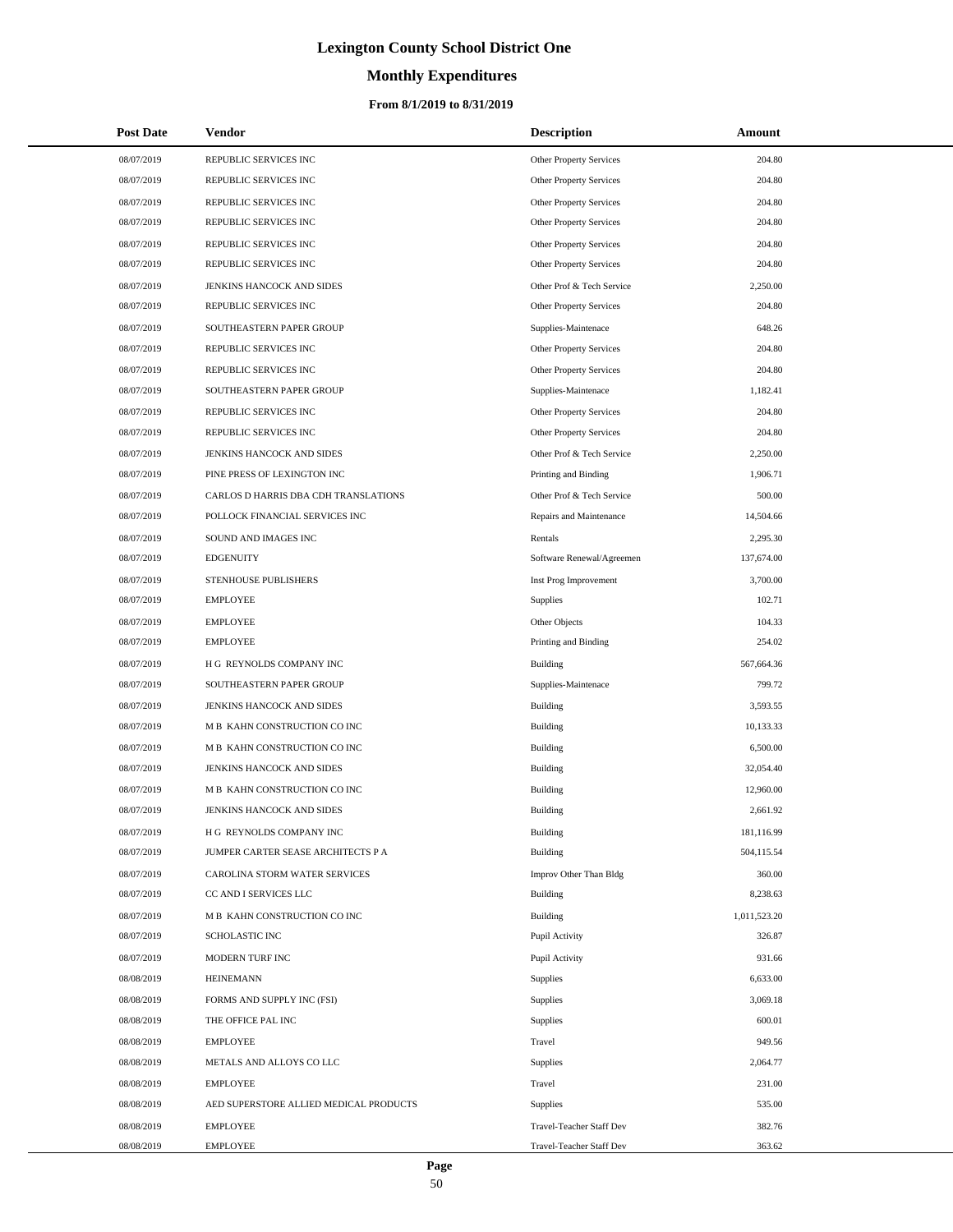# **Monthly Expenditures**

### **From 8/1/2019 to 8/31/2019**

| <b>Post Date</b> | Vendor                                            | <b>Description</b>         | Amount     |
|------------------|---------------------------------------------------|----------------------------|------------|
| 08/08/2019       | <b>TRAVEL</b>                                     | Travel                     | 519.66     |
| 08/08/2019       | <b>TRAVEL</b>                                     | Travel                     | 470.66     |
| 08/08/2019       | <b>TRAVEL</b>                                     | Travel                     | 470.66     |
| 08/08/2019       | TRAVEL                                            | Travel                     | 470.66     |
| 08/08/2019       | <b>TRAVEL</b>                                     | Travel                     | 470.66     |
| 08/08/2019       | <b>TRAVEL</b>                                     | Travel                     | 470.66     |
| 08/08/2019       | <b>EMPLOYEE</b>                                   | Travel                     | 2,202.39   |
| 08/08/2019       | JOHNSON CONTROLS FIRE PROTECTION LP               | Repairs and Maintenance    | 337.35     |
| 08/08/2019       | JOHNSON CONTROLS FIRE PROTECTION LP               | Repairs and Maintenance    | 741.60     |
| 08/08/2019       | HYMAN PAPER CO INC                                | Supplies-Maintenace        | 148.21     |
| 08/08/2019       | JOHNSON CONTROLS FIRE PROTECTION LP               | Repairs and Maintenance    | 523.30     |
| 08/08/2019       | JOHNSON CONTROLS FIRE PROTECTION LP               | Repairs and Maintenance    | 1,776.78   |
| 08/08/2019       | SC DEPARTMENT OF SOCIAL SERVICES                  | Other Prof & Tech Service  | 768.00     |
| 08/08/2019       | <b>EMPLOYEE</b>                                   | Travel                     | 886.61     |
| 08/08/2019       | NUIDEA SCHOOL SUPPLY CO                           | Supplies                   | 145,196.34 |
| 08/08/2019       | DELL COMPUTERS                                    | <b>Technology Supplies</b> | 353.10     |
| 08/08/2019       | NUIDEA SCHOOL SUPPLY CO                           | Supplies                   | 269.17     |
| 08/09/2019       | FORMS AND SUPPLY INC (FSI)                        | Supplies                   | 2,269.60   |
| 08/09/2019       | PINE PRESS OF LEXINGTON INC                       | Printing and Binding       | 439.58     |
| 08/09/2019       | <b>HEINEMANN</b>                                  | Supplies                   | 4,460.28   |
| 08/09/2019       | <b>LAMINEX INC</b>                                | Supplies                   | 1,318.24   |
| 08/09/2019       | ACADEMIC SUPPLIER DBA RASIX COMPUTER CENTER INC   | Supplies                   | 155.64     |
| 08/09/2019       | EL EDUCATION INC                                  | Inst Prog Improvement      | 1,800.00   |
| 08/09/2019       | FORMS AND SUPPLY INC (FSI)                        | Supplies                   | 322.50     |
| 08/09/2019       | BLICK ART MATERIALS LLC                           | Supplies                   | 135.91     |
| 08/09/2019       | A Z LAWN MOWER PARTS                              | Supplies                   | 311.91     |
| 08/09/2019       | ENLOWS AUTO SUPPLY                                | Supplies                   | 630.10     |
| 08/09/2019       | MSC INDUSTRIAL SUPPLY CO                          | Supplies                   | 377.84     |
| 08/09/2019       | <b>EMPLOYEE</b>                                   | Travel                     | 121.63     |
| 08/09/2019       | LEXINGTON PRINTING LLC                            | Printing and Binding       | 739.53     |
| 08/09/2019       | CERTIFIED TRANSLATION SERVICES                    | Other Prof & Tech Service  | 3,282.50   |
| 08/09/2019       | DAVIS FRAWLEY ATTORNEYS AT LAW                    | Legal Services             | 520.00     |
| 08/09/2019       | <b>ANOTHER PRINTER</b>                            | Printing and Binding       | 1,247.23   |
| 08/09/2019       | JOHNSON CONTROLS FIRE PROTECTION LP               | Repairs and Maintenance    | 552.00     |
| 08/09/2019       | SURPLUS MATERIAL NETWORK INC                      | Supplies-Maintenace        | 722.25     |
| 08/09/2019       | PALMETTO PLAYGROUNDS LLC                          | Supplies-Maintenace        | 160.50     |
| 08/09/2019       | PALMETTO PLAYGROUNDS LLC                          | Supplies-Maintenace        | 160.50     |
| 08/09/2019       | PALMETTO PLAYGROUNDS LLC                          | Supplies-Maintenace        | 160.50     |
| 08/09/2019       | SMITH AND JONES JANITORIAL SUPPLIES AND EQUIP INC | Supplies-Maintenace        | 609.90     |
| 08/09/2019       | CARAWAY FIRE AND SAFETY CORPORATION               | Supplies-Maintenace        | 821.76     |
| 08/09/2019       | PALMETTO PLAYGROUNDS LLC                          | Supplies-Maintenace        | 160.50     |
| 08/09/2019       | PALMETTO PROPANE                                  | Energy                     | 718.20     |
| 08/09/2019       | TERMINIX COMMERCIAL                               | Repairs and Maintenance    | 312.50     |
| 08/09/2019       | PALMETTO PLAYGROUNDS LLC                          | Supplies-Maintenace        | 160.50     |
| 08/09/2019       | PALMETTO PLAYGROUNDS LLC                          | Supplies-Maintenace        | 160.50     |
| 08/09/2019       | DADE PAPER CO                                     | Supplies-Maintenace        | 396.44     |
| 08/09/2019       | <b>INTERSTATE SOLUTIONS</b>                       | Supplies-Maintenace        | 186.18     |
| 08/09/2019       | DADE PAPER CO                                     | Supplies-Maintenace        | 472.41     |

 $\overline{\phantom{a}}$  $\overline{\phantom{a}}$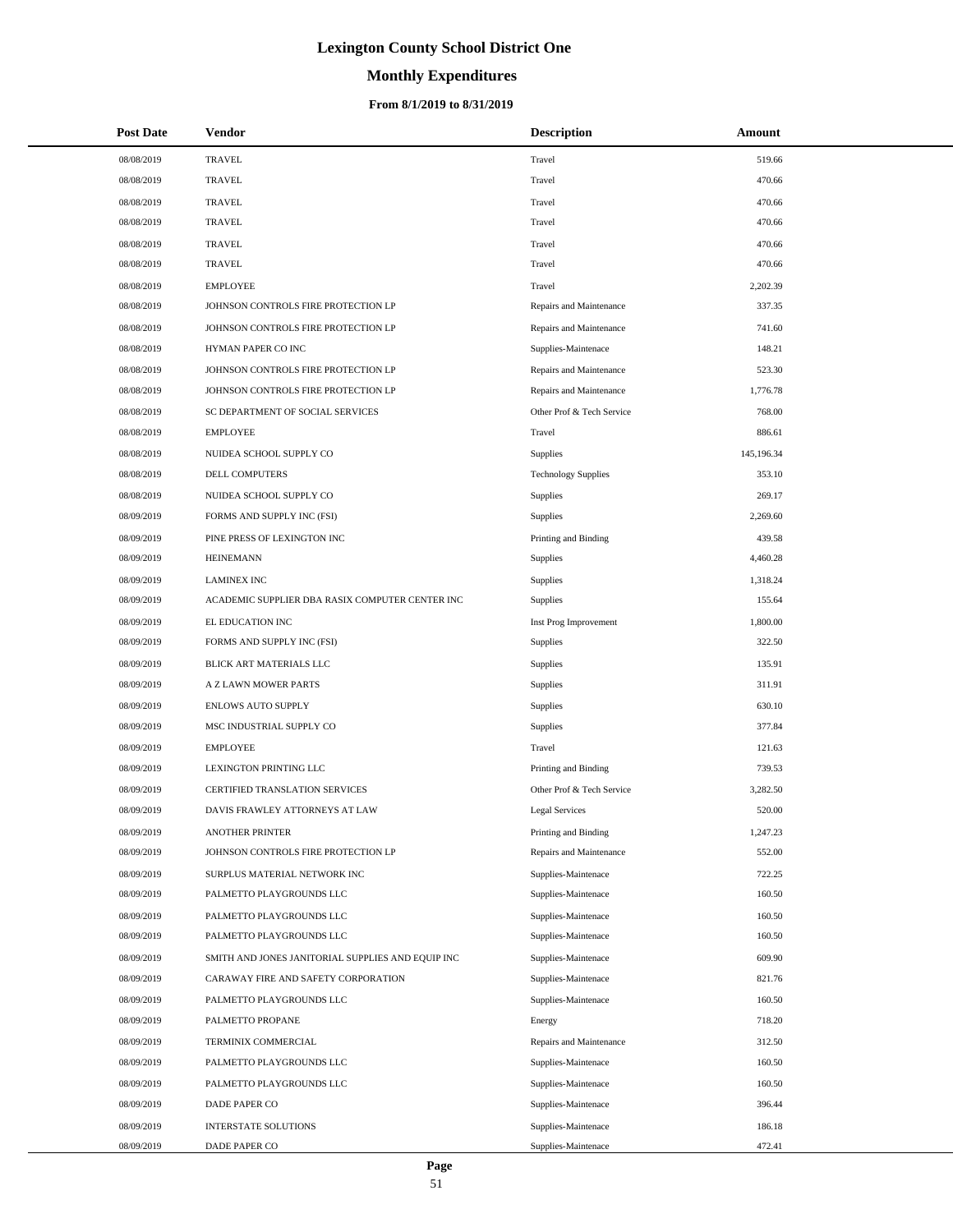# **Monthly Expenditures**

## **From 8/1/2019 to 8/31/2019**

| <b>Post Date</b> | <b>Vendor</b>                                     | <b>Description</b>         | Amount    |  |
|------------------|---------------------------------------------------|----------------------------|-----------|--|
| 08/09/2019       | PALMETTO PLAYGROUNDS LLC                          | Supplies-Maintenace        | 160.50    |  |
| 08/09/2019       | SMITH AND JONES JANITORIAL SUPPLIES AND EQUIP INC | Supplies-Maintenace        | 119.41    |  |
| 08/09/2019       | <b>ANOTHER PRINTER</b>                            | Printing and Binding       | 1,930.44  |  |
| 08/09/2019       | PROFESSIONAL PRINTERS LTD                         | Printing and Binding       | 502.90    |  |
| 08/09/2019       | SPLASH OMNIMEDIA LLC                              | Advertising                | 3,750.00  |  |
| 08/09/2019       | LEXINGTON PRINTING LLC                            | Printing and Binding       | 2,223.46  |  |
| 08/09/2019       | <b>SHRED WITH US</b>                              | Other Prof & Tech Service  | 134.00    |  |
| 08/09/2019       | DELL COMPUTERS                                    | <b>Technology Supplies</b> | 711.55    |  |
| 08/09/2019       | DELL COMPUTERS                                    | <b>Technology Supplies</b> | 711.55    |  |
| 08/09/2019       | <b>DELL COMPUTERS</b>                             | <b>Technology Supplies</b> | 711.55    |  |
| 08/09/2019       | DELL COMPUTERS                                    | <b>Technology Supplies</b> | 711.55    |  |
| 08/09/2019       | DELL COMPUTERS                                    | <b>Technology Supplies</b> | 711.55    |  |
| 08/09/2019       | DELL COMPUTERS                                    | <b>Technology Supplies</b> | 711.55    |  |
| 08/09/2019       | DELL COMPUTERS                                    | <b>Technology Supplies</b> | 711.55    |  |
| 08/09/2019       | DELL COMPUTERS                                    | <b>Technology Supplies</b> | 711.55    |  |
| 08/09/2019       | DELL COMPUTERS                                    | <b>Technology Supplies</b> | 711.55    |  |
| 08/09/2019       | DELL COMPUTERS                                    | <b>Technology Supplies</b> | 711.55    |  |
| 08/09/2019       | DELL COMPUTERS                                    | <b>Technology Supplies</b> | 711.55    |  |
| 08/09/2019       | DELL COMPUTERS                                    | <b>Technology Supplies</b> | 711.55    |  |
| 08/09/2019       | DELL COMPUTERS                                    | <b>Technology Supplies</b> | 711.55    |  |
| 08/09/2019       | ALERT SERVICES INC                                | Supplies                   | 481.74    |  |
| 08/09/2019       | DELL COMPUTERS                                    | <b>Technology Supplies</b> | 711.55    |  |
| 08/09/2019       | SCANTEX BUSINESS SYSTEMS                          | Supplies                   | 2,547.14  |  |
| 08/09/2019       | <b>WENGER CORP</b>                                | Supplies                   | 12,812.18 |  |
| 08/09/2019       | TROXELL COMMUNICATIONS INC                        | <b>Technology Supplies</b> | 11,543.16 |  |
| 08/09/2019       | <b>EMPLOYEE</b>                                   | Travel                     | 438.87    |  |
| 08/09/2019       | <b>EMPLOYEE</b>                                   | Travel                     | 234.97    |  |
| 08/09/2019       | <b>ANOTHER PRINTER</b>                            | Supplies                   | 224.85    |  |
| 08/09/2019       | DEWEYS SERVICE CENTER CO.                         | Repairs and Maintenance    | 1,875.00  |  |
| 08/09/2019       | DEWEYS SERVICE CENTER CO.                         | Supplies                   | 1,605.00  |  |
| 08/09/2019       | ALERT SERVICES INC                                | Pupil Activity             | 1,813.26  |  |
| 08/09/2019       | SC DEPARTMENT OF REVENUE (SALES TAX RETURN)       | Pupil Activity             | 126.93    |  |
| 08/09/2019       | <b>RHODES BRANDING</b>                            | Pupil Activity             | 402.32    |  |
| 08/09/2019       | SC ATHLETIC COACHES ASSOCIATION                   | Pupil Activity             | 400.00    |  |
| 08/09/2019       | <b>BSN SPORTS</b>                                 | Pupil Activity             | 1,303.26  |  |
| 08/12/2019       | KURTZ BROS DBA BENDER BURKOT                      | Supplies                   | 136.45    |  |
| 08/12/2019       | TRIUNE MARKETING CO                               | Supplies                   | 276.06    |  |
| 08/12/2019       | KURTZ BROS DBA BENDER BURKOT                      | Supplies                   | 135.51    |  |
| 08/12/2019       | SCHOLASTIC INC                                    | Supplies                   | 1,959.36  |  |
| 08/12/2019       | TRIUNE MARKETING CO                               | Supplies                   | 345.08    |  |
| 08/12/2019       | TRIUNE MARKETING CO                               | Supplies                   | 276.06    |  |
| 08/12/2019       | KURTZ BROS DBA BENDER BURKOT                      | Supplies                   | 136.04    |  |
| 08/12/2019       | BLICK ART MATERIALS LLC                           | Supplies                   | 660.50    |  |
| 08/12/2019       | MCDONALD ENTERPRISES                              | Supplies                   | 102.72    |  |
| 08/12/2019       | COLUMBIA FLAG AND SIGN COMPANY LLC                | Supplies                   | 151.10    |  |
| 08/12/2019       | PRESENTATION SYSTEMS SOUTH INC                    | Supplies                   | 2,879.65  |  |
| 08/12/2019       | SCHOOL SPECIALTY                                  | Supplies                   | 2,352.67  |  |
| 08/12/2019       | SCHOOL SPECIALTY                                  | Supplies                   | 698.84    |  |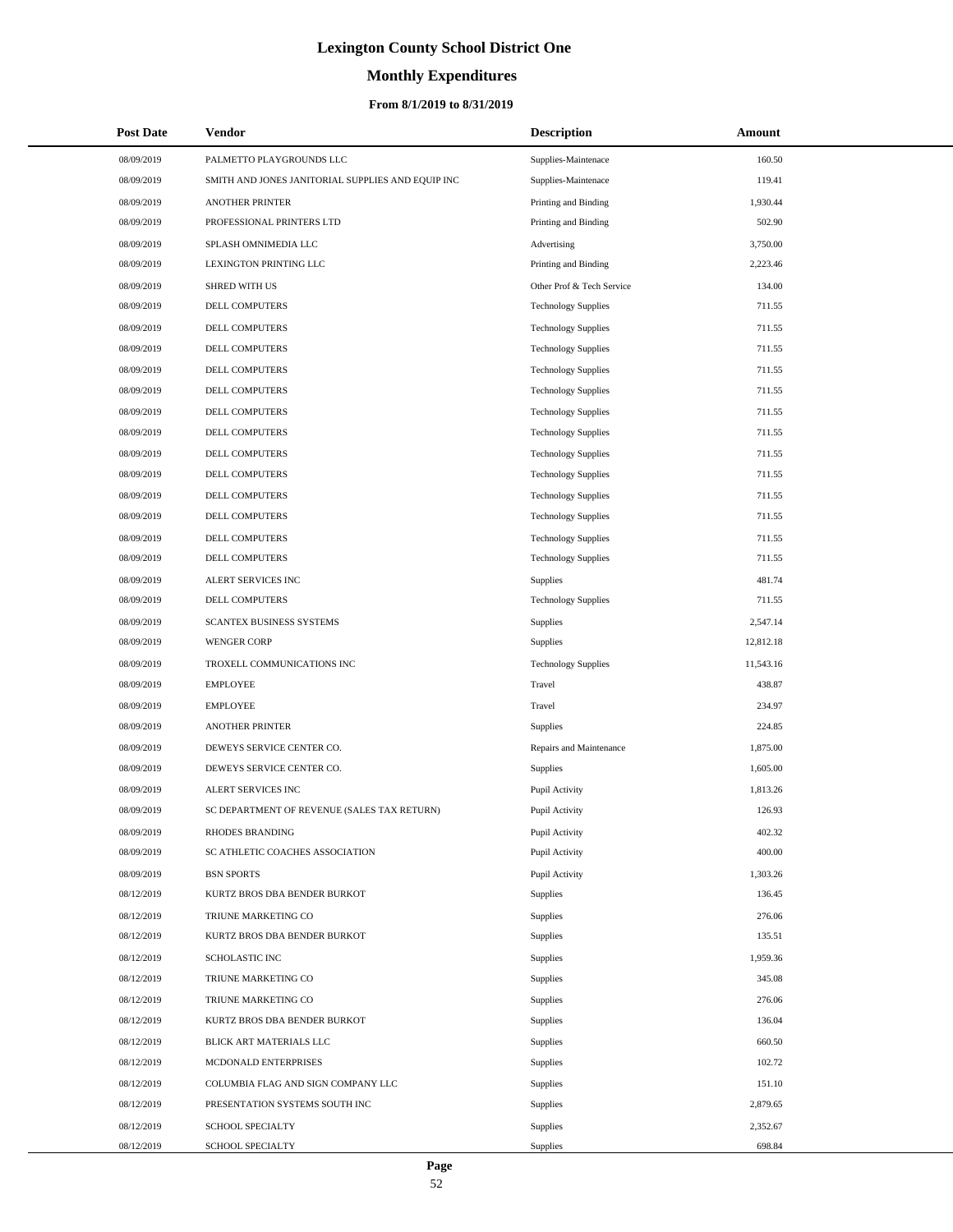# **Monthly Expenditures**

| <b>Post Date</b> | Vendor                                            | <b>Description</b>        | Amount   |
|------------------|---------------------------------------------------|---------------------------|----------|
| 08/12/2019       | EDUCATORSHANDBOOK.COM                             | Software Renewal/Agreemen | 698.00   |
| 08/12/2019       | SCHOOL SPECIALTY                                  | <b>Supplies</b>           | 234.81   |
| 08/12/2019       | COLLEGE OF CHARLESTON                             | Inst Prog Improvement     | 3,000.00 |
| 08/12/2019       | ASHA (AMER SPEECHLANGUAGE HEARING ASSOC)          | Travel                    | 1,521.00 |
| 08/12/2019       | ACADEMIC SUPPLIER DBA RASIX COMPUTER CENTER INC   | <b>Supplies</b>           | 1,137.43 |
| 08/12/2019       | MARTIN MARIETTA MATERIALS                         | Supplies-Maintenace       | 193.94   |
| 08/12/2019       | CULLUM SERVICES INC                               | Repairs and Maintenance   | 1,950.00 |
| 08/12/2019       | MANSFIELD OIL CO OF GAINESVILLE INC               | Supplies-Maintenace       | 5,449.81 |
| 08/12/2019       | CULLUM SERVICES INC                               | Repairs and Maintenance   | 4,792.50 |
| 08/12/2019       | PIONEER MANUFACTURING CO                          | Supplies-Maintenace       | 452.61   |
| 08/12/2019       | SMITH AND JONES JANITORIAL SUPPLIES AND EQUIP INC | Supplies-Maintenace       | 119.42   |
| 08/12/2019       | CULLUM SERVICES INC                               | Repairs and Maintenance   | 3,937.50 |
| 08/12/2019       | PRECISION FIRE SOLUTIONS                          | Repairs and Maintenance   | 348.00   |
| 08/12/2019       | PIONEER MANUFACTURING CO                          | Supplies-Maintenace       | 452.61   |
| 08/12/2019       | CULLUM SERVICES INC                               | Repairs and Maintenance   | 360.00   |
| 08/12/2019       | PIONEER MANUFACTURING CO                          | Supplies-Maintenace       | 301.74   |
| 08/12/2019       | CULLUM SERVICES INC                               | Repairs and Maintenance   | 1,379.17 |
| 08/12/2019       | CULLUM SERVICES INC                               | Repairs and Maintenance   | 440.63   |
| 08/12/2019       | MARTIN MARIETTA MATERIALS                         | Supplies-Maintenace       | 179.49   |
| 08/12/2019       | SMITH AND JONES JANITORIAL SUPPLIES AND EQUIP INC | Supplies-Maintenace       | 103.23   |
| 08/12/2019       | CULLUM SERVICES INC                               | Repairs and Maintenance   | 2,730.00 |
| 08/12/2019       | CULLUM SERVICES INC                               | Repairs and Maintenance   | 757.50   |
| 08/12/2019       | CULLUM SERVICES INC                               | Repairs and Maintenance   | 1,372.50 |
| 08/12/2019       | CULLUM SERVICES INC                               | Repairs and Maintenance   | 1,355.63 |
| 08/12/2019       | CULLUM SERVICES INC                               | Repairs and Maintenance   | 1,059.38 |
| 08/12/2019       | CULLUM SERVICES INC                               | Repairs and Maintenance   | 1,331.25 |
| 08/12/2019       | CULLUM SERVICES INC                               | Repairs and Maintenance   | 1,792.50 |
| 08/12/2019       | CULLUM SERVICES INC                               | Repairs and Maintenance   | 3,788.54 |
| 08/12/2019       | MARTIN MARIETTA MATERIALS                         | Supplies-Maintenace       | 195.06   |
| 08/12/2019       | PIONEER MANUFACTURING CO                          | Supplies-Maintenace       | 452.61   |
| 08/12/2019       | <b>CULLUM SERVICES INC</b>                        | Repairs and Maintenance   | 1,691.25 |
| 08/12/2019       | CULLUM SERVICES INC                               | Repairs and Maintenance   | 1,537.50 |
| 08/12/2019       | CULLUM SERVICES INC                               | Repairs and Maintenance   | 1,149.38 |
| 08/12/2019       | CULLUM SERVICES INC                               | Repairs and Maintenance   | 3,759.33 |
| 08/12/2019       | CULLUM SERVICES INC                               | Repairs and Maintenance   | 2,148.76 |
| 08/12/2019       | SOUTHEASTERN PAPER GROUP                          | Supplies-Maintenace       | 199.93   |
| 08/12/2019       | CULLUM SERVICES INC                               | Repairs and Maintenance   | 1,515.00 |
| 08/12/2019       | CULLUM SERVICES INC                               | Repairs and Maintenance   | 1,376.25 |
| 08/12/2019       | CULLUM SERVICES INC                               | Repairs and Maintenance   | 1,530.00 |
| 08/12/2019       | <b>CULLUM SERVICES INC</b>                        | Repairs and Maintenance   | 1,205.60 |
| 08/12/2019       | MARTIN MARIETTA MATERIALS                         | Supplies-Maintenace       | 197.78   |
| 08/12/2019       | CULLUM SERVICES INC                               | Repairs and Maintenance   | 1,276.88 |
| 08/12/2019       | CULLUM SERVICES INC                               | Repairs and Maintenance   | 620.62   |
| 08/12/2019       | CULLUM SERVICES INC                               | Repairs and Maintenance   | 2,371.88 |
| 08/12/2019       | CULLUM SERVICES INC                               | Repairs and Maintenance   | 1,453.12 |
| 08/12/2019       | CULLUM SERVICES INC                               | Repairs and Maintenance   | 2,437.50 |
| 08/12/2019       | SMITH AND JONES JANITORIAL SUPPLIES AND EQUIP INC | Supplies-Maintenace       | 487.92   |
| 08/12/2019       | SOUTHEASTERN PAPER GROUP                          | Supplies-Maintenace       | 159.93   |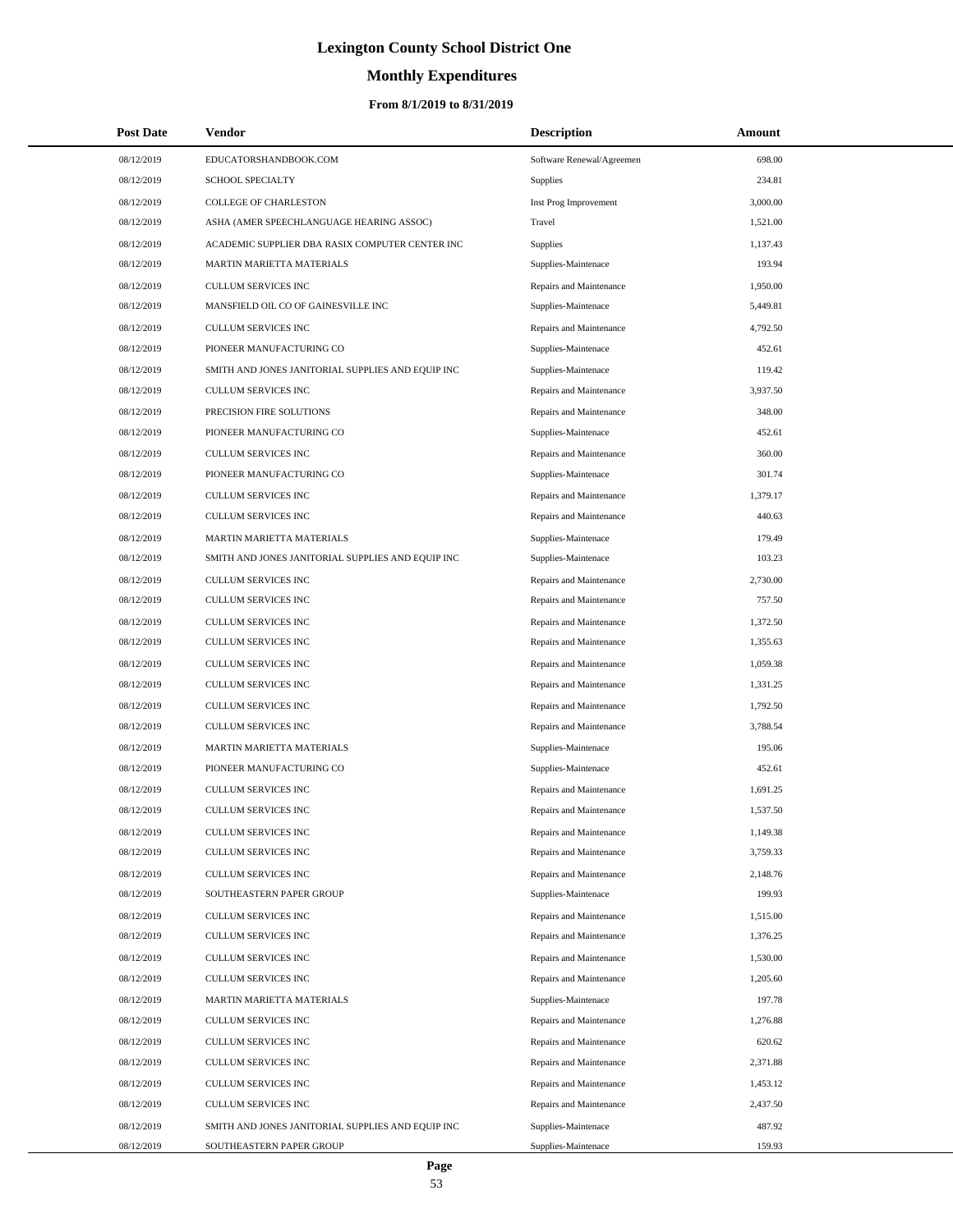# **Monthly Expenditures**

## **From 8/1/2019 to 8/31/2019**

| <b>Post Date</b> | Vendor                                            | <b>Description</b>             | Amount    |
|------------------|---------------------------------------------------|--------------------------------|-----------|
| 08/12/2019       | CULLUM SERVICES INC                               | Repairs and Maintenance        | 5,887.50  |
| 08/12/2019       | PIONEER MANUFACTURING CO                          | Supplies-Maintenace            | 452.61    |
| 08/12/2019       | <b>CULLUM SERVICES INC</b>                        | Repairs and Maintenance        | 1,453.13  |
| 08/12/2019       | FORMS AND SUPPLY INC (FSI)                        | Supplies                       | 1.489.26  |
| 08/12/2019       | SERVICE PRINTING CO INC                           | Printing and Binding           | 203.30    |
| 08/12/2019       | KOSS CREATIVE BRANDS LLC DBA STRAIGHT UP          | <b>Supplies</b>                | 357.91    |
| 08/12/2019       | TROXELL COMMUNICATIONS INC                        | <b>Technology Supplies</b>     | 261.08    |
| 08/12/2019       | BRIDGEWAY SOLUTIONS INC                           | Software Renewal/Agreemen      | 895.00    |
| 08/12/2019       | DATA MANAGEMENT INC                               | Software Renewal/Agreemen      | 33.020.09 |
| 08/12/2019       | BRIDGEWAY SOLUTIONS INC                           | <b>Technology Supplies</b>     | 5,383.65  |
| 08/12/2019       | STENHOUSE PUBLISHERS                              | Inst Prog Improvement          | 17,254.79 |
| 08/12/2019       | W T MURPHY CONSTRUCTION LLC                       | Supplies                       | 95,889.12 |
| 08/12/2019       | STEVE WEISS MUSIC INC                             | Pupil Activity                 | 224.00    |
| 08/12/2019       | EDUCATORSHANDBOOK.COM                             | Pupil Activity                 | 698.00    |
| 08/12/2019       | EDUCATORSHANDBOOK.COM                             | Pupil Activity                 | 698.00    |
| 08/12/2019       | <b>SCHOOL SPECIALTY</b>                           | Pupil Activity                 | 500.99    |
| 08/12/2019       | HENRY SCHEIN INC MEDICAL SPECIAL MARKETS          | Pupil Activity                 | 1,559.59  |
| 08/12/2019       | <b>GILMAN GEAR</b>                                | Pupil Activity                 | 1,112.57  |
| 08/12/2019       | RIDDELL / ALL AMERICAN                            | Pupil Activity                 | 874.40    |
| 08/12/2019       | <b>BSN SPORTS</b>                                 | Pupil Activity                 | 224.67    |
| 08/13/2019       | PLANK ROAD PUBLISHING                             | Supplies                       | 116.95    |
| 08/13/2019       | SCHOOL SPECIALTY                                  | Supplies                       | 237.53    |
| 08/13/2019       | FORMS AND SUPPLY INC (FSI)                        | Supplies                       | 306.52    |
| 08/13/2019       | ENTERPRISE LEASING COMPANY SOUTHEAST              | Travel                         | 252.00    |
| 08/13/2019       | FREESTYLE PHOTOGRAPHIC SUPPLIES                   | Supplies                       | 276.95    |
| 08/13/2019       | GOVCONNECTION INC PC CONNECTION                   | Supplies                       | 517.11    |
| 08/13/2019       | INTERNATIONAL BACCALAUREATE ORGANIZATION          | Other Prof & Tech Service      | 10,050.00 |
| 08/13/2019       | LOWCOUNTRY AHEC                                   | Travel                         | 1,700.00  |
| 08/13/2019       | W T COX SUBSCRIPTIONS                             | Periodicals                    | 333.71    |
| 08/13/2019       | <b>CERTIFIED TRANSLATION SERVICES</b>             | Other Prof & Tech Service      | 3,347.50  |
| 08/13/2019       | BURKETT BURKETT AND BURKETT                       | <b>Bd of Ed Audit Services</b> | 773.50    |
| 08/13/2019       | JOHNSON CONTROLS FIRE PROTECTION LP               | Repairs and Maintenance        | 528.00    |
| 08/13/2019       | ALFRED WILLIAMS AND CO                            | Supplies-Maintenace            | 1,759.59  |
| 08/13/2019       | <b>KOON LUMBER</b>                                | Supplies-Maintenace            | 264.83    |
| 08/13/2019       | SMITH AND JONES JANITORIAL SUPPLIES AND EQUIP INC | Supplies                       | 631.30    |
| 08/13/2019       | CATOE'S MOPED SHED INC                            | Supplies-Maintenace            | 183.82    |
| 08/13/2019       | SMITH AND JONES JANITORIAL SUPPLIES AND EQUIP INC | Supplies-Maintenace            | 179.76    |
| 08/13/2019       | CENTRAL POLY BAG CORPORATION                      | Supplies-Maintenace            | 262.15    |
| 08/13/2019       | SMITH AND JONES JANITORIAL SUPPLIES AND EQUIP INC | Supplies-Maintenace            | 350.96    |
| 08/13/2019       | SOUTHEASTERN PAPER GROUP                          | Supplies-Maintenace            | 801.22    |
| 08/13/2019       | JOHNSON CONTROLS FIRE PROTECTION LP               | Repairs and Maintenance        | 1,224.00  |
| 08/13/2019       | JOHNSON CONTROLS FIRE PROTECTION LP               | Repairs and Maintenance        | 600.00    |
| 08/13/2019       | DADE PAPER CO                                     | Supplies-Maintenace            | 283.44    |
| 08/13/2019       | JOHNSON CONTROLS FIRE PROTECTION LP               | Repairs and Maintenance        | 288.00    |
| 08/13/2019       | JOHNSON CONTROLS FIRE PROTECTION LP               | Repairs and Maintenance        | 600.00    |
| 08/13/2019       | SMITH AND JONES JANITORIAL SUPPLIES AND EQUIP INC | Supplies-Maintenace            | 511.71    |
| 08/13/2019       | JOHNSON CONTROLS FIRE PROTECTION LP               | Repairs and Maintenance        | 2,256.00  |
| 08/13/2019       | JOHNSON CONTROLS FIRE PROTECTION LP               | Repairs and Maintenance        | 600.00    |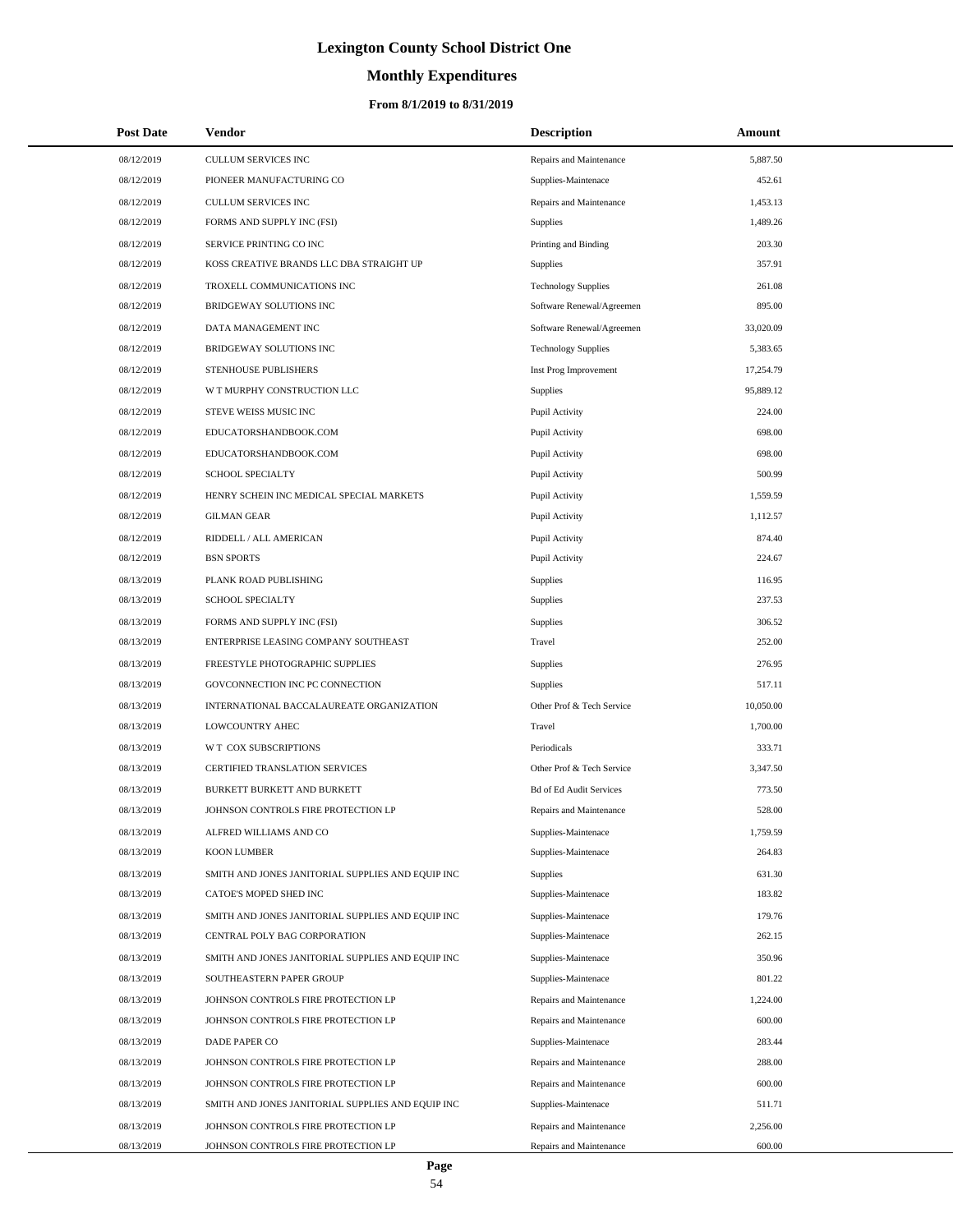# **Monthly Expenditures**

## **From 8/1/2019 to 8/31/2019**

| <b>Post Date</b> | Vendor                                            | <b>Description</b>          | Amount    |  |
|------------------|---------------------------------------------------|-----------------------------|-----------|--|
| 08/13/2019       | CENTRAL POLY BAG CORPORATION                      | Supplies-Maintenace         | 262.15    |  |
| 08/13/2019       | DADE PAPER CO                                     | Supplies-Maintenace         | 472.41    |  |
| 08/13/2019       | <b>WW GRAINGER</b>                                | Supplies-Maintenace         | 309.28    |  |
| 08/13/2019       | JOHNSON CONTROLS FIRE PROTECTION LP               | Repairs and Maintenance     | 9,741.87  |  |
| 08/13/2019       | SMITH AND JONES JANITORIAL SUPPLIES AND EQUIP INC | Supplies-Maintenace         | 119.41    |  |
| 08/13/2019       | CRESCENT CONSTRUCTION LLC                         | Repairs and Maintenance     | 4,323.00  |  |
| 08/13/2019       | SMITH AND JONES JANITORIAL SUPPLIES AND EQUIP INC | Supplies-Maintenace         | 432.33    |  |
| 08/13/2019       | CENTRAL POLY BAG CORPORATION                      | Supplies-Maintenace         | 262.15    |  |
| 08/13/2019       | <b>DADE PAPER CO</b>                              | Supplies-Maintenace         | 528.58    |  |
| 08/13/2019       | SMITH AND JONES JANITORIAL SUPPLIES AND EQUIP INC | Supplies-Maintenace         | 583.57    |  |
| 08/13/2019       | <b>TRANE COMPANY</b>                              | Supplies-Maintenace         | 899.78    |  |
| 08/13/2019       | JOHNSON CONTROLS FIRE PROTECTION LP               | Repairs and Maintenance     | 1,656.00  |  |
| 08/13/2019       | CATOE'S MOPED SHED INC                            | Supplies-Maintenace         | 183.83    |  |
| 08/13/2019       | JOHNSON CONTROLS FIRE PROTECTION LP               | Repairs and Maintenance     | 2,218.50  |  |
| 08/13/2019       | CHECKER YELLOW CAB CO INC                         | <b>Pupil Transportation</b> | 348.00    |  |
| 08/13/2019       | FORMS AND SUPPLY INC (FSI)                        | <b>Supplies</b>             | 378.26    |  |
| 08/13/2019       | EXTRA DUTY SOLUTIONS                              | Other Prof & Tech Service   | 1,540.00  |  |
| 08/13/2019       | SC DEPARTMENT OF REVENUE (SALES TAX RETURN)       | Software Renewal/Agreemen   | 173.88    |  |
| 08/13/2019       | SHI (SOFTWARE HOUSE INTN'L)                       | Software Renewal/Agreemen   | 2,484.06  |  |
| 08/13/2019       | <b>READABLE INK</b>                               | Other Prof & Tech Service   | 2,000.00  |  |
| 08/13/2019       | THE GRAPHIC COW DESIGN AND SCREENPRINTING CO      | Supplies                    | 1,048.60  |  |
| 08/13/2019       | POWER SCHOOL GROUP LLC                            | Software Renewal/Agreemen   | 64,477.52 |  |
| 08/13/2019       | SC DEPARTMENT OF REVENUE (SALES TAX RETURN)       | Software Renewal/Agreemen   | 4,513.43  |  |
| 08/13/2019       | TELCOM OF SOUTH CAROLINA INC                      | <b>Technology Supplies</b>  | 4,366.75  |  |
| 08/13/2019       | SOUTHERN EDUCATIONAL SYSTEMS INC                  | Supplies                    | 17,533.62 |  |
| 08/13/2019       | <b>WW GRAINGER</b>                                | <b>Supplies</b>             | 1,386.63  |  |
| 08/13/2019       | KEHOE CONSULTANTS LLC                             | Inst Prog Improvement       | 1,610.00  |  |
| 08/13/2019       | KEHOE CONSULTANTS LLC                             | Supplies                    | 140.00    |  |
| 08/13/2019       | PERSONAL ACADEMIC CHARACTER EDUC SCHOOL NETWORK   | Inst Prog Improvement       | 15,000.00 |  |
| 08/13/2019       | ALFRED WILLIAMS AND CO                            | Supplies                    | 19,634.74 |  |
| 08/13/2019       | DEW BUSINESS FORMS AND SYSTEMS INC                | Printing and Binding        | 896.33    |  |
| 08/13/2019       | PINE PRESS OF LEXINGTON INC                       | Printing and Binding        | 2,009.89  |  |
| 08/13/2019       | <b>SCHOOL SPECIALTY</b>                           | Pupil Activity              | 490.81    |  |
| 08/13/2019       | <b>CENGAGE LEARNING</b>                           | Pupil Activity              | 1,920.00  |  |
| 08/13/2019       | SCHOOL SPECIALTY                                  | Pupil Activity              | 2,314.87  |  |
| 08/13/2019       | SCHOOL SPECIALTY                                  | Pupil Activity              | 539.41    |  |
| 08/13/2019       | COASTAL ENTERPRISES                               | Pupil Activity              | 898.80    |  |
| 08/13/2019       | EDUCATORSHANDBOOK.COM                             | Pupil Activity              | 698.00    |  |
| 08/13/2019       | CASH                                              | Pupil Activity              | 4,500.00  |  |
| 08/13/2019       | <b>IVEY SALES ASSOC</b>                           | Pupil Activity              | 270.00    |  |
| 08/13/2019       | MF ATHLETIC CO                                    | Pupil Activity              | 543.51    |  |
| 08/13/2019       | T AND T SPORTS                                    | Pupil Activity              | 2,362.56  |  |
| 08/13/2019       | <b>HUDL</b>                                       | Pupil Activity              | 963.00    |  |
| 08/13/2019       | CASH                                              | Pupil Activity              | 1,500.00  |  |
| 08/13/2019       | VARSITY SPIRIT FASHIONS AND SUPPLIES LLC          | Pupil Activity              | 848.29    |  |
| 08/13/2019       | X GRAIN SPORTWEAR                                 | Pupil Activity              | 1,134.20  |  |
| 08/13/2019       | <b>BSN SPORTS</b>                                 | Pupil Activity              | 1,970.69  |  |
| 08/13/2019       | RHODES GRADUATION SERVICES INC                    | Pupil Activity              | 253.59    |  |

÷.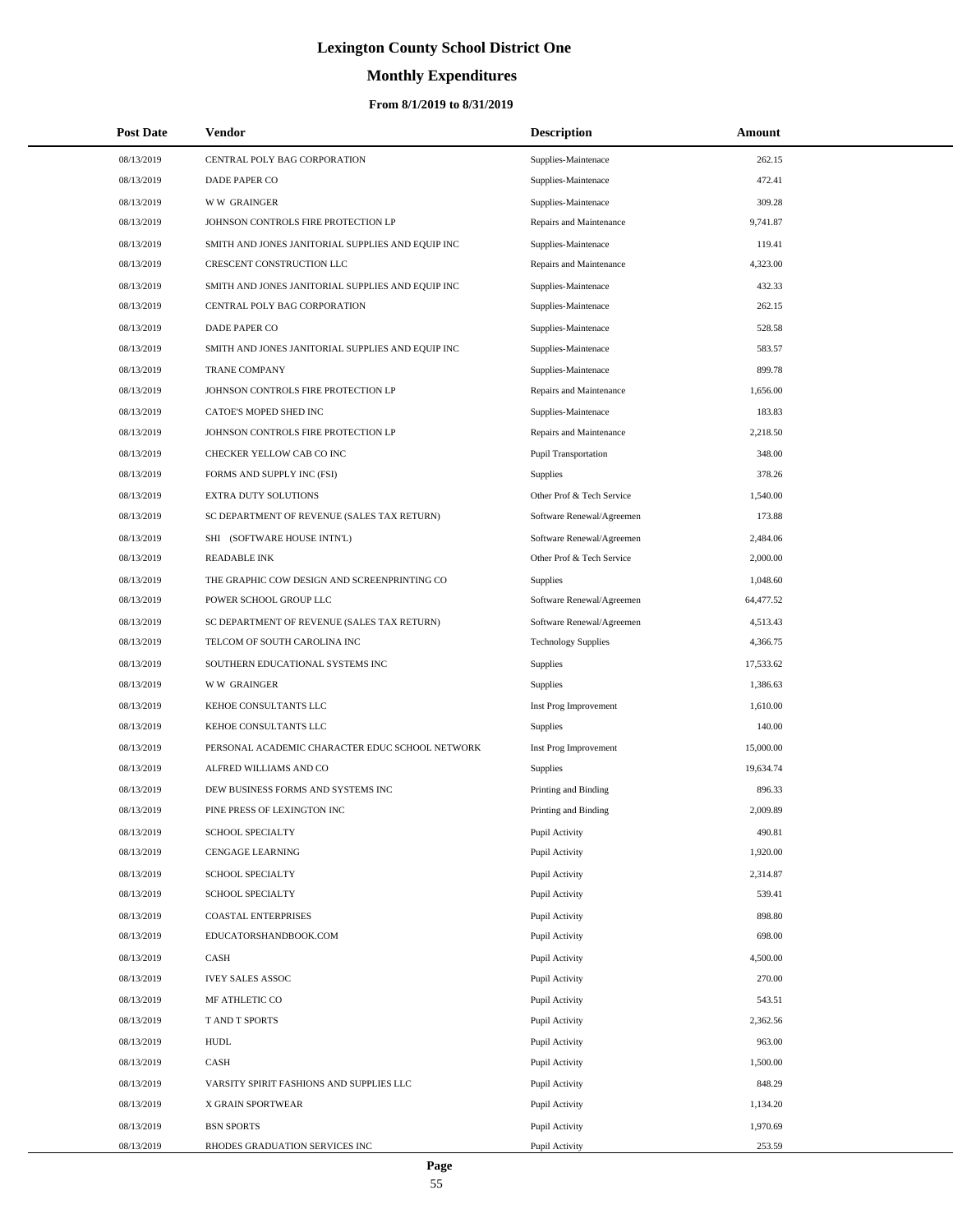# **Monthly Expenditures**

## **From 8/1/2019 to 8/31/2019**

| <b>Post Date</b> | <b>Vendor</b>                                     | <b>Description</b>         | Amount     |
|------------------|---------------------------------------------------|----------------------------|------------|
| 08/13/2019       | <b>BSN SPORTS</b>                                 | Pupil Activity             | 363.80     |
| 08/14/2019       | RENAISSANCE LEARNING                              | Software Renewal/Agreemen  | 278,978.84 |
| 08/14/2019       | CONTINENTAL                                       | Supplies                   | 14,845.82  |
| 08/14/2019       | FORMS AND SUPPLY INC (FSI)                        | Supplies                   | 158.36     |
| 08/14/2019       | <b>GE APPLIANCES</b>                              | Supplies                   | 426.00     |
| 08/14/2019       | SCHOOL SPECIALTY                                  | Supplies                   | 144.41     |
| 08/14/2019       | <b>EMPLOYEE</b>                                   | Supplies                   | 112.32     |
| 08/14/2019       | AMERICAN SIGN AND DISPLAY CO                      | Supplies                   | 401.25     |
| 08/14/2019       | MBH OF ELGIN LLC DBA PINE GROVE YOUTH ACADEMY     | Tuition                    | 12,842.48  |
| 08/14/2019       | <b>LRADAC</b>                                     | Other Prof & Tech Service  | 4,468.70   |
| 08/14/2019       | OCCUPATIONAL HEALTH                               | Supplies                   | 1,053.00   |
| 08/14/2019       | THE LIBRARY STORE                                 | Supplies                   | 405.76     |
| 08/14/2019       | LEXINGTON PRINTING LLC                            | Printing and Binding       | 2,498.45   |
| 08/14/2019       | ADVANCE EDUCATION INC                             | Dues and Fees              | 37,200.00  |
| 08/14/2019       | CITY ELECTRIC SUPPLY CO                           | Supplies-Maintenace        | 507.40     |
| 08/14/2019       | CITY ELECTRIC SUPPLY CO                           | Supplies-Maintenace        | 507.39     |
| 08/14/2019       | EA SERVICES LLC                                   | Repairs and Maintenance    | 1,455.20   |
| 08/14/2019       | SOUTHEASTERN PAPER GROUP                          | Supplies-Maintenace        | 1,201.82   |
| 08/14/2019       | SMITH AND JONES JANITORIAL SUPPLIES AND EQUIP INC | Supplies-Maintenace        | 372.79     |
| 08/14/2019       | TERMINIX COMMERCIAL                               | Repairs and Maintenance    | 770.00     |
| 08/14/2019       | ACE GLASS CO INC                                  | Repairs and Maintenance    | 229.10     |
| 08/14/2019       | CERAMIC CENTRAL INC (FORM CREATIVE CRAFTS AND CER | Supplies-Maintenace        | 385.20     |
| 08/14/2019       | KJC DRYWALL LLC                                   | Repairs and Maintenance    | 9,750.00   |
| 08/14/2019       | <b>INTERSTATE SOLUTIONS</b>                       | Supplies-Maintenace        | 124.12     |
| 08/14/2019       | <b>INTERSTATE SOLUTIONS</b>                       | Supplies-Maintenace        | 124.12     |
| 08/14/2019       | SMITH AND JONES JANITORIAL SUPPLIES AND EQUIP INC | Supplies-Maintenace        | 1,056.49   |
| 08/14/2019       | KJC DRYWALL LLC                                   | Repairs and Maintenance    | 500.00     |
| 08/14/2019       | SIGNAL TECHNOLOGIES INC                           | <b>Technology Supplies</b> | 5,601.97   |
| 08/14/2019       | AMTECK COMMUNICATION MANAGEMENT LLC               | <b>Technology Supplies</b> | 180.00     |
| 08/14/2019       | SIGNAL TECHNOLOGIES INC                           | <b>Technology Supplies</b> | 440.00     |
| 08/14/2019       | COMPUTER DESIGN CONSULTING SERVICE LLC            | Printing and Binding       | 1,747.42   |
| 08/14/2019       | SC DEPARTMENT OF REVENUE (SALES TAX RETURN)       | <b>Supplies</b>            | 624.68     |
| 08/14/2019       | TAYLOR MUSIC INC                                  | Supplies                   | 12,598.94  |
| 08/14/2019       | SC DEPARTMENT OF REVENUE (SALES TAX RETURN)       | Equipment - Nonexpendable  | 980.77     |
| 08/14/2019       | TAYLOR MUSIC INC                                  | Equipment - Nonexpendable  | 14,011.00  |
| 08/14/2019       | CAMCOR                                            | <b>Technology Supplies</b> | 3,189.05   |
| 08/14/2019       | AGAINST THE CLOCK INC                             | Pupil Activity             | 959.84     |
| 08/14/2019       | SCHOOL SPECIALTY                                  | Pupil Activity             | 420.83     |
| 08/14/2019       | ROCK HILL HIGH SCHOOL                             | Pupil Activity             | 175.00     |
| 08/14/2019       | <b>EMPLOYEE</b>                                   | Pupil Activity             | 781.49     |
| 08/15/2019       | ACADEMIC SUPPLIER DBA RASIX COMPUTER CENTER INC   | Supplies                   | 1,185.95   |
| 08/15/2019       | THE OFFICE PAL INC                                | Supplies                   | 737.44     |
| 08/15/2019       | SCHOOL HEALTH CORP                                | Supplies                   | 289.74     |
| 08/15/2019       | FORMS AND SUPPLY INC (FSI)                        | Supplies                   | 1,576.11   |
| 08/15/2019       | CEV MULTIMEDIA LTD                                | Supplies                   | 115.00     |
| 08/15/2019       | HENRY SCHEIN INC MEDICAL SPECIAL MARKETS          | Supplies                   | 160.50     |
| 08/15/2019       | <b>LEARNING SEED</b>                              | Supplies                   | 109.00     |
| 08/15/2019       | MSC INDUSTRIAL SUPPLY CO                          | Supplies                   | 462.03     |

 $\overline{\phantom{0}}$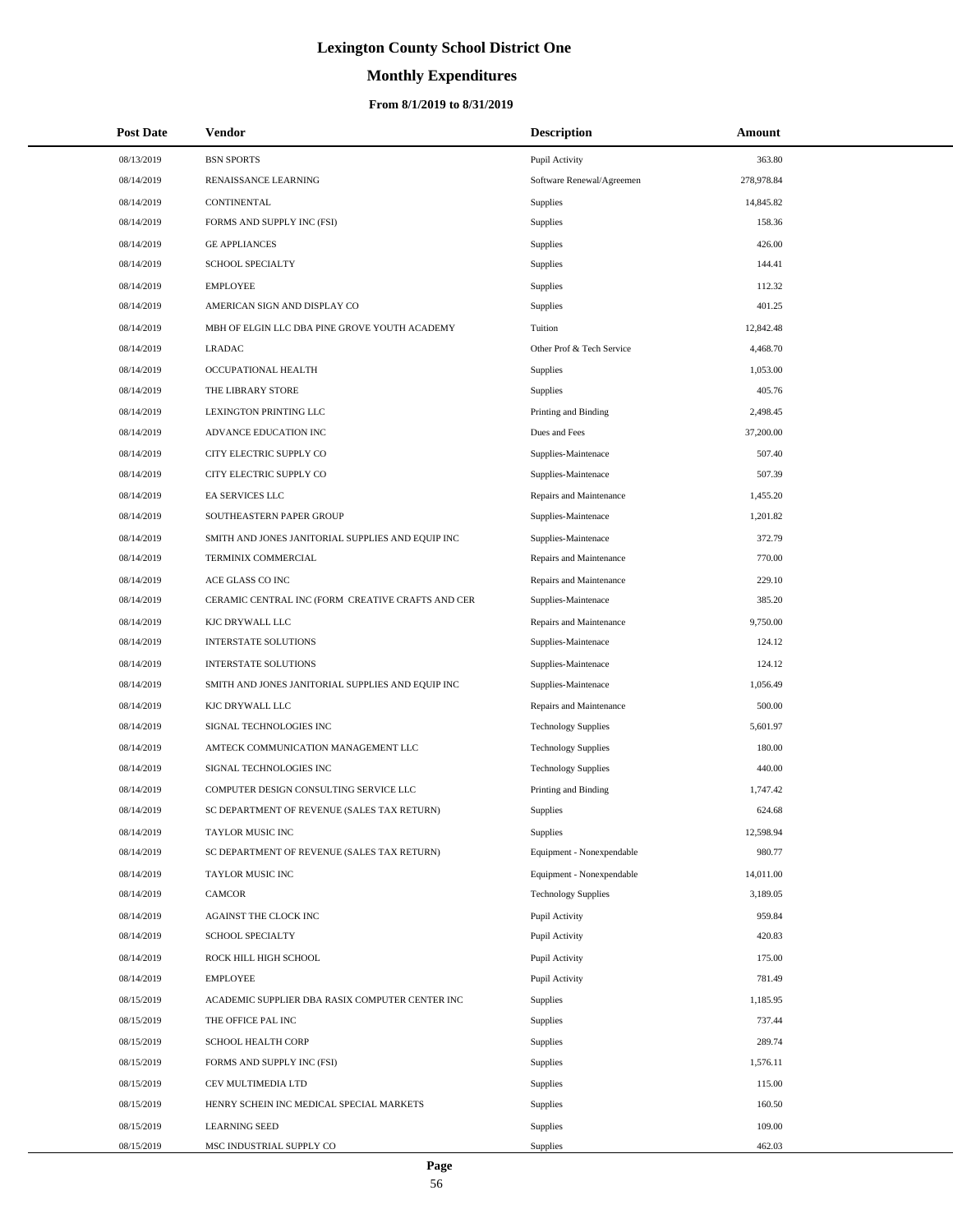# **Monthly Expenditures**

## **From 8/1/2019 to 8/31/2019**

| <b>Post Date</b> | <b>Vendor</b>                                     | <b>Description</b>           | Amount       |
|------------------|---------------------------------------------------|------------------------------|--------------|
| 08/15/2019       | <b>NASCO</b>                                      | <b>Supplies</b>              | 102.38       |
| 08/15/2019       | SCHOOL NURSE SUPPLY INC                           | Supplies                     | 269.00       |
| 08/15/2019       | THE OFFICE PAL INC                                | Supplies                     | 2,673.35     |
| 08/15/2019       | <b>EMPLOYEE</b>                                   | Travel                       | 100.05       |
| 08/15/2019       | FOLLETT SCHOOL SOLUTIONS INC                      | Library Books                | 9,160.00     |
| 08/15/2019       | <b>EMPLOYEE</b>                                   | Travel                       | 938.86       |
| 08/15/2019       | CERRA (CENTER FOR EDUCATOR RECRUIT RETENTION AND  | Dues and Fees                | 500.00       |
| 08/15/2019       | <b>EMPLOYEE</b>                                   | Travel-Teacher Staff Dev     | 1,312.60     |
| 08/15/2019       | NANCE, RICHARD DARRYL                             | Other Prof & Tech Service    | 137.06       |
| 08/15/2019       | PATE, KIMBERLY                                    | Other Prof & Tech Service    | 163.74       |
| 08/15/2019       | FORMS AND SUPPLY INC (FSI)                        | Supplies                     | 245.03       |
| 08/15/2019       | COOK & BOARDMAN LLC                               | Supplies-Maintenace          | 203.30       |
| 08/15/2019       | CULLUM SERVICES INC                               | Repairs and Maintenance      | 1,355.18     |
| 08/15/2019       | CULLUM SERVICES INC                               | Repairs and Maintenance      | 741.83       |
| 08/15/2019       | <b>FLORES PINESTRAW</b>                           | Supplies                     | 1,995.55     |
| 08/15/2019       | CULLUM SERVICES INC                               | Repairs and Maintenance      | 924.14       |
| 08/15/2019       | COOK & BOARDMAN LLC                               | Supplies-Maintenace          | 203.30       |
| 08/15/2019       | CULLUM SERVICES INC                               | Repairs and Maintenance      | 2,252.75     |
| 08/15/2019       | JOHNSON CONTROLS FIRE PROTECTION LP               | Repairs and Maintenance      | 684.00       |
| 08/15/2019       | COOK & BOARDMAN LLC                               | Supplies-Maintenace          | 509.66       |
| 08/15/2019       | SMITH AND JONES JANITORIAL SUPPLIES AND EQUIP INC | Supplies-Maintenace          | 154.08       |
| 08/15/2019       | JOHNSON CONTROLS FIRE PROTECTION LP               | Repairs and Maintenance      | 264.00       |
| 08/15/2019       | <b>EMPLOYEE</b>                                   | Travel                       | 216.92       |
| 08/15/2019       | <b>EMPLOYEE</b>                                   | Travel                       | 262.74       |
| 08/15/2019       | <b>EMPLOYEE</b>                                   | Travel                       | 817.80       |
| 08/15/2019       | <b>EMPLOYEE</b>                                   | Travel                       | 274.56       |
| 08/15/2019       | <b>EMPLOYEE</b>                                   | Travel                       | 274.56       |
| 08/15/2019       | <b>SCHOOL SPECIALTY</b>                           | Supplies                     | 3,161.82     |
| 08/15/2019       | <b>EMPLOYEE</b>                                   | Travel                       | 165.30       |
| 08/15/2019       | <b>EMPLOYEE</b>                                   | Travel                       | 252.88       |
| 08/15/2019       | FOLLETT SCHOOL SOLUTIONS INC                      | Supplies                     | 34,205.71    |
| 08/15/2019       | <b>EMPLOYEE</b>                                   | Supplies                     | 275.00       |
| 08/15/2019       | <b>EMPLOYEE</b>                                   | Supplies                     | 275.00       |
| 08/15/2019       | SC DEPARTMENT OF REVENUE (SALES TAX RETURN)       | <b>Supplies</b>              | 2,144.03     |
| 08/15/2019       | <b>SHAR PRODUCTS</b>                              | Supplies                     | 21,552.00    |
| 08/15/2019       | TAYLOR MUSIC INC                                  | <b>Supplies</b>              | 9,077.00     |
| 08/15/2019       | MIDWEST MUSICAL IMPORTS                           | Equipment - Nonexpendable    | 6,100.00     |
| 08/15/2019       | SC DEPARTMENT OF REVENUE (SALES TAX RETURN)       | Equipment - Nonexpendable    | 427.00       |
| 08/15/2019       | NUIDEA SCHOOL SUPPLY CO                           | Supplies                     | 505,030.16   |
| 08/15/2019       | HYMAN PAPER CO INC                                | Supplies-Maintenace          | 4,764.25     |
| 08/15/2019       | SMITH AND JONES JANITORIAL SUPPLIES AND EQUIP INC | Supplies-Maintenace          | 1,301.38     |
| 08/15/2019       | MCMILLAN PAZDAN SMITH ARCHITECTURE                | <b>Building</b>              | 3,431.25     |
| 08/15/2019       | H G REYNOLDS COMPANY INC                          | Building                     | 2,063,898.58 |
| 08/15/2019       | <b>EMPLOYEE</b>                                   | Travel                       | 183.28       |
| 08/15/2019       | <b>EMPLOYEE</b>                                   | <b>Travel-Summer Feeding</b> | 358.85       |
| 08/15/2019       | <b>WW GRAINGER</b>                                | <b>Supplies</b>              | 949.36       |
| 08/15/2019       | <b>WW GRAINGER</b>                                | Supplies                     | 949.36       |
| 08/15/2019       | <b>WW GRAINGER</b>                                | Supplies                     | 379.74       |

 $\overline{\phantom{0}}$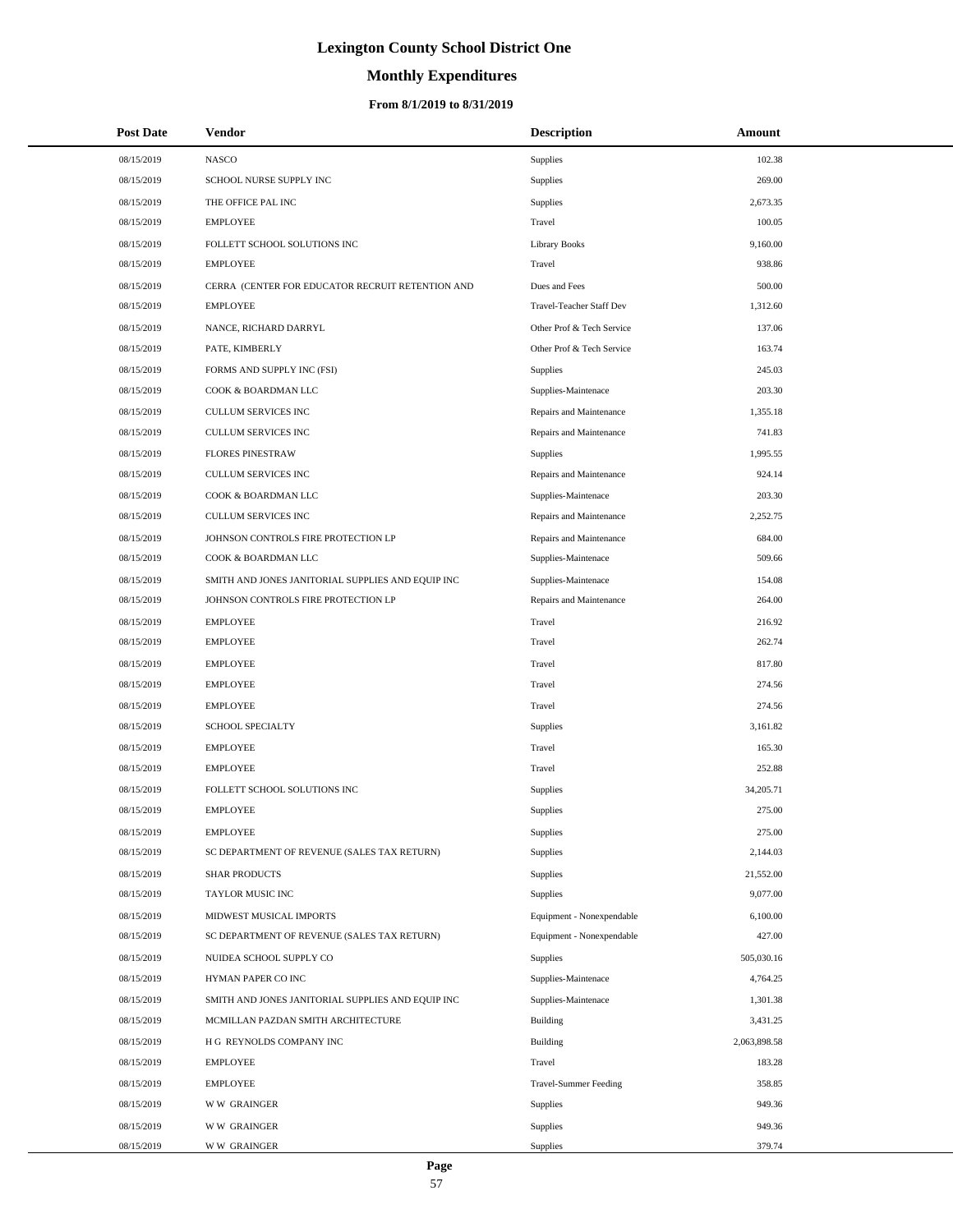# **Monthly Expenditures**

| <b>Post Date</b> | Vendor                                            | <b>Description</b>         | <b>Amount</b> |
|------------------|---------------------------------------------------|----------------------------|---------------|
| 08/15/2019       | <b>WW GRAINGER</b>                                | Supplies                   | 1,139.23      |
| 08/15/2019       | <b>WW GRAINGER</b>                                | Supplies                   | 379.74        |
| 08/15/2019       | <b>WW GRAINGER</b>                                | Supplies                   | 949.37        |
| 08/15/2019       | <b>WW GRAINGER</b>                                | Supplies                   | 569.61        |
| 08/15/2019       | THE LAMPO GROUP INC                               | Pupil Activity             | 3,040.28      |
| 08/15/2019       | <b>CENGAGE LEARNING</b>                           | Pupil Activity             | 6,938.25      |
| 08/15/2019       | <b>GROVE MEDICAL</b>                              | Pupil Activity             | 164.27        |
| 08/15/2019       | <b>MARIANNA</b>                                   | Pupil Activity             | 447.47        |
| 08/15/2019       | <b>SC HIGH SCHOOL LEAGUE</b>                      | Pupil Activity             | 539.00        |
| 08/15/2019       | CASH                                              | Pupil Activity             | 7,000.00      |
| 08/16/2019       | BLICK ART MATERIALS LLC                           | Supplies                   | 511.09        |
| 08/16/2019       | POLLOCK COMPANY                                   | Supplies                   | 214.00        |
| 08/16/2019       | FORMS AND SUPPLY INC (FSI)                        | Supplies                   | 1,531.28      |
| 08/16/2019       | ID WHOLESALE LLC                                  | Supplies                   | 410.77        |
| 08/16/2019       | THE OFFICE PAL INC                                | Supplies                   | 650.54        |
| 08/16/2019       | FORMS AND SUPPLY INC (FSI)                        | Supplies                   | 100.23        |
| 08/16/2019       | ACADEMIC SUPPLIER DBA RASIX COMPUTER CENTER INC   | Supplies                   | 2,841.31      |
| 08/16/2019       | <b>JW PEPPER</b>                                  | Supplies                   | 785.60        |
| 08/16/2019       | FORMS AND SUPPLY INC (FSI)                        | Supplies                   | 221.06        |
| 08/16/2019       | <b>SCHOOL HEALTH CORP</b>                         | Supplies                   | 195.32        |
| 08/16/2019       | MACGILL & CO                                      | Supplies                   | 605.40        |
| 08/16/2019       | LITTLE JOHNNY LLC                                 | Other Prof & Tech Service  | 5,031.25      |
| 08/16/2019       | CERTIFIED TRANSLATION SERVICES                    | Other Prof & Tech Service  | 410.00        |
| 08/16/2019       | DAVIS FRAWLEY ATTORNEYS AT LAW                    | <b>Legal Services</b>      | 2,659.05      |
| 08/16/2019       | SALSARITAS                                        | Other Objects              | 109.01        |
| 08/16/2019       | TERMINIX COMMERCIAL                               | Repairs and Maintenance    | 428.00        |
| 08/16/2019       | A Z LAWN MOWER PARTS                              | Supplies-Maintenace        | 256.76        |
| 08/16/2019       | JOHNSON CONTROLS FIRE PROTECTION LP               | Repairs and Maintenance    | 267.50        |
| 08/16/2019       | SOUTHEASTERN PAPER GROUP                          | Supplies-Maintenace        | 944.75        |
| 08/16/2019       | <b>SANDLAPPER SOUND</b>                           | Repairs and Maintenance    | 400.00        |
| 08/16/2019       | SOUTHEASTERN PAPER GROUP                          | Supplies-Maintenace        | 333.84        |
| 08/16/2019       | TRITEK FIRE AND SECURITY LLC                      | Repairs and Maintenance    | 176.00        |
| 08/16/2019       | TRITEK FIRE AND SECURITY LLC                      | Repairs and Maintenance    | 682.00        |
| 08/16/2019       | JACKSONVILLE SOUND AND COMMUNICATIONS             | Repairs and Maintenance    | 360.00        |
| 08/16/2019       | SMITH AND JONES JANITORIAL SUPPLIES AND EQUIP INC | Supplies-Maintenace        | 944.85        |
| 08/16/2019       | SOUTHEASTERN PAPER GROUP                          | Supplies-Maintenace        | 781.80        |
| 08/16/2019       | <b>WW GRAINGER</b>                                | Supplies-Maintenace        | 626.31        |
| 08/16/2019       | PROFESSIONAL PRINTERS LTD                         | Printing and Binding       | 617.39        |
| 08/16/2019       | SPLASH OMNIMEDIA LLC                              | Advertising                | 3,750.00      |
| 08/16/2019       | TELCOM OF SOUTH CAROLINA INC                      | <b>Technology Supplies</b> | 330.00        |
| 08/16/2019       | PINE PRESS OF LEXINGTON INC                       | Supplies                   | 144.38        |
| 08/16/2019       | RHODES BRANDING                                   | Supplies                   | 1,420.96      |
| 08/16/2019       | <b>CHEF WORKS</b>                                 | Supplies                   | 143.97        |
| 08/16/2019       | <b>NASCO</b>                                      | Supplies                   | 2,157.12      |
| 08/16/2019       | LAURENS COUNTY SCHOOL DISTRICT 55                 | Software Renewal/Agreemen  | 2,675.00      |
| 08/16/2019       | NUIDEA SCHOOL SUPPLY CO                           | Supplies                   | 6,291.60      |
| 08/16/2019       | SC DEPARTMENT OF REVENUE (SALES TAX RETURN)       | Supplies                   | 176.75        |
| 08/16/2019       | SCHOOL NURSE SUPPLY INC                           | Supplies                   | 2,525.00      |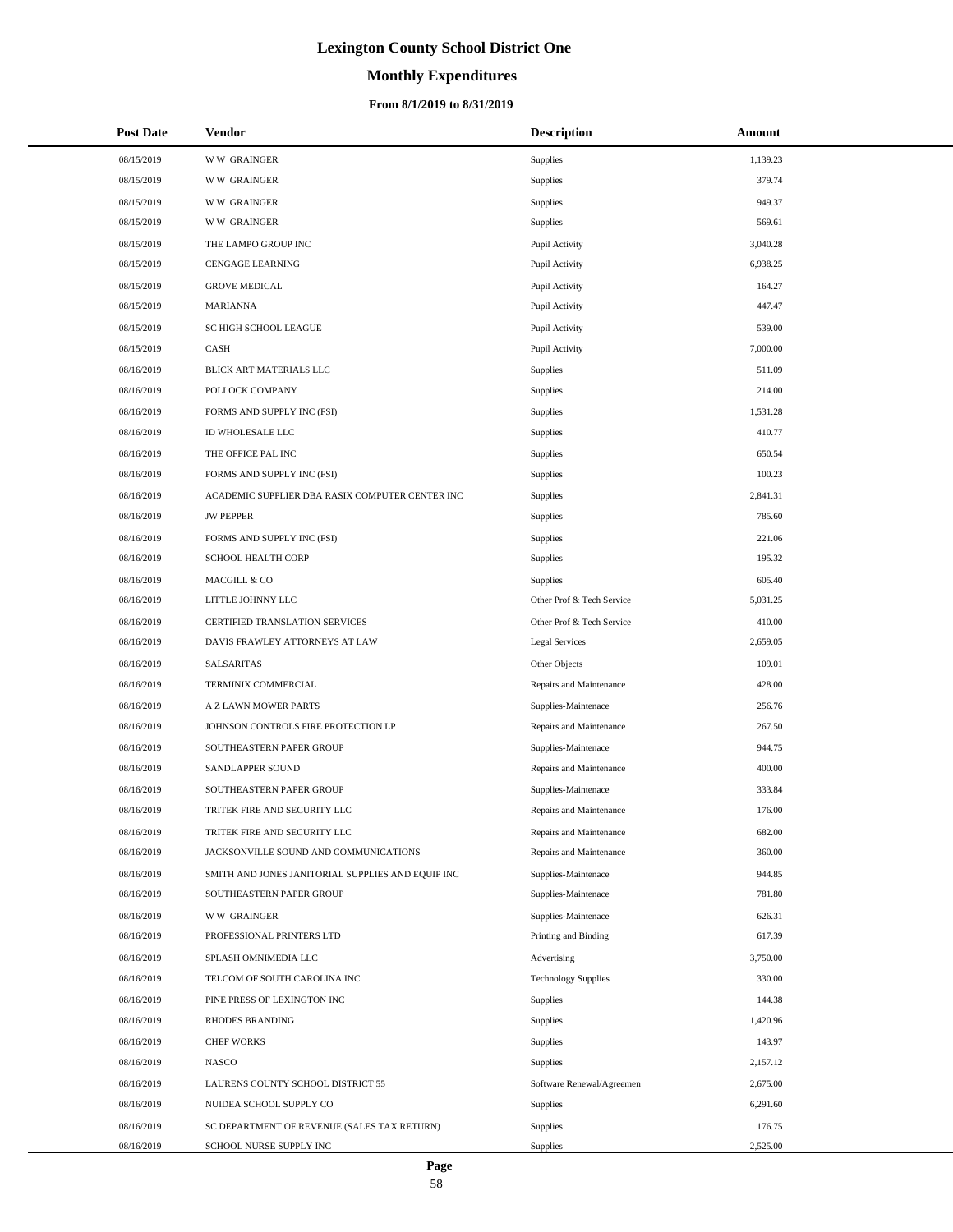# **Monthly Expenditures**

## **From 8/1/2019 to 8/31/2019**

| <b>Post Date</b> | Vendor                                      | <b>Description</b>              | Amount     |
|------------------|---------------------------------------------|---------------------------------|------------|
| 08/16/2019       | LS3P ASSOCIATED LTD                         | <b>Building</b>                 | 14,352.70  |
| 08/16/2019       | BUNNELL LAMMONS ENGINEERING INC             | <b>Building</b>                 | 652.50     |
| 08/16/2019       | LS3P ASSOCIATED LTD                         | <b>Building</b>                 | 2,281.50   |
| 08/16/2019       | DRIP DROP HYDRATION INC                     | Pupil Activity                  | 480.00     |
| 08/16/2019       | T AND T SPORTS                              | Pupil Activity                  | 2,340.09   |
| 08/16/2019       | 323 SPORTS                                  | Pupil Activity                  | 3,248.51   |
| 08/16/2019       | RIDDELL / ALL AMERICAN                      | Pupil Activity                  | 1,263.67   |
| 08/16/2019       | RHODES GRADUATION SERVICES INC              | Pupil Activity                  | 722.25     |
| 08/16/2019       | <b>BSN SPORTS</b>                           | Pupil Activity                  | 419.44     |
| 08/16/2019       | MODERN TURF INC                             | Pupil Activity                  | 900.00     |
| 08/16/2019       | MODERN TURF INC                             | Pupil Activity                  | 500.00     |
| 08/16/2019       | T AND T SPORTS                              | Pupil Activity                  | 134.82     |
| 08/16/2019       | FOLLETT SCHOOL SOLUTIONS INC                | Supplies                        | 784.68     |
| 08/16/2019       | PARENTS AS TEACHERS NATIONAL CENTER INC     | Travel                          | 575.00     |
| 08/19/2019       | FORMS AND SUPPLY INC (FSI)                  | Supplies                        | 205.01     |
| 08/19/2019       | SC DEPARTMENT OF REVENUE (SALES TAX RETURN) | Supplies                        | 123.20     |
| 08/19/2019       | TEACHER CREATED MATERIALS INC               | <b>Supplies</b>                 | 19,359.67  |
| 08/19/2019       | COLUMBIA FLAG AND SIGN COMPANY LLC          | <b>Supplies</b>                 | 332.77     |
| 08/19/2019       | <b>SCHOOL SPECIALTY</b>                     | <b>Supplies</b>                 | 208.71     |
| 08/19/2019       | SCHOOL SPECIALTY                            | <b>Supplies</b>                 | 526.02     |
| 08/19/2019       | SOUTHERN SPECIAL TEES LLC                   | <b>Supplies</b>                 | 394.35     |
| 08/19/2019       | THE OFFICE PAL INC                          | Supplies                        | 1,013.99   |
| 08/19/2019       | ID WHOLESALE LLC                            | Software Renewal/Agreemen       | 449.00     |
| 08/19/2019       | <b>EMPLOYEE</b>                             | Travel                          | 405.96     |
| 08/19/2019       | SCHOOL SPECIALTY                            | <b>Supplies</b>                 | 290.83     |
| 08/19/2019       | FORMS AND SUPPLY INC (FSI)                  | <b>Supplies</b>                 | 296.13     |
| 08/19/2019       | LEXINGTON PRINTING LLC                      | <b>Supplies</b>                 | 1,998.23   |
| 08/19/2019       | <b>GEIGER CAROLINAS</b>                     | <b>Supplies</b>                 | 213.00     |
| 08/19/2019       | <b>FINISHMASTER INC</b>                     | <b>Supplies</b>                 | 217.64     |
| 08/19/2019       | FORMS AND SUPPLY INC (FSI)                  | <b>Supplies</b>                 | 385.31     |
| 08/19/2019       | SCHOOL HEALTH CORP                          | Supplies                        | 107.45     |
| 08/19/2019       | FORMS AND SUPPLY INC (FSI)                  | <b>Supplies</b>                 | 139.74     |
| 08/19/2019       | FOLLETT SCHOOL SOLUTIONS INC                | <b>Library Books</b>            | 143,836.00 |
| 08/19/2019       | <b>EMPLOYEE</b>                             | Travel-Teacher Staff Dev        | 305.50     |
| 08/19/2019       | <b>EMPLOYEE</b>                             | Travel-Teacher Staff Dev        | 728.34     |
| 08/19/2019       | <b>EMPLOYEE</b>                             | <b>Travel-Teacher Staff Dev</b> | 397.48     |
| 08/19/2019       | <b>EMPLOYEE</b>                             | Travel                          | 635.05     |
| 08/19/2019       | FORMS AND SUPPLY INC (FSI)                  | <b>Supplies</b>                 | 2,364.17   |
| 08/19/2019       | SC DEPARTMENT OF REVENUE (SALES TAX RETURN) | Dues and Fees                   | $-928.25$  |
| 08/19/2019       | <b>DOMINION ENERGY</b>                      | <b>Public Utilities</b>         | 392.22     |
| 08/19/2019       | <b>DOMINION ENERGY</b>                      | <b>Public Utilities</b>         | 1,060.37   |
| 08/19/2019       | <b>WW GRAINGER</b>                          | Supplies-Maintenace             | 468.53     |
| 08/19/2019       | <b>DOMINION ENERGY</b>                      | <b>Public Utilities</b>         | 570.87     |
| 08/19/2019       | <b>DOMINION ENERGY</b>                      | <b>Public Utilities</b>         | 12,159.19  |
| 08/19/2019       | <b>DOMINION ENERGY</b>                      | <b>Public Utilities</b>         | 10,709.73  |
| 08/19/2019       | <b>DOMINION ENERGY</b>                      | <b>Public Utilities</b>         | 26,418.22  |
| 08/19/2019       | <b>DOMINION ENERGY</b>                      | <b>Public Utilities</b>         | 11,995.61  |
| 08/19/2019       | <b>DOMINION ENERGY</b>                      | <b>Public Utilities</b>         | 9,962.30   |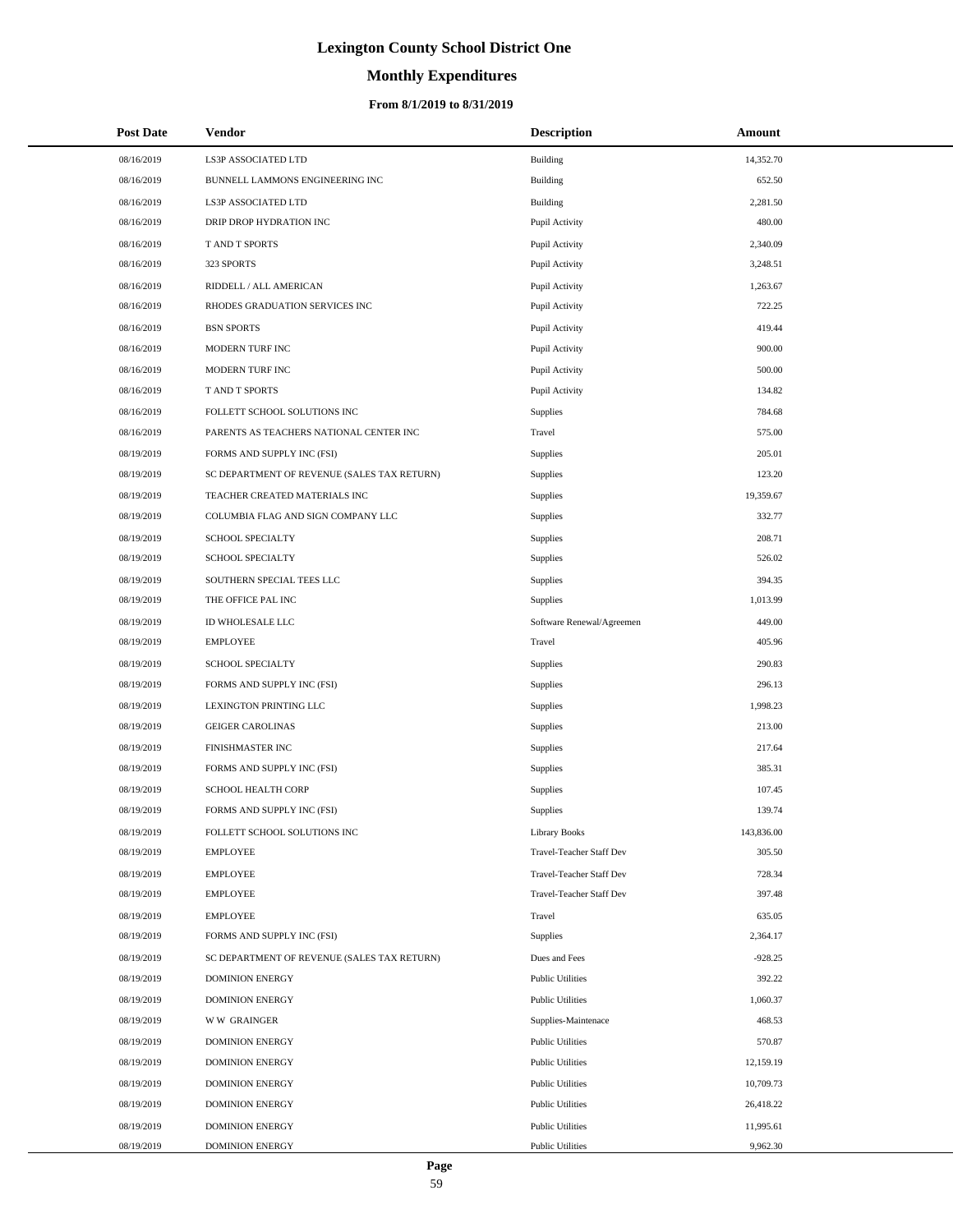# **Monthly Expenditures**

## **From 8/1/2019 to 8/31/2019**

| <b>Post Date</b> | Vendor                                          | <b>Description</b>         | Amount     |
|------------------|-------------------------------------------------|----------------------------|------------|
| 08/19/2019       | NUIDEA SCHOOL SUPPLY CO                         | Supplies-Maintenace        | 4,108.80   |
| 08/19/2019       | <b>DOMINION ENERGY</b>                          | <b>Public Utilities</b>    | 9,885.22   |
| 08/19/2019       | <b>DOMINION ENERGY</b>                          | <b>Public Utilities</b>    | 46,674.22  |
| 08/19/2019       | <b>DOMINION ENERGY</b>                          | <b>Public Utilities</b>    | 8,897.97   |
| 08/19/2019       | <b>DOMINION ENERGY</b>                          | <b>Public Utilities</b>    | 11,078.37  |
| 08/19/2019       | <b>DOMINION ENERGY</b>                          | <b>Public Utilities</b>    | 17,960.74  |
| 08/19/2019       | <b>DOMINION ENERGY</b>                          | <b>Public Utilities</b>    | 8,108.26   |
| 08/19/2019       | <b>DOMINION ENERGY</b>                          | <b>Public Utilities</b>    | 3,061.41   |
| 08/19/2019       | MIDCAROLINA ELEC COOP INC                       | <b>Public Utilities</b>    | 29,309.00  |
| 08/19/2019       | <b>DOMINION ENERGY</b>                          | <b>Public Utilities</b>    | 15,025.65  |
| 08/19/2019       | <b>DOMINION ENERGY</b>                          | <b>Public Utilities</b>    | 12,489.03  |
| 08/19/2019       | <b>DOMINION ENERGY</b>                          | <b>Public Utilities</b>    | 8,669.03   |
| 08/19/2019       | <b>DOMINION ENERGY</b>                          | <b>Public Utilities</b>    | 10,927.06  |
| 08/19/2019       | <b>DOMINION ENERGY</b>                          | <b>Public Utilities</b>    | 27,755.57  |
| 08/19/2019       | <b>DOMINION ENERGY</b>                          | <b>Public Utilities</b>    | 79,211.92  |
| 08/19/2019       | <b>DOMINION ENERGY</b>                          | <b>Public Utilities</b>    | 11,377.31  |
| 08/19/2019       | COOK & BOARDMAN LLC                             | Supplies-Maintenace        | 194.74     |
| 08/19/2019       | <b>DOMINION ENERGY</b>                          | <b>Public Utilities</b>    | 199.18     |
| 08/19/2019       | DATA IMAGING AND ASSOCIATES                     | Supplies                   | 2,007.59   |
| 08/19/2019       | TOWN OF LEXINGTON                               | Other Prof & Tech Service  | 5,862.50   |
| 08/19/2019       | PROFESSIONAL PRINTERS LTD                       | Printing and Binding       | 1,023.99   |
| 08/19/2019       | HAMMOND PHOTOGRAPHY                             | Other Prof & Tech Service  | 425.00     |
| 08/19/2019       | FORMS AND SUPPLY INC (FSI)                      | Supplies                   | 482.14     |
| 08/19/2019       | SCHOOL SPECIALTY                                | Supplies                   | 277.77     |
| 08/19/2019       | ATTAINMENT CO INC                               | Supplies                   | 544.00     |
| 08/19/2019       | AIR CARE INC                                    | Supplies                   | 2,634.00   |
| 08/19/2019       | SC DEPARTMENT OF REVENUE (SALES TAX RETURN)     | Supplies                   | 110.46     |
| 08/19/2019       | <b>WW GRAINGER</b>                              | Supplies                   | 1,400.13   |
| 08/19/2019       | BECKER'S SCHOOL SUPPLIES                        | Supplies                   | 409.49     |
| 08/19/2019       | PREMIER AGENDAS LLC SCHOOL SPECIALITY           | Pupil Activity             | 2,024.55   |
| 08/19/2019       | UNIVERSITY OF SOUTH CAROLINA                    | Pupil Activity             | 256.80     |
| 08/19/2019       | HENRY SCHEIN INC MEDICAL SPECIAL MARKETS        | Pupil Activity             | 197.54     |
| 08/19/2019       | SPORTDECALS INC                                 | Pupil Activity             | 276.25     |
| 08/19/2019       | PINE PRESS OF LEXINGTON INC                     | Pupil Activity             | 700.32     |
| 08/19/2019       | DAHLGREN, JAY H                                 | Pupil Activity             | 235.00     |
| 08/19/2019       | WEEKS, MELISSA                                  | Pupil Activity             | 130.00     |
| 08/19/2019       | INTERNETWORK ENGINEERING                        | <b>Technology Supplies</b> | 9,099.45   |
| 08/20/2019       | BLICK ART MATERIALS LLC                         | Supplies                   | 331.02     |
| 08/20/2019       | FORMS AND SUPPLY INC (FSI)                      | Supplies                   | 630.44     |
| 08/20/2019       | <b>SCHOOL SPECIALTY</b>                         | Supplies                   | 121.85     |
| 08/20/2019       | AMERICAN CHESS INSTITUTE DBA CODE TO THE FUTURE | Software Renewal/Agreemen  | 199,000.00 |
| 08/20/2019       | PREMIER AGENDAS LLC SCHOOL SPECIALITY           | Printing and Binding       | 2,229.77   |
| 08/20/2019       | FORMS AND SUPPLY INC (FSI)                      | Supplies                   | 134.53     |
| 08/20/2019       | FORMS AND SUPPLY INC (FSI)                      | Supplies                   | 280.45     |
| 08/20/2019       | SOUTHERN SPECIAL TEES LLC                       | Supplies                   | 970.36     |
| 08/20/2019       | FORMS AND SUPPLY INC (FSI)                      | Supplies                   | 630.45     |
| 08/20/2019       | <b>SCHOOL SPECIALTY</b>                         | Supplies                   | 114.70     |
| 08/20/2019       | FORMS AND SUPPLY INC (FSI)                      | Supplies                   | 329.03     |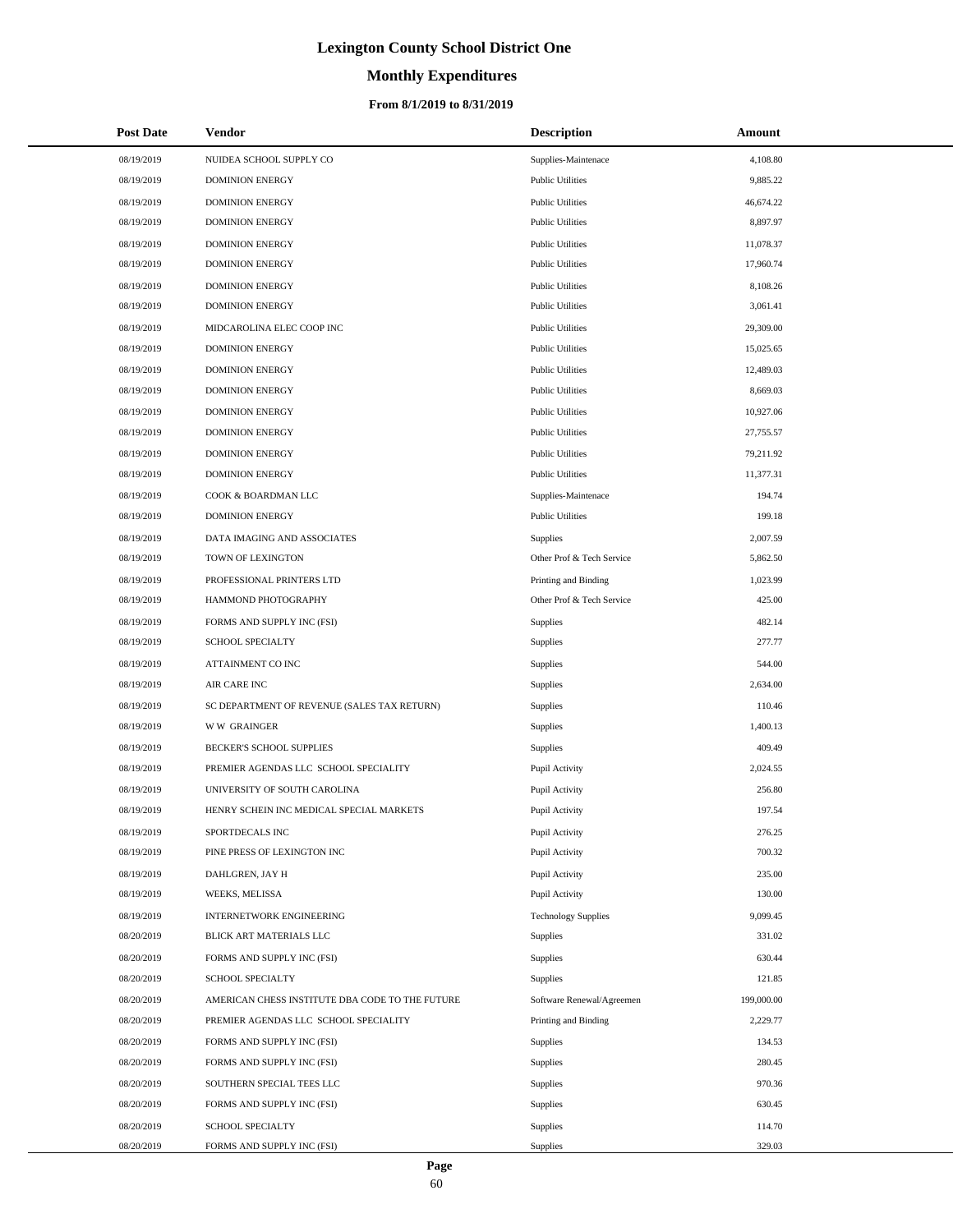# **Monthly Expenditures**

## **From 8/1/2019 to 8/31/2019**

| <b>Post Date</b> | <b>Vendor</b>                                     | <b>Description</b>         | Amount    |  |
|------------------|---------------------------------------------------|----------------------------|-----------|--|
| 08/20/2019       | FORMS AND SUPPLY INC (FSI)                        | Supplies                   | 4,540.71  |  |
| 08/20/2019       | FORMS AND SUPPLY INC (FSI)                        | Supplies                   | 256.97    |  |
| 08/20/2019       | <b>GROVE MEDICAL</b>                              | Supplies                   | 367.92    |  |
| 08/20/2019       | LEXINGTON PRINTING LLC                            | Supplies                   | 299.60    |  |
| 08/20/2019       | DODGE LEARNING RESOURCES                          | Supplies                   | 524.00    |  |
| 08/20/2019       | FORMS AND SUPPLY INC (FSI)                        | Supplies                   | 246.64    |  |
| 08/20/2019       | <b>SCHOOL SPECIALTY</b>                           | Supplies                   | 305.54    |  |
| 08/20/2019       | <b>SCHOOL SPECIALTY</b>                           | <b>Supplies</b>            | 169.88    |  |
| 08/20/2019       | SMITH AND JONES JANITORIAL SUPPLIES AND EQUIP INC | Supplies-Maintenace        | 436.56    |  |
| 08/20/2019       | SMITH AND JONES JANITORIAL SUPPLIES AND EQUIP INC | Supplies-Maintenace        | 470.80    |  |
| 08/20/2019       | MASTERCRAFT RENOVATION SYSTEMS LLC                | Supplies-Maintenace        | 245.03    |  |
| 08/20/2019       | SMITH AND JONES JANITORIAL SUPPLIES AND EQUIP INC | Supplies-Maintenace        | 608.53    |  |
| 08/20/2019       | SMITH AND JONES JANITORIAL SUPPLIES AND EQUIP INC | Supplies-Maintenace        | 854.54    |  |
| 08/20/2019       | SMITH AND JONES JANITORIAL SUPPLIES AND EQUIP INC | Supplies-Maintenace        | 672.86    |  |
| 08/20/2019       | SMITH AND JONES JANITORIAL SUPPLIES AND EQUIP INC | Supplies-Maintenace        | 804.64    |  |
| 08/20/2019       | <b>WW GRAINGER</b>                                | Supplies-Maintenace        | 233.03    |  |
| 08/20/2019       | SMITH AND JONES JANITORIAL SUPPLIES AND EQUIP INC | Supplies-Maintenace        | 537.56    |  |
| 08/20/2019       | <b>INTERSTATE SOLUTIONS</b>                       | Supplies-Maintenace        | 186.18    |  |
| 08/20/2019       | <b>WW GRAINGER</b>                                | Supplies-Maintenace        | 233.03    |  |
| 08/20/2019       | SMITH AND JONES JANITORIAL SUPPLIES AND EQUIP INC | Supplies-Maintenace        | 434.85    |  |
| 08/20/2019       | COCA COLA BOTTLING CO CONSOLIDATED                | Other Objects              | 871.50    |  |
| 08/20/2019       | RENAISSANCE LEARNING                              | Software Renewal/Agreemen  | 19,367.00 |  |
| 08/20/2019       | FORMS AND SUPPLY INC (FSI)                        | <b>Supplies</b>            | 331.76    |  |
| 08/20/2019       | <b>BRAINPOP.COM LLC</b>                           | Software Renewal/Agreemen  | 1,895.00  |  |
| 08/20/2019       | SC DEPARTMENT OF REVENUE (SALES TAX RETURN)       | Software Renewal/Agreemen  | 132.65    |  |
| 08/20/2019       | SCHOOL SPECIALTY                                  | Supplies                   | 3,438.34  |  |
| 08/20/2019       | FORMS AND SUPPLY INC (FSI)                        | Supplies                   | 115.24    |  |
| 08/20/2019       | NATIONAL PAIDEIA CENTER                           | Inst Prog Improvement      | 1,400.00  |  |
| 08/20/2019       | CORPORATE CONCEPTS INC                            | <b>Supplies</b>            | 39,668.11 |  |
| 08/20/2019       | AMTECK COMMUNICATION MANAGEMENT LLC               | <b>Technology Supplies</b> | 2,543.09  |  |
| 08/20/2019       | NUIDEA SCHOOL SUPPLY CO                           | <b>Supplies</b>            | 11,199.04 |  |
| 08/20/2019       | <b>CAMCOR</b>                                     | <b>Technology Supplies</b> | 11,545.18 |  |
| 08/20/2019       | BLICK ART MATERIALS LLC                           | Pupil Activity             | 570.59    |  |
| 08/20/2019       | SCHOOL SPECIALTY                                  | Pupil Activity             | 259.37    |  |
| 08/20/2019       | <b>SCHOOL SPECIALTY</b>                           | Pupil Activity             | 313.09    |  |
| 08/20/2019       | T AND T SPORTS                                    | Pupil Activity             | 2,341.16  |  |
| 08/20/2019       | LAKE MARY HIGH SCHOOL                             | Pupil Activity             | 250.00    |  |
| 08/20/2019       | CASH                                              | Pupil Activity             | 6,000.00  |  |
| 08/21/2019       | <b>RYDIN DECAL</b>                                | Supplies                   | 1,106.00  |  |
| 08/21/2019       | SCHOOL SPECIALTY                                  | Supplies                   | 839.57    |  |
| 08/21/2019       | TRIUNE MARKETING CO                               | Supplies                   | 1,380.30  |  |
| 08/21/2019       | POLLOCK COMPANY                                   | <b>Technology Supplies</b> | 801.43    |  |
| 08/21/2019       | PINE PRESS OF LEXINGTON INC                       | Supplies                   | 342.40    |  |
| 08/21/2019       | SCHOOL SPECIALTY                                  | Supplies                   | 365.55    |  |
| 08/21/2019       | BLICK ART MATERIALS LLC                           | <b>Supplies</b>            | 159.52    |  |
| 08/21/2019       | GOVCONNECTION INC PC CONNECTION                   | Supplies                   | 129.28    |  |
| 08/21/2019       | TOTH, TERESE RENEE                                | Other Prof & Tech Service  | 1,766.48  |  |
| 08/21/2019       | MSC INDUSTRIAL SUPPLY CO                          | Supplies                   | 154.29    |  |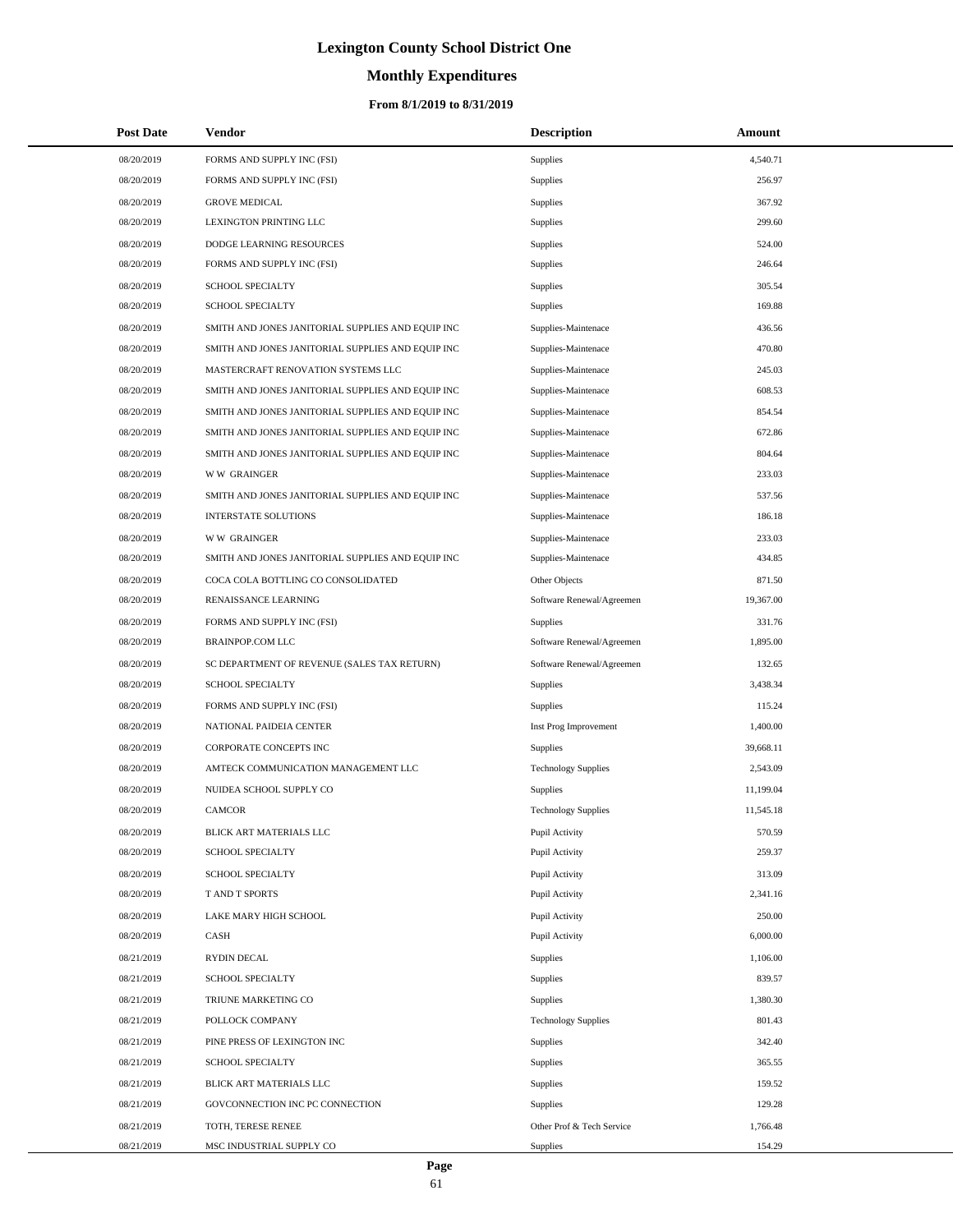# **Monthly Expenditures**

## **From 8/1/2019 to 8/31/2019**

| <b>Post Date</b> | Vendor                                            | <b>Description</b>             | Amount    |  |
|------------------|---------------------------------------------------|--------------------------------|-----------|--|
| 08/21/2019       | THE READING WAREHOUSE INC                         | <b>Supplies</b>                | 582.62    |  |
| 08/21/2019       | DRAMATISTS PLAY SERVICE INC                       | Supplies                       | 240.00    |  |
| 08/21/2019       | SCHOOL SPECIALTY                                  | <b>Supplies</b>                | 129.56    |  |
| 08/21/2019       | FOLLETT SCHOOL SOLUTIONS INC                      | <b>Library Books</b>           | 16,599.60 |  |
| 08/21/2019       | ACADEMIC SUPPLIER DBA RASIX COMPUTER CENTER INC   | <b>Supplies</b>                | 4,472.48  |  |
| 08/21/2019       | SC DEPARTMENT OF REVENUE (SALES TAX RETURN)       | <b>Supplies</b>                | 105.26    |  |
| 08/21/2019       | DUFF FREEMAN LYON LLC                             | <b>Legal Services</b>          | 3,693.00  |  |
| 08/21/2019       | HALLIGAN MAHONEY AND WILLIAMS                     | Legal Services                 | 490.00    |  |
| 08/21/2019       | REPUBLIC SERVICES INC                             | Other Property Services        | 295.00    |  |
| 08/21/2019       | PINE PRESS OF LEXINGTON INC                       | Printing and Binding           | 626.53    |  |
| 08/21/2019       | R AND R ASSOCIATES ENVIRONMENTAL CO INC           | Repairs and Maintenance        | 2,490.00  |  |
| 08/21/2019       | REPUBLIC SERVICES INC                             | Other Property Services        | 230.40    |  |
| 08/21/2019       | L AND W SUPPLY CORPORATION                        | Supplies-Maintenace            | 808.06    |  |
| 08/21/2019       | REPUBLIC SERVICES INC                             | Other Property Services        | 153.60    |  |
| 08/21/2019       | A Z LAWN MOWER PARTS                              | Supplies-Maintenace            | 493.11    |  |
| 08/21/2019       | KMB ELECTRIC CO INC                               | Repairs and Maintenance        | 1,100.00  |  |
| 08/21/2019       | REPUBLIC SERVICES INC                             | Other Property Services        | 230.40    |  |
| 08/21/2019       | REPUBLIC SERVICES INC                             | Other Property Services        | 230.40    |  |
| 08/21/2019       | REPUBLIC SERVICES INC                             | Other Property Services        | 230.40    |  |
| 08/21/2019       | A Z LAWN MOWER PARTS                              | Supplies-Maintenace            | 307.23    |  |
| 08/21/2019       | REPUBLIC SERVICES INC                             | Other Property Services        | 307.20    |  |
| 08/21/2019       | <b>GE APPLIANCES</b>                              | Supplies-Maintenace            | 664.47    |  |
| 08/21/2019       | REPUBLIC SERVICES INC                             | Other Property Services        | 230.40    |  |
| 08/21/2019       | REPUBLIC SERVICES INC                             | Other Property Services        | 153.60    |  |
| 08/21/2019       | REPUBLIC SERVICES INC                             | Other Property Services        | 153.60    |  |
| 08/21/2019       | SCHOOL SPECIALTY                                  | Supplies-Maintenace            | 426.08    |  |
| 08/21/2019       | REPUBLIC SERVICES INC                             | Other Property Services        | 153.60    |  |
| 08/21/2019       | <b>LORICK OFFICE PRODUCTS</b>                     | Supplies-Maintenace            | 716.90    |  |
| 08/21/2019       | REPUBLIC SERVICES INC                             | <b>Other Property Services</b> | 230.40    |  |
| 08/21/2019       | REPUBLIC SERVICES INC                             | Other Property Services        | 230.40    |  |
| 08/21/2019       | REPUBLIC SERVICES INC                             | <b>Other Property Services</b> | 153.60    |  |
| 08/21/2019       | REPUBLIC SERVICES INC                             | Other Property Services        | 153.60    |  |
| 08/21/2019       | REPUBLIC SERVICES INC                             | <b>Other Property Services</b> | 153.60    |  |
| 08/21/2019       | A Z LAWN MOWER PARTS                              | Supplies-Maintenace            | 591.18    |  |
| 08/21/2019       | REPUBLIC SERVICES INC                             | Other Property Services        | 153.60    |  |
| 08/21/2019       | REPUBLIC SERVICES INC                             | Other Property Services        | 230.40    |  |
| 08/21/2019       | REPUBLIC SERVICES INC                             | Other Property Services        | 153.60    |  |
| 08/21/2019       | A Z LAWN MOWER PARTS                              | Supplies-Maintenace            | 591.17    |  |
| 08/21/2019       | REPUBLIC SERVICES INC                             | Other Property Services        | 153.60    |  |
| 08/21/2019       | SMITH AND JONES JANITORIAL SUPPLIES AND EQUIP INC | Supplies-Maintenace            | 1,324.23  |  |
| 08/21/2019       | REPUBLIC SERVICES INC                             | Other Property Services        | 153.60    |  |
| 08/21/2019       | SMITH AND JONES JANITORIAL SUPPLIES AND EQUIP INC | Supplies-Maintenace            | 385.20    |  |
| 08/21/2019       | REPUBLIC SERVICES INC                             | Other Property Services        | 153.60    |  |
| 08/21/2019       | REPUBLIC SERVICES INC                             | Other Property Services        | 153.60    |  |
| 08/21/2019       | SOUTHEASTERN PAPER GROUP                          | Supplies-Maintenace            | 1,150.46  |  |
| 08/21/2019       | REPUBLIC SERVICES INC                             | Other Property Services        | 153.60    |  |
| 08/21/2019       | REPUBLIC SERVICES INC                             | Other Property Services        | 153.60    |  |
| 08/21/2019       | REPUBLIC SERVICES INC                             | Other Property Services        | 153.60    |  |

 $\overline{\phantom{0}}$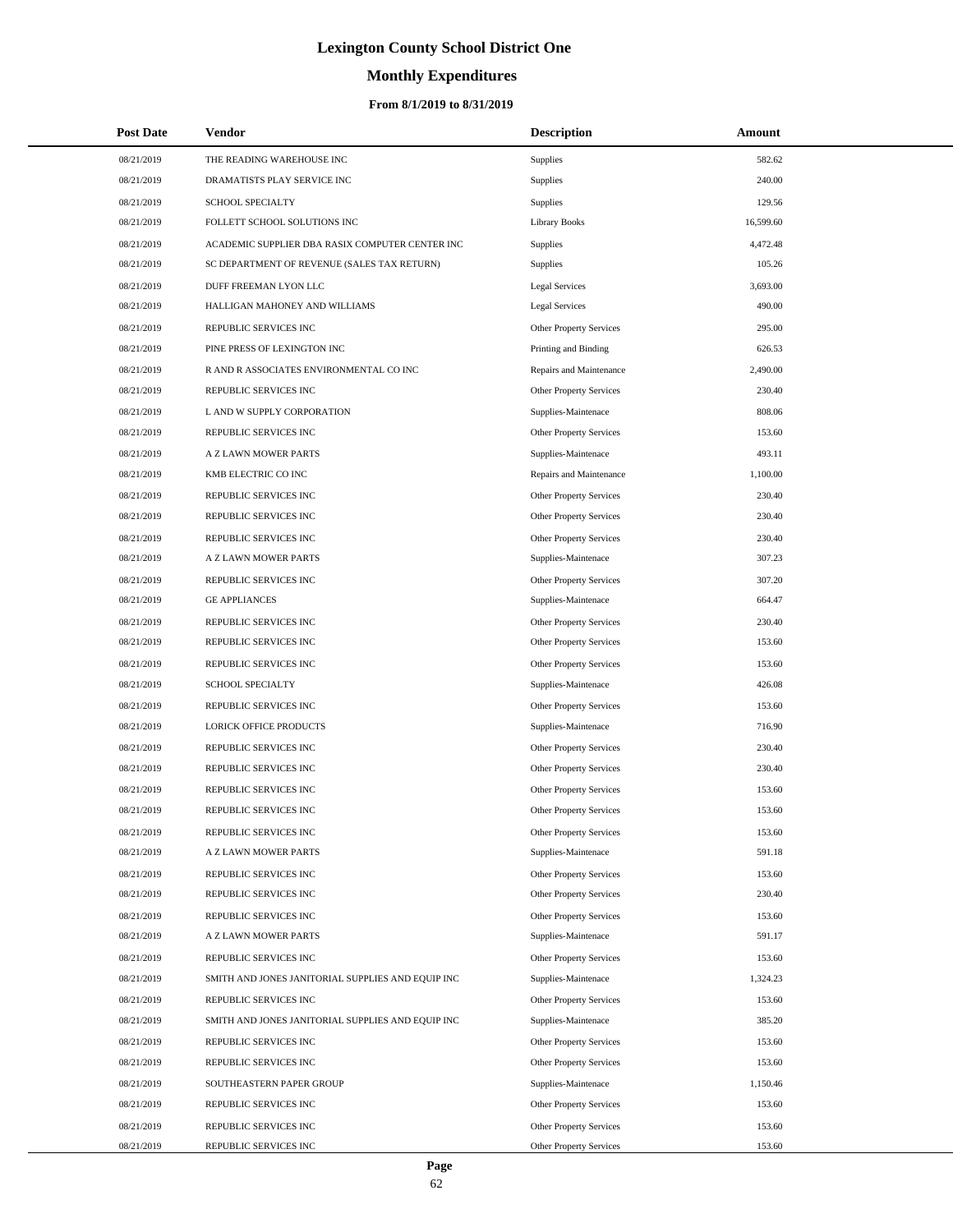# **Monthly Expenditures**

## **From 8/1/2019 to 8/31/2019**

| <b>Post Date</b> | Vendor                                            | <b>Description</b>             | Amount     |
|------------------|---------------------------------------------------|--------------------------------|------------|
| 08/21/2019       | REPUBLIC SERVICES INC                             | Other Property Services        | 153.60     |
| 08/21/2019       | REPUBLIC SERVICES INC                             | <b>Other Property Services</b> | 307.20     |
| 08/21/2019       | A Z LAWN MOWER PARTS                              | Supplies-Maintenace            | 307.22     |
| 08/21/2019       | REPUBLIC SERVICES INC                             | Other Property Services        | 153.60     |
| 08/21/2019       | DTC WORLDWIDE                                     | <b>Supplies</b>                | 3,135.00   |
| 08/21/2019       | SC DEPARTMENT OF REVENUE (SALES TAX RETURN)       | <b>Supplies</b>                | 219.45     |
| 08/21/2019       | DATA NETWORK SOLUTIONS                            | <b>Technology Supplies</b>     | 1,277.70   |
| 08/21/2019       | NAVIANCE INC DBA HOBSON INC                       | Software Renewal/Agreemen      | 43,432.26  |
| 08/21/2019       | ROSETTA STONE LTD                                 | Software Renewal/Agreemen      | 2,648.25   |
| 08/21/2019       | SC DEPARTMENT OF REVENUE (SALES TAX RETURN)       | Software Renewal/Agreemen      | 2,200.26   |
| 08/21/2019       | SMARTSHEET INC                                    | Software Renewal/Agreemen      | 2,163.54   |
| 08/21/2019       | BRIDGEWAY SOLUTIONS INC                           | Supplies                       | 314.58     |
| 08/21/2019       | MAVERICKLABEL.COM                                 | <b>Supplies</b>                | 1,176.89   |
| 08/21/2019       | CONTINENTAL                                       | <b>Supplies</b>                | 759.90     |
| 08/21/2019       | NATIONAL PAIDEIA CENTER                           | Inst Prog Improvement          | 7,000.00   |
| 08/21/2019       | ALFRED WILLIAMS AND CO                            | <b>Supplies</b>                | 147,884.23 |
| 08/21/2019       | SMITH AND JONES JANITORIAL SUPPLIES AND EQUIP INC | Supplies-Maintenace            | 399.52     |
| 08/21/2019       | SOUTHEASTERN EQUIPMENT AND SUPPLY INC             | Supplies-Maintenace            | 5,972.74   |
| 08/21/2019       | NUIDEA SCHOOL SUPPLY CO                           | Supplies                       | 5,851.03   |
| 08/21/2019       | PILGRIM'S PRIDE CORP                              | Food                           | 803.85     |
| 08/21/2019       | <b>USA SUPPLY</b>                                 | <b>Supplies</b>                | 274.99     |
| 08/21/2019       | PILGRIM'S PRIDE CORP                              | Food                           | 803.85     |
| 08/21/2019       | PILGRIM'S PRIDE CORP                              | Food                           | 803.85     |
| 08/21/2019       | PILGRIM'S PRIDE CORP                              | Food                           | 405.90     |
| 08/21/2019       | PILGRIM'S PRIDE CORP                              | Food                           | 405.90     |
| 08/21/2019       | PILGRIM'S PRIDE CORP                              | Food                           | 552.15     |
| 08/21/2019       | PILGRIM'S PRIDE CORP                              | Food                           | 803.85     |
| 08/21/2019       | PILGRIM'S PRIDE CORP                              | Food                           | 552.15     |
| 08/21/2019       | PILGRIM'S PRIDE CORP                              | Food                           | 552.15     |
| 08/21/2019       | PILGRIM'S PRIDE CORP                              | Food                           | 552.15     |
| 08/21/2019       | PILGRIM'S PRIDE CORP                              | Food                           | 552.15     |
| 08/21/2019       | PILGRIM'S PRIDE CORP                              | Food                           | 405.90     |
| 08/21/2019       | PILGRIM'S PRIDE CORP                              | Food                           | 552.15     |
| 08/21/2019       | <b>SCHOOL SPECIALTY</b>                           | Pupil Activity                 | 589.02     |
| 08/21/2019       | COUNTRY CLUB OF LEXINGTON                         | Pupil Activity                 | 1,000.00   |
| 08/21/2019       | <b>HUDL</b>                                       | Pupil Activity                 | 963.00     |
| 08/21/2019       | CHAPIN HIGH SCHOOL                                | Pupil Activity                 | 125.00     |
| 08/21/2019       | SC TRACK AND CROSS COUNTRY COACHES ASSOC (SCTCC   | Pupil Activity                 | 160.00     |
| 08/21/2019       | COUNTRY CLUB OF LEXINGTON                         | Pupil Activity                 | 1,500.00   |
| 08/21/2019       | DIAMONDBACK GOLF COURSE LLC                       | Pupil Activity                 | 275.00     |
| 08/21/2019       | FORT DORCHESTER HIGH SCHOOL                       | Pupil Activity                 | 350.00     |
| 08/21/2019       | WOODSIDE PLANTATION COUNTRY CLUB INC              | Pupil Activity                 | 150.00     |
| 08/21/2019       | WOODSIDE PLANTATION COUNTRY CLUB INC              | Pupil Activity                 | 150.00     |
| 08/21/2019       | COUNTRY CLUB OF LEXINGTON                         | Pupil Activity                 | 1,000.00   |
| 08/22/2019       | FORMS AND SUPPLY INC (FSI)                        | <b>Supplies</b>                | 4,728.33   |
| 08/22/2019       | THE OFFICE PAL INC                                | <b>Supplies</b>                | 576.62     |
| 08/22/2019       | BRAINPOP.COM LLC                                  | Software Renewal/Agreemen      | 1,895.00   |
| 08/22/2019       | SC DEPARTMENT OF REVENUE (SALES TAX RETURN)       | Software Renewal/Agreemen      | 132.65     |

 $\overline{\phantom{0}}$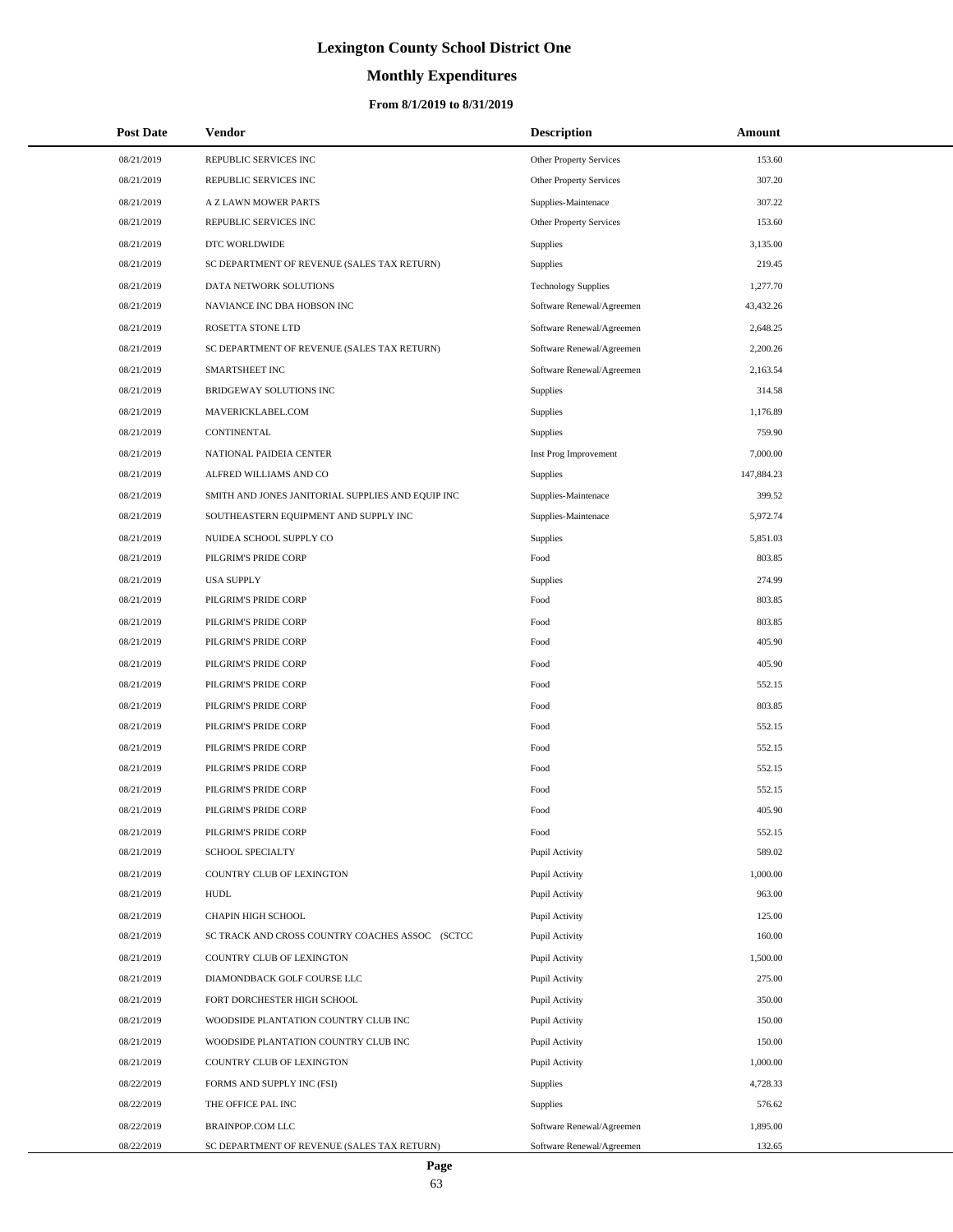# **Monthly Expenditures**

## **From 8/1/2019 to 8/31/2019**

| <b>Post Date</b> | Vendor                                             | <b>Description</b>          | Amount   |  |
|------------------|----------------------------------------------------|-----------------------------|----------|--|
| 08/22/2019       | THE OFFICE PAL INC                                 | <b>Supplies</b>             | 116.80   |  |
| 08/22/2019       | PRESENTATION SYSTEMS SOUTH INC                     | Supplies                    | 962.35   |  |
| 08/22/2019       | BLICK ART MATERIALS LLC                            | Supplies                    | 627.09   |  |
| 08/22/2019       | <b>SCHOOL SPECIALTY</b>                            | Supplies                    | 156.56   |  |
| 08/22/2019       | PROJECT LEAD THE WAY INC                           | Supplies-Instruction        | 210.00   |  |
| 08/22/2019       | <b>EMPLOYEE</b>                                    | Travel                      | 266.00   |  |
| 08/22/2019       | <b>GEIGER CAROLINAS</b>                            | Supplies                    | 497.50   |  |
| 08/22/2019       | BIRDBRAIN TECHNOLOGIES LLC                         | Supplies                    | 119.40   |  |
| 08/22/2019       | THE OFFICE PAL INC                                 | <b>Supplies</b>             | 2.354.50 |  |
| 08/22/2019       | <b>EMPLOYEE</b>                                    | Travel                      | 104.40   |  |
| 08/22/2019       | <b>EMPLOYEE</b>                                    | Travel                      | 1,247.74 |  |
| 08/22/2019       | <b>EMPLOYEE</b>                                    | Travel-Teacher Staff Dev    | 508.70   |  |
| 08/22/2019       | <b>EMPLOYEE</b>                                    | Travel                      | 588.80   |  |
| 08/22/2019       | ACADEMIC SUPPLIER DBA RASIX COMPUTER CENTER INC    | Supplies                    | 138.56   |  |
| 08/22/2019       | <b>INTERSTATE SOLUTIONS</b>                        | Supplies-Maintenace         | 186.18   |  |
| 08/22/2019       | PINE PRESS OF LEXINGTON INC                        | Printing and Binding        | 378.94   |  |
| 08/22/2019       | <b>EMPLOYEE</b>                                    | Travel                      | 402.52   |  |
| 08/22/2019       | <b>ABLENET INC</b>                                 | Supplies                    | 1,644.50 |  |
| 08/22/2019       | SC DEPARTMENT OF REVENUE (SALES TAX RETURN)        | <b>Supplies</b>             | 104.65   |  |
| 08/22/2019       | STATE DEPARTMENT OF EDUCATION                      | Pupil Transportation        | 2,021.20 |  |
| 08/22/2019       | STATE DEPARTMENT OF EDUCATION                      | <b>Pupil Transportation</b> | 1,698.80 |  |
| 08/22/2019       | STATE DEPARTMENT OF EDUCATION                      | Pupil Transportation        | 4,192.44 |  |
| 08/22/2019       | CAROLINA BIOLOGICAL SUPPLY CO                      | <b>Supplies</b>             | 497.39   |  |
| 08/22/2019       | <b>EMPLOYEE</b>                                    | Travel                      | 647.92   |  |
| 08/22/2019       | STATE DEPARTMENT OF EDUCATION                      | <b>Pupil Transportation</b> | 1,058.96 |  |
| 08/22/2019       | NUIDEA SCHOOL SUPPLY CO                            | Supplies                    | 6,694.96 |  |
| 08/22/2019       | <b>EMPLOYEE</b>                                    | Travel                      | 140.88   |  |
| 08/22/2019       | THE OFFICE PAL INC                                 | Supplies                    | 123.37   |  |
| 08/22/2019       | THE OFFICE PAL INC                                 | Supplies                    | 123.37   |  |
| 08/22/2019       | THE OFFICE PAL INC                                 | Supplies                    | 123.37   |  |
| 08/22/2019       | THE OFFICE PAL INC                                 | <b>Supplies</b>             | 123.37   |  |
| 08/22/2019       | <b>BLICK ART MATERIALS LLC</b>                     | Pupil Activity              | 1,367.83 |  |
| 08/22/2019       | FORMS AND SUPPLY INC (FSI)                         | Pupil Activity              | 198.08   |  |
| 08/22/2019       | <b>EMPLOYEE</b>                                    | Pupil Activity              | 334.34   |  |
| 08/22/2019       | <b>GILMAN GEAR</b>                                 | Pupil Activity              | 375.00   |  |
| 08/22/2019       | T AND T SPORTS                                     | Pupil Activity              | 2,131.76 |  |
| 08/22/2019       | NEW LEVEL MUSIC LLC                                | Pupil Activity              | 1,200.00 |  |
| 08/22/2019       | <b>EMPLOYEE</b>                                    | Pupil Activity              | 1,168.43 |  |
| 08/23/2019       | SCHOOL SPECIALTY                                   | <b>Supplies</b>             | 948.06   |  |
| 08/23/2019       | <b>SCHOOL SPECIALTY</b>                            | <b>Supplies</b>             | 638.34   |  |
| 08/23/2019       | FORMS AND SUPPLY INC (FSI)                         | <b>Supplies</b>             | 133.59   |  |
| 08/23/2019       | OREILLY AUTO PARTS                                 | <b>Supplies</b>             | 245.81   |  |
| 08/23/2019       | CONVERSE COLLEGE                                   | Inst Prog Improvement       | 175.00   |  |
| 08/23/2019       | CERTIFIED TRANSLATION SERVICES                     | Other Prof & Tech Service   | 260.00   |  |
| 08/23/2019       | DEAFINITELY TAKING REQUESTS                        | Other Prof & Tech Service   | 130.00   |  |
| 08/23/2019       | MIDLANDS TECHNICAL COLLEGE CONTINUING EDUCATION DI | Other Prof & Tech Service   | 249.00   |  |
| 08/23/2019       | GREENVILLE OFFICE SUPPLY CO INC                    | Supplies-Maintenace         | 422.35   |  |
| 08/23/2019       | GREENVILLE OFFICE SUPPLY CO INC                    | Supplies-Maintenace         | 390.34   |  |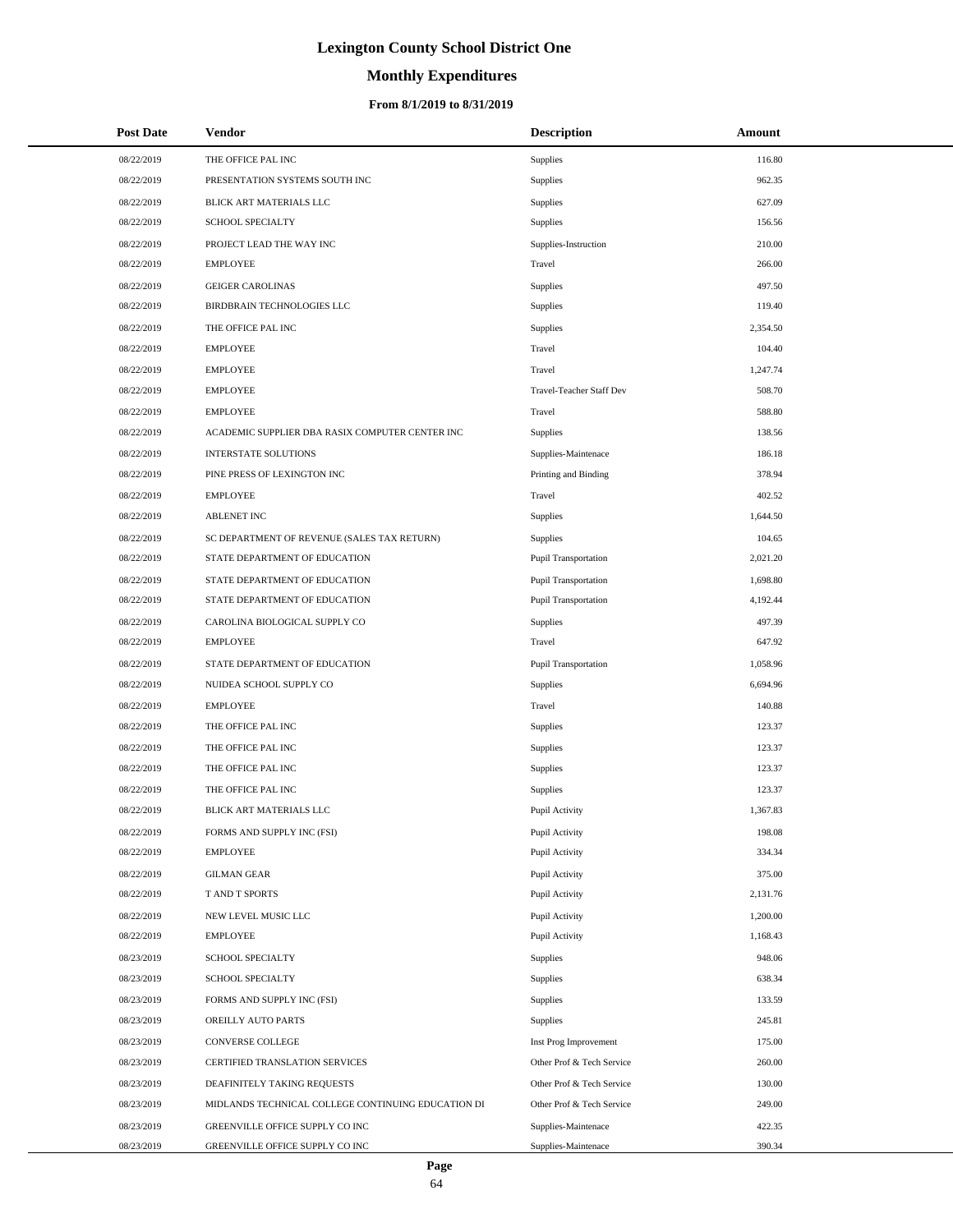# **Monthly Expenditures**

| <b>Post Date</b> | <b>Vendor</b>                                     | <b>Description</b>         | Amount   |
|------------------|---------------------------------------------------|----------------------------|----------|
| 08/23/2019       | GREENVILLE OFFICE SUPPLY CO INC                   | Supplies-Maintenace        | 181.04   |
| 08/23/2019       | DADE PAPER CO                                     | Supplies-Maintenace        | 755.85   |
| 08/23/2019       | GREENVILLE OFFICE SUPPLY CO INC                   | Supplies-Maintenace        | 181.04   |
| 08/23/2019       | GREENVILLE OFFICE SUPPLY CO INC                   | Supplies-Maintenace        | 758.44   |
| 08/23/2019       | DADE PAPER CO                                     | Supplies-Maintenace        | 264.29   |
| 08/23/2019       | GREENVILLE OFFICE SUPPLY CO INC                   | Supplies-Maintenace        | 144.84   |
| 08/23/2019       | DADE PAPER CO                                     | Supplies-Maintenace        | 321.11   |
| 08/23/2019       | GREENVILLE OFFICE SUPPLY CO INC                   | Supplies-Maintenace        | 106.06   |
| 08/23/2019       | GREENVILLE OFFICE SUPPLY CO INC                   | Supplies-Maintenace        | 224.96   |
| 08/23/2019       | PRECISION FIRE SOLUTIONS                          | Repairs and Maintenance    | 1,322.98 |
| 08/23/2019       | DADE PAPER CO                                     | Supplies-Maintenace        | 264.55   |
| 08/23/2019       | GREENVILLE OFFICE SUPPLY CO INC                   | Supplies-Maintenace        | 596.53   |
| 08/23/2019       | DADE PAPER CO                                     | Supplies-Maintenace        | 547.60   |
| 08/23/2019       | GREENVILLE OFFICE SUPPLY CO INC                   | Supplies-Maintenace        | 108.63   |
| 08/23/2019       | GREENVILLE OFFICE SUPPLY CO INC                   | Supplies-Maintenace        | 289.67   |
| 08/23/2019       | DADE PAPER CO                                     | Supplies-Maintenace        | 543.90   |
| 08/23/2019       | GREENVILLE OFFICE SUPPLY CO INC                   | Supplies-Maintenace        | 390.34   |
| 08/23/2019       | GREENVILLE OFFICE SUPPLY CO INC                   | Supplies-Maintenace        | 181.04   |
| 08/23/2019       | CENTRAL POLY BAG CORPORATION                      | Supplies-Maintenace        | 262.15   |
| 08/23/2019       | DADE PAPER CO                                     | Supplies-Maintenace        | 472.41   |
| 08/23/2019       | HYMAN PAPER CO INC                                | Supplies-Maintenace        | 290.88   |
| 08/23/2019       | SMITH AND JONES JANITORIAL SUPPLIES AND EQUIP INC | Supplies-Maintenace        | 265.37   |
| 08/23/2019       | SOUTHEASTERN PAPER GROUP                          | Supplies-Maintenace        | 847.17   |
| 08/23/2019       | GREENVILLE OFFICE SUPPLY CO INC                   | Supplies-Maintenace        | 181.04   |
| 08/23/2019       | DADE PAPER CO                                     | Supplies-Maintenace        | 604.68   |
| 08/23/2019       | GREENVILLE OFFICE SUPPLY CO INC                   | Supplies-Maintenace        | 289.67   |
| 08/23/2019       | DADE PAPER CO                                     | Supplies-Maintenace        | 283.44   |
| 08/23/2019       | GREENVILLE OFFICE SUPPLY CO INC                   | Supplies-Maintenace        | 224.96   |
| 08/23/2019       | GREENVILLE OFFICE SUPPLY CO INC                   | Supplies-Maintenace        | 181.04   |
| 08/23/2019       | <b>BUILDERS SPECIALTIES INC</b>                   | Repairs and Maintenance    | 7,838.25 |
| 08/23/2019       | DADE PAPER CO                                     | Supplies-Maintenace        | 660.73   |
| 08/23/2019       | GREENVILLE OFFICE SUPPLY CO INC                   | Supplies-Maintenace        | 181.04   |
| 08/23/2019       | DADE PAPER CO                                     | Supplies-Maintenace        | 377.92   |
| 08/23/2019       | GREENVILLE OFFICE SUPPLY CO INC                   | Supplies-Maintenace        | 155.11   |
| 08/23/2019       | APPLE INC                                         | <b>Technology Supplies</b> | 508.25   |
| 08/23/2019       | APPLE INC                                         | <b>Technology Supplies</b> | 508.25   |
| 08/23/2019       | APPLE INC                                         | <b>Technology Supplies</b> | 508.25   |
| 08/23/2019       | APPLE INC                                         | <b>Technology Supplies</b> | 203.30   |
| 08/23/2019       | APPLE INC                                         | <b>Technology Supplies</b> | 609.90   |
| 08/23/2019       | APPLE INC                                         | <b>Technology Supplies</b> | 508.25   |
| 08/23/2019       | SIGNAL TECHNOLOGIES INC                           | <b>Technology Supplies</b> | 110.00   |
| 08/23/2019       | APPLE INC                                         | <b>Technology Supplies</b> | 609.90   |
| 08/23/2019       | APPLE INC                                         | <b>Technology Supplies</b> | 508.25   |
| 08/23/2019       | <b>APPLE INC</b>                                  | <b>Technology Supplies</b> | 609.90   |
| 08/23/2019       | <b>APPLE INC</b>                                  | <b>Technology Supplies</b> | 609.90   |
| 08/23/2019       | <b>APPLE INC</b>                                  | <b>Technology Supplies</b> | 609.90   |
| 08/23/2019       | TELCOM OF SOUTH CAROLINA INC                      | <b>Technology Supplies</b> | 925.35   |
| 08/23/2019       | APPLE INC                                         | <b>Technology Supplies</b> | 609.90   |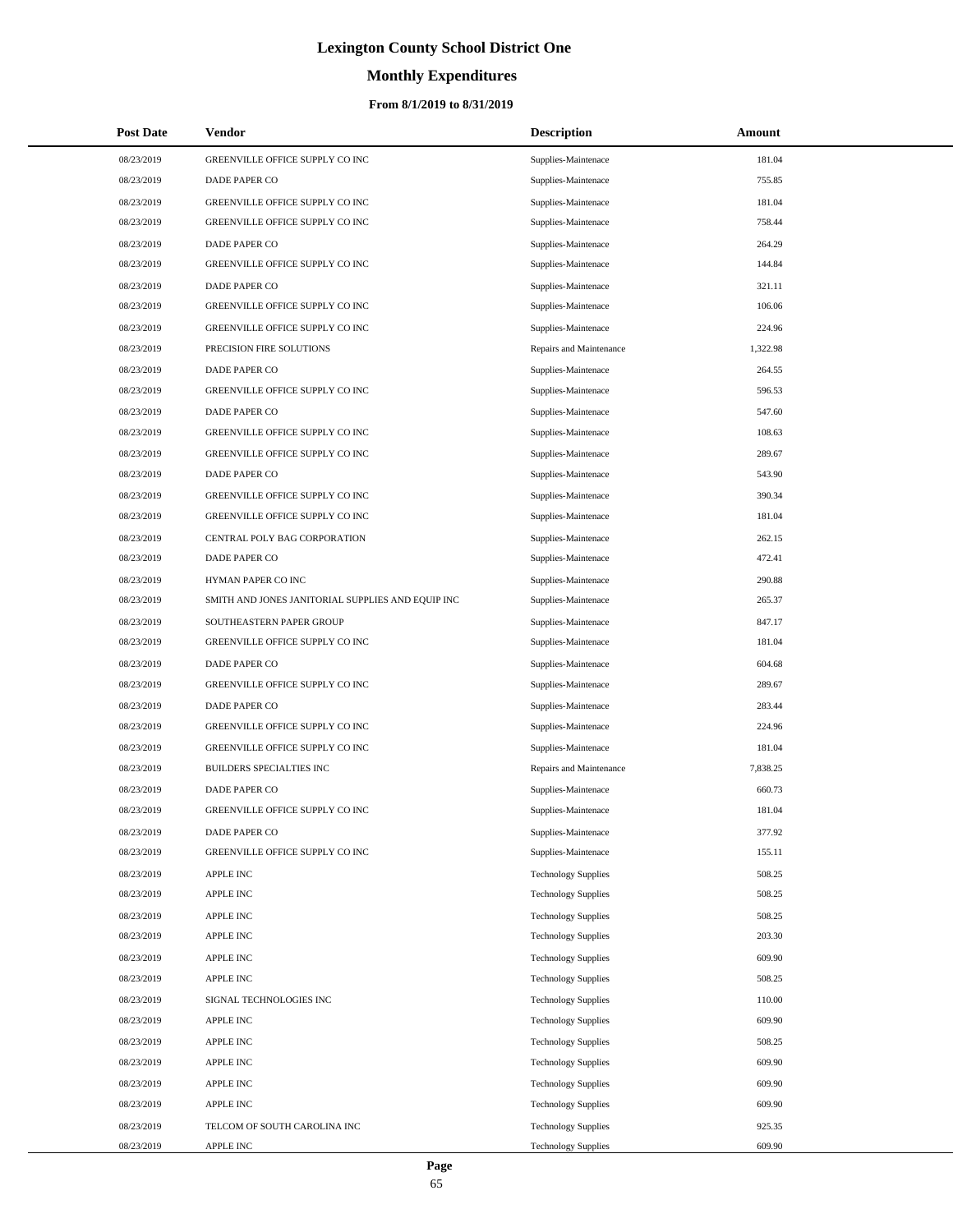# **Monthly Expenditures**

| <b>Post Date</b> | Vendor                                  | <b>Description</b>         | Amount    |
|------------------|-----------------------------------------|----------------------------|-----------|
| 08/23/2019       | <b>APPLE INC</b>                        | <b>Technology Supplies</b> | 609.90    |
| 08/23/2019       | <b>APPLE INC</b>                        | <b>Technology Supplies</b> | 508.25    |
| 08/23/2019       | POLLOCK FINANCIAL SERVICES INC          | Repairs and Maintenance    | 4,276.59  |
| 08/23/2019       | FRONTLINE EDUCATION                     | Software Renewal/Agreemen  | 79,671.71 |
| 08/23/2019       | APPLE INC                               | <b>Technology Supplies</b> | 2,846.20  |
| 08/23/2019       | <b>EMPLOYEE</b>                         | Supplies                   | 275.00    |
| 08/23/2019       | <b>EMPLOYEE</b>                         | <b>Supplies</b>            | 275.00    |
| 08/23/2019       | <b>EMPLOYEE</b>                         | Supplies                   | 275.00    |
| 08/23/2019       | <b>EMPLOYEE</b>                         | Supplies                   | 275.00    |
| 08/23/2019       | <b>EMPLOYEE</b>                         | Supplies                   | 275.00    |
| 08/23/2019       | <b>EMPLOYEE</b>                         | Supplies                   | 275.00    |
| 08/23/2019       | <b>EMPLOYEE</b>                         | Supplies                   | 275.00    |
| 08/23/2019       | <b>EMPLOYEE</b>                         | Supplies                   | 275.00    |
| 08/23/2019       | <b>EMPLOYEE</b>                         | Supplies                   | 275.00    |
| 08/23/2019       | <b>EMPLOYEE</b>                         | <b>Supplies</b>            | 275.00    |
| 08/23/2019       | <b>EMPLOYEE</b>                         | Supplies                   | 275.00    |
| 08/23/2019       | <b>EMPLOYEE</b>                         | <b>Supplies</b>            | 275.00    |
| 08/23/2019       | SOUTHEASTERN PAPER GROUP                | Supplies-Maintenace        | 6,305.07  |
| 08/23/2019       | OREILLY AUTO PARTS                      | Pupil Activity             | 1,250.78  |
| 08/23/2019       | SALLY BEAUTY SUPPLY                     | Pupil Activity             | 106.89    |
| 08/23/2019       | SCHOOL SPECIALTY                        | Pupil Activity             | 123.60    |
| 08/23/2019       | MEDICAL SPECIALTIES INC                 | Pupil Activity             | 171.00    |
| 08/23/2019       | <b>BSN SPORTS</b>                       | Pupil Activity             | 635.58    |
| 08/23/2019       | <b>APPLE INC</b>                        | Pupil Activity             | 294.25    |
| 08/23/2019       | <b>BSN SPORTS</b>                       | Pupil Activity             | 436.56    |
| 08/23/2019       | <b>BSN SPORTS</b>                       | Pupil Activity             | 102.72    |
| 08/26/2019       | FORMS AND SUPPLY INC (FSI)              | Supplies                   | 709.41    |
| 08/26/2019       | SCHOOL SPECIALTY                        | Supplies                   | 105.21    |
| 08/26/2019       | FORMS AND SUPPLY INC (FSI)              | Supplies                   | 236.82    |
| 08/26/2019       | THE TROPHY & AWARDS CENTER              | Supplies                   | 668.75    |
| 08/26/2019       | SCHOOL SPECIALTY                        | <b>Supplies</b>            | 169.54    |
| 08/26/2019       | <b>RESOURCES FOR EDUCATORS</b>          | <b>Supplies</b>            | 263.41    |
| 08/26/2019       | SCHOOL SPECIALTY                        | Supplies                   | 449.05    |
| 08/26/2019       | PRESENTATION SYSTEMS SOUTH INC          | Supplies                   | 212.93    |
| 08/26/2019       | PRESENTATION SYSTEMS SOUTH INC          | Equipment - Nonexpendable  | 5,232.30  |
| 08/26/2019       | 323 SPORTS                              | Supplies                   | 2,147.76  |
| 08/26/2019       | <b>LONE STAR PERCUSSION</b>             | Supplies                   | 599.99    |
| 08/26/2019       | THE OFFICE PAL INC                      | Supplies                   | 860.28    |
| 08/26/2019       | FORMS AND SUPPLY INC (FSI)              | Supplies                   | 1,172.71  |
| 08/26/2019       | MANN TOOL AND SUPPLY                    | Supplies                   | 2,589.40  |
| 08/26/2019       | MSC INDUSTRIAL SUPPLY CO                | Supplies                   | 408.69    |
| 08/26/2019       | SCHOOL SPECIALTY                        | Supplies                   | 450.57    |
| 08/26/2019       | STAR MUSIC CO                           | Supplies                   | 265.73    |
| 08/26/2019       | MUSICAL INNOVATIONS                     | Supplies                   | 280.00    |
| 08/26/2019       | ADVANCE EDUCATION INC                   | Dues and Fees              | 1,200.00  |
| 08/26/2019       | PARENTS AS TEACHERS NATIONAL CENTER INC | Dues and Fees              | 700.00    |
| 08/26/2019       | EAST BAY DELI AT LEXINGTON LLC          | Other Objects              | 436.00    |
| 08/26/2019       | SC ASSOCIATION SCHOOL ADMINISTRATORS    | Dues and Fees              | 29,786.00 |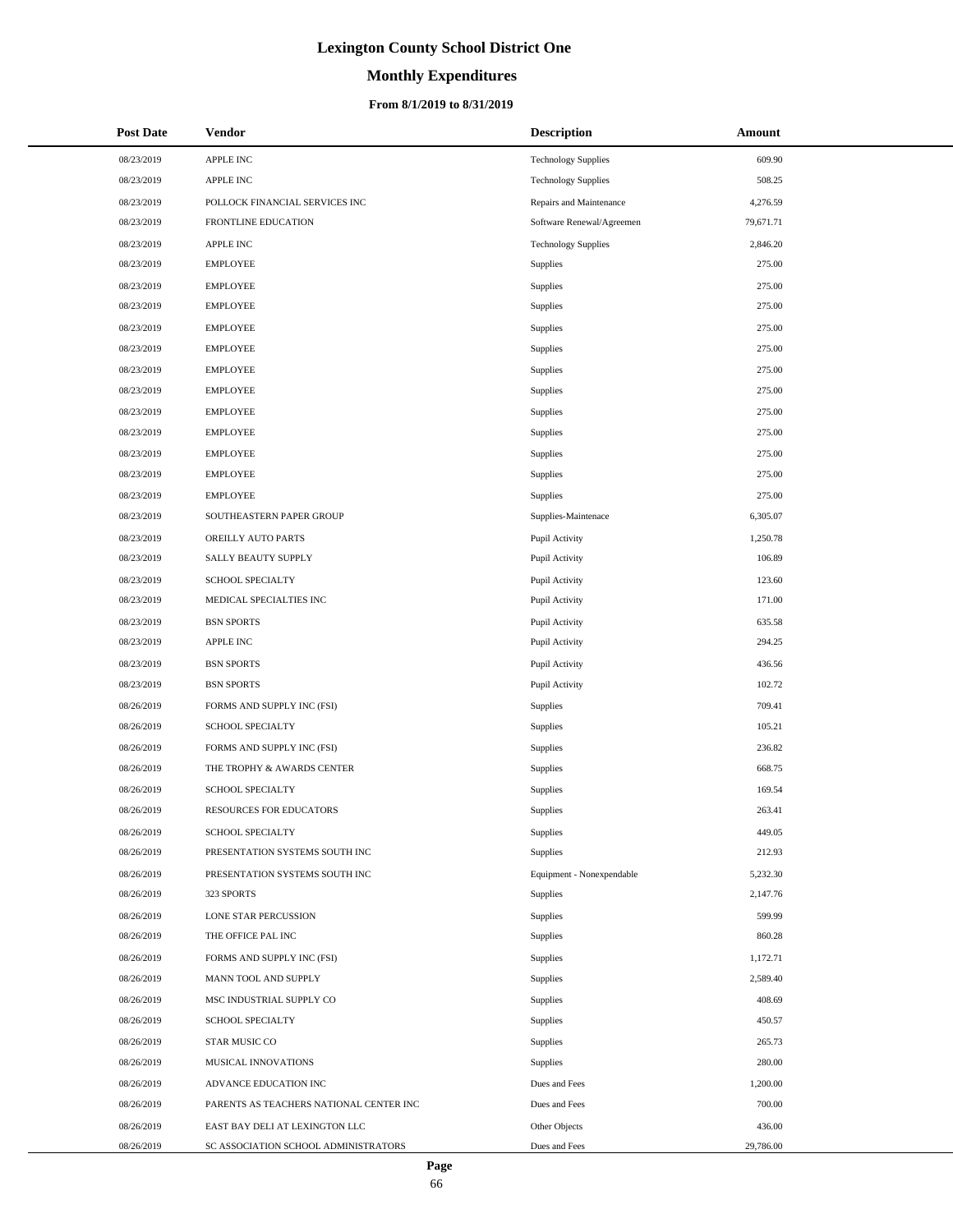# **Monthly Expenditures**

| <b>Post Date</b> | <b>Vendor</b>                                     | <b>Description</b>         | Amount     |
|------------------|---------------------------------------------------|----------------------------|------------|
| 08/26/2019       | CITY ELECTRIC SUPPLY CO                           | Supplies-Maintenace        | 1,765.13   |
| 08/26/2019       | SMITH AND JONES JANITORIAL SUPPLIES AND EQUIP INC | Supplies-Maintenace        | 1,311.18   |
| 08/26/2019       | CITY ELECTRIC SUPPLY CO                           | Supplies-Maintenace        | 887.94     |
| 08/26/2019       | SOUTHEASTERN PAPER GROUP                          | Supplies-Maintenace        | 319.89     |
| 08/26/2019       | <b>TRANE COMPANY</b>                              | Supplies-Maintenace        | 841.13     |
| 08/26/2019       | SMITH AND JONES JANITORIAL SUPPLIES AND EQUIP INC | Supplies-Maintenace        | 743.63     |
| 08/26/2019       | SMITH AND JONES JANITORIAL SUPPLIES AND EQUIP INC | Supplies-Maintenace        | 304.60     |
| 08/26/2019       | <b>TRANE COMPANY</b>                              | Supplies-Maintenace        | 841.12     |
| 08/26/2019       | SMITH AND JONES JANITORIAL SUPPLIES AND EQUIP INC | Supplies-Maintenace        | 298.53     |
| 08/26/2019       | SPICER ON CALL SERVICES                           | Repairs and Maintenance    | 1,850.00   |
| 08/26/2019       | SMITH AND JONES JANITORIAL SUPPLIES AND EQUIP INC | Supplies-Maintenace        | 535.00     |
| 08/26/2019       | PALMETTO PROPANE                                  | Energy                     | 160.95     |
| 08/26/2019       | SPICER ON CALL SERVICES                           | Repairs and Maintenance    | 2,507.00   |
| 08/26/2019       | SMITH AND JONES JANITORIAL SUPPLIES AND EQUIP INC | Supplies-Maintenace        | 906.54     |
| 08/26/2019       | MIDCAROLINA ELEC COOP INC                         | <b>Public Utilities</b>    | 31,949.00  |
| 08/26/2019       | REBEL YELL INC                                    | Supplies-Maintenace        | 224.70     |
| 08/26/2019       | SMITH AND JONES JANITORIAL SUPPLIES AND EQUIP INC | Supplies-Maintenace        | 530.72     |
| 08/26/2019       | MIDLANDS FIRE PROTECTION INC                      | Repairs and Maintenance    | 211.68     |
| 08/26/2019       | GREENVILLE OFFICE SUPPLY CO INC                   | Supplies-Maintenace        | 413.70     |
| 08/26/2019       | MIDCAROLINA ELEC COOP INC                         | <b>Public Utilities</b>    | 16,944.00  |
| 08/26/2019       | DTC WORLDWIDE                                     | Supplies                   | 59,535.00  |
| 08/26/2019       | SC DEPARTMENT OF REVENUE (SALES TAX RETURN)       | Supplies                   | 4,167.45   |
| 08/26/2019       | <b>CAMCOR</b>                                     | <b>Technology Supplies</b> | 2,407.49   |
| 08/26/2019       | TELCOM OF SOUTH CAROLINA INC                      | <b>Technology Supplies</b> | 165.00     |
| 08/26/2019       | POLLOCK FINANCIAL SERVICES INC                    | Software Renewal/Agreemen  | 53,151.45  |
| 08/26/2019       | <b>CAMCOR</b>                                     | <b>Technology Supplies</b> | 2,407.49   |
| 08/26/2019       | <b>SCHOOL SPECIALTY</b>                           | Supplies                   | 135.99     |
| 08/26/2019       | MCGRAW HILL EDUCATION INC                         | Supplies                   | 192.06     |
| 08/26/2019       | WILSON LANGUAGE TRAINING                          | Supplies                   | 412.28     |
| 08/26/2019       | <b>REALITYWORKS</b>                               | Supplies                   | 2,498.00   |
| 08/26/2019       | SC DEPARTMENT OF REVENUE (SALES TAX RETURN)       | Supplies                   | 111.93     |
| 08/26/2019       | <b>HEINEMANN</b>                                  | Supplies                   | 385.00     |
| 08/26/2019       | CONTRACT CONSTRUCTION INC                         | <b>Building</b>            | 499,522.18 |
| 08/26/2019       | CONTRACT CONSTRUCTION INC                         | Improv Other Than Bldg     | 204,863.47 |
| 08/26/2019       | TROXELL COMMUNICATIONS INC                        | <b>Technology Supplies</b> | 2,322.97   |
| 08/26/2019       | ANOTHER PRINTER                                   | Supplies                   | 300.56     |
| 08/26/2019       | SAM TELL AND SON INC                              | Supplies                   | 3,372.94   |
| 08/26/2019       | SCHOOL SPECIALTY                                  | Pupil Activity             | 458.82     |
| 08/26/2019       | THE LINCOLN ELECTRIC COMPANY                      | Pupil Activity             | 2,200.69   |
| 08/26/2019       | <b>SCHOOL SPECIALTY</b>                           | Pupil Activity             | 378.78     |
| 08/26/2019       | FOLLETT SCHOOL SOLUTIONS INC                      | Pupil Activity             | 596.05     |
| 08/26/2019       | FALLAW, KENNETH                                   | Pupil Activity             | 168.80     |
| 08/26/2019       | GIULIANI, ALEX DEAN                               | Pupil Activity             | 185.00     |
| 08/26/2019       | HART, JEFFORD                                     | Pupil Activity             | 154.40     |
| 08/26/2019       | JOHNSON, DAVID MICHAEL                            | Pupil Activity             | 154.40     |
| 08/26/2019       | SPEAKS, T C                                       | Pupil Activity             | 183.20     |
| 08/26/2019       | EDISTO HIGH SCHOOL                                | Pupil Activity             | 1,625.75   |
| 08/26/2019       | SWANSEA HIGH SCHOOL                               | Pupil Activity             | 1,625.75   |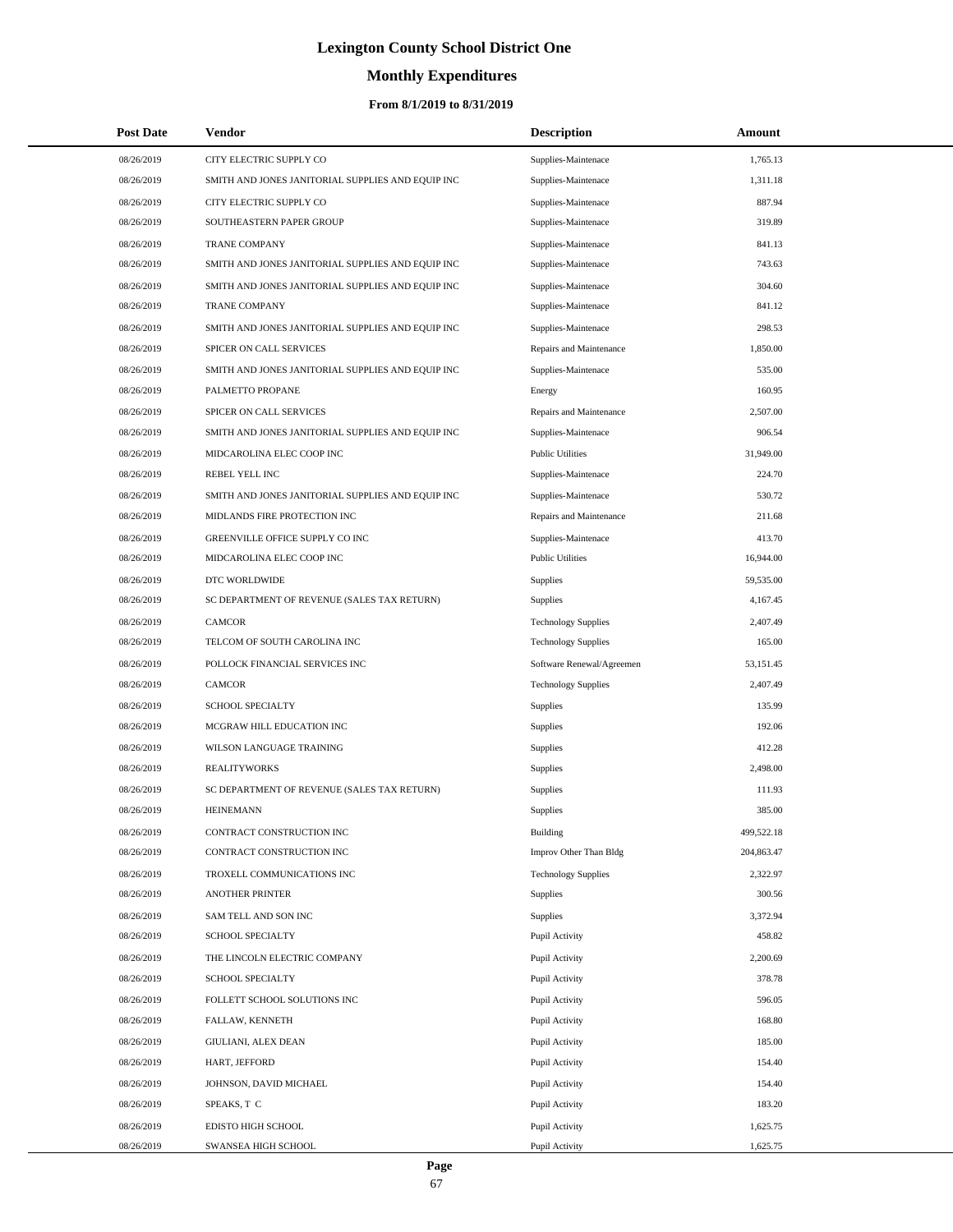# **Monthly Expenditures**

| <b>Post Date</b> | Vendor                                          | <b>Description</b>         | Amount     |
|------------------|-------------------------------------------------|----------------------------|------------|
| 08/26/2019       | FELDER, SAMUEL                                  | Pupil Activity             | 190.80     |
| 08/26/2019       | HARLEY, JOHN H                                  | Pupil Activity             | 140.40     |
| 08/26/2019       | HIGHTOWER, JOSEPH                               | Pupil Activity             | 117.00     |
| 08/26/2019       | RANDOLPH, BILL S                                | Pupil Activity             | 108.00     |
| 08/26/2019       | PORTA PHONE                                     | Pupil Activity             | 3,495.00   |
| 08/26/2019       | SC DEPARTMENT OF REVENUE (SALES TAX RETURN)     | Pupil Activity             | 244.65     |
| 08/26/2019       | <b>HUDL</b>                                     | Pupil Activity             | 1,284.00   |
| 08/26/2019       | PERFORMANCE HEALTH SUPPLY INC DBA MEDCO SUPPLY  | Pupil Activity             | 432.38     |
| 08/27/2019       | COMPUTER DESIGN CONSULTING SERVICE LLC          | Printing and Binding       | 1,000.00   |
| 08/27/2019       | COMPUTER DESIGN CONSULTING SERVICE LLC          | Supplies                   | 476.60     |
| 08/27/2019       | FORMS AND SUPPLY INC (FSI)                      | Supplies                   | 709.41     |
| 08/27/2019       | FORMS AND SUPPLY INC (FSI)                      | Supplies                   | 4,728.33   |
| 08/27/2019       | SCHOOL SPECIALTY                                | <b>Supplies</b>            | 272.61     |
| 08/27/2019       | FORMS AND SUPPLY INC (FSI)                      | Supplies                   | 229.41     |
| 08/27/2019       | SCHOOL SPECIALTY                                | Supplies                   | 406.03     |
| 08/27/2019       | <b>EMPLOYEE</b>                                 | Supplies                   | 242.57     |
| 08/27/2019       | <b>HEINEMANN</b>                                | <b>Supplies</b>            | 20,734.35  |
| 08/27/2019       | SC DEPARTMENT OF REVENUE (SALES TAX RETURN)     | Supplies                   | 113.70     |
| 08/27/2019       | FORMS AND SUPPLY INC (FSI)                      | Supplies                   | 764.62     |
| 08/27/2019       | AMERICAN CHESS INSTITUTE DBA CODE TO THE FUTURE | Software Renewal/Agreemen  | 100,000.00 |
| 08/27/2019       | FORMS AND SUPPLY INC (FSI)                      | Supplies                   | 236.82     |
| 08/27/2019       | KURTZ BROS DBA BENDER BURKOT                    | Supplies                   | 2,440.87   |
| 08/27/2019       | FORMS AND SUPPLY INC (FSI)                      | Supplies                   | 1,392.95   |
| 08/27/2019       | FORMS AND SUPPLY INC (FSI)                      | Supplies                   | 944.18     |
| 08/27/2019       | <b>AVID CENTER</b>                              | Inst Prog Improvement      | 9,000.00   |
| 08/27/2019       | BRODART (SUPPLIES AND FURN)                     | Supplies                   | 1,788.92   |
| 08/27/2019       | COLUMBIA FLAG AND SIGN COMPANY LLC              | Supplies                   | 1,626.40   |
| 08/27/2019       | SCHOOL HEALTH CORP                              | Supplies                   | 107.45     |
| 08/27/2019       | SCHOOL SPECIALTY                                | <b>Supplies</b>            | 3,295.63   |
| 08/27/2019       | DELL COMPUTERS                                  | <b>Technology Supplies</b> | 2,257.72   |
| 08/27/2019       | FORMS AND SUPPLY INC (FSI)                      | Supplies                   | 133.59     |
| 08/27/2019       | PECKNEL MUSIC CO INC                            | Repairs and Maintenance    | 807.50     |
| 08/27/2019       | ACADEMIC SUPPLIER DBA RASIX COMPUTER CENTER INC | Supplies                   | 502.06     |
| 08/27/2019       | ALGY COSTUMES AND UNIFORMS                      | Supplies                   | 699.80     |
| 08/27/2019       | BLICK ART MATERIALS LLC                         | Supplies                   | 961.49     |
| 08/27/2019       | PECKNEL MUSIC CO INC                            | Supplies                   | 2,953.50   |
| 08/27/2019       | RHODES BRANDING                                 | <b>Supplies</b>            | 2,364.70   |
| 08/27/2019       | SWEETWATER MUSIC EDUCATION TECHNOLOGY           | Supplies                   | 5,971.95   |
| 08/27/2019       | THE OFFICE PAL INC                              | Supplies                   | 700.81     |
| 08/27/2019       | FISHER SCIENTIFIC COMPANY LLC                   | Supplies-Instruction       | 742.15     |
| 08/27/2019       | PROJECT LEAD THE WAY INC                        | Supplies-Instruction       | 2,689.50   |
| 08/27/2019       | CDI TECHNOLOGIES                                | <b>Technology Supplies</b> | 114.45     |
| 08/27/2019       | DELL COMPUTERS                                  | <b>Technology Supplies</b> | 101.64     |
| 08/27/2019       | FORMS AND SUPPLY INC (FSI)                      | Supplies                   | 1,274.17   |
| 08/27/2019       | MBH OF ELGIN LLC DBA PINE GROVE YOUTH ACADEMY   | Tuition                    | 2,158.40   |
| 08/27/2019       | SPRINGSHARE LLC                                 | Software Renewal/Agreemen  | 900.00     |
| 08/27/2019       | DEMCO INC                                       | <b>Supplies</b>            | 108.50     |
| 08/27/2019       | CERTIFIED TRANSLATION SERVICES                  | Other Prof & Tech Service  | 260.00     |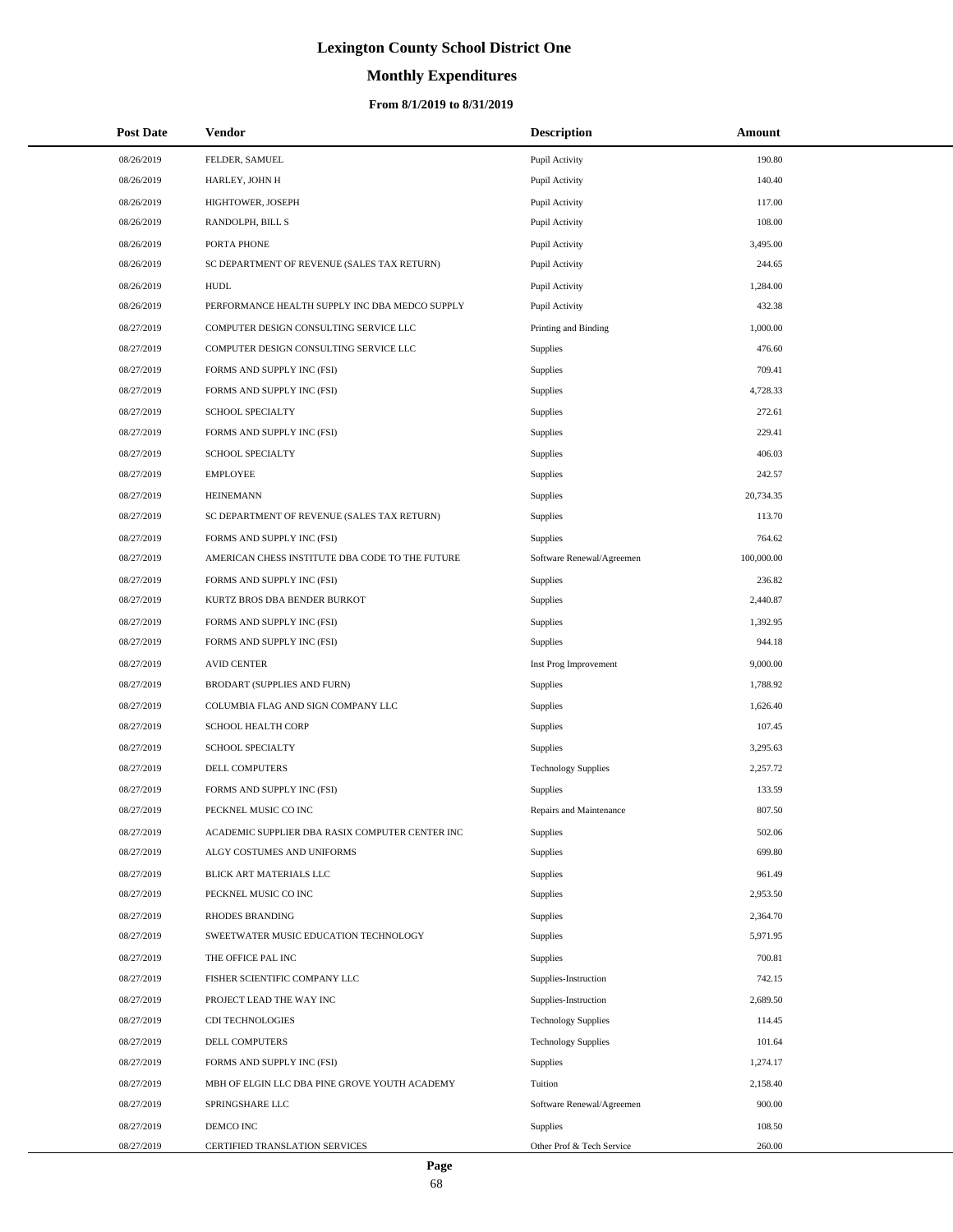# **Monthly Expenditures**

| <b>Post Date</b> | <b>Vendor</b>                                     | <b>Description</b>         | Amount    |
|------------------|---------------------------------------------------|----------------------------|-----------|
| 08/27/2019       | <b>EMPLOYEE</b>                                   | Travel-Teacher Staff Dev   | 178.23    |
| 08/27/2019       | ACADEMIC SUPPLIER DBA RASIX COMPUTER CENTER INC   | Supplies                   | 199.53    |
| 08/27/2019       | FORMS AND SUPPLY INC (FSI)                        | Supplies-Maintenace        | 199.53    |
| 08/27/2019       | HOME DEPOT USA INC DBA THE HOME DEPOT PRO         | Supplies-Maintenace        | 312.87    |
| 08/27/2019       | SOUTHEASTERN PAPER GROUP                          | Supplies-Maintenace        | 151.85    |
| 08/27/2019       | HOME DEPOT USA INC DBA THE HOME DEPOT PRO         | Supplies-Maintenace        | 161.04    |
| 08/27/2019       | SURPLUS MATERIAL NETWORK INC                      | Supplies-Maintenace        | 3,445.40  |
| 08/27/2019       | HOME DEPOT USA INC DBA THE HOME DEPOT PRO         | Supplies-Maintenace        | 235.60    |
| 08/27/2019       | GREENVILLE OFFICE SUPPLY CO INC                   | Supplies-Maintenace        | 310.22    |
| 08/27/2019       | HOME DEPOT USA INC DBA THE HOME DEPOT PRO         | Supplies-Maintenace        | 174.54    |
| 08/27/2019       | PRECISION FIRE SOLUTIONS                          | Repairs and Maintenance    | 309.00    |
| 08/27/2019       | HOME DEPOT USA INC DBA THE HOME DEPOT PRO         | Supplies-Maintenace        | 121.34    |
| 08/27/2019       | HOME DEPOT USA INC DBA THE HOME DEPOT PRO         | Supplies-Maintenace        | 337.89    |
| 08/27/2019       | VITA VIBE INC                                     | Supplies-Maintenace        | 464.27    |
| 08/27/2019       | <b>GRAYBAR ELECTRIC CO INC</b>                    | Supplies-Maintenace        | 387.76    |
| 08/27/2019       | SMITH AND JONES JANITORIAL SUPPLIES AND EQUIP INC | Supplies-Maintenace        | 668.93    |
| 08/27/2019       | EXTRA DUTY SOLUTIONS                              | Other Prof & Tech Service  | 1,732.50  |
| 08/27/2019       | BLUE MARLIN SIGNATURE CATERING                    | Other Objects              | 1,719.20  |
| 08/27/2019       | FORMS AND SUPPLY INC (FSI)                        | Supplies                   | 157.61    |
| 08/27/2019       | TELCOM OF SOUTH CAROLINA INC                      | <b>Technology Supplies</b> | 330.00    |
| 08/27/2019       | <b>CAMCOR</b>                                     | <b>Technology Supplies</b> | 1,059.30  |
| 08/27/2019       | TELCOM OF SOUTH CAROLINA INC                      | <b>Technology Supplies</b> | 330.00    |
| 08/27/2019       | <b>CAMCOR</b>                                     | <b>Technology Supplies</b> | 1,059.30  |
| 08/27/2019       | CARNEGIE LEARNING INC                             | Software Renewal/Agreemen  | 36,638.00 |
| 08/27/2019       | CDWG ACCT 305089                                  | Software Renewal/Agreemen  | 5,200.00  |
| 08/27/2019       | SC DEPARTMENT OF REVENUE (SALES TAX RETURN)       | Software Renewal/Agreemen  | 2,564.66  |
| 08/27/2019       | SC ASSOCIATION TITLE 1 ADMINISTRATORS             | Travel                     | 800.00    |
| 08/27/2019       | WILSON LANGUAGE TRAINING                          | <b>Supplies</b>            | 103.04    |
| 08/27/2019       | HOUGHTON MIFFLIN HARCOURT PUBLISHING CO           | Inst Prog Improvement      | 4,050.00  |
| 08/27/2019       | <b>FRONTLINE EDUCATION</b>                        | Software Renewal/Agreemen  | 19,812.46 |
| 08/27/2019       | <b>BENTY LLC</b>                                  | Software Renewal/Agreemen  | 22,737.50 |
| 08/27/2019       | <b>DELL COMPUTERS</b>                             | <b>Technology Supplies</b> | 1,123.49  |
| 08/27/2019       | FORMS AND SUPPLY INC (FSI)                        | <b>Supplies</b>            | 9,871.39  |
| 08/27/2019       | DELTA EDUCATION SCHOOL SPECIALITY                 | Supplies                   | 94.71     |
| 08/27/2019       | NYSTROM EDUCATION                                 | <b>Library Books</b>       | 1,477.67  |
| 08/27/2019       | CODELYNX INC                                      | <b>Technology Supplies</b> | 15,092.42 |
| 08/27/2019       | INTERNETWORK ENGINEERING                          | <b>Technology Supplies</b> | 5,348.87  |
| 08/27/2019       | NUIDEA SCHOOL SUPPLY CO                           | Supplies                   | 2,543.93  |
| 08/27/2019       | MCMILLAN PAZDAN SMITH ARCHITECTURE                | Building                   | 20,587.50 |
| 08/27/2019       | SAM TELL AND SON INC                              | <b>Supplies</b>            | 4,170.81  |
| 08/27/2019       | THE FLIPPEN GROUP                                 | Pupil Activity             | 1,672.38  |
| 08/27/2019       | FORMS AND SUPPLY INC (FSI)                        | Pupil Activity             | 198.08    |
| 08/27/2019       | SC HIGH SCHOOL LEAGUE                             | Pupil Activity             | 200.00    |
| 08/27/2019       | SC HIGH SCHOOL LEAGUE                             | Pupil Activity             | 393.00    |
| 08/27/2019       | 3D UNIVERSE LLC                                   | Pupil Activity             | 229.90    |
| 08/27/2019       | <b>BSN SPORTS</b>                                 | Pupil Activity             | 564.89    |
| 08/27/2019       | <b>HUDL</b>                                       | Pupil Activity             | 1,712.00  |
| 08/27/2019       | <b>HUDL</b>                                       | Pupil Activity             | 856.00    |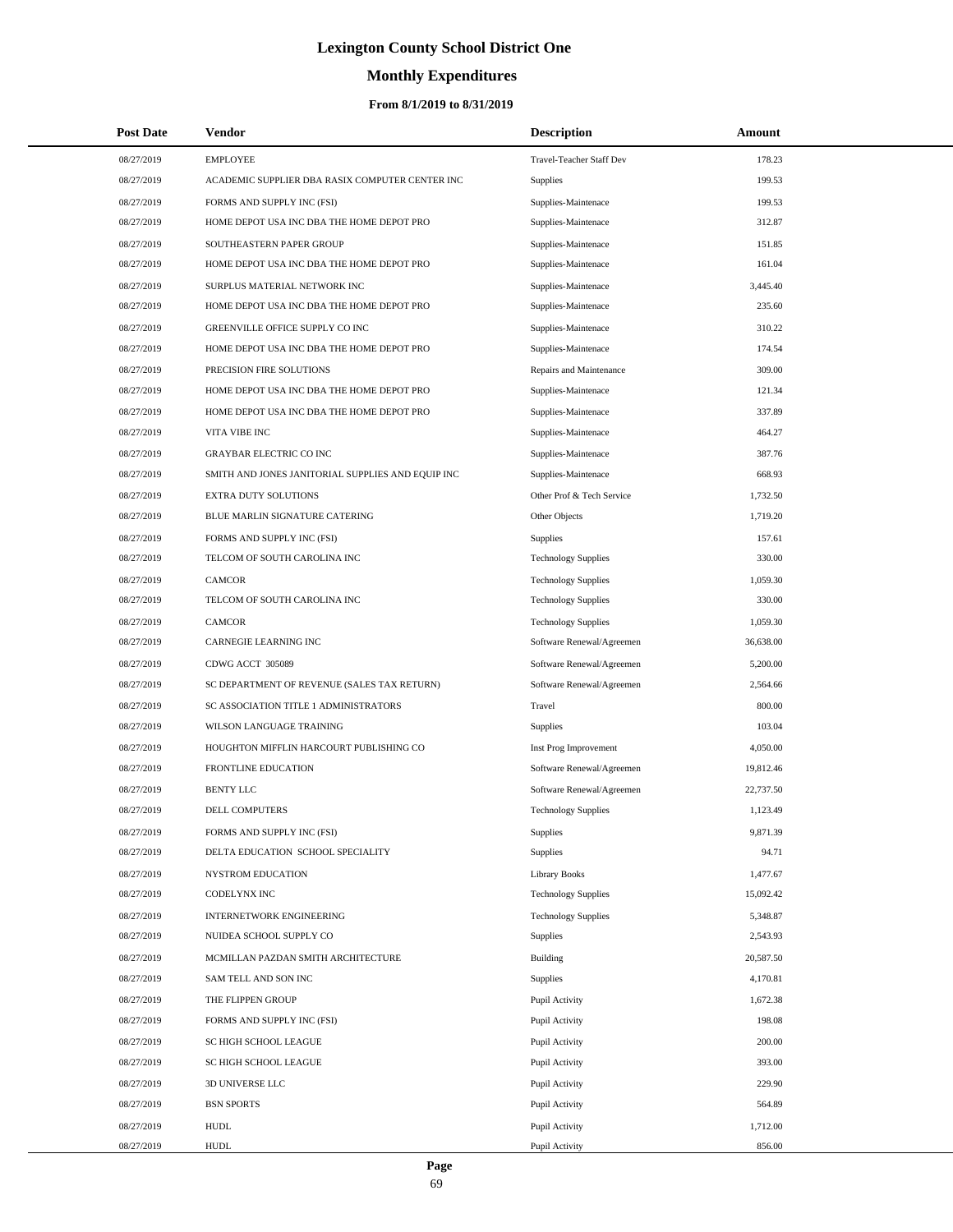# **Monthly Expenditures**

## **From 8/1/2019 to 8/31/2019**

| <b>Post Date</b> | Vendor                                          | <b>Description</b>         | Amount    |
|------------------|-------------------------------------------------|----------------------------|-----------|
| 08/28/2019       | KURTZ BROS DBA BENDER BURKOT                    | Supplies                   | 2,866.46  |
| 08/28/2019       | <b>SCHOOL SPECIALTY</b>                         | Supplies                   | 105.21    |
| 08/28/2019       | DORCHESTER SCHOOL DISTRICT TWO                  | Tuition-LEA                | 5,186.71  |
| 08/28/2019       | LEXINGTON COUNTY SCHOOL DIST 2                  | Tuition-LEA                | 15,435.00 |
| 08/28/2019       | <b>SCHOOL SPECIALTY</b>                         | Supplies                   | 161.44    |
| 08/28/2019       | PINE PRESS OF LEXINGTON INC                     | Printing and Binding       | 461.13    |
| 08/28/2019       | <b>RESOURCES FOR EDUCATORS</b>                  | Supplies                   | 125.00    |
| 08/28/2019       | SCHOOL SPECIALTY                                | Supplies                   | 11,157.29 |
| 08/28/2019       | <b>APPLE INC</b>                                | <b>Technology Supplies</b> | 159.43    |
| 08/28/2019       | ELEVATION HEALTHCARE                            | Other Prof & Tech Service  | 4,777.50  |
| 08/28/2019       | <b>CERTIFIED TRANSLATION SERVICES</b>           | Other Prof & Tech Service  | 130.00    |
| 08/28/2019       | DELL COMPUTERS                                  | <b>Technology Supplies</b> | 230.05    |
| 08/28/2019       | <b>EMPLOYEE</b>                                 | Dues and Fees              | 115.00    |
| 08/28/2019       | GILBERTSUMMIT RURAL WATER DISTRICT              | <b>Public Utilities</b>    | 3,847.94  |
| 08/28/2019       | GILBERTSUMMIT RURAL WATER DISTRICT              | <b>Public Utilities</b>    | 245.76    |
| 08/28/2019       | <b>BARNES PROPANE</b>                           | Energy                     | 329.63    |
| 08/28/2019       | GILBERTSUMMIT RURAL WATER DISTRICT              | <b>Public Utilities</b>    | 412.07    |
| 08/28/2019       | GILBERTSUMMIT RURAL WATER DISTRICT              | <b>Public Utilities</b>    | 701.32    |
| 08/28/2019       | SOUTHEASTERN EQUIPMENT AND SUPPLY INC           | Supplies-Maintenace        | 568.24    |
| 08/28/2019       | GILBERTSUMMIT RURAL WATER DISTRICT              | <b>Public Utilities</b>    | 215.32    |
| 08/28/2019       | MANSFIELD OIL CO OF GAINESVILLE INC             | Pupil Transportation       | 1,304.62  |
| 08/28/2019       | GRACE OUTDOOR ADVERTISING LLC                   | Advertising                | 1,150.00  |
| 08/28/2019       | FORMS AND SUPPLY INC (FSI)                      | Supplies                   | 231.12    |
| 08/28/2019       | <b>EXTRA DUTY SOLUTIONS</b>                     | Other Prof & Tech Service  | 4,316.62  |
| 08/28/2019       | MCGRAW HILL EDUCATION INC                       | Supplies                   | 725.58    |
| 08/28/2019       | COUNTY OF LEXINGTON                             | Supplies                   | 150.00    |
| 08/28/2019       | <b>NASCO</b>                                    | Supplies                   | 222.72    |
| 08/28/2019       | COUNTY OF LEXINGTON                             | Building                   | 2,407.00  |
| 08/28/2019       | SC SCHOOL BOARDS ASSOCIATION INSURANCE TRUST    | <b>Building</b>            | 22,907.00 |
| 08/28/2019       | SC SCHOOL BOARDS ASSOCIATION INSURANCE TRUST    | Building                   | 19,600.00 |
| 08/28/2019       | ACADEMIC SUPPLIER DBA RASIX COMPUTER CENTER INC | Supplies                   | 504.55    |
| 08/28/2019       | FORMS AND SUPPLY INC (FSI)                      | Supplies                   | 157.61    |
| 08/28/2019       | ACADEMIC SUPPLIER DBA RASIX COMPUTER CENTER INC | Supplies                   | 106.95    |
| 08/28/2019       | <b>USA SUPPLY</b>                               | <b>Supplies</b>            | 274.99    |
| 08/28/2019       | <b>USA SUPPLY</b>                               | Supplies                   | 299.60    |
| 08/28/2019       | TRIDENT BEVERAGE INC                            | Food                       | 1,530.00  |
| 08/28/2019       | <b>USA SUPPLY</b>                               | Supplies                   | 264.29    |
| 08/28/2019       | <b>USA SUPPLY</b>                               | Supplies                   | 239.68    |
| 08/28/2019       | TRIDENT BEVERAGE INC                            | Food                       | 918.00    |
| 08/28/2019       | ACADEMIC SUPPLIER DBA RASIX COMPUTER CENTER INC | Supplies                   | 106.95    |
| 08/28/2019       | ACADEMIC SUPPLIER DBA RASIX COMPUTER CENTER INC | Supplies                   | 106.95    |
| 08/28/2019       | ACADEMIC SUPPLIER DBA RASIX COMPUTER CENTER INC | Supplies                   | 106.95    |
| 08/28/2019       | <b>USA SUPPLY</b>                               | Supplies                   | 352.57    |
| 08/28/2019       | TRIDENT BEVERAGE INC                            | Food                       | 1,836.00  |
| 08/28/2019       | ACADEMIC SUPPLIER DBA RASIX COMPUTER CENTER INC | Supplies                   | 106.95    |
| 08/28/2019       | <b>USA SUPPLY</b>                               | Supplies                   | 274.99    |
| 08/28/2019       | <b>USA SUPPLY</b>                               | Supplies                   | 232.73    |
| 08/28/2019       | <b>USA SUPPLY</b>                               | Supplies                   | 412.49    |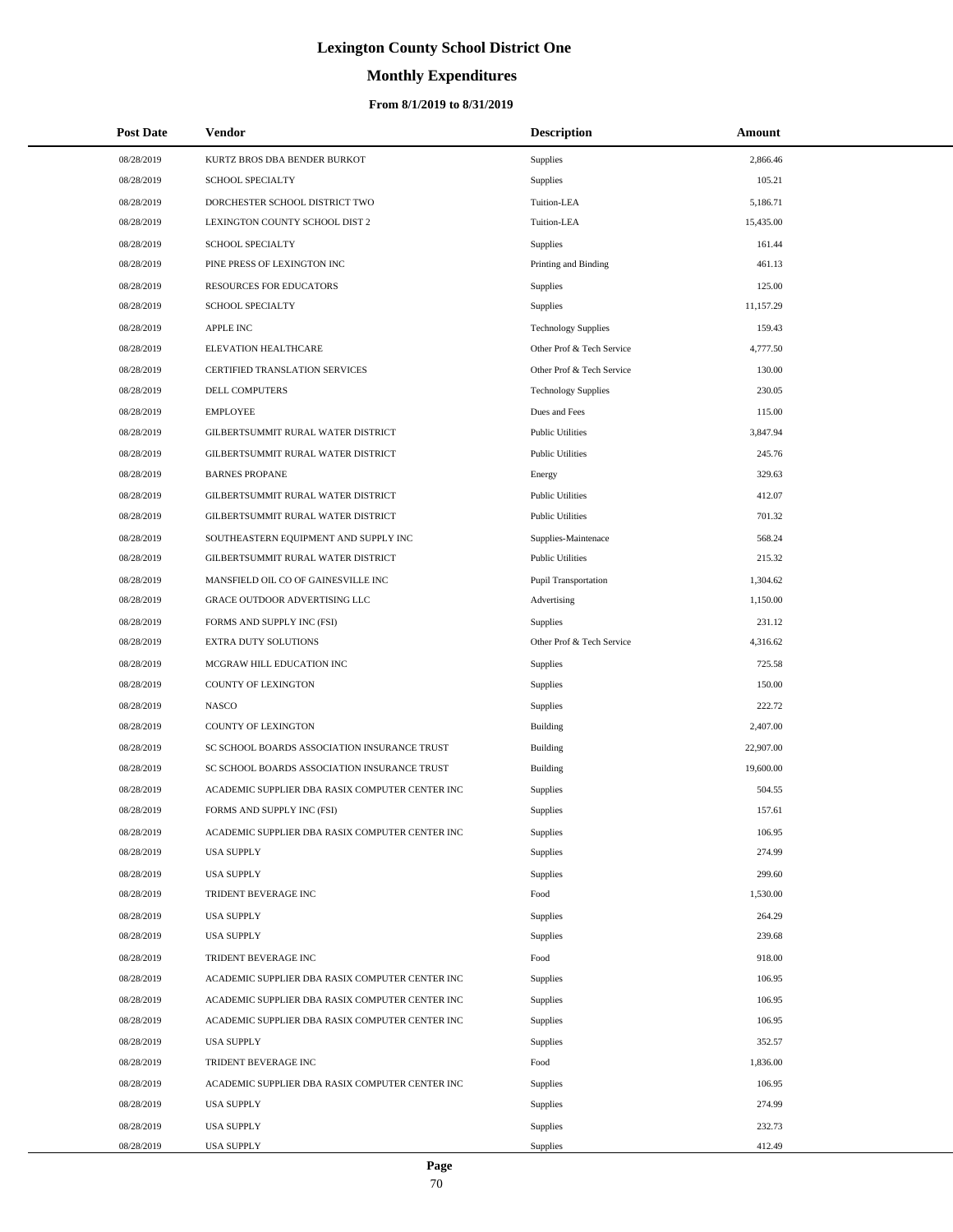# **Monthly Expenditures**

| <b>Post Date</b> | Vendor                                          | <b>Description</b>      | Amount   |
|------------------|-------------------------------------------------|-------------------------|----------|
| 08/28/2019       | <b>USA SUPPLY</b>                               | Supplies                | 394.83   |
| 08/28/2019       | ACADEMIC SUPPLIER DBA RASIX COMPUTER CENTER INC | Supplies                | 106.95   |
| 08/28/2019       | <b>USA SUPPLY</b>                               | Supplies                | 274.99   |
| 08/28/2019       | ACADEMIC SUPPLIER DBA RASIX COMPUTER CENTER INC | Supplies                | 106.95   |
| 08/28/2019       | ACADEMIC SUPPLIER DBA RASIX COMPUTER CENTER INC | Supplies                | 106.95   |
| 08/28/2019       | <b>USA SUPPLY</b>                               | Supplies                | 599.20   |
| 08/28/2019       | <b>USA SUPPLY</b>                               | Supplies                | 334.91   |
| 08/28/2019       | ACADEMIC SUPPLIER DBA RASIX COMPUTER CENTER INC | Supplies                | 106.95   |
| 08/28/2019       | ACADEMIC SUPPLIER DBA RASIX COMPUTER CENTER INC | Supplies                | 106.95   |
| 08/28/2019       | TRIDENT BEVERAGE INC                            | Food                    | 204.00   |
| 08/28/2019       | ACADEMIC SUPPLIER DBA RASIX COMPUTER CENTER INC | Supplies                | 106.95   |
| 08/28/2019       | <b>USA SUPPLY</b>                               | Supplies                | 465.45   |
| 08/28/2019       | ACADEMIC SUPPLIER DBA RASIX COMPUTER CENTER INC | Supplies                | 106.95   |
| 08/28/2019       | ACADEMIC SUPPLIER DBA RASIX COMPUTER CENTER INC | Supplies                | 107.07   |
| 08/28/2019       | <b>TRIDENT BEVERAGE INC</b>                     | Food                    | 510.00   |
| 08/28/2019       | <b>USA SUPPLY</b>                               | Supplies                | 695.50   |
| 08/28/2019       | TRIDENT BEVERAGE INC                            | Food                    | 816.00   |
| 08/28/2019       | MUSICIAN SUPPLY                                 | Pupil Activity          | $-6.29$  |
| 08/28/2019       | SC DEPARTMENT OF EDUCATION                      | Pupil Activity          | 544.40   |
| 08/28/2019       | LORICK, STAN                                    | Pupil Activity          | 190.00   |
| 08/28/2019       | SCHOOL SPECIALTY                                | Pupil Activity          | 1,266.21 |
| 08/28/2019       | SC DEPARTMENT OF EDUCATION                      | Pupil Activity          | 117.29   |
| 08/28/2019       | KENDRICK, CAROLYN                               | Pupil Activity          | 101.50   |
| 08/28/2019       | CASH                                            | Pupil Activity          | 2,000.00 |
| 08/28/2019       | REED, RICO                                      | Pupil Activity          | 122.40   |
| 08/28/2019       | RIDDELL / ALL AMERICAN                          | Pupil Activity          | 941.59   |
| 08/28/2019       | ICONIC SPORT PERFORMANCE LLC                    | Pupil Activity          | 250.00   |
| 08/28/2019       | BOILING SPRINGS HIGH SCHOOL                     | Pupil Activity          | 150.00   |
| 08/28/2019       | <b>BYRNES HIGH SCHOOL</b>                       | Pupil Activity          | 200.00   |
| 08/28/2019       | GREENWOOD HIGH SCHOOL                           | Pupil Activity          | 175.00   |
| 08/28/2019       | NORTHWESTERN HIGH SCHOOL                        | Pupil Activity          | 175.00   |
| 08/28/2019       | WEST FLORENCE HIGH SCHOOL                       | Pupil Activity          | 150.00   |
| 08/28/2019       | WOODSIDE PLANTATION COUNTRY CLUB INC            | Pupil Activity          | 150.00   |
| 08/28/2019       | <b>IRMO HIGH SCHOOL</b>                         | Pupil Activity          | 130.00   |
| 08/28/2019       | WHITE KNOLL HIGH SCHOOL                         | Pupil Activity          | 120.00   |
| 08/28/2019       | COLUMBIA FLAG AND SIGN COMPANY LLC              | Pupil Activity          | 667.68   |
| 08/28/2019       | PORTA PHONE                                     | Pupil Activity          | 4,247.50 |
| 08/28/2019       | SC DEPARTMENT OF REVENUE (SALES TAX RETURN)     | Pupil Activity          | 297.33   |
| 08/28/2019       | THREADS EMBROIDERY LLC                          | Pupil Activity          | 882.75   |
| 08/28/2019       | 8 COUNT MUSIC                                   | Pupil Activity          | 695.00   |
| 08/28/2019       | CAROLINA SCREEN PRINTERS                        | Pupil Activity          | 1,805.07 |
| 08/28/2019       | FOLLETT SCHOOL SOLUTIONS INC                    | Supplies                | 106.68   |
| 08/28/2019       | MIDLANDS TECHNICAL COLLEGE                      | Tuition To Other Entity | 3,000.00 |
| 08/29/2019       | TRIUNE MARKETING CO                             | Supplies                | 361.13   |
| 08/29/2019       | ACADEMIC SUPPLIER DBA RASIX COMPUTER CENTER INC | Supplies                | 1,668.93 |
| 08/29/2019       | TRIUNE MARKETING CO                             | Supplies                | 345.08   |
| 08/29/2019       | ACADEMIC SUPPLIER DBA RASIX COMPUTER CENTER INC | Supplies                | 491.44   |
| 08/29/2019       | ACADEMIC SUPPLIER DBA RASIX COMPUTER CENTER INC | Supplies                | 1,122.83 |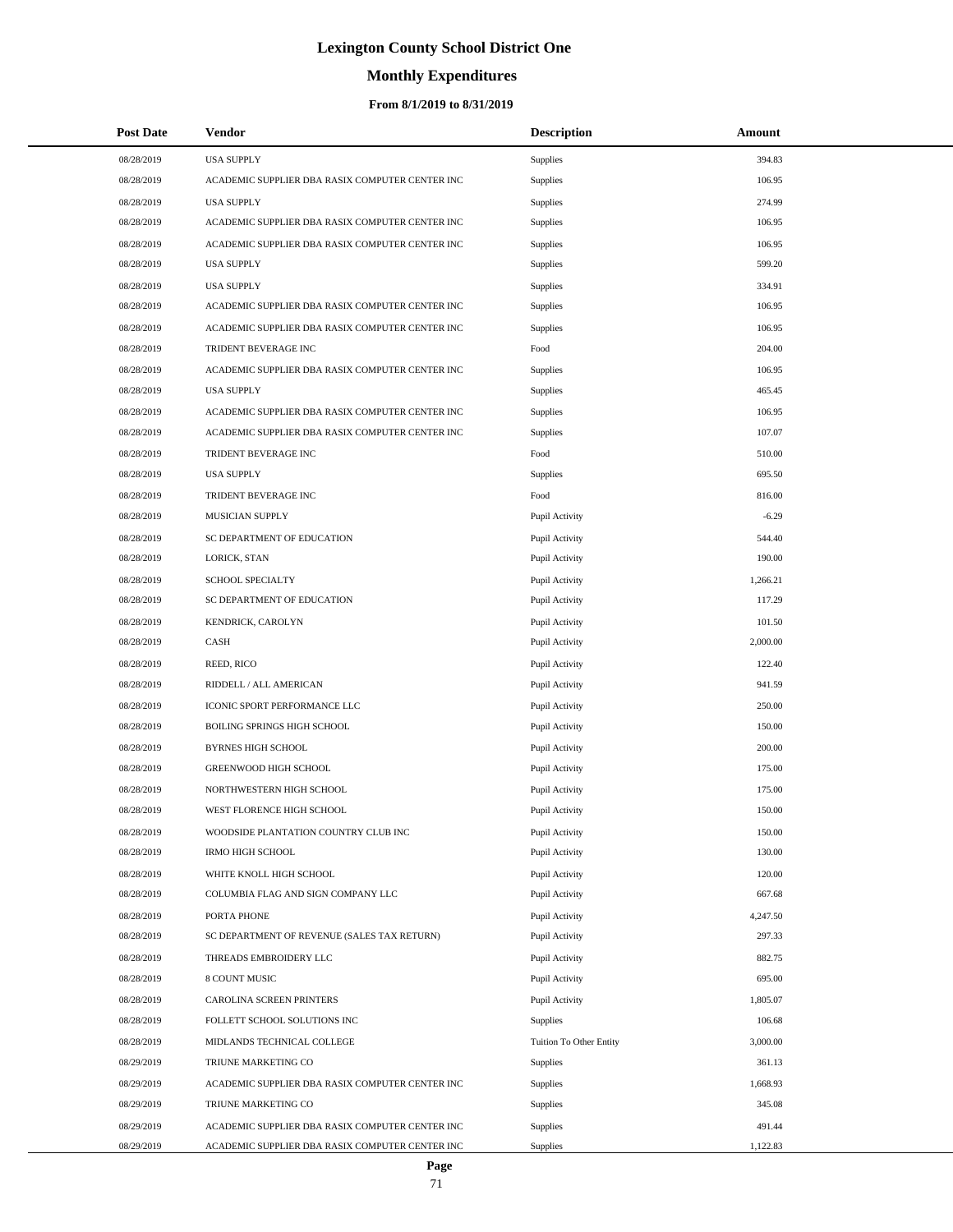# **Monthly Expenditures**

| <b>Post Date</b> | Vendor                                      | <b>Description</b>        | Amount   |
|------------------|---------------------------------------------|---------------------------|----------|
| 08/29/2019       | R L BRYAN CO TEXTBOOK DEPOSITORY            | Supplies                  | 2,907.00 |
| 08/29/2019       | THE OFFICE PAL INC                          | Supplies                  | 689.45   |
| 08/29/2019       | <b>EMPLOYEE</b>                             | Travel                    | 1,000.00 |
| 08/29/2019       | MSC INDUSTRIAL SUPPLY CO                    | Supplies                  | 2,225.36 |
| 08/29/2019       | PIVOT POINT INTERNATIONAL                   | Supplies                  | 267.61   |
| 08/29/2019       | AMERICAN CHORAL DIRECTOR'S ASSOC (ACDA)     | Dues and Fees             | 125.00   |
| 08/29/2019       | MACGILL & CO                                | Supplies                  | 192.22   |
| 08/29/2019       | <b>EMPLOYEE</b>                             | Travel                    | 118.03   |
| 08/29/2019       | <b>EMPLOYEE</b>                             | Travel                    | 138.04   |
| 08/29/2019       | SC DEPARTMENT OF REVENUE (SALES TAX RETURN) | Software Renewal/Agreemen | 107.80   |
| 08/29/2019       | THE OHIO STATE UNIVERSITY                   | Software Renewal/Agreemen | 1,940.00 |
| 08/29/2019       | <b>EMPLOYEE</b>                             | Travel-Teacher Staff Dev  | 200.52   |
| 08/29/2019       | <b>EMPLOYEE</b>                             | Travel-Teacher Staff Dev  | 335.78   |
| 08/29/2019       | <b>EMPLOYEE</b>                             | Travel                    | 233.32   |
| 08/29/2019       | <b>EMPLOYEE</b>                             | Travel                    | 242.63   |
| 08/29/2019       | JOHNSON CONTROLS FIRE PROTECTION LP         | Repairs and Maintenance   | 395.90   |
| 08/29/2019       | MIDLANDS FIRE PROTECTION INC                | Repairs and Maintenance   | 300.00   |
| 08/29/2019       | <b>DADE PAPER CO</b>                        | Supplies-Maintenace       | 528.58   |
| 08/29/2019       | MIDLANDS FIRE PROTECTION INC                | Repairs and Maintenance   | 1,350.00 |
| 08/29/2019       | PROVIDENCE ENVIRONMENTAL CONCEPTS/SERVICES  | Repairs and Maintenance   | 239.50   |
| 08/29/2019       | PROVIDENCE ENVIRONMENTAL CONCEPTS/SERVICES  | Repairs and Maintenance   | 239.50   |
| 08/29/2019       | MIDLANDS FIRE PROTECTION INC                | Repairs and Maintenance   | 725.00   |
| 08/29/2019       | PROVIDENCE ENVIRONMENTAL CONCEPTS/SERVICES  | Repairs and Maintenance   | 479.00   |
| 08/29/2019       | CITY ELECTRIC SUPPLY CO                     | Supplies-Maintenace       | 2,324.42 |
| 08/29/2019       | PROVIDENCE ENVIRONMENTAL CONCEPTS/SERVICES  | Repairs and Maintenance   | 239.50   |
| 08/29/2019       | MIDLANDS FIRE PROTECTION INC                | Repairs and Maintenance   | 125.00   |
| 08/29/2019       | PROVIDENCE ENVIRONMENTAL CONCEPTS/SERVICES  | Repairs and Maintenance   | 479.00   |
| 08/29/2019       | <b>BARNES PROPANE</b>                       | Energy                    | 107.54   |
| 08/29/2019       | PROVIDENCE ENVIRONMENTAL CONCEPTS/SERVICES  | Repairs and Maintenance   | 239.50   |
| 08/29/2019       | PROVIDENCE ENVIRONMENTAL CONCEPTS/SERVICES  | Repairs and Maintenance   | 239.50   |
| 08/29/2019       | MIDLANDS FIRE PROTECTION INC                | Repairs and Maintenance   | 300.00   |
| 08/29/2019       | PROVIDENCE ENVIRONMENTAL CONCEPTS/SERVICES  | Repairs and Maintenance   | 239.50   |
| 08/29/2019       | MIDLANDS FIRE PROTECTION INC                | Repairs and Maintenance   | 550.00   |
| 08/29/2019       | PROVIDENCE ENVIRONMENTAL CONCEPTS/SERVICES  | Repairs and Maintenance   | 359.25   |
| 08/29/2019       | MIDLANDS FIRE PROTECTION INC                | Repairs and Maintenance   | 250.00   |
| 08/29/2019       | PROVIDENCE ENVIRONMENTAL CONCEPTS/SERVICES  | Repairs and Maintenance   | 239.50   |
| 08/29/2019       | PROVIDENCE ENVIRONMENTAL CONCEPTS/SERVICES  | Repairs and Maintenance   | 239.50   |
| 08/29/2019       | PROVIDENCE ENVIRONMENTAL CONCEPTS/SERVICES  | Repairs and Maintenance   | 239.50   |
| 08/29/2019       | PROVIDENCE ENVIRONMENTAL CONCEPTS/SERVICES  | Repairs and Maintenance   | 239.50   |
| 08/29/2019       | PROVIDENCE ENVIRONMENTAL CONCEPTS/SERVICES  | Repairs and Maintenance   | 359.25   |
| 08/29/2019       | SPARROW AND KENNEDY TRACTOR CO INC          | Supplies-Maintenace       | 703.70   |
| 08/29/2019       | COX TIRE LLC                                | Repairs and Maintenance   | 217.92   |
| 08/29/2019       | MIDLANDS FIRE PROTECTION INC                | Repairs and Maintenance   | 1,100.00 |
| 08/29/2019       | PROVIDENCE ENVIRONMENTAL CONCEPTS/SERVICES  | Repairs and Maintenance   | 479.00   |
| 08/29/2019       | A Z LAWN MOWER PARTS                        | Supplies-Maintenace       | 147.62   |
| 08/29/2019       | JOHNSTONE SUPPLY                            | Supplies-Maintenace       | 5,387.43 |
| 08/29/2019       | PROVIDENCE ENVIRONMENTAL CONCEPTS/SERVICES  | Repairs and Maintenance   | 718.50   |
| 08/29/2019       | PROVIDENCE ENVIRONMENTAL CONCEPTS/SERVICES  | Repairs and Maintenance   | 359.25   |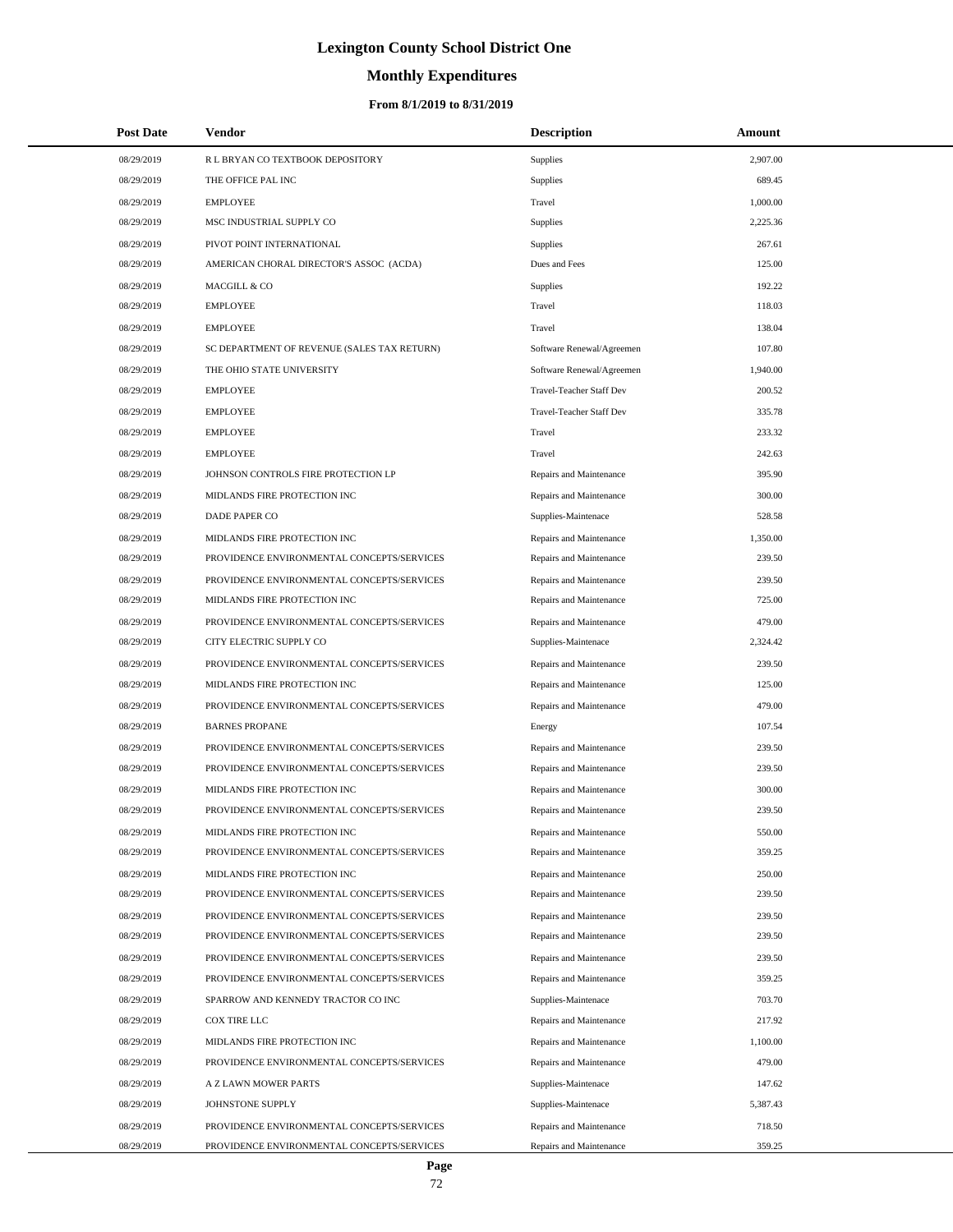# **Lexington County School District One**

# **Monthly Expenditures**

## **From 8/1/2019 to 8/31/2019**

| <b>Post Date</b> | Vendor                                     | <b>Description</b>      | Amount     |
|------------------|--------------------------------------------|-------------------------|------------|
| 08/29/2019       | MIDLANDS FIRE PROTECTION INC               | Repairs and Maintenance | 300.00     |
| 08/29/2019       | PROVIDENCE ENVIRONMENTAL CONCEPTS/SERVICES | Repairs and Maintenance | 239.50     |
| 08/29/2019       | MIDLANDS FIRE PROTECTION INC               | Repairs and Maintenance | 300.00     |
| 08/29/2019       | PROVIDENCE ENVIRONMENTAL CONCEPTS/SERVICES | Repairs and Maintenance | 718.50     |
| 08/29/2019       | <b>CARTS PLUS</b>                          | Supplies-Maintenace     | 352.03     |
| 08/29/2019       | PROVIDENCE ENVIRONMENTAL CONCEPTS/SERVICES | Repairs and Maintenance | 359.25     |
| 08/29/2019       | MIDLANDS FIRE PROTECTION INC               | Repairs and Maintenance | 300.00     |
| 08/29/2019       | PROVIDENCE ENVIRONMENTAL CONCEPTS/SERVICES | Repairs and Maintenance | 239.50     |
| 08/29/2019       | MIDLANDS FIRE PROTECTION INC               | Repairs and Maintenance | 300.00     |
| 08/29/2019       | PROVIDENCE ENVIRONMENTAL CONCEPTS/SERVICES | Repairs and Maintenance | 359.25     |
| 08/29/2019       | <b>WW GRAINGER</b>                         | Supplies-Maintenace     | 466.05     |
| 08/29/2019       | MIDLANDS FIRE PROTECTION INC               | Repairs and Maintenance | 550.00     |
| 08/29/2019       | PROVIDENCE ENVIRONMENTAL CONCEPTS/SERVICES | Repairs and Maintenance | 479.00     |
| 08/29/2019       | MIDLANDS FIRE PROTECTION INC               | Repairs and Maintenance | 300.00     |
| 08/29/2019       | PROVIDENCE ENVIRONMENTAL CONCEPTS/SERVICES | Repairs and Maintenance | 239.50     |
| 08/29/2019       | MIDLANDS FIRE PROTECTION INC               | Repairs and Maintenance | 300.00     |
| 08/29/2019       | PROVIDENCE ENVIRONMENTAL CONCEPTS/SERVICES | Repairs and Maintenance | 1,796.25   |
| 08/29/2019       | MIDLANDS FIRE PROTECTION INC               | Repairs and Maintenance | 550.00     |
| 08/29/2019       | PROVIDENCE ENVIRONMENTAL CONCEPTS/SERVICES | Repairs and Maintenance | 359.25     |
| 08/29/2019       | COOK & BOARDMAN LLC                        | Supplies-Maintenace     | 131.61     |
| 08/29/2019       | MIDLANDS FIRE PROTECTION INC               | Repairs and Maintenance | 350.00     |
| 08/29/2019       | PROVIDENCE ENVIRONMENTAL CONCEPTS/SERVICES | Repairs and Maintenance | 479.00     |
| 08/29/2019       | MIDLANDS FIRE PROTECTION INC               | Repairs and Maintenance | 300.00     |
| 08/29/2019       | PROVIDENCE ENVIRONMENTAL CONCEPTS/SERVICES | Repairs and Maintenance | 479.00     |
| 08/29/2019       | SHERWIN WILLIAMS CO                        | Supplies-Maintenace     | 1,104.94   |
| 08/29/2019       | MIDLANDS FIRE PROTECTION INC               | Repairs and Maintenance | 300.00     |
| 08/29/2019       | PROVIDENCE ENVIRONMENTAL CONCEPTS/SERVICES | Repairs and Maintenance | 479.00     |
| 08/29/2019       | MIDLANDS FIRE PROTECTION INC               | Repairs and Maintenance | 1,100.00   |
| 08/29/2019       | PROVIDENCE ENVIRONMENTAL CONCEPTS/SERVICES | Repairs and Maintenance | 598.75     |
| 08/29/2019       | A Z LAWN MOWER PARTS                       | Supplies-Maintenace     | 147.63     |
| 08/29/2019       | MIDLANDS FIRE PROTECTION INC               | Repairs and Maintenance | 300.00     |
| 08/29/2019       | PROVIDENCE ENVIRONMENTAL CONCEPTS/SERVICES | Repairs and Maintenance | 479.00     |
| 08/29/2019       | SPARROW AND KENNEDY TRACTOR CO INC         | Supplies-Maintenace     | 152.48     |
| 08/29/2019       | LEXINGTON PRINTING LLC                     | Printing and Binding    | 1,709.86   |
| 08/29/2019       | <b>EMPLOYEE</b>                            | Travel                  | 150.80     |
| 08/29/2019       | <b>EMPLOYEE</b>                            | Travel                  | 448.34     |
| 08/29/2019       | <b>EMPLOYEE</b>                            | Travel                  | 367.56     |
| 08/29/2019       | <b>EMPLOYEE</b>                            | Travel                  | 1,151.60   |
| 08/29/2019       | COUNTY OF LEXINGTON                        | <b>Supplies</b>         | 150.00     |
| 08/29/2019       | <b>COUNTY OF LEXINGTON</b>                 | <b>Building</b>         | 2,407.00   |
| 08/29/2019       | JUMPER CARTER SEASE ARCHITECTS P A         | Building                | 95,095.00  |
| 08/29/2019       | M B KAHN CONSTRUCTION CO INC               | Building                | 135,675.91 |
| 08/29/2019       | MCMILLAN PAZDAN SMITH ARCHITECTURE         | <b>Building</b>         | 58,668.75  |
| 08/29/2019       | CC AND I SERVICES LLC                      | <b>Building</b>         | 570.00     |
| 08/29/2019       | <b>EMPLOYEE</b>                            | Travel                  | 997.00     |
| 08/29/2019       | <b>US FOODS</b>                            | Supplies-Summer Feeding | 594.63     |
| 08/29/2019       | <b>US FOODS</b>                            | Supplies-Summer Feeding | 2,365.78   |
| 08/29/2019       | PRO KITCHEN ONLINE LLC                     | Supplies                | 663.55     |

 $\overline{a}$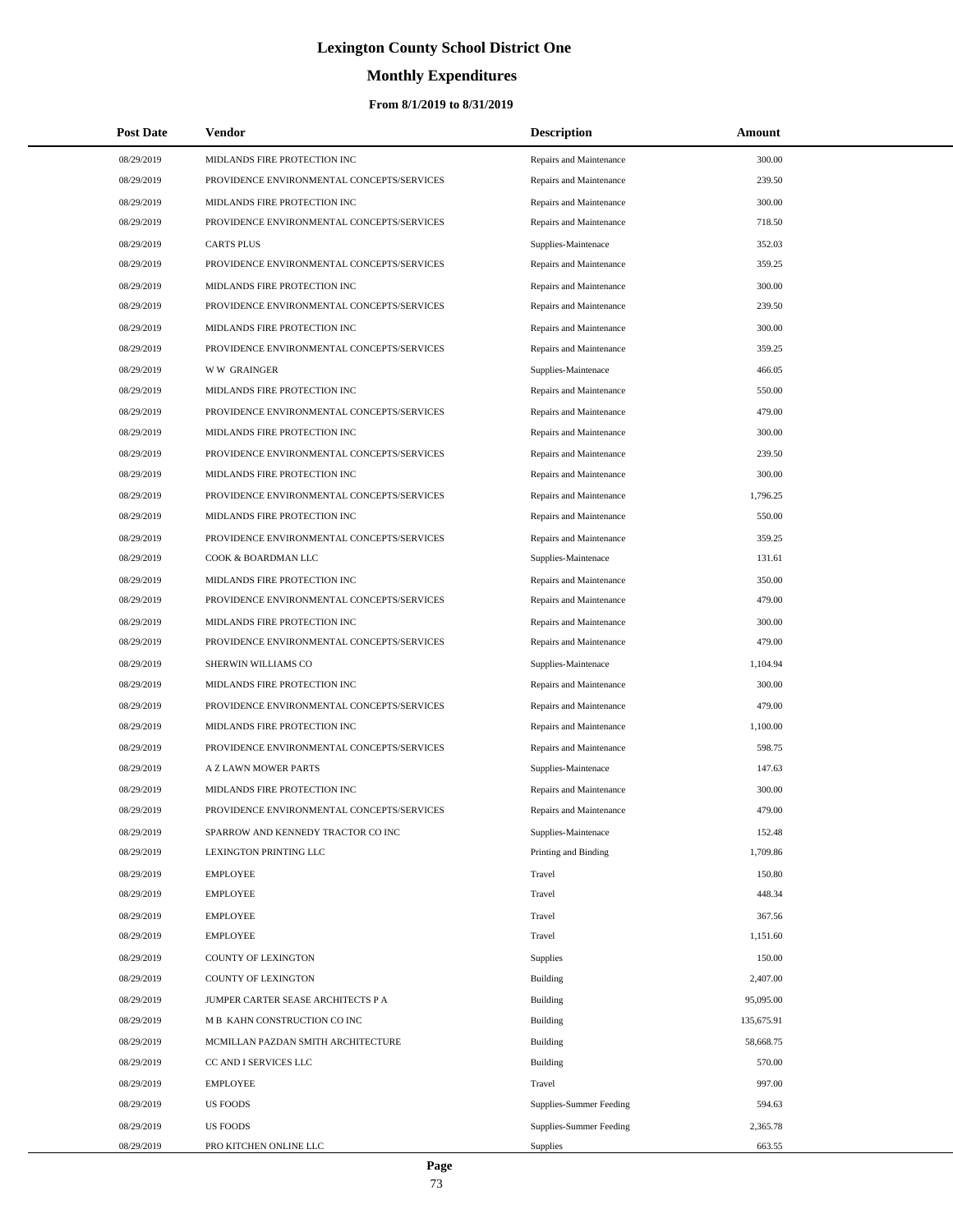# **Lexington County School District One**

# **Monthly Expenditures**

## **From 8/1/2019 to 8/31/2019**

| <b>Post Date</b> | Vendor                                          | <b>Description</b>         | Amount    |
|------------------|-------------------------------------------------|----------------------------|-----------|
| 08/29/2019       | <b>USA SUPPLY</b>                               | Supplies                   | 155.15    |
| 08/29/2019       | <b>US FOODS</b>                                 | Supplies-Summer Feeding    | 1,181.32  |
| 08/29/2019       | <b>USA SUPPLY</b>                               | Supplies                   | 310.30    |
| 08/29/2019       | SCHOOL SPECIALTY                                | Pupil Activity             | 161.78    |
| 08/29/2019       | PIVOT POINT INTERNATIONAL                       | Pupil Activity             | 285.00    |
| 08/29/2019       | PRAXAIR DISTRIBUTION                            | Pupil Activity             | 1,181.28  |
| 08/29/2019       | TREETOP PUBLISHING INC                          | Pupil Activity             | 108.00    |
| 08/29/2019       | <b>GRAY COLLEGIATE ACADEMY</b>                  | Pupil Activity             | 2,170.60  |
| 08/29/2019       | <b>BSN SPORTS</b>                               | Pupil Activity             | 909.50    |
| 08/29/2019       | MIDLANDS ACTION PHOTOGRAPHY LLC                 | Pupil Activity             | 647.35    |
| 08/29/2019       | MIDLANDS ACTION PHOTOGRAPHY LLC                 | Pupil Activity             | 176.55    |
| 08/29/2019       | THE GRAPHIC COW DESIGN AND SCREENPRINTING CO    | Pupil Activity             | 459.03    |
| 08/29/2019       | <b>IMAGE INK</b>                                | Pupil Activity             | 434.40    |
| 08/29/2019       | <b>BSN SPORTS</b>                               | Pupil Activity             | 984.40    |
| 08/29/2019       | MIXSON, MICHAEL C                               | Pupil Activity             | 600.00    |
| 08/30/2019       | SCHOOL SPECIALTY                                | Supplies                   | 469.81    |
| 08/30/2019       | FORMS AND SUPPLY INC (FSI)                      | Supplies                   | 297.30    |
| 08/30/2019       | PINE PRESS OF LEXINGTON INC                     | Printing and Binding       | 149.80    |
| 08/30/2019       | SCHOOL SPECIALTY                                | Supplies                   | 105.64    |
| 08/30/2019       | <b>JOSTENS</b>                                  | Printing and Binding       | 1,758.04  |
| 08/30/2019       | SCHOOL SPECIALTY                                | Supplies                   | 144.41    |
| 08/30/2019       | SCHOOL SPECIALTY                                | Supplies                   | 142.80    |
| 08/30/2019       | SOUTHEASTERN SPEECH AND LANGUAGE SERVICES LLC   | Other Prof & Tech Service  | 5,100.00  |
| 08/30/2019       | MBH OF ELGIN LLC DBA PINE GROVE YOUTH ACADEMY   | Tuition                    | 4,748.48  |
| 08/30/2019       | AED SUPERSTORE ALLIED MEDICAL PRODUCTS          | Supplies                   | 180.83    |
| 08/30/2019       | W T COX SUBSCRIPTIONS                           | Periodicals                | 423.07    |
| 08/30/2019       | PRO ED INC                                      | Supplies                   | 2,311.10  |
| 08/30/2019       | PARENTS AS TEACHERS NATIONAL CENTER INC         | Dues and Fees              | 1,650.00  |
| 08/30/2019       | <b>EMPLOYEE</b>                                 | Travel                     | 224.21    |
| 08/30/2019       | FORMS AND SUPPLY INC (FSI)                      | Supplies                   | 121.34    |
| 08/30/2019       | COMPASS GROUP DBA CANTEEN REFRESHMENT SERV      | Supplies-Maintenace        | 100.47    |
| 08/30/2019       | OSWALD WHOLESALE LUMBER INC                     | Supplies-Maintenace        | 135.24    |
| 08/30/2019       | PALMETTO PLAYGROUNDS LLC                        | Supplies-Maintenace        | 398.04    |
| 08/30/2019       | A Z LAWN MOWER PARTS                            | Supplies-Maintenace        | 314.54    |
| 08/30/2019       | PALMETTO PROPANE                                | Energy                     | 285.12    |
| 08/30/2019       | OSWALD WHOLESALE LUMBER INC                     | Supplies-Maintenace        | 135.25    |
| 08/30/2019       | OSWALD WHOLESALE LUMBER INC                     | Supplies-Maintenace        | 135.25    |
| 08/30/2019       | PALMETTO PLAYGROUNDS LLC                        | Supplies-Maintenace        | 497.55    |
| 08/30/2019       | MIDLANDS FIRE PROTECTION INC                    | Repairs and Maintenance    | 500.00    |
| 08/30/2019       | BRYAN FOWLER DBA FOWLER HAULING AND GRADING LLC | Repairs and Maintenance    | 2,495.00  |
| 08/30/2019       | <b>BATTERIES PLUS BULBS</b>                     | Supplies-Maintenace        | 213.99    |
| 08/30/2019       | ACE GLASS CO INC                                | Repairs and Maintenance    | 1,082.30  |
| 08/30/2019       | LESESNE INDUSTRIES INC                          | <b>Supplies</b>            | 1,266.88  |
| 08/30/2019       | SEON SYSTEM SALES INC                           | <b>Technology Supplies</b> | 3,745.00  |
| 08/30/2019       | KAMI                                            | Software Renewal/Agreemen  | 10,000.00 |
| 08/30/2019       | SC DEPARTMENT OF REVENUE (SALES TAX RETURN)     | Software Renewal/Agreemen  | 700.00    |
| 08/30/2019       | SCHOOL SPECIALTY                                | Supplies                   | 495.85    |
| 08/30/2019       | SCHOOL SPECIALTY                                | Supplies                   | 1,513.52  |